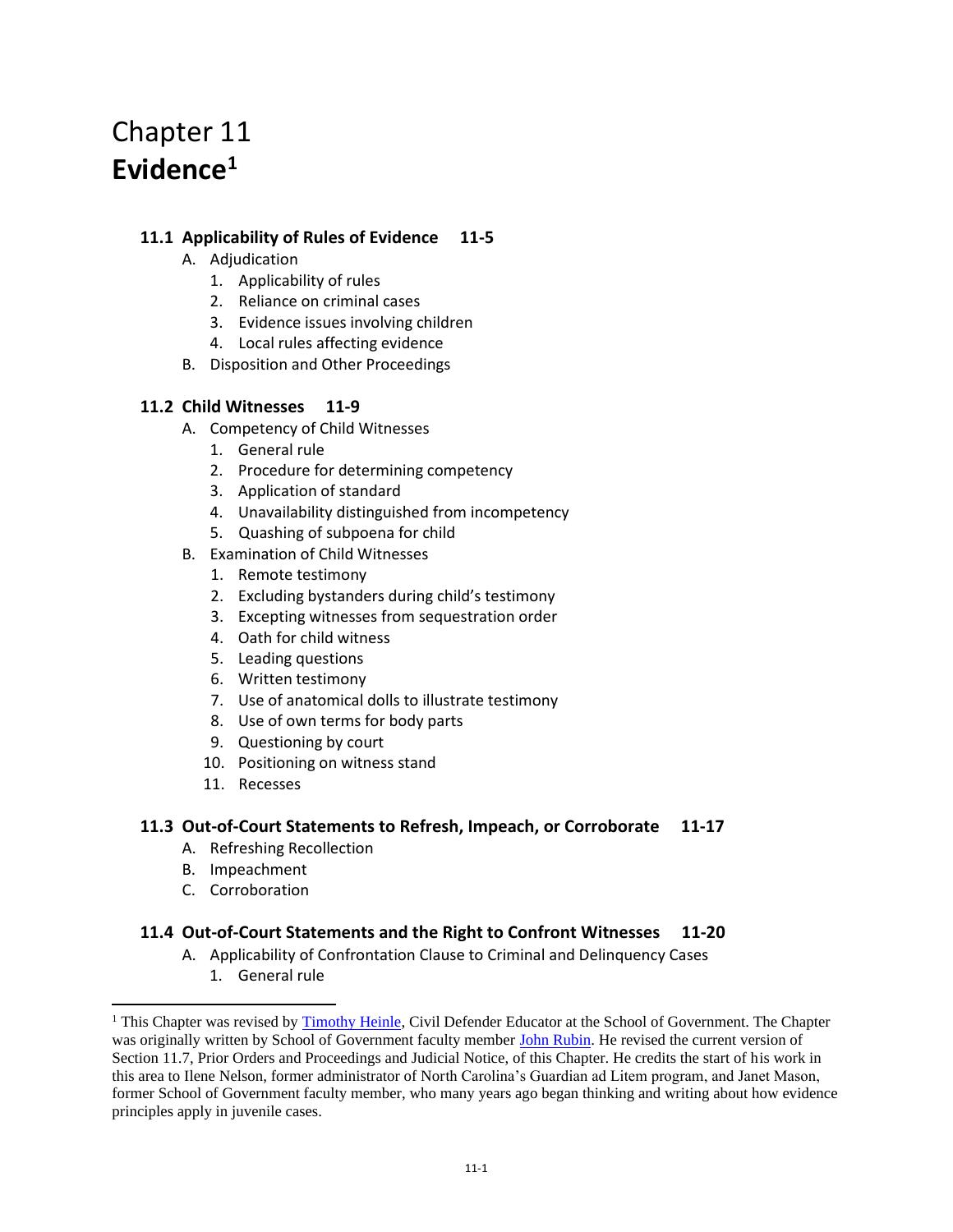- 2. Applicability to statements made to law-enforcement personnel, social workers, medical personnel, and others
- B. Inapplicability of Confrontation Clause to Juvenile Cases

### **11.5 Out-of-Court Statements and the Hearsay Rule 11-22**

- A. Governing Rules
- B. Rationale for Hearsay Rule
- C. Components of Hearsay Definition
	- 1. Oral or written assertion of fact
	- 2. Made outside current proceeding
	- 3. Offered for truth of assertion

#### **11.6 Hearsay Exceptions 11-25**

- A. Types of Hearsay Exceptions and Their Rationales
- B. Rule 801(d): Admissions of a Party-Opponent
	- 1. Criteria
	- 2. Potential constitutional, statutory, and other bars
	- 3. Application of admission exception to common situations in juvenile cases
- C. Rule 803(2): Excited Utterances
	- 1. Criteria
	- 2. Statements by children
- D. Rule 803(3): State of Mind
	- 1. Criteria
	- 2. Examples
- E. Rule 803(4): Medical Diagnosis or Treatment
	- 1. Criteria
	- 2. First requirement: declarant's understanding and motivation
	- 3. Child declarants
	- 4. Examination protocols
	- 5. Identity of listener
	- 6. Statements to medical professional by parent of child obtaining treatment
	- 7. Second requirement: pertinence to diagnosis and treatment
	- 8. Mixed purpose examinations
	- 9. Identification of perpetrator
	- 10. Videotape of examination
	- 11. Anatomical dolls
	- 12. Basis of opinion
- F. Rule 803(6): Business Records
	- 1. Criteria
	- 2. Method and circumstances of preparation
	- 3. Observations, statements, and other information within a record
	- 4. Opinions within business records
	- 5. Objections to business records
- G. Rule 803(8): Official Records and Reports
- H. Rules 803(24) and 804(b)(5): Residual Hearsay
	- 1. Comparison of rules
	- 2. Unavailability
	- 3. Notice, trustworthiness, probative value, and other criteria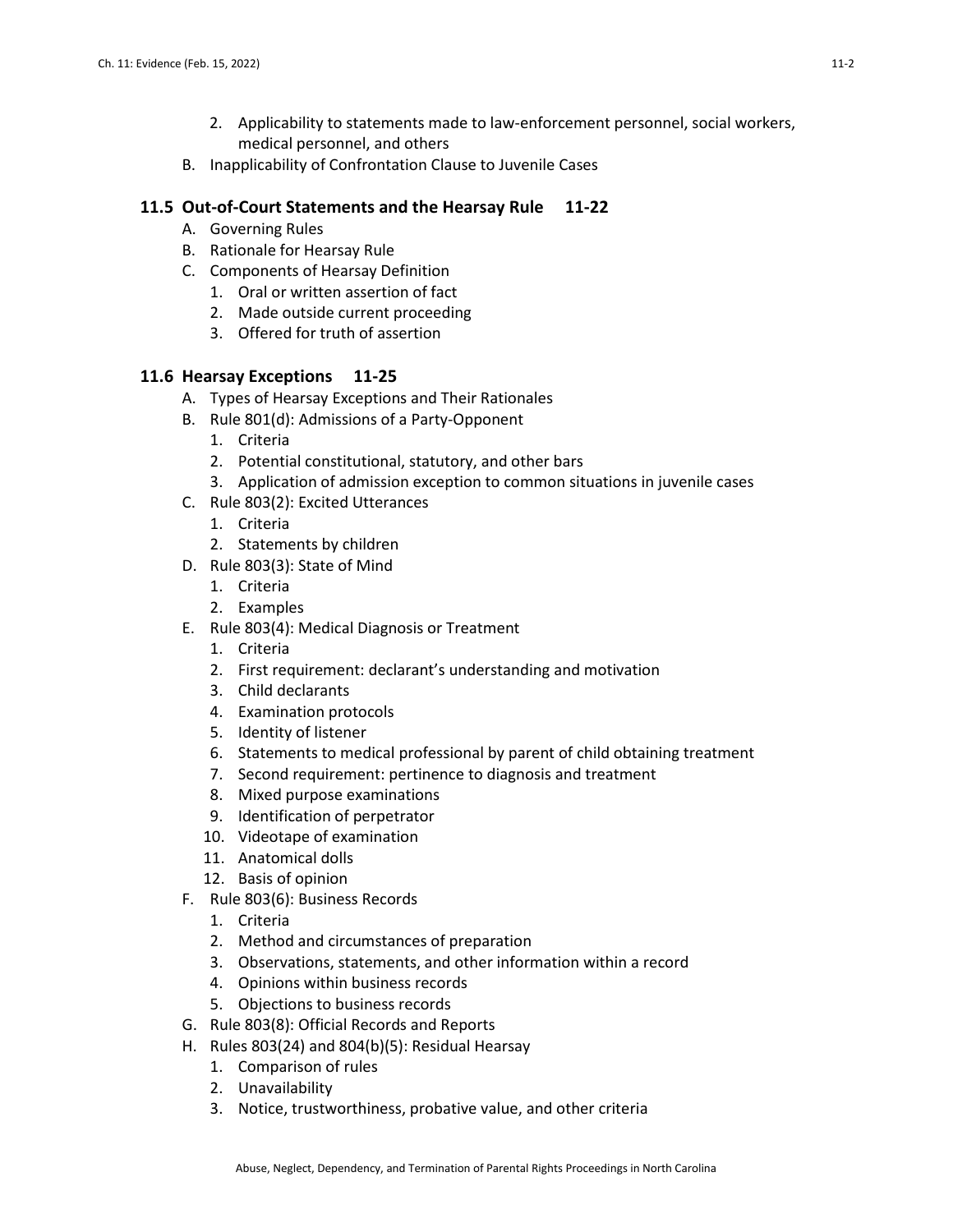4. North Carolina opinions on residual hearsay in juvenile cases

# **11.7 Prior Orders and Proceedings and Judicial Notice 11-52**

- A. Generally
	- 1. Ambiguity in judicial notice principles in juvenile cases
	- 2. Suggested approach
- B. Definition of Judicial Notice
	- 1. Generally
	- 2. Judicial notice of prior proceedings
	- 3. Objections to judicial notice
- C. Orders and Other Court Records
	- 1. Summary
	- 2. Judicial notice of record entries
- D. Findings and Conclusions by Court
	- 1. Summary
	- 2. Collateral estoppel
	- 3. Prior adjudication findings and conclusions
	- 4. Prior findings and conclusions from non-adjudication proceedings
	- 5. Formal concessions; stipulations of fact
- E. Documentary Evidence, Court Reports, and Other Exhibits
	- 1. Summary
	- 2. Juvenile cases on documentary evidence
- F. Testimony
	- 1. Summary
	- 2. Hearsay nature of prior testimony

### **11.8 Character and Prior Conduct 11-68**

- A. Generally
- B. Theories of Admissibility of Character Evidence
	- 1. Character directly in issue
	- 2. Character to show conduct
	- 3. Credibility
	- 4. Opening the door
- C. Is Character Directly at Issue in Juvenile Cases?
- D. Rule 404(b) and "Bad Act" Evidence
	- 1. Applicability of rule
	- 2. Basic requirements for admission of other acts under Rule 404(b)
	- 3. Form of proof; prior criminal proceedings
- E. Rape Shield Law

### **11.9 Lay Opinion 11-74**

- A. Lay and Expert Testimony Distinguished
	- 1. Rule 602 and the requirement of personal knowledge
	- 2. Rule 701 and the allowance of inferences if rationally based on perception and helpful
- B. Examples of Permissible and Impermissible Lay Opinion
	- 1. Shorthand statements of fact, including statements about mental and emotional condition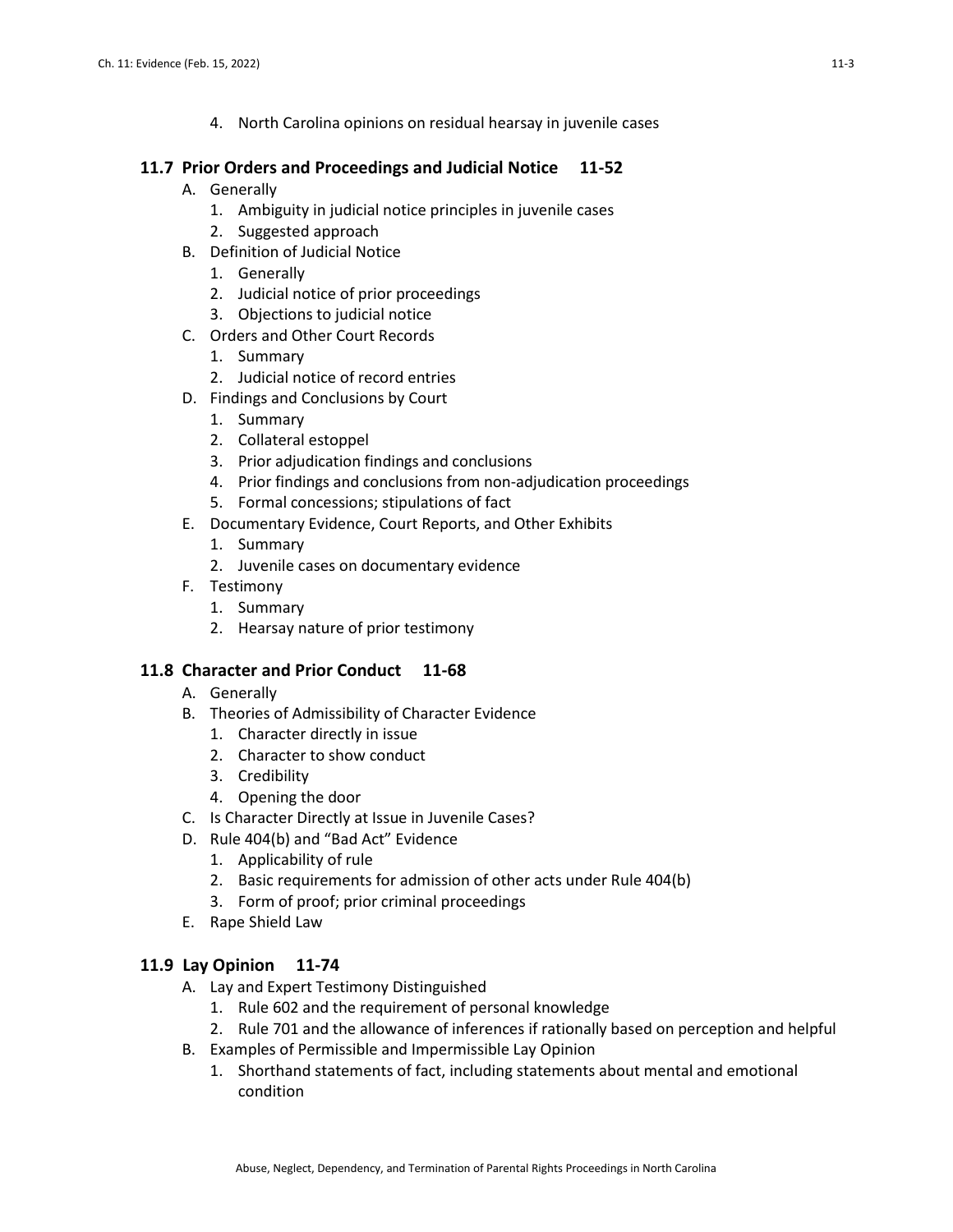- 2. Lay opinion requiring special expertise
- 3. Guilt of another person
- 4. Truthfulness of another person's statements

### **11.10 Expert Testimony 11-78**

- A. Revised Evidence Rule 702(a)
- B. Three Basic Requirements
	- 1. Generally
	- 2. Scientific, technical, or other specialized knowledge that will assist trier of fact
	- 3. Qualified as an expert
	- 4. Three-pronged reliability test
- C. Other Requirements for Expert Opinion
	- 1. Rule 403 balancing
	- 2. Degree of certainty of opinion
	- 3. Permissible topics and purposes
- D. Expert Testimony about Children
	- 1. Credibility
	- 2. Legal conclusions
	- 3. Identity of perpetrator
	- 4. Physical injuries and their causes
	- 5. Battered child syndrome
	- 6. Opinion about abuse if no or inadequate evidence of physical injuries
	- 7. Psychological syndromes
	- 8. Characteristics of abused children
	- 9. Delayed disclosure
	- 10. Repressed memory
	- 11. Suggestibility of children
	- 12. Examination of child by respondent's expert
- E. Expert Testimony about Parents
	- 1. Generally
	- 2. Polygraph evidence

### **11.11 Evidentiary Privileges 11-92**

- A. In Abuse, Neglect, and Dependency Proceedings
	- 1. Effect of broad negation of privileges in G.S. 7B-310
	- 2. Effect of specific negation of privileges in G.S. Chapter 8
	- 3. Attorney-client and clergy-communicant protections
	- 4. Protections against disclosure of confidential information
- B. In Termination of Parental Rights Proceedings

### **11.12 Right against Self-Incrimination 11-95**

- A. Right Not to Answer Incriminating Questions
- B. No Right Not to Take Stand
- C. Drawing Adverse Inference from Refusal to Answer

### **11.13 Evidence Procedures 11-97**

A. Production of Witnesses and Documents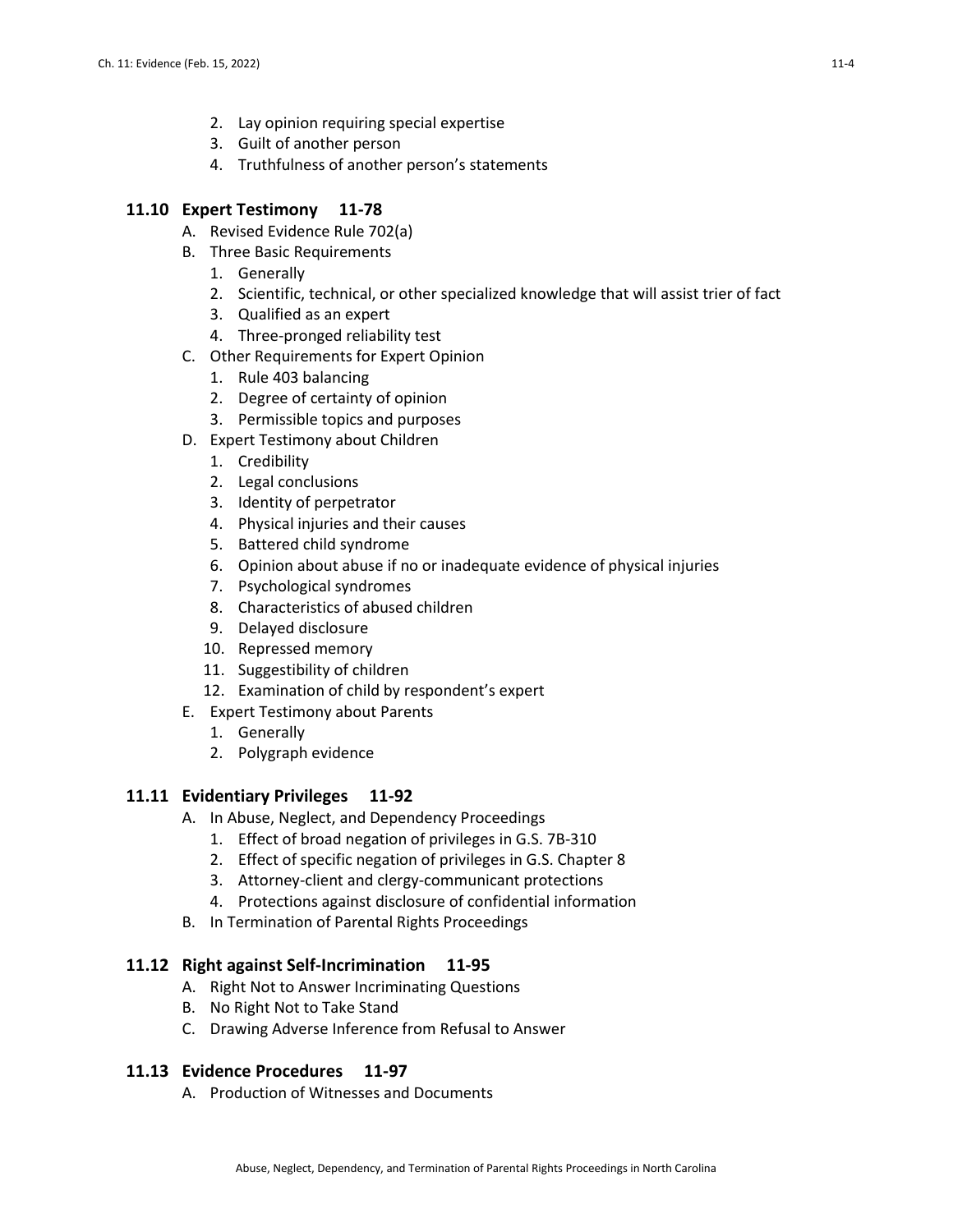- B. Pretrial Motions in Limine, Objections, and Other Notices
- C. Pre-Adjudication Conference
- D. Objections at Trial
	- 1. Timely objection
	- 2. Grounds for objection
	- 3. Evidence for limited purpose
	- 4. Motion to strike
	- 5. Offers of proof
	- 6. Importance of complete recordation

This Chapter addresses common evidence issues that arise in abuse, neglect, dependency, and termination of parental rights proceedings (referred to in this manual as juvenile proceedings or juvenile cases). It is not intended to be a complete guide to all of the evidence issues that the court or parties may need to address. The Chapter draws on several sources on evidence, and the reader is encouraged to consult those sources for additional information and legal authority. Sources on North Carolina law include:

- $\bullet$  KENNETH S. BROUN ET. AL., BRANDIS & BROUN ON NORTH CAROLINA EVIDENCE (8th ed. 2018) (hereinafter BRANDIS & BROUN);
- ROBERT P. MOSTELLER ET AL., NORTH CAROLINA EVIDENTIARY FOUNDATIONS (3d ed. 2014) (hereinafter MOSTELLER); and
- Jessica Smith, *[Evidence Issues in Criminal Cases Involving Child Victims and Child](http://benchbook.sog.unc.edu/evidence/criminal-cases-involving-child-victims-and-child-witnesses)  [Witnesses](http://benchbook.sog.unc.edu/evidence/criminal-cases-involving-child-victims-and-child-witnesses)*, ADMINISTRATION OF JUSTICE BULLETIN No. 2008/07 (UNC School of Government, Dec. 2008).

General sources on evidence law include:

- ROBERT P. MOSTELLER ET AL., MCCORMICK ON EVIDENCE (8th ed. 2020) (hereinafter MCCORMICK);
- JOHN E. B. MYERS, MYERS ON EVIDENCE OF INTERPERSONAL VIOLENCE: CHILD MALTREATMENT, INTIMATE PARTNER VIOLENCE, RAPE, STALKING, AND ELDER ABUSE (6th ed. 2015) (hereinafter MYERS); and
- EDWARD J. IMWINKELRIED ET AL., COURTROOM CRIMINAL EVIDENCE (6th ed. 2016) (hereinafter IMWINKELRIED).

Other sources are noted where applicable.

# **11.1 Applicability of Rules of Evidence**

# **A. Adjudication**

**1. Applicability of rules.** This Chapter focuses primarily on adjudication hearings in abuse, neglect, and dependency cases and termination of parental rights (TPR) proceedings. In both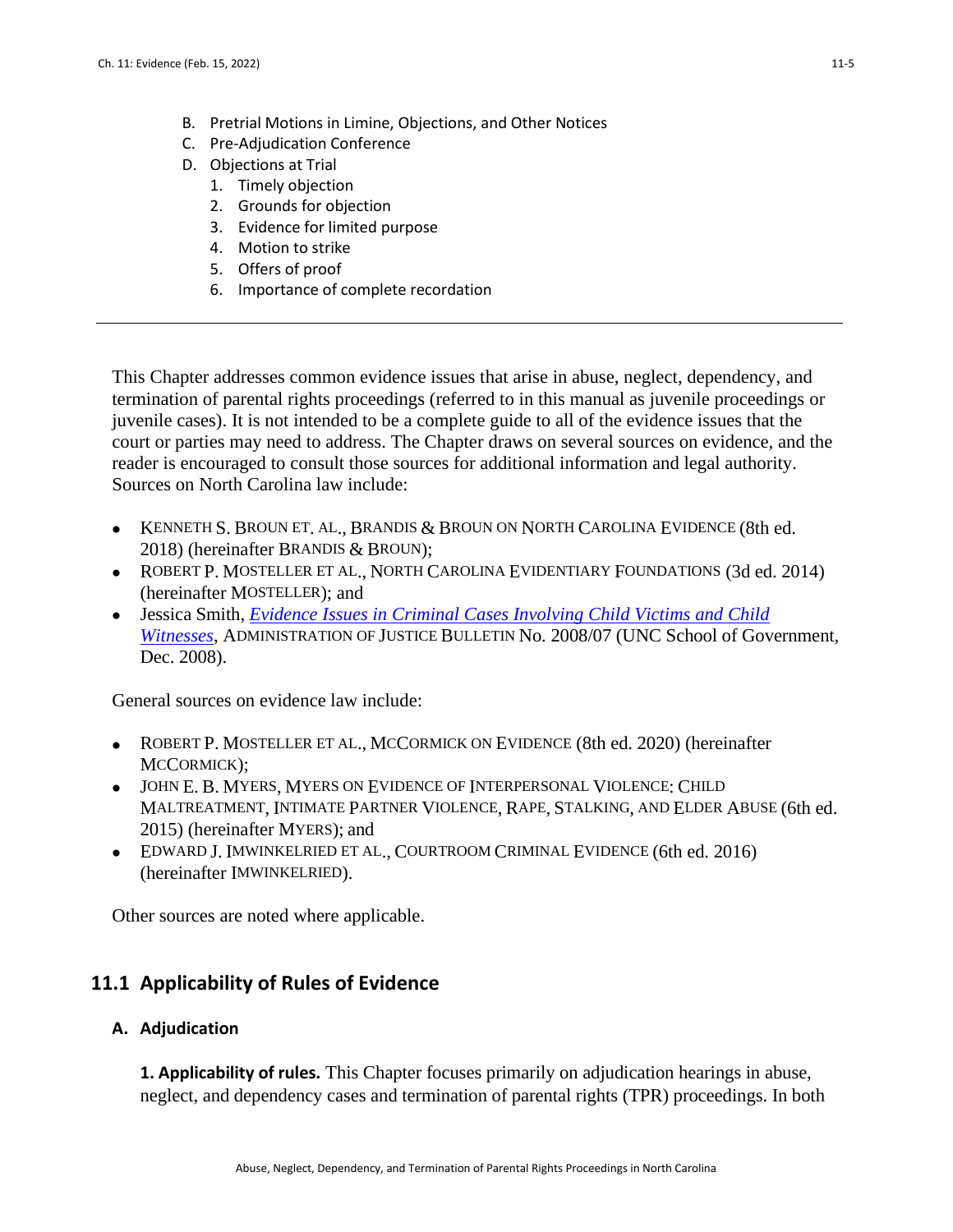types of adjudication hearings, the North Carolina Rules of Evidence apply. *See* G.S. 7B-804 (so stating for abuse, neglect, and dependency cases); G.S. 7B-1109(f) (stating that the rules of evidence apply to adjudication hearings in TPR proceedings); *In re A.J.L.H.*, 275 N.C. App. 11 (2020) (recognizing that rules of evidence apply at adjudication hearing on abuse, neglect, or dependency); *In re M.M.*, 272 N.C. App. 55 (2020) (applying the rules of evidence in determining that no abuse of discretion occurred at adjudication where the trial court qualified a witness as an expert, finding that the three prongs of Rule 702 were satisfied); *In re F.G.J.*, 200 N.C. App. 681 (2009) (applying the rules of evidence in assessing the admissibility of evidence at a TPR adjudication); *see also* N.C. R. EVID. 1101(a) (stating that the rules of evidence apply to all actions and proceedings in the North Carolina courts except as otherwise provided by statute or rule).

The courts have stated that in cases heard by a judge without a jury, it is presumed in the absence of some affirmative indication to the contrary that the trial judge, having knowledge of the law, is able to distinguish between competent and incompetent evidence (that is, admissible and inadmissible evidence) and base findings on competent evidence only. *See In re F.G.J.*, 200 N.C. App. 681, 686–87 (2009); *In re L.C.*, 181 N.C. App. 278, 284 (2007). This principle may relax the formality of bench trials, but it does not lessen the importance of correctly applying the rules of evidence. The court's findings still must be based on competent, substantive evidence. *See Little v. Little*, 226 N.C. App. 499 (2013) (holding that although appellate court generally presumes that trial court disregarded incompetent evidence, the only evidence supporting the trial court's finding in action for domestic violence protective order was inadmissible hearsay; therefore, admission of the inadmissible evidence was not harmless error).

In addition to understanding whether evidence is competent, it is important to differentiate between evidence offered for a substantive or nonsubstantive purpose. *See In re K.W.*, 192 N.C. App. 646, 651 (2008) (distinguishing between substantive and impeachment evidence); 1 BRANDIS & BROUN § 3, at 6 (substantive evidence is evidence that "tends, directly or circumstantially, to prove a fact in issue"). The different purposes for which evidence may be offered are noted in this Chapter where applicable.

The question of whether evidence is admissible differs from whether the evidence is sufficient to satisfy the petitioner's burden of proving the allegations by clear and convincing evidence or, in a TPR case, by clear, cogent, and convincing evidence. This Chapter does not address the sufficiency, as opposed to the admissibility, of evidence at adjudication.

**Note:** To preserve questions about evidentiary rulings for appellate review, parties ordinarily must give the trial judge an opportunity to rule correctly by making timely and specific objections—that is, by objecting to inadmissible evidence or, if the evidence is admissible for a limited purpose, by requesting that the evidence be limited to that purpose. 1 BRANDIS  $\&$ BROUN § 19, at 95–96. For a further discussion of objections, offers of proof, and other preservation requirements, see section 11.13, below.

**2. Reliance on criminal cases.** A growing body of appellate decisions addresses evidence issues in juvenile proceedings. To fill in gaps, the discussion in this Chapter refers to criminal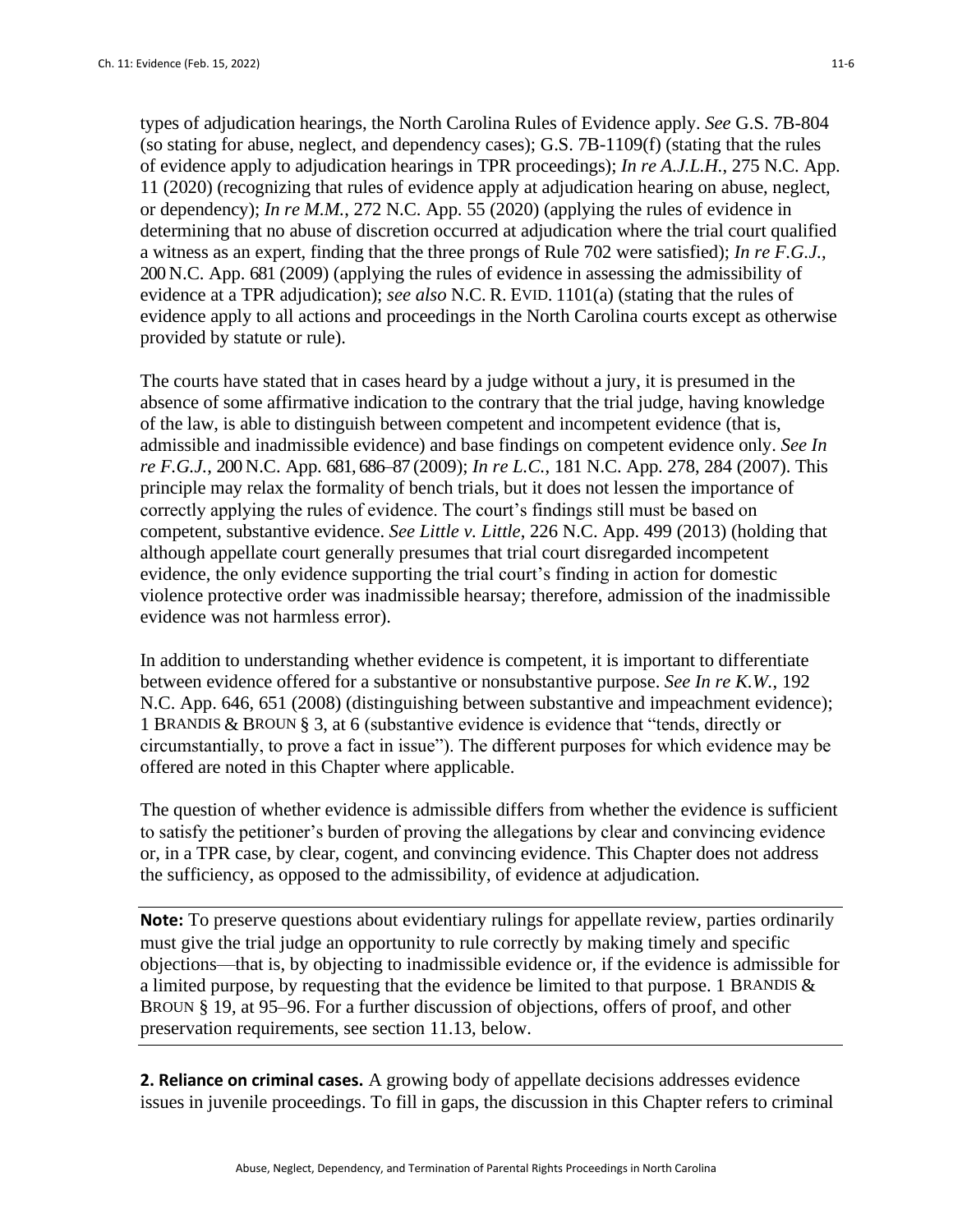cases, particularly criminal cases involving children. Constitutional requirements for the two types of proceedings differ, but for the most part North Carolina's evidence rules apply equally to criminal and civil cases.

**3. Evidence issues involving children.** Many of the evidence issues in juvenile proceedings concern children. These issues fall into three basic categories, discussed in the indicated sections of this Chapter:

- testimony by children, which may involve questions about their competency as witnesses and accommodations to assist them in testifying (see section 11.2, below);
- testimony about statements made by children, which primarily involves questions about the admissibility of hearsay (see section 11.6, below) and the permissible use of their statements for nonsubstantive purposes (see section 11.3, below); and
- testimony in the form of an opinion about children, primarily expert testimony (see section 11.10, below).

**4. Local rules affecting evidence.** Many districts have local juvenile court rules. Attorneys and judges who participate in juvenile cases should familiarize themselves with those rules. Local rules for each district are available on the [Administrative Office of the Courts website.](https://www.nccourts.gov/documents/local-rules-and-forms)

Some local rules contain evidence provisions not contained in the North Carolina Rules of Evidence. For example, to encourage treatment and other services, Local Rule 7 relating to civil juvenile cases in the Twelfth Judicial District restricts the admission at adjudication of evidence of treatment services provided after the filing of a petition as well as statements made by the respondent when receiving such services. *See* [Twelfth Judicial District, District](https://www.nccourts.gov/documents/local-rules-and-forms/family-court-division-juvenile-case-management-plan-civil-and-cases-2016)  [Court, Family Court Division, Juvenile Case Management Plan, I. Civil Cases](https://www.nccourts.gov/documents/local-rules-and-forms/family-court-division-juvenile-case-management-plan-civil-and-cases-2016) (Apr. 2016).

Local rules are authorized by G.S. 7A-34 and Rule 2(d) of the General Rules of Practice for the Superior and District Courts Supplemental to the Rules of Civil Procedure, if they are supplementary to, and not inconsistent with, acts of the General Assembly. Few cases have addressed the extent to which local rules may modify evidence and other procedures and, absent additional clarification by the appellate courts, the parties should follow local rules on evidence. *See In re T.M.*, 187 N.C. App. 694, 697–701  $\&$  n.2 (2007) (because the respondent father failed to object to medical records by the deadline in the then-applicable Twelfth Judicial District local rules [deleted from the current version of the rules], the trial court admitted the records at the adjudication hearing over the respondent's objection that DSS had not established a proper foundation; the Court of Appeals did not specifically decide whether the local rules provided an appropriate basis for overruling the respondent's objection because the respondent could not show prejudice, but noted that the local rule was not intended to be an evidentiary rule but instead was designed to promote the efficient administration of justice); *see also In re J.S.*, 182 N.C. App. 79 (2007) (upholding, in a two-to-one decision, a local administrative discovery order requiring respondents to review DSS records within ten working days after receiving notice that records are available for review).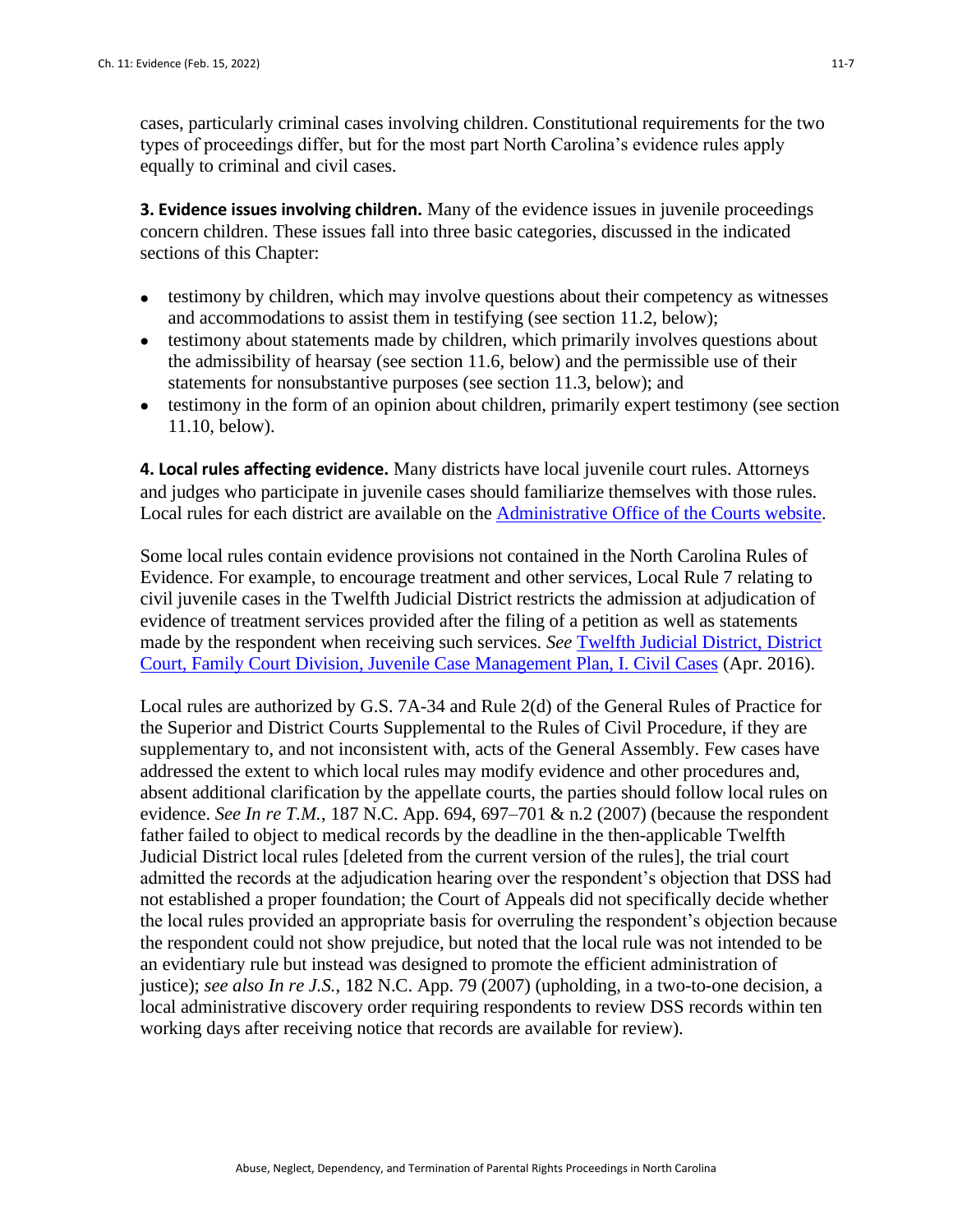### **B. Disposition and Other Proceedings**

The Juvenile Code relaxes the rules of evidence for most juvenile hearings other than adjudication. *See* G.S. 7B-506(b) (relating to nonsecure custody), 7B-901 (relating to disposition), 7B-906.1(c) (relating to review and permanency planning), 7B-1110(a) (relating to disposition in TPR proceedings),  $7B-1114(g)$  (relating to reinstatement of parental rights). For a further discussion of the applicability of the rules of evidence in particular proceedings, consult the applicable section of this manual. See Chapters 5.6.D (nonsecure custody), 7.2.E.1 (dispositional phase: initial, review, and permanency planning), 10.1.E (disposition in termination of parental rights proceeding), 10.4.C.7 (reinstatement of parental rights).

In light of these provisions, some cases have observed that the rules of evidence do not apply in such proceedings. *See In re C.C.G.*, 2022-NCSC-3, ¶ 28 n.4 (commenting that G.S. 7B-906.1(c) "makes clear that the evidence that the trial court receives and considers in a review or permanency-planning hearing need not be admissible under the North Carolina Rules of Evidence"); *In re J.H.*, 244 N.C. App. 255 (2015) (noting that dispositional hearing may be informal and court may consider written reports and other evidence about needs of juvenile); *In re M.J.G.*, 168 N.C. App. 638, 648 (2005). This means that the rules of evidence do not exclude some evidence that would be inadmissible at adjudication. The rules of evidence still play some role, however.

First, the parties have the right to present and have considered evidence that is competent (i.e., admissible) and relevant under the rules of evidence, subject to the court's discretion to exclude cumulative evidence. *See In re Shue*, 311 N.C. 586, 598 (1984) (error not to hear competent, relevant, non-cumulative evidence); *In re J.S*., 182 N.C. App. 79, 84–85 (2007) (not error to preclude evidence as cumulative); *In re O'Neal*, 140 N.C. App. 254, 256–57 (2000) (error to refuse to allow respondent to offer evidence); *see also* G.S. 7B-506(b) (at hearing to determine need for continued custody, "the court shall receive testimony and shall allow . . . the right to introduce evidence, to be heard in the person's own behalf, and to examine witnesses").

Second, privileges apply to a limited extent at both adjudication and disposition. See section 11.11, below.

Third, while the court may consider hearsay and other evidence that ordinarily would be inadmissible under the rules of evidence, the court may consider only such evidence that it finds to be "relevant, reliable, and necessary." G.S. 7B-901; *see also In re K.G.W.*, 250 N.C. App. 62 (2016) (trial court had discretion to exclude respondent's expert testimony on ground that testimony would not assist trier of fact); *In re J.N.S.*, 207 N.C. App. 670, 679–80 (2010) (holding that unsworn testimony was not proper at disposition hearing); *In re P.O.*, 207 N.C. App. 35, 39–41 (2010) (holding that the trial court did not abuse its discretion in excluding certain hearsay evidence at a permanency planning hearing).

Although not binding, the rules of evidence remain a helpful guide to determining reliability and relevance. *See State v. Greene*, 351 N.C. 562, 568 (2000) (so noting for criminal sentencing proceedings, at which the rules of evidence do not apply); *State v. Stephens*, 347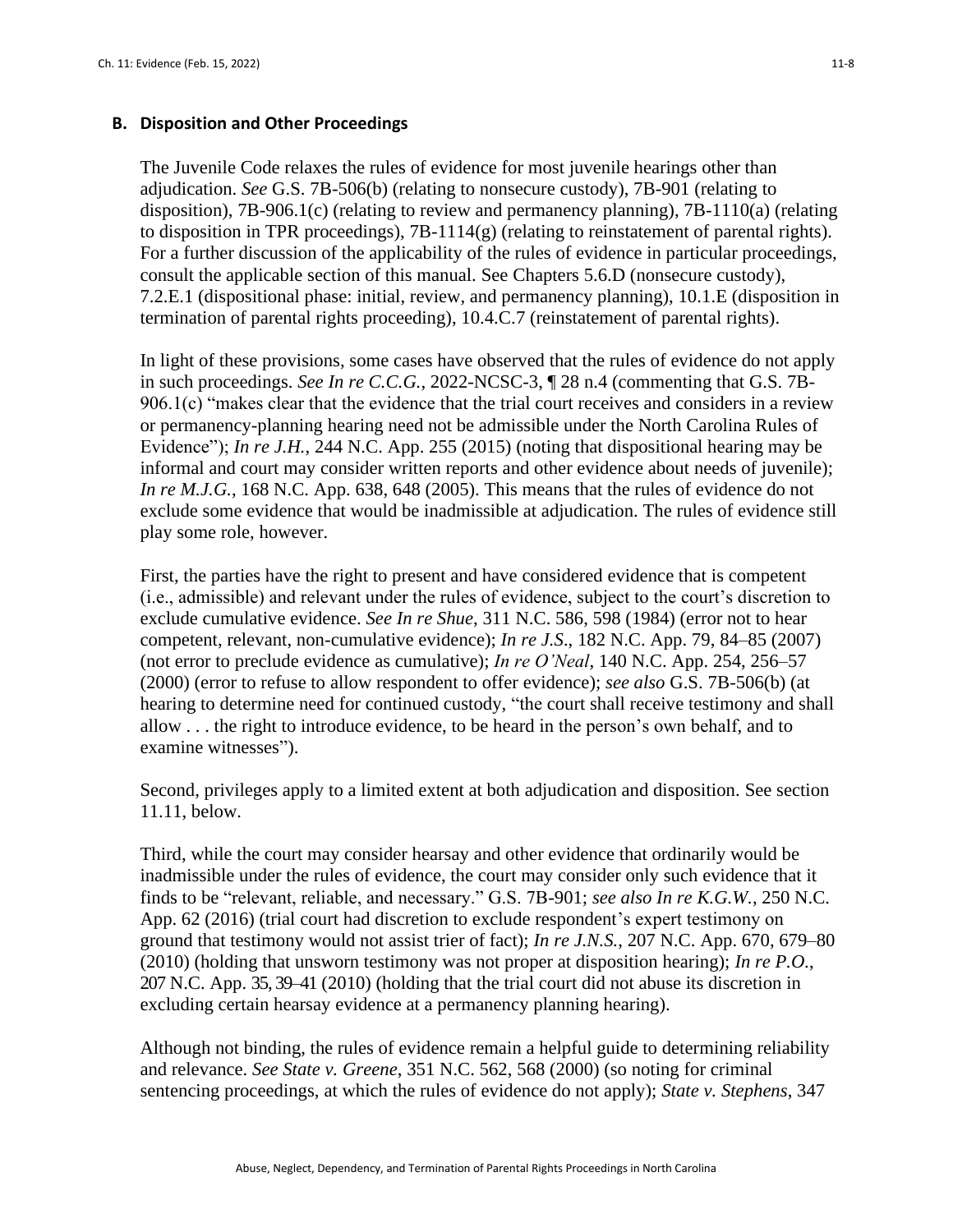N.C. 352, 363–64 (1997) (stating that although the rules of evidence are relaxed at sentencing, the rules should not be totally abandoned). The principal evidence rules that advance reliability and that may provide guidance to the trial court in its consideration of evidence are those limiting hearsay (discussed in sections 11.5 and 11.6, below) and opinion testimony (discussed in sections 11.9 and 11.10, below) and those requiring that witnesses have personal knowledge of the matters to which they testify (discussed in sections 11.6.F.3 (business records) and 11.9.A (lay opinion), below). On the question of relevance are rules related to admission of character evidence (discussed in section 11.8, below) as well as the general requirement of relevance expressed in Evidence Rule 401.

**Note:** Because the rules of evidence do not bar the introduction of otherwise inadmissible evidence at disposition hearings, questions have arisen over whether orders and other matters from such hearings are admissible at later adjudication hearings, at which the rules of evidence apply. For a discussion of this issue, see section 11.7, below.

# **11.2 Child Witnesses**

The common law imposed a variety of grounds for disqualifying witnesses from testifying. Most of these disabilities have been removed by the current rules of evidence, which allow anyone to be a witness, including a child, who meets the standard of competency. *See* 1 BRANDIS & BROUN § 131, at 506.

### **A. Competency of Child Witnesses**

**1. General rule.** Evidence Rule 601(a) provides that every person is considered competent to be a witness except as otherwise provided in the rules. *See also State v. DeLeonardo*, 315 N.C. 762, 766 (1986) (recognizing the requirements of Rule 601).

Rule 601(b) disqualifies a person as a witness if the person is incapable of (1) expressing himself or herself so as to be understood or (2) understanding the duty of a witness to tell the truth. *See also State v. Gordon*, 316 N.C. 497, 502 (1986) (stating that Rule 601(b) is consistent with prior North Carolina case law). In jurisdictions such as North Carolina, where every person is considered competent to testify unless shown otherwise, the party challenging a witness's competence probably has the burden of establishing incompetence. *See* MYERS § 2.13[B].

There is no fixed age under which a person is considered too young to testify. *See, e.g., State v. Eason*, 328 N.C. 409, 426 (1991).

**2. Procedure for determining competency.** The trial court must determine the competency of a witness when the issue "is raised by a party or by the circumstances." *Eason*, 328 N.C. at 427. Evidence Rule 104 states that the trial court is not bound by the rules of evidence, except those related to privileges, when determining preliminary questions such as the competency of a person to be a witness. *See State v. Fearing*, 315 N.C. 167, 173 (1985) (recognizing applicability of Rule 104 to competency determinations); see also section 11.11, below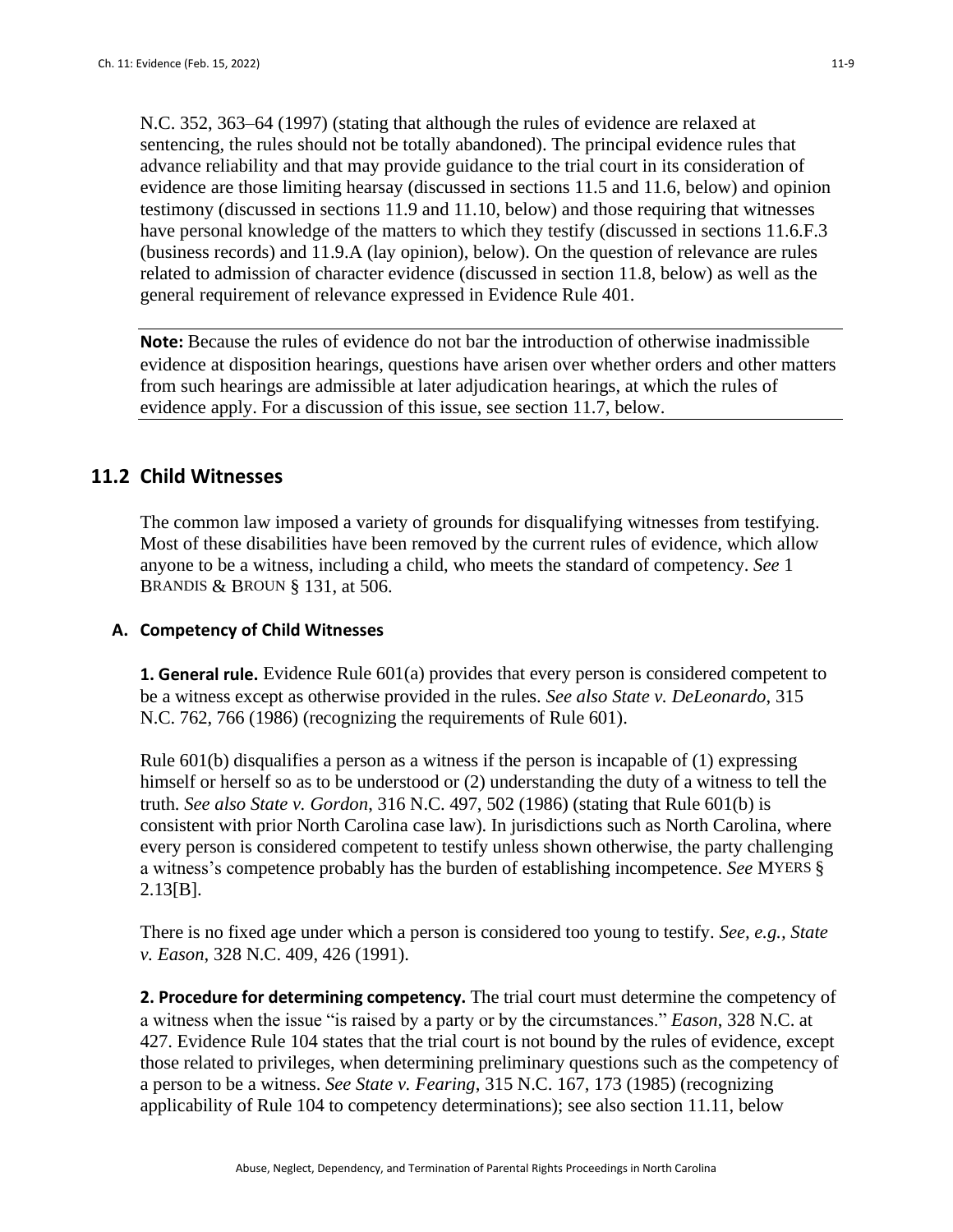(discussing limitations on assertions of privilege in juvenile proceedings).

No particular procedure is required for determining competency, but the trial court must make an adequate inquiry into the issue, which generally must include personal observation of the witness by the trial court. *See State v. Spaugh*, 321 N.C. 550, 553–55 (1988) (explaining that the primary concern is not the particular procedure used by the trial court, but that the trial court exercise independent discretion in deciding competency after observation of the child). A stipulation by the parties is insufficient to support a finding of incompetency. *Fearing*, 315 N.C. at 174 ("[T]here can be no informed exercise of discretion where a trial judge merely adopts the stipulations of counsel that a child is not competent to testify . . . ."); *State v. Pugh,* 138 N.C. App. 60, 64–67 (2000) (trial court disqualified a 4-year-old from testifying without making an adequate inquiry because the court's brief questions were not sufficient to determine the competency of the witness).

Although statutory changes enacted in 2011 allow judges to rely on stipulations to support adjudicatory findings in abuse, neglect, and dependency proceedings (*see* G.S. 7B-807(a)), this change does not authorize stipulations as to a witness's competency, a conclusion of law. *See generally State v. Forte*, 206 N.C. App. 699, 707–08 (2010) (stating that trial court's findings "and its conclusion that [the witness] was competent" established that the court exercised its discretion in declaring the witness competent); *see also In re A.K.D.*, 227 N.C. App. 58 (2013) (holding that trial court could not rely on parties' stipulation of a ground for TPR, a conclusion of law).

Typically, a voir dire of the witness should be conducted before the witness testifies. *Fearing*, 315 N.C. at 174. The court may hear testimony from parents, teachers, and others familiar with the child, but such testimony is not required. *See State v. Roberts*, 18 N.C. App. 388, 391–92 (1973) (so stating).

The court also may observe the child while the child testifies. *See Spaugh*, 321 N.C. at 553– 55 (finding that the trial court's observation of the witness while she testified was adequate without a separate voir dire). If the court waits until the child testifies and then finds the child incompetent, the child's preceding testimony may need to be disregarded. *See generally State v. Reynolds*, 93 N.C. App. 552, 556–57 (1989) (in a case involving a jury trial, stating that the better practice is to determine competency before the witness begins to testify); MYERS § 2.13[C] ("If, during a child's testimony, the judge determines that the child is incompetent, the court may order the child's testimony stricken . . . .").

In criminal cases, the courts have held that the defendant's Confrontation Clause rights are not violated by being excluded from a voir dire hearing to determine a child's competency. *See Kentucky v. Stincer*, 482 U.S. 730 (1987) (finding no violation where children were found competent to testify and the defendant had the opportunity to cross-examine at trial); *State v. Jones*, 89 N.C. App. 584 (1988) (finding no violation where the defendant could view the hearing via closed-circuit television and communicate with his attorney), *overruled on other grounds*, *State v. Hinnant*, 351 N.C. 277 (2000). For a further discussion of the issue of excluding a party during a child's testimony, see section 11.2.B.2, below.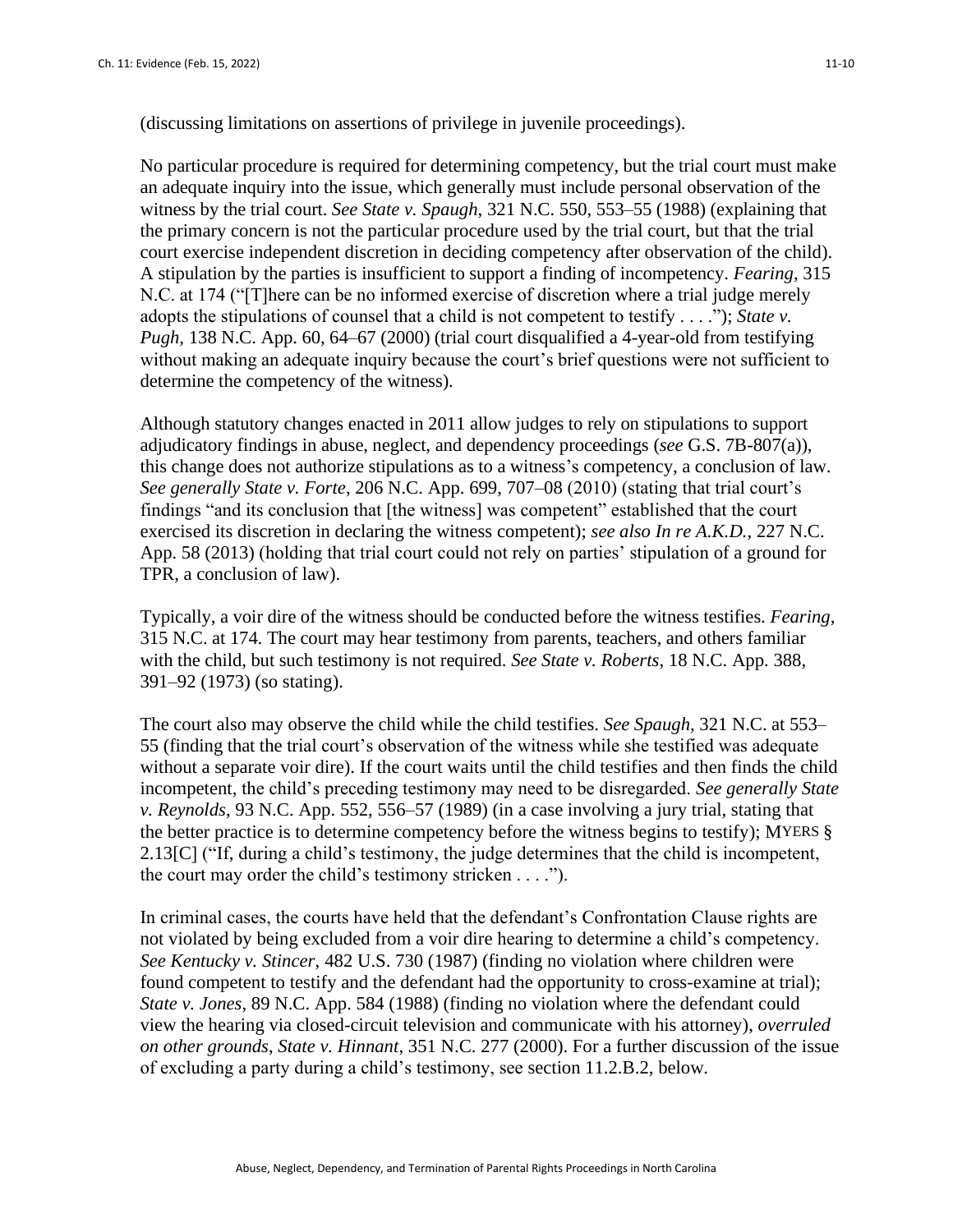If the court finds that a child is incompetent to testify, the party seeking to call the child should make an offer of proof about the substance of the child's testimony to preserve the issue for appeal. *See In re M.G.T.-B.*, 177 N.C. App. 771 (2006) (declining to address the propriety of the trial court's decision to quash a subpoena for a child based on incompetency because the respondent made no offer of proof and therefore failed to preserve the issue for appellate review); *see generally* 1 BRANDIS & BROUN § 18, at 83 (substance of what a witness would say should appear in the record).

**3**. **Application of standard.** Most appellate decisions have held that the trial court did not abuse its discretion in finding a child witness competent to testify. Most of these cases involve criminal prosecutions, in which the State called a child who was a witness to or victim of a crime, but the legal principles appear to be equally applicable to juvenile proceedings. For summaries of the facts of several such cases, see Jessica Smith, *[Evidence Issues in Criminal](http://benchbook.sog.unc.edu/evidence/criminal-cases-involving-child-victims-and-child-witnesses)  [Cases Involving Child Victims and Child Witnesses](http://benchbook.sog.unc.edu/evidence/criminal-cases-involving-child-victims-and-child-witnesses)*, ADMINISTRATION OF JUSTICE BULLETIN No. 2008/07, at 5–7 (UNC School of Government, Dec. 2008); *see also In re Clapp*, 137 N.C. App. 14, 19–20 (2000) (upholding the finding of competency of a child witness in a juvenile delinquency case); *In re Quevedo*, 106 N.C. App. 574, 584–85 (1992) (in a termination of parental rights proceeding, it was not error for a 10-year-old child to testify; the trial judge and attorneys questioned her about the duty to tell the truth, and any inability she had to remember all of the events went to the weight, not admissibility, of the testimony).

A witness may be found incompetent if, although able to understand the duty to tell the truth, the witness is incapable of expressing himself or herself so as to be understood. *See State v. Washington*, 131 N.C. App. 156, 159–60 (1998) (upholding the finding of incompetency of a witness with cerebral palsy based on her impaired ability to speak, which made her difficult to understand); *see also* MYERS § 2.05 (suggesting that an interpreter can be used for child witnesses whose speech is difficult to understand).

**4. Unavailability distinguished from incompetency.** The standard for incompetency under Rule 601 is not the same as for unavailability under North Carolina's hearsay rules. A person may be found unavailable to testify, based on a physical or mental illness or infirmity, for purposes of admitting a hearsay statement. *See* N.C. R. EVID. 804(a)(4). A witness is not unavailable to testify simply because that witness is a child. *See In re A.J.L.H.*, 275 N.C. App. 11, 17 (2020) (holding that out-of-court statements made by the child were inadmissible hearsay where the child neither appeared nor testified, and nothing in the record showed she was unavailable). The potential detriment to the mental health of a child witness from testifying may establish the child's unavailability for purposes of admitting hearsay, but it is not sufficient alone to establish that the child is incapable of expressing himself or herself or understanding the obligation to tell the truth. *See In re Faircloth*, 137 N.C. App. 311 (2000) (explaining the difference between competency and unavailability and holding that the trial court erred in relying on the unavailability standard in disqualifying children from testifying). The court in *Faircloth* noted that other mechanisms are available to protect the mental health of a child witness who is required to testify. For a discussion of such accommodations, see section 11.2.B, below.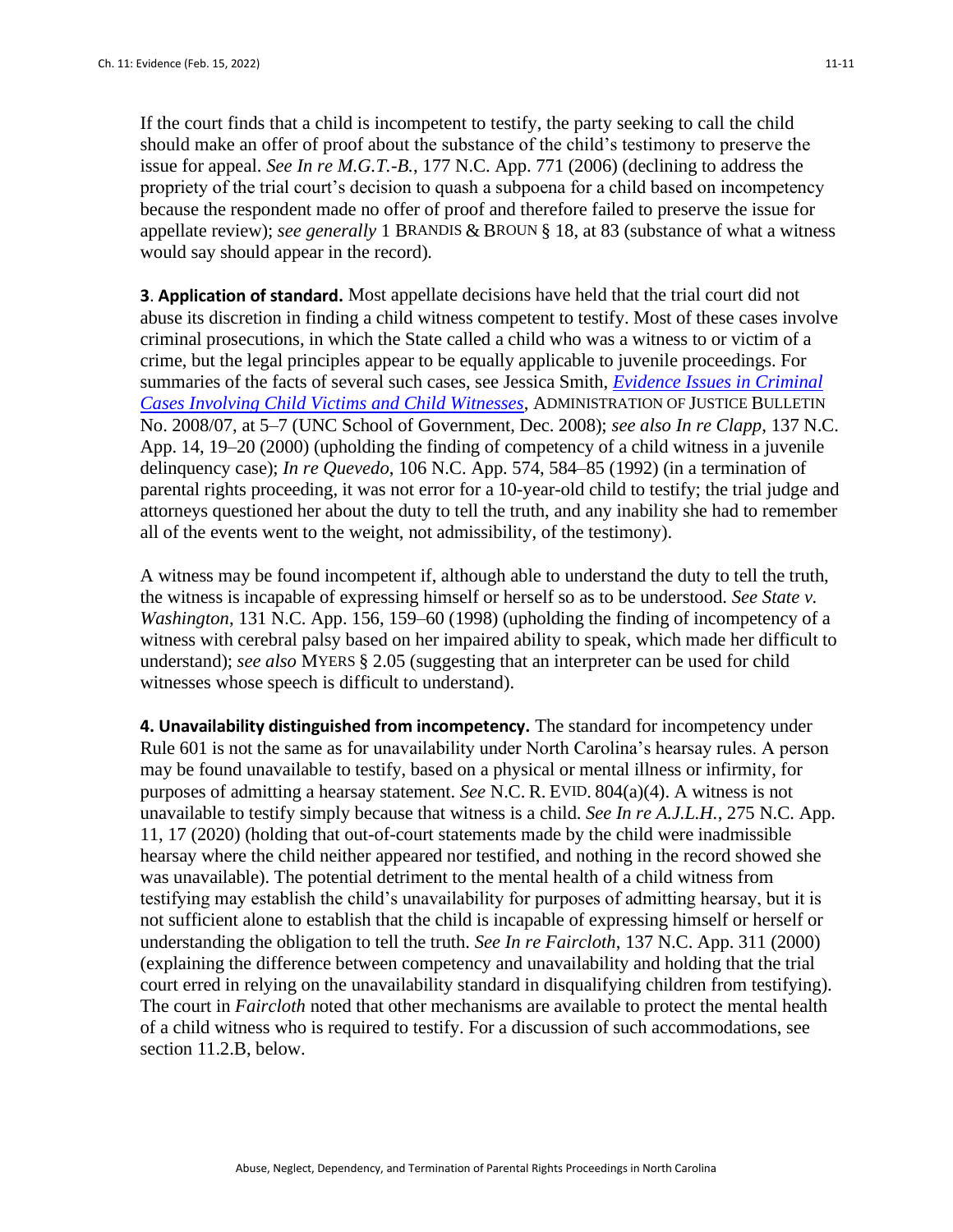Hearsay statements of a child witness found to be incompetent to give live testimony are still admissible if they meet the requirements of a hearsay exception. If the hearsay exception requires that the declarant be unavailable, such as the residual hearsay exception, a child witness who is found to be incompetent would be considered unavailable to testify. Such a finding, however, may raise questions about whether the child's out-of-court statements are sufficiently trustworthy to be admissible under the residual hearsay exception. See section 11.6.H.3, below.

**5. Quashing of subpoena for child.** Some cases, cited below, indicate that trial courts have sometimes quashed subpoenas for child witnesses on the ground that the child is incompetent to testify, that testifying would be harmful to the child's mental health, or that the child has no relevant information to offer. In one case, the Court of Appeals addressed the merits of the motion to quash and upheld the trial court's order; the other opinions did not address the merits.

Incompetency may be a permissible ground for quashing a subpoena, but the court would need to conduct an adequate inquiry into the child's competency before ruling, including personally observing the child as discussed in subsection 2, above (discussing procedures for assessing competency). The inquiry also would need to be sufficiently close in time to when the child would be expected to testify. *See generally State v. McRae*, 58 N.C. App. 225, 227 (1982) (trial court did not err in denying the defendant's motion to quash a subpoena for two children who were in the car at the time of the alleged kidnapping; motion, in effect, asked the court to declare the children incompetent before they were asked to testify).

Potential harm to a child's mental health has been held not to be a ground for finding a child incompetent and precluding the child from testifying. It may provide a basis for one or more accommodations during the child's testimony, discussed in section B., below. In *In re A.H.*, 250 N.C. App. 546 (2016), the court went further and upheld the quashing of a subpoena, finding that the potential harm to the child supported the GAL's objection that the subpoena was "unreasonable and oppressive." The court was careful to clarify that the issue on appeal was whether quashing the mother's subpoena of her child violated her right to present evidence at the disposition phase of the termination proceeding; the mother did not challenge the adjudication phase of the proceeding, admitting that the trial court correctly found grounds for termination. The court also observed that the GAL presented comprehensive evidence about the child's mental health condition and extreme distress at the prospect of testifying.

Ordinarily, the relevance of a witness's testimony is determined when the witness testifies; the ordinary burden of testifying in a legal proceeding does not outweigh the right of a party to subpoena witnesses. If the objecting party raises concerns about the child's mental health or other extraordinary burdens, the subpoenaing party may need to forecast the testimony of the child to show that its relevance outweighs the potential burdens.

The improper quashing of a subpoena, if issued by a respondent, may infringe on the respondent's constitutional right to present evidence and call witnesses on his or her behalf, applicable in criminal cases through the Sixth Amendment, in civil cases under the Due Process Clause, and under the corresponding provisions of the North Carolina Constitution.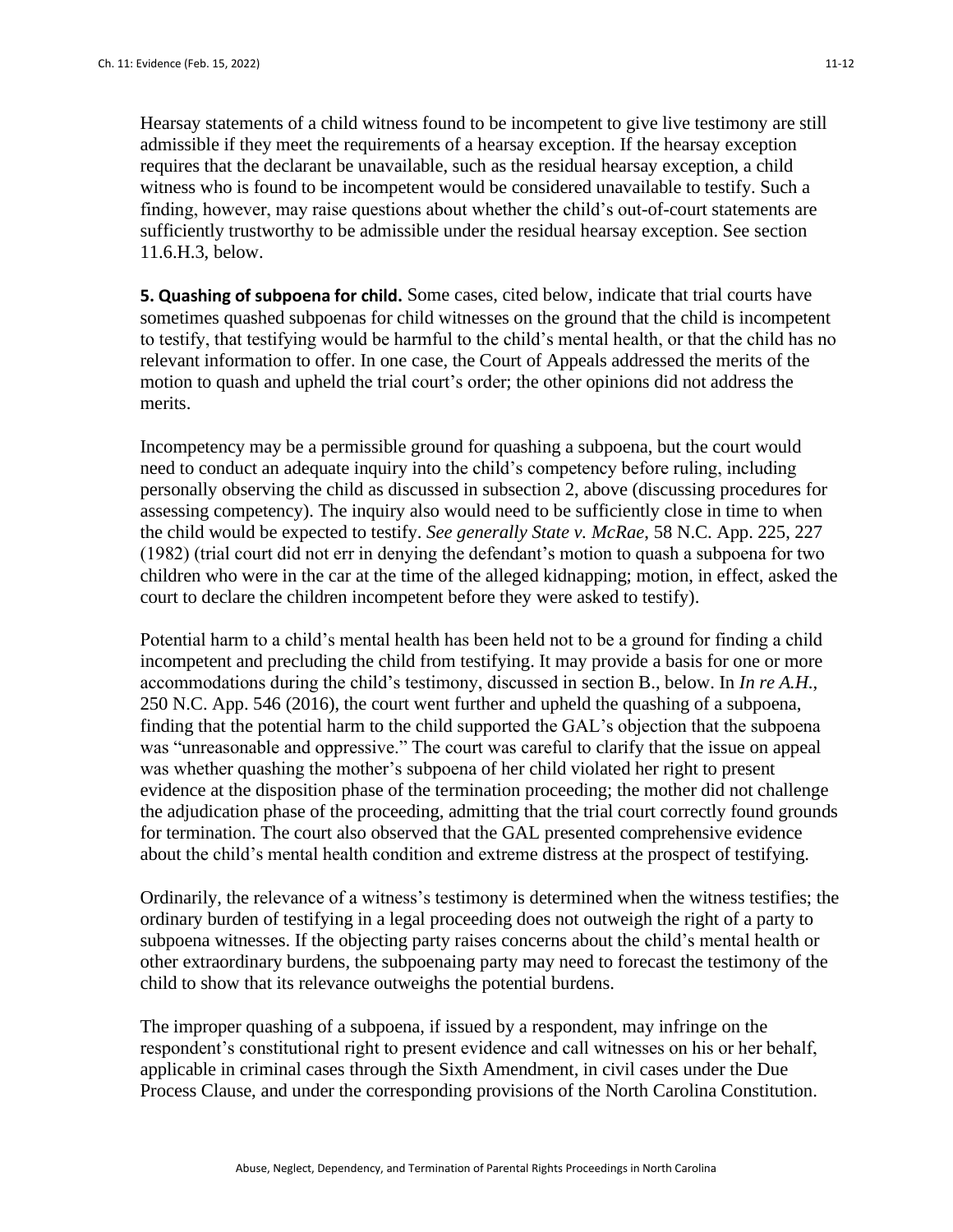*See Washington v. Texas*, 388 U.S. 14, 18–19 (1967) (right to compel attendance of witnesses is "in plain terms the right to present a defense" under the Sixth Amendment and is a fundamental element of due process of law); *State v. Rankin*, 312 N.C. 592 (1985); *see generally In re L.D.B.*, 168 N.C. App. 206, 208–09 (2005) (respondent's right to present evidence in a TPR case "is inherent in the protection of due process"). In *In re A.H.*, 250 N.C. App. at 562–65, above, the court found that quashing of the respondent's subpoena did not violate the respondent's due process rights.

If the trial court quashes a subpoena, the party who subpoenaed the witness must make an offer of proof to preserve the issue for appeal unless the significance of the evidence is otherwise obvious from the record. *Id.* at 560–61.

Cases raising, although not resolving, the merits of motions to quash subpoenas for child witnesses in juvenile cases include:

- *In re M.G.T.-B.*, 177 N.C. App. 771 (2006) (based on a telephone conversation with the child's therapist and without observing or examining the child, the trial court found the child incompetent and quashed a subpoena for the child; the Court of Appeals declined to address the propriety of the trial court's determination of incompetence where the respondent made no offer of proof as to the potential testimony of the child and therefore failed to preserve the issue for appellate review).
- *In re C.N.P.*, 199 N.C. App. 318 (2009) (unpublished) (noting, but not ruling on, the trial court's decision to quash a subpoena in response to a DSS motion alleging that the children had little information to offer at the termination hearing and that testifying in front of their mother would have a negative impact on their mental health).
- *In re A.A.P.*, 193 N.C. App. 752 (2008) (unpublished) (holding that the trial court abused its discretion in quashing subpoenas for children where its decision was based substantially on the fact that it had already made its disposition decision before hearing evidence).

# **B. Examination of Child Witnesses**

The courts have approved several accommodations for child witnesses who testify. Some are intended to reduce the potential harm to child witnesses from testifying about sensitive matters, others to assist children in communicating information more clearly.

**1. Remote testimony.** In appropriate cases, a child witness may testify remotely—that is, via closed circuit television or other audio-visual equipment by which the child testifies in one room and the respondent views the testimony from another room. The system can be either "one-way" where the witness is not in the party's presence and cannot see the party but the party can see the witness, or "two-way" where the witness is not in the party's presence but the witness and party can see and hear each other over audio-video monitors. Generally, in cases involving child witnesses, the testimony is by one-way closed-circuit television. Oneway remote testimony has been permitted in both juvenile proceedings and criminal and delinquency proceedings. The standards differ somewhat, but the two key considerations are (a) the need for remote testimony and (b) the procedure for testifying.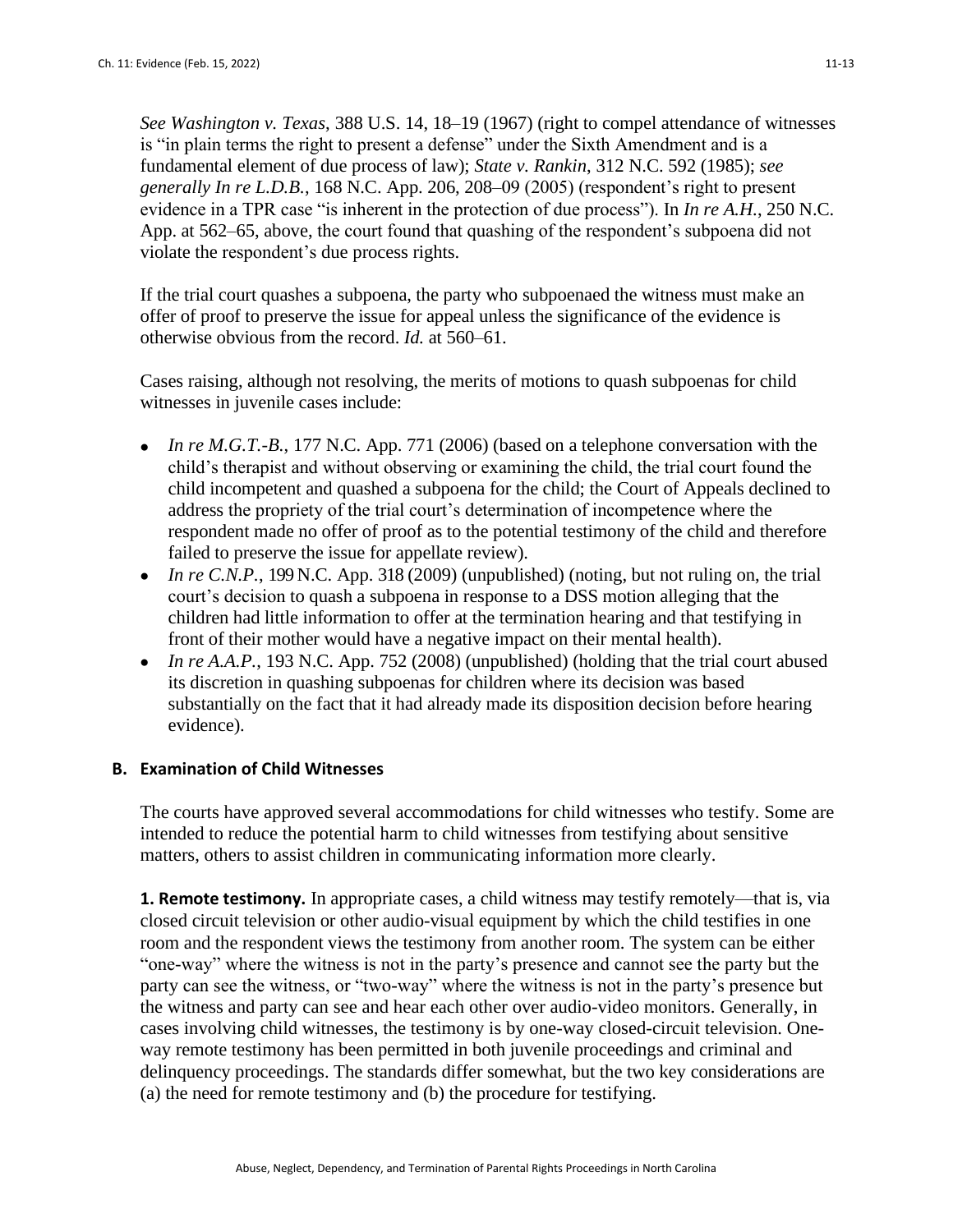Interest has grown in two-way remote systems for taking witness testimony, without an inperson appearance by the witness, as a possible way to comply with a defendant's confrontation rights in criminal cases. Whether two-way remote testimony would be permissible for reasons other than those permitted for one-way remote testimony is beyond the scope of this Chapter. *See generally* Jessica Smith, *[Remote Testimony and Related](https://www.sog.unc.edu/sites/www.sog.unc.edu/files/reports/aojb1302.pdf)  [Procedures Impacting a Criminal Defendant's Confrontation Rights](https://www.sog.unc.edu/sites/www.sog.unc.edu/files/reports/aojb1302.pdf)*, ADMINISTRATION OF JUSTICE BULLETIN No. 2013/02 (UNC School of Government, Feb. 2013); *see also State v. Seelig*, 226 N.C. App. 147 (2013) (allowing two-way remote testimony for seriously ill witness who lived in another state); *In re S.H.*, 206 N.C. App. 761 (2010) (unpublished) (finding that trial court did not abuse its discretion in denying respondent mother's motion to testify by telephone where she did not have funds or means to travel from West Virginia to hearing in North Carolina); G.S. 50A-111 (authorizing court in child custody proceeding, defined as including abuse, neglect, dependency, and TPR proceedings, to take testimony by telephone, audiovisual means, or other electronic means from witness residing in another state).

**(a) Showing of need.** The showing of need for the taking of remote testimony by a child witness may be lower in juvenile cases than in criminal or delinquency cases. In criminal cases, the Confrontation Clause applies. *See Maryland v. Craig*, 497 U.S. 836 (1990); *see also In re Stradford,* 119 N.C. App. 654 (1995) (applying the Confrontation Clause to remote testimony in a delinguency proceeding and upholding its use on proper findings). The court must find both that the child witness would suffer serious emotional distress by testifying in the defendant's presence and that the ability of the witness to communicate with the trier of fact would be impaired by doing so. G.S. 15A-1225.1, enacted by the General Assembly in 2009, codifies these requirements for remote testimony by child witnesses in criminal and delinquency cases. In *State v. Jackson*, 216 N.C. App. 238 (2011), the Court of Appeals addressed the permissibility in a criminal case of a child testifying remotely, pursuant to G.S. 15A-1225.1, in light of the U.S. Supreme Court's Confrontation Clause decision in *Crawford v. Washington*, 541 U.S. 36 (2004). The Court of Appeals held that *Crawford* did not overrule earlier decisions holding that a child may testify remotely in a criminal case when the court finds a sufficient showing of need and uses appropriate procedures for taking the child's testimony. Face-to-face confrontation is not required. *Accord State v. Lanford*, 225 N.C. App. 189 (2013).

In juvenile cases, the more flexible due process standard applies to remote testimony. *See In re J.B.*, 172 N.C. App. 1, 20–22 (2005). In juvenile proceedings, the cases have looked at whether "'the excluded party's presence during testimony might intimidate the witness and influence his answers, due to that party's position of authority over the testifying witness.'" *In re J.B.*, 172 N.C. App. at 21 (quoting *In re Barkley*, 61 N.C. App. 267, 270 (1983)). The cases also consider the emotional impact on the child. *See In re J.B.*, 172 N.C. App. at 21–22 (noting a counselor's testimony that testifying in front of the mother would have a very negative impact on the child); *see also* N.C. R. EVID. 616 (authorizing remote testimony by witnesses with developmental disabilities or mental retardation in civil cases if testifying in the presence of a party or in an open forum would cause serious emotional distress and impair the witness's ability to communicate with the trier of fact).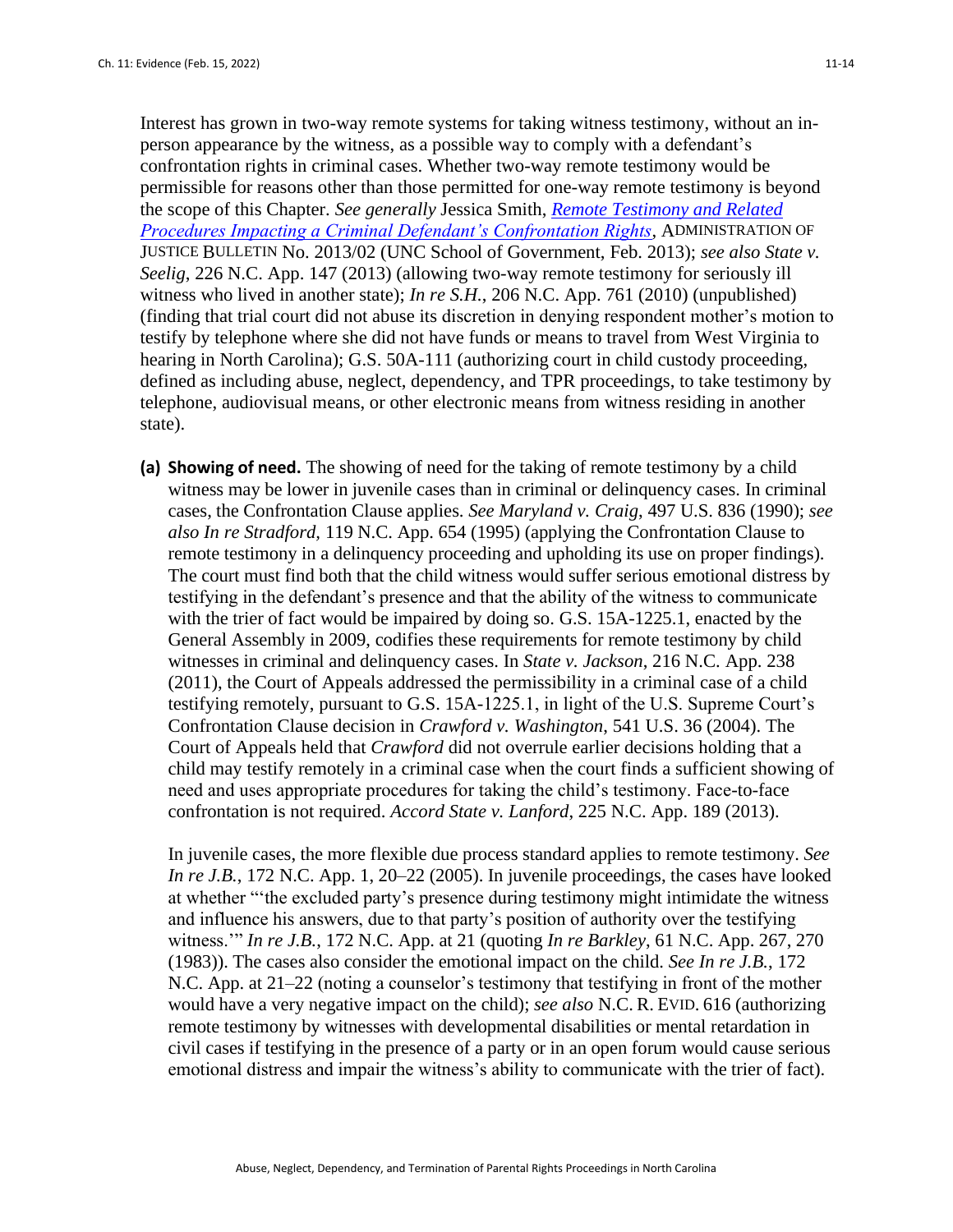**(b) Procedures for testifying.** The procedures for taking remote testimony appear to be comparable in civil and criminal cases. The court must ensure that the defendant or respondent has the ability to confer with counsel, to cross-examine the witness fully, and to see and hear the witness while he or she is testifying. *See State v. Phachoumphone*, 257 N.C. App. 848 (2018) (finding that trial judge failed to follow the procedural requirements for remote testimony); *In re J.B.*, 172 N.C. App. at 22 (finding that these procedures had been followed); G.S. 15A-1225.1 (requiring these procedures in criminal and delinquency cases); *compare Coy v. Iowa*, 487 U.S. 1012 (1988) (holding that placement of a screen obscuring the defendant's view of child sexual assault victims during testimony in a criminal case violated the defendant's Confrontation Clause rights).

May the court in a juvenile proceeding exclude a respondent parent without allowing the parent to view the witness via closed-circuit television or other device? Some cases have found it permissible if the parent's counsel is present and is allowed to question the witness. *See In re Williams*, 149 N.C. App. 951, 960 (2002); *In re Barkley*, 61 N.C. App. 267, 270 (1983). Failing to allow a parent to view a witness's testimony, when the parent is otherwise permitted to participate in the proceedings, may create a risk of error, however. In an unpublished opinion, *In re B.P.*, 183 N.C. App. 154 (2007), the trial court heard testimony of a 17-year-old witness in chambers with the parent's attorney present and able to question the witness, but the parent was not able to view the witness and the testimony was not recorded. Focusing on the lack of recordation, the Court of Appeals found that the procedure violated the parent's due process rights. *See also In re Nolen*, 117 N.C. App. 693, 696 (1995) (finding no prejudice in the failure to record in-chambers testimony where the respondent failed to argue any error in the unrecorded testimony).

**Note:** To obtain closed circuit television equipment, contact the North Carolina Administrative Office of the Courts.

**2. Excluding bystanders during child's testimony.** G.S. 7B-801(a) authorizes the court to close to the public any hearing or part of a hearing in a juvenile proceeding after considering the factors listed in the statute. Thus, during a child's testimony the court may have grounds to exclude from the courtroom those not involved in the hearing of the case. *See also* Michael Crowell, *[Closing Court Proceedings in North Carolina](https://www.sog.unc.edu/sites/www.sog.unc.edu/files/additional_files/Closing%20court%20proceedings%20Nov%2012.pdf)* at 2–3 (UNC School of Government, Nov. 2012) (discussing qualified right of public access under Art. I, § 18 of the N.C. Constitution, which provides that "[a]ll courts shall be open," and grounds for excluding public). The hearing may not be closed, however, if the juvenile requests that it remain open. *See* G.S. 7B-801(b); Chapters 6.2.C, 7.2.D (further discussing the circumstances in which a hearing may be closed to the public).

In criminal cases, the courts have upheld the exclusion of bystanders in rape and sex offense cases during the testimony of the child victim. *See State v. Burney*, 302 N.C. 529 (1981) (holding that it was permissible for the court to exclude everyone from the courtroom during a child victim's testimony except court personnel and those engaged in the trial of the case); *State v. Godley*, 234 N.C. App. 562 (2014) (recognizing that to balance interests of State with defendant's constitutional right to public trial, court must employ four-part test; closing of courtroom during victim's testimony did not violate defendant's rights); *State v. Smith*, 180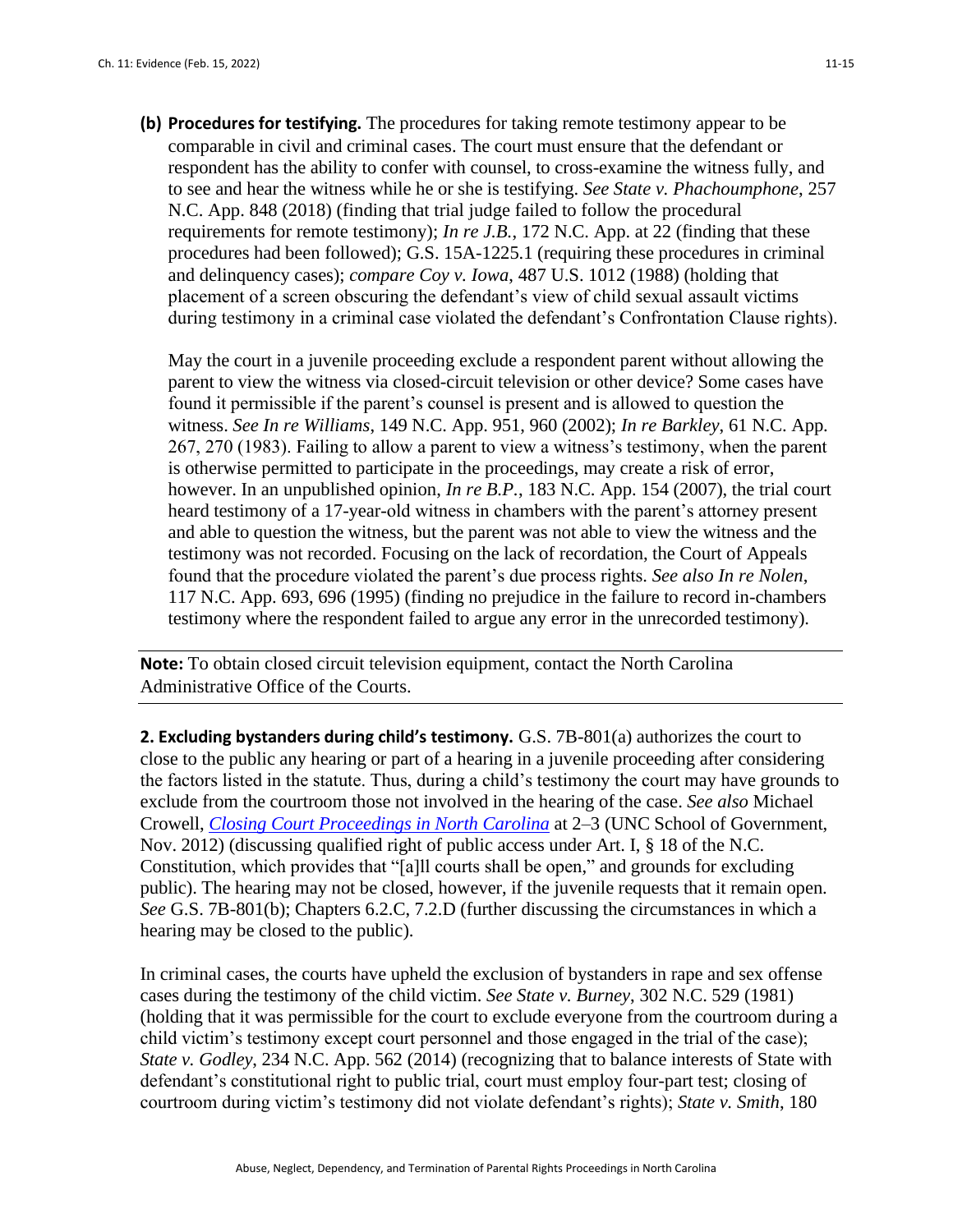N.C. App. 86 (2006) (trial court acted within its discretion in closing the courtroom in a statutory sex offense case; although the trial court did not hold a hearing or make findings on the issue, the defendant did not object to the closing of the courtroom); *see also* G.S. 15-166 (authorizing the trial judge to close the courtroom in such cases); *compare State v. Jenkins*, 115 N.C. App. 520 (1994) (trial court erred in closing the courtroom without making proper findings).

**3. Excepting witnesses from sequestration order.** Evidence Rule 615 authorizes the judge to exclude potential witnesses during the testimony of other witnesses. It also empowers the judge to permit a person to be present in the interest of justice.

In criminal cases, judges have used this authority to permit the parent of a victim to remain in the courtroom although the parent may later be a witness. *See State v. Dorton*, 172 N.C. App. 759, 765–66 (2005); G.S. 15A-1225 (stating this authority for criminal cases). In juvenile cases, no exception to a sequestration order is necessary to allow a parent to be present because a parent is a party and generally has the right to be present during the testimony of other witnesses. The juvenile court may find it appropriate to except other witnesses from a sequestration order and allow them to be present although they may testify later. *See State v. Stanley*, 310 N.C. 353, 356–57 (1984) (upholding an order allowing a social services worker and juvenile court officer to be present); *State v. Weaver*, 117 N.C. App. 434, 436 (1994) (upholding an order allowing a social worker and a therapist to be present).

**4. Oath for child witness.** Evidence Rule 603 provides that every witness must testify under oath or affirmation. The commentary states that the wording of the rule is intended to provide flexibility in dealing with, among others, child witnesses. No special verbal formula is required as long as the oath or affirmation is administered to the witness in a way "calculated to awaken his conscience and impress his mind with his duty" to tell the truth. N.C. R. EVID. 603; *see also State v. Beane*, 146 N.C. App. 220, 223–26 (2001) (not plain error for the trial court to permit a child to testify without taking an oath; although the child did not understand the significance of taking an oath, the child promised to tell the truth).

**5. Leading questions.** Several cases have upheld leading questions of child witnesses. *See State v. Higginbottom*, 312 N.C. 760, 767–68 (1985) (finding leading questions of a child witness to be permissible based on the principle that a party may ask leading questions if the witness has difficulty in understanding questions because of immaturity, age, infirmity, or ignorance or if the inquiry is into a subject of a delicate nature such as sexual matters); *State v. Ammons*, 167 N.C. App. 721, 729 (2005) (finding leading questions of a child witness to be permissible on the ground that a party may ask leading questions if the examiner, without stating the particular matters required, seeks to aid the witness's recollection or refresh his or her memory when the witness's memory is exhausted).

**6. Written testimony.** In addition to allowing leading questions, the court has allowed a child witness to write down particularly sensitive testimony while on the witness stand and the prosecutor to read the statement to the jury. *State v. Earls*, 234 N.C. App. 186 (2014) (testimony was that the defendant had placed his penis in her vagina).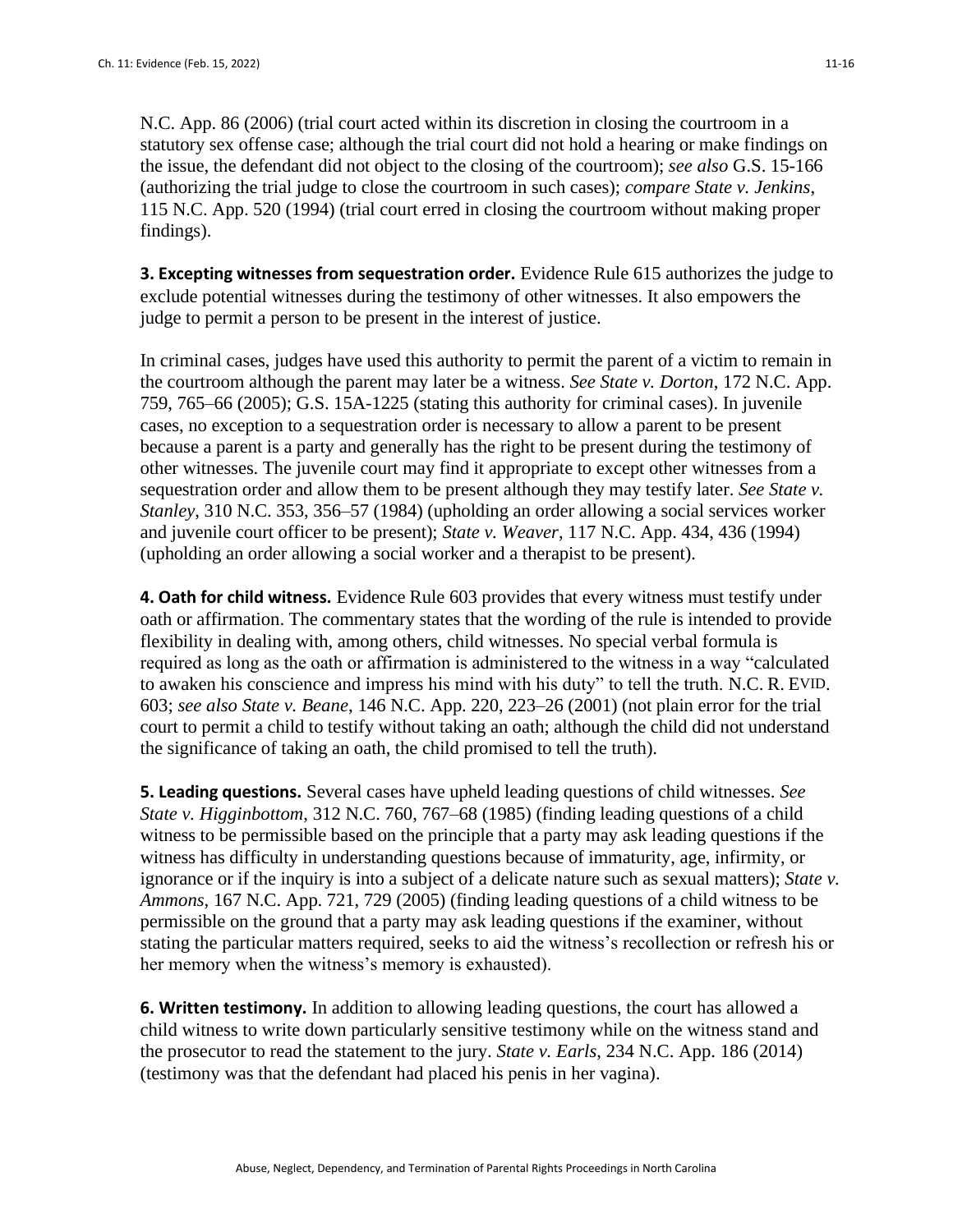**7. Use of anatomical dolls to illustrate testimony.** The use of anatomically-correct dolls to illustrate a child's testimony has been upheld. *See State v. Fletcher*, 322 N.C. 415, 421 (1988); see also section 11.6.E.11, below (discussing the admissibility of statements to medical personnel while using anatomical dolls).

**8. Use of own terms for body parts.** Child witnesses have been permitted to use terms with which they are familiar when referring to body parts. *See State v. Watkins*, 318 N.C. 498 (1986) (7-year-old child's testimony that the defendant stuck his finger in her "coodie cat" and her indication of her vaginal area through use of anatomically correct dolls constituted sufficient evidence of penetration to support conviction of first-degree sexual offense).

**9. Questioning by court.** Evidence Rule 614(b) permits the trial judge to question witnesses, and cases have upheld the trial judge's questioning of a child witness to clarify confusing or contradictory testimony. *See State v. Ramey*, 318 N.C. 457, 463–65 (1986) (not improper for the trial court to ask questions of an 8-year-old witness where the questions were intended to clarify the child's answers on a delicate subject; the questions did not violate G.S. 15A-1222, applicable to criminal jury trials, as the questions did not express an opinion by the judge); *see generally In re N.D.A.*, 373 N.C. 71 (2019) (finding that Evidence Rule 614(b) permits trial judge to question witnesses and that judge's questioning in this case did not show lack of impartiality).

**10. Positioning on witness stand.** The physical location or positioning of a child witness may be adapted in aid of the child's testimony. *See State v. Reeves*, 337 N.C. 700, 727 (1994) (permissible for the trial court to allow a child to sit on her stepmother's lap while testifying; the trial court warned the stepmother not to suggest to the child how the child should testify and, after the testimony was completed, made a finding that the stepmother had followed the court's instructions).

**11. Recesses.** The court may order a recess if a child witness becomes upset while testifying. *See State v. Higginbottom*, 312 N.C. 760, 769–70 (1985); *State v. Hewett*, 93 N.C. App. 1, 14 (1989).

# **11.3 Out-of-Court Statements to Refresh, Impeach, or Corroborate**

A witness's prior out-of-court statements may be used in the circumstances discussed below to refresh the witness's recollection, impeach the witness, or corroborate the witness's testimony.

When an out-of-court statement is offered for one of these purposes, it is not subject to the restrictions on the admission of hearsay, discussed in sections 11.5 and 11.6, below. It also is not considered substantive evidence. *See State v. Williams*, 341 N.C. 1, 9–11 (1995) (holding that prior inconsistent statement offered to impeach is not substantive evidence); *State v. Bartlett*, 77 N.C. App. 747, 752 (1985) (prior inconsistent statement offered to impeach is not substantive evidence and may not be considered in determining whether the State produced sufficient evidence to withstand a motion to dismiss in a criminal case).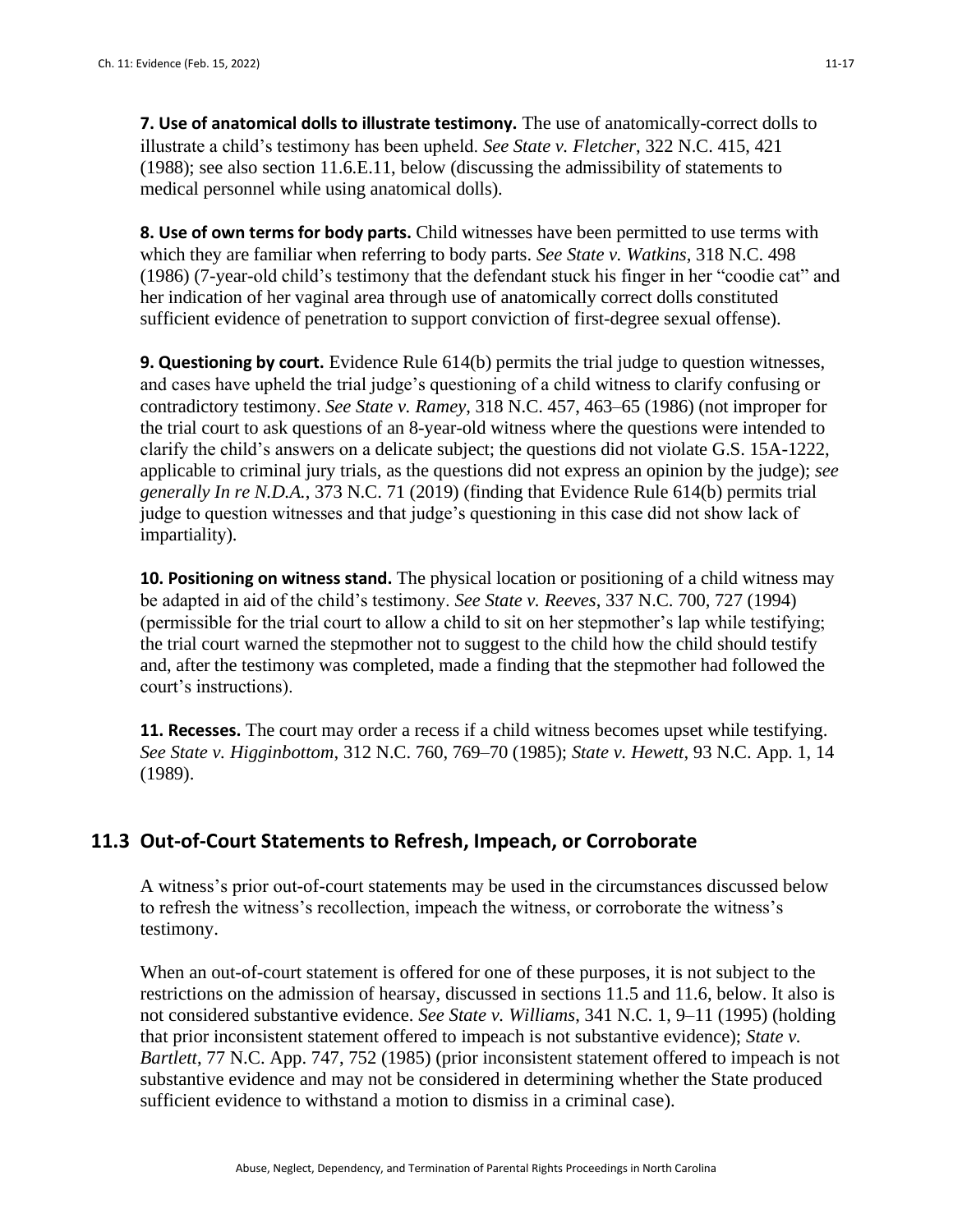### **A. Refreshing Recollection**

A witness may refer to a writing or object during or before testifying to refresh his or her recollection. The writing or object, including a prior statement, is not itself admitted into evidence (except as permitted on cross-examination) and does not establish any particular fact; rather, it is a prompt for testimony that may be admissible. *See* 1 BRANDIS & BROUN § 172, at 659.

If the witness refers to a writing or object during his or her testimony, the adverse party has a right to have the writing or object produced; if the witness refers to a writing before testifying, production is in the judge's discretion. *See* N.C. R. EVID. 612(a), (b). If entitled to have the writing or object produced, an adverse party may cross-examine the witness about it and may offer into evidence those portions that relate to the witness's testimony. *See* N.C. R. EVID. 612(c).

If a writing does not refresh a witness's recollection, it may be admissible under the hearsay exception for past recollection recorded. To be admissible on this ground, the writing must satisfy the criteria in Evidence Rule 803(5). That hearsay exception appears to arise infrequently in juvenile cases. *See generally State v. Harrison*, 218 N.C. App. 546 (2012) (discussing differences between refreshing recollection and past recollection recorded); *see also State v. Harris*, 253 N.C. App. 322 (2017) (allowing videotape of witness interview as past recollection recorded under Evidence Rule 803(5)).

### **B. Impeachment**

A witness may be impeached with his or her prior statements that conflict with the witness's testimony. Prior inconsistent statements to impeach are admissible for the purpose of assessing the credibility of the witness about the testimony he or she has given, not as substantive evidence of the facts asserted in the statements. *See* 1 BRANDIS & BROUN § 159, at 584–85 (collecting cases).

A party may impeach his or her own witness with prior inconsistent statements. *See* N.C. R. EVID. 607. It is impermissible, however, to impeach one's own witness as a subterfuge for getting otherwise inadmissible statements before the trier of fact. Thus, a party may not call a witness to the stand, knowing that the witness will not reiterate a prior statement the witness made, for the purpose of impeaching the witness with the prior statement. *Compare State v. Hunt*, 324 N.C. 343, 349–51 (1989) (so holding and finding impeachment improper in this case), *with State v. Williams*, 341 N.C. 1, 9–11 (1995) (reiterating holding of *Hunt* but finding impeachment permissible in this case).

If the impeachment does not concern a collateral matter, a party also may offer extrinsic evidence of the witness's prior statements—for example, a party may call other witnesses to attest to the prior statements. If the matter is collateral, the cross-examiner is bound by the witness's answer. *See, e.g.*, *State v. Gabriel*, 207 N.C. App. 440 (2010); *State v. Riccard*, 142 N.C. App. 298 (2001). Generally, a matter is not collateral if it relates to "material facts in the testimony of the witness"; it is collateral if it relates to immaterial facts. *See* 1 BRANDIS &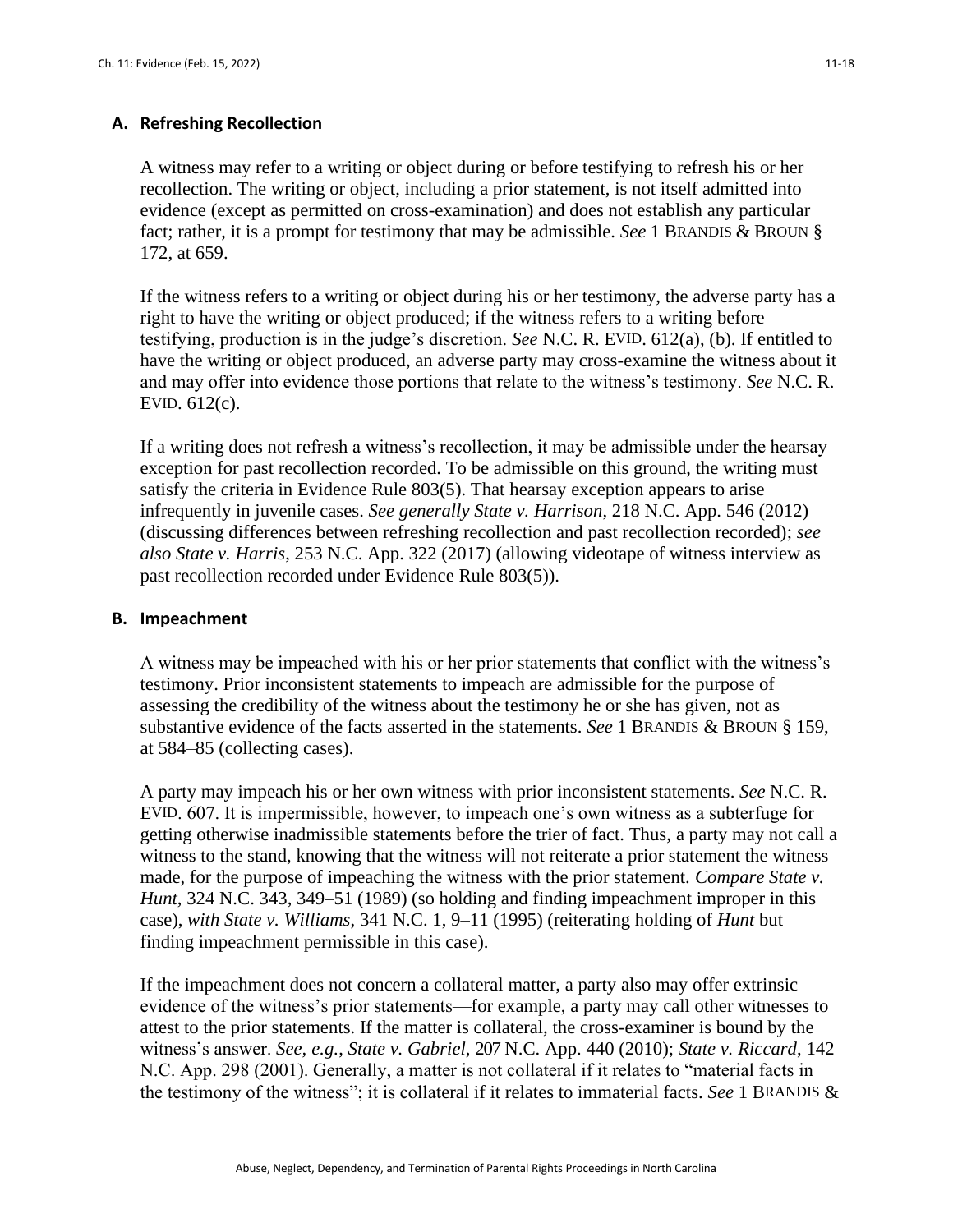#### **C. Corroboration**

Under North Carolina law, if a person testifies, a party may offer prior consistent statements of that person to corroborate his or her testimony. The purpose of such evidence is to bolster the credibility of the witness's testimony. As with prior statements to impeach, discussed in section B., above, the prior statement itself is not substantive evidence and does not establish the particular fact or event. 1 BRANDIS & BROUN § 165, at 609–11; *see also State v. Bates*, 140 N.C. App. 743 (2000) (trial court erred in admitting a child's statements under the medical diagnosis and treatment exception; the statements could not later be treated as mere corroborative evidence because the trial court treated them as substantive and did not limit their use).

North Carolina's approach to admitting prior consistent statements is more permissive than the approach taken elsewhere. In many jurisdictions, a prior consistent statement of a witness is admissible to corroborate the witness only after the witness's credibility has been challenged. North Carolina has effectively eliminated the requirement that the witness's credibility be challenged before a prior consistent statement may be admitted. *See* 1 BRANDIS & BROUN §§ 162–65.

To be admissible to corroborate a witness's testimony under North Carolina law, the prior consistent statement must be consistent with the witness's trial testimony. Variations between the prior statement and in-court testimony, including new information if it adds weight or credibility to the testimony, do not necessarily make the prior statements inconsistent and inadmissible as corroboration. *See id*. § 165, at 605–08 & nn.503–04.

A prior consistent statement may be established by examination of the witness and, if the matter is not collateral, by extrinsic evidence. *See id*. § 163, at 598; *see also State v. Yearwood*, 147 N.C. App. 662, 667–68 (2001) (permitting a videotape of a therapy session with a child to corroborate the child's in-court testimony).

**Note:** The above principles do not justify admission of out-of-court statements of someone other than the witness whose testimony is being corroborated. The prior statements must be those of the witness. *See State v. Freeman*, 93 N.C. App. 380, 387–88 (1989) (determining that a witness's testimony could not be corroborated by an extrajudicial statement of another person that was not otherwise admissible); 1 BRANDIS & BROUN  $\S$  165, at 611–12 & n.510.

If a witness's out-of-court statement is admissible as substantive evidence under a hearsay exception, other out-of-court statements by the witness may be admissible to corroborate (or impeach) the hearsay statement under Evidence Rule 806, which states that "[w]hen a hearsay statement has been admitted in evidence, the credibility of the declarant may be attacked, and if attacked may be supported, by any evidence which would be admissible for those purposes if declarant had testified as a witness." The rule explicitly requires that the credibility of the hearsay declarant be attacked before evidence supporting credibility may be admitted, which may be stricter than North Carolina's approach to prior statements that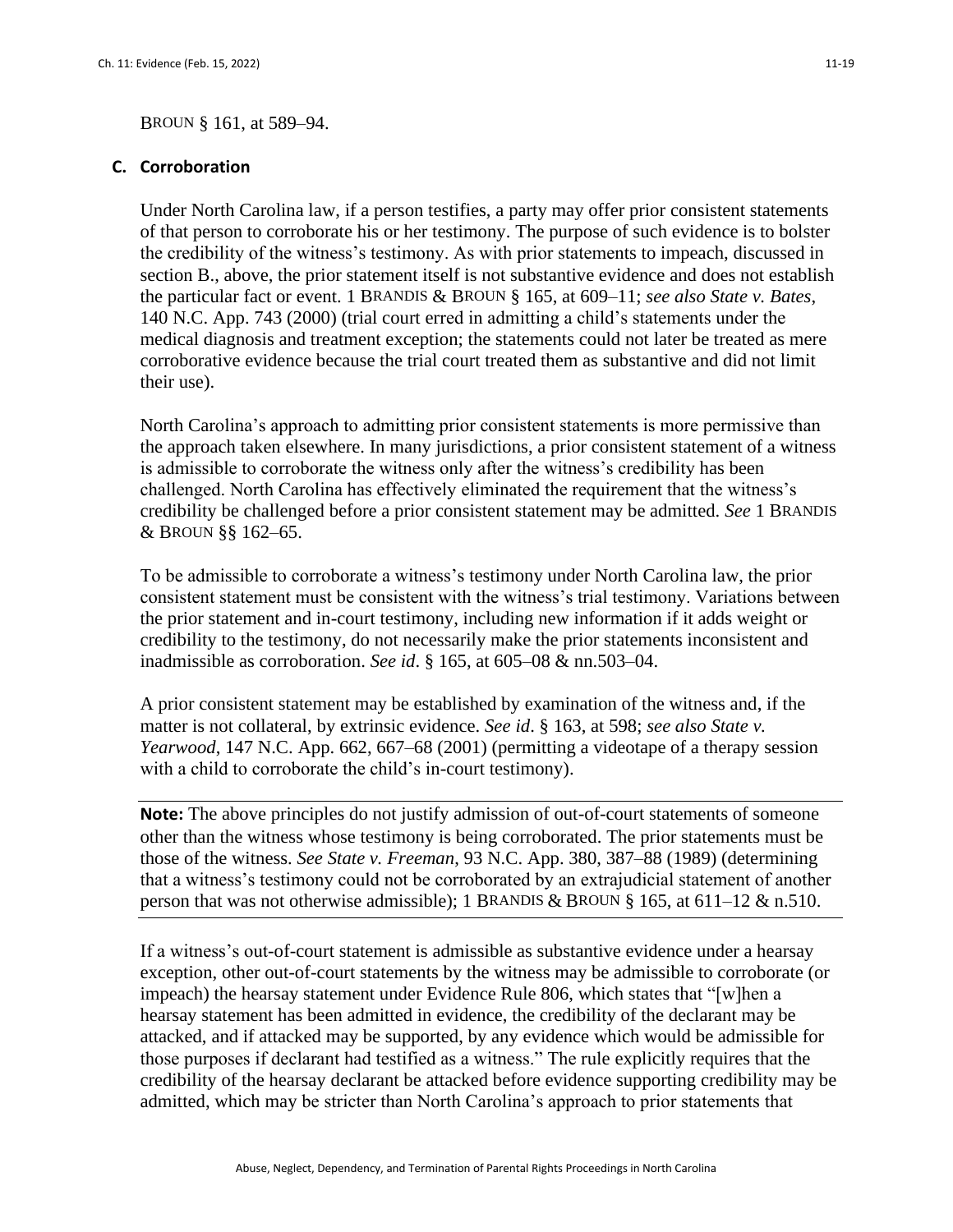corroborate a witness's live testimony. Some North Carolina cases have allowed out-of-court statements to corroborate statements admitted under a hearsay exception, but they have not specifically referred to Rule 806 or described its requirements. *See State v. Chandler*, 324 N.C. 172, 182 (1989) (without referring to Rule 806, the court finds that a child's statements to others were admissible to corroborate the child's testimony from a previous trial, which was admitted as substantive evidence under a hearsay exception); *In re Lucas*, 94 N.C. App. 442, 450 (1989) (court follows *Chandler* in allowing a child's out-of-court statements to be admitted for the nonsubstantive purpose of corroborating other statements by the child admitted under a hearsay exception [note that the analysis of the applicability of the hearsay exception in this case is no longer good law after *State v. Hinnant*, 351 N.C. 277 (2000), discussed in section 11.6.E, below]).

# **11.4 Out-of-Court Statements and the Right to Confront Witnesses**

### **A. Applicability of Confrontation Clause to Criminal and Delinquency Cases**

**1. General rule.** The Confrontation Clause of the Sixth Amendment regulates the admissibility of out-of-court statements against the defendant in a criminal trial. In *Crawford v. Washington*, 541 U.S. 36 (2004), the U.S. Supreme Court adopted a stricter interpretation of the Confrontation Clause, holding that the State may not offer into evidence an out-of-court "testimonial" statement except in one of the following circumstances:

- the declarant who made the statement is subject to cross-examination at the current trial,
- the declarant was subject to adequate cross-examination before trial, or
- a narrow exception applies (e.g., the defendant forfeited the right to confront the witness by the defendant's own wrongdoing).

In light of *Crawford*, for an out-of-court statement to be admitted against the defendant in a criminal case, it must first be determined whether the statement satisfies the constitutional requirements of the Confrontation Clause and then be determined whether the statement satisfies North Carolina's evidence rules, including North Carolina's rules on hearsay (discussed in sections 11.5 and 11.6, below). For a discussion of *Crawford* and subsequent case law, see Jessica Smith, *A Guide to* Crawford *[and the Confrontation Clause](http://benchbook.sog.unc.edu/evidence/guide-crawford-confrontation-clause)*, NORTH CAROLINA SUPERIOR COURT JUDGES' BENCHBOOK (UNC School of Government, July 2018).

The Confrontation Clause, as interpreted in *Crawford,* also applies to juvenile delinquency trials. *See State ex rel. J.A.*, 949 A.2d 790 (N.J. Sup. Ct. 2008); *In re N.D.C.*, 229 S.W.3d 602 (Mo. 2007); *People ex rel. R.A.S.*, 111 P.3d 487 (Colo. App. 2004); *see also In re Stradford*, 119 N.C. App. 654 (1995) (applying the Confrontation Clause in determining the appropriateness of testimony of child witnesses by closed-circuit television in a delinquency proceeding).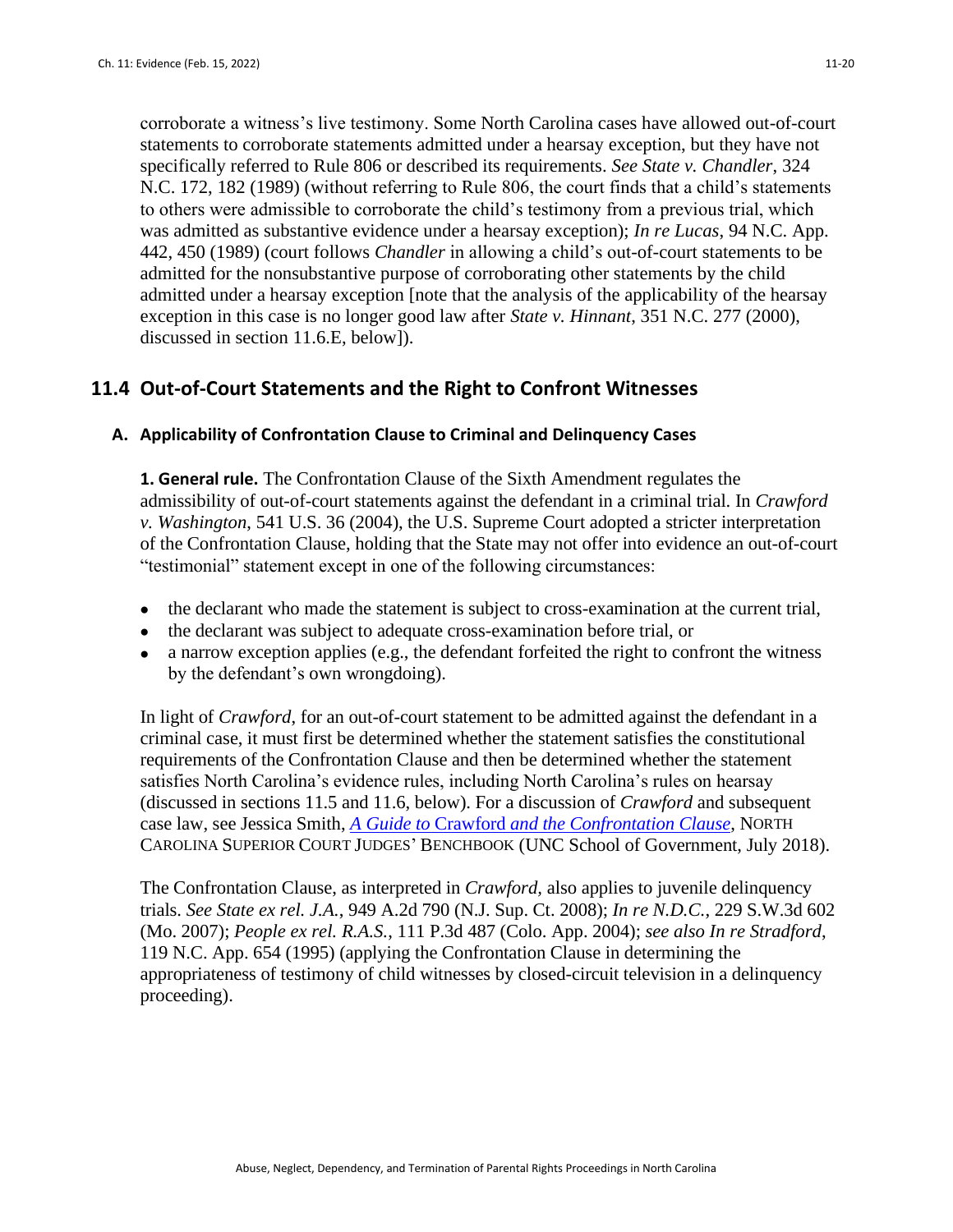**2. Applicability to statements made to law-enforcement personnel, social workers, medical personnel, and others.** The courts have explored the meaning of "testimonial" statements in light of *Crawford* in various contexts. Some patterns have emerged:

- Statements collected by or generated by law enforcement personnel are ordinarily considered testimonial because, except in emergency situations, they are ordinarily gathered for purposes of prosecution.
- Statements obtained by social workers in child welfare cases have been found to be testimonial in various circumstances, regardless of whether the social workers were formally affiliated with law enforcement.
- For a statement to medical personnel to be considered testimonial, there generally must be a more affirmative showing of a law-enforcement purpose or connection. *See also Ohio v. Clark,* 576 U.S. 237 (2015) (holding that statement by child to teacher was not testimonial; in so holding, court relies in part on young age of child and states that mandatory reporting statutes alone do not convert a conversation between a teacher and student into a law enforcement mission); *accord State v. McLaughlin*, 246 N.C. App. 306 (2016) (mandatory duty to report child abuse under North Carolina law did not make statements to nurse testimonial).
- Statements to family and friends have usually not been found to be testimonial.

*See* Jessica Smith, *[Evidence Issues in Criminal Cases Involving Child Victims and Child](http://benchbook.sog.unc.edu/evidence/criminal-cases-involving-child-victims-and-child-witnesses)  [Witnesses](http://benchbook.sog.unc.edu/evidence/criminal-cases-involving-child-victims-and-child-witnesses)*, ADMINISTRATION OF JUSTICE BULLETIN No. 2008/07, at 14–31 (UNC School of Government, Dec. 2008); Robert P. Mosteller, *Testing the Testimonial Concept and Exceptions to Confrontation: "A Little Child Shall Lead Them,"* 82 IND. L.J. 917, 944–65 (2007).

# **B. Inapplicability of Confrontation Clause to Juvenile Cases**

Because *Crawford* involved interpretation of the Sixth Amendment Confrontation Clause, which applies only in criminal (and delinquency) cases, the holding in Crawford does not apply to juvenile cases (that is, abuse, neglect, dependency, and termination of parental rights proceedings). *See In re D.R*., 172 N.C. App. 300 (2005) (admission of statements by a child to DSS workers and others did not violate the Sixth Amendment right to confrontation, which does not apply to a proceeding to terminate parental rights, a civil action). Therefore, the admissibility of out-of-court statements in juvenile cases depends primarily on North Carolina's hearsay rules, discussed in sections 11.5 and 11.6, below.

The Due Process Clause of the Fourteenth Amendment still affords the respondent the right to confront the witnesses against him or her. It is unclear whether the Due Process Clause provides respondents with greater protections than under North Carolina's hearsay rules. *See generally In re Pamela A.G*., 134 P.3d 746, 750 (N.M. 2006) (Confrontation Clause, as interpreted in *Crawford*, does not apply in an abuse and neglect case, but the Due Process Clause requires that "parents be given a reasonable opportunity to confront and crossexamine a witness, including a child witness"; no violation found where the parents failed to show how admission of a hearsay statement of a child and lack of cross-examination increased the risk of erroneous deprivation of their relationship with the child);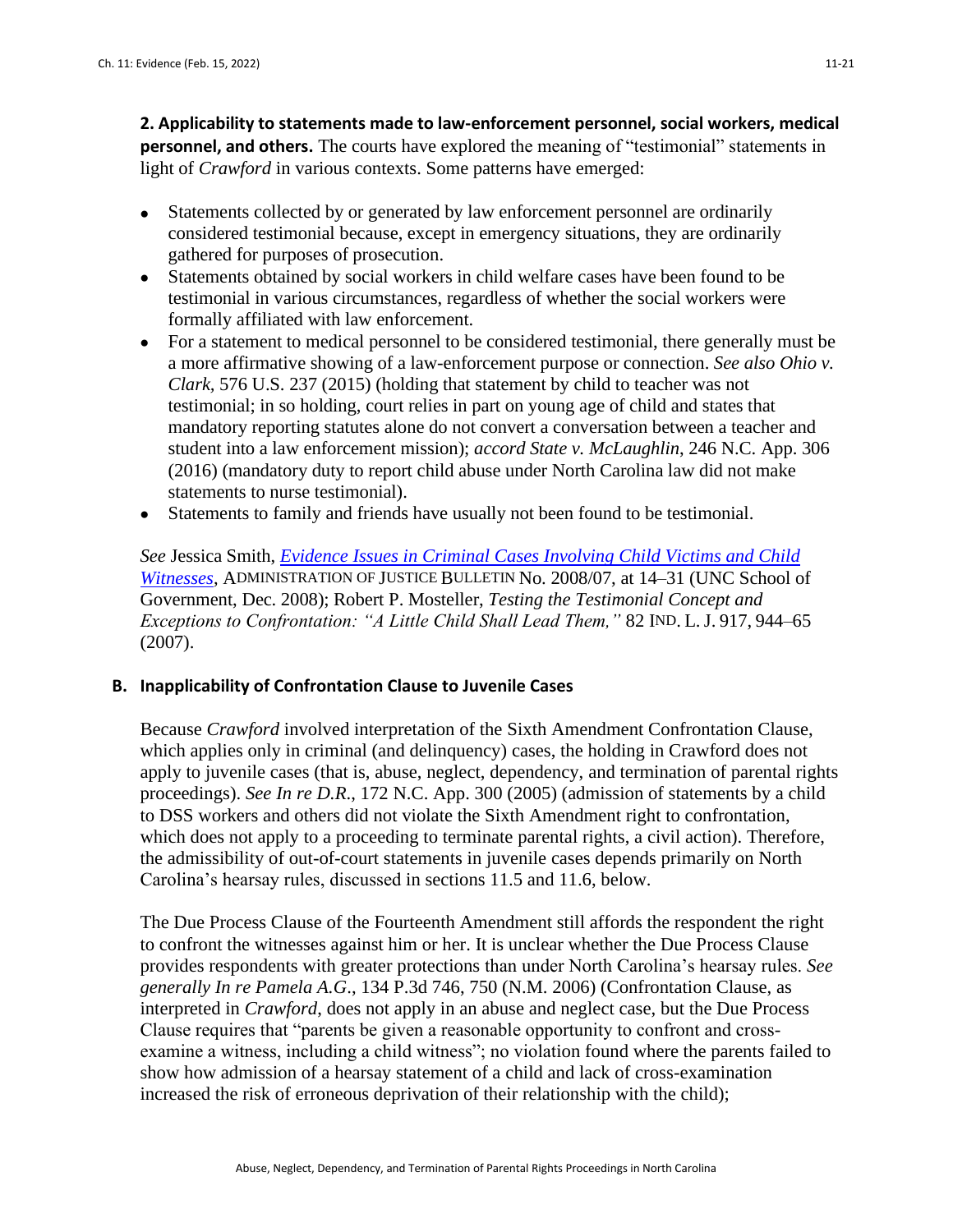*Commonwealth v. Given*, 808 N.E.2d 788 (Mass. 2004) (in a proceeding to commit the respondent as a sexually dangerous person, the trial court admitted a police report containing allegations by a victim against the respondent about a prior offense; the court held that the Confrontation Clause does not apply to civil commitment proceedings and that the constitutional test for admissibility of hearsay is whether the evidence is reliable under the Due Process Clause); *Smallwood v. State Dep't of Human Resources*, 716 So. 2d 684, 691 (Ala. Civ. App. 1998) (recognizing a due process right to confront witnesses in a civil proceeding to revoke a daycare license on the ground of child abuse and finding that hearsay statements were not admissible where the administrative law judge made no findings that the hearsay had "particularized guarantees of trustworthiness" or were "of a type relied upon by reasonably prudent persons in the conduct of their affairs"); *In re A.S.W.*, 834 P.2d 801 (Alaska 1992) (recognizing a due process right to confront witnesses in a civil child protection proceeding and finding that the hearsay rules adequately protected the parent's right).

# **11.5 Out-of-Court Statements and the Hearsay Rule**

# **A. Governing Rules**

Evidence Rules 801 through 806 set forth North Carolina's rules on the admissibility of hearsay. These rules apply in both criminal and civil cases, to statements by children and other witnesses, and to both oral and written statements. (If the statement is written, the offering party may need to satisfy other requirements, such as the rules on authentication.) The North Carolina rules governing hearsay are as follows:

- Rule 801 defines "hearsay" and the terms "statement" and "declarant," which are components of the definition of hearsay. The rule also excepts admissions of a partyopponent from the restrictions on hearsay.
- Rule 802, entitled the "hearsay rule," sets forth the basic principle that hearsay is inadmissible except as otherwise provided by statute or rule.
- Rule 803 sets forth numerous exceptions to the hearsay rule, which apply whether the declarant is available or unavailable as a witness.
- Rule 804 sets forth five exceptions to the hearsay rule, which apply only if the declarant is unavailable as a witness. The term "unavailability" is defined in the rule.
- Rule 805 provides that hearsay within hearsay is admissible if each part of the statement is admissible under an exception to the hearsay rule.
- Rule 806 provides for attacking or supporting the credibility of a hearsay declarant when hearsay has been admitted in evidence. See section 11.3.C, above (discussing potential application of this rule to corroborating statements).

# **B. Rationale for Hearsay Rule**

The often-repeated hearsay principle is that an out-of-court statement offered for the truth of the matter asserted is inadmissible unless it satisfies an exception to the hearsay rule. The reason for this phrasing, particularly its focus on whether the statement is offered for its truth,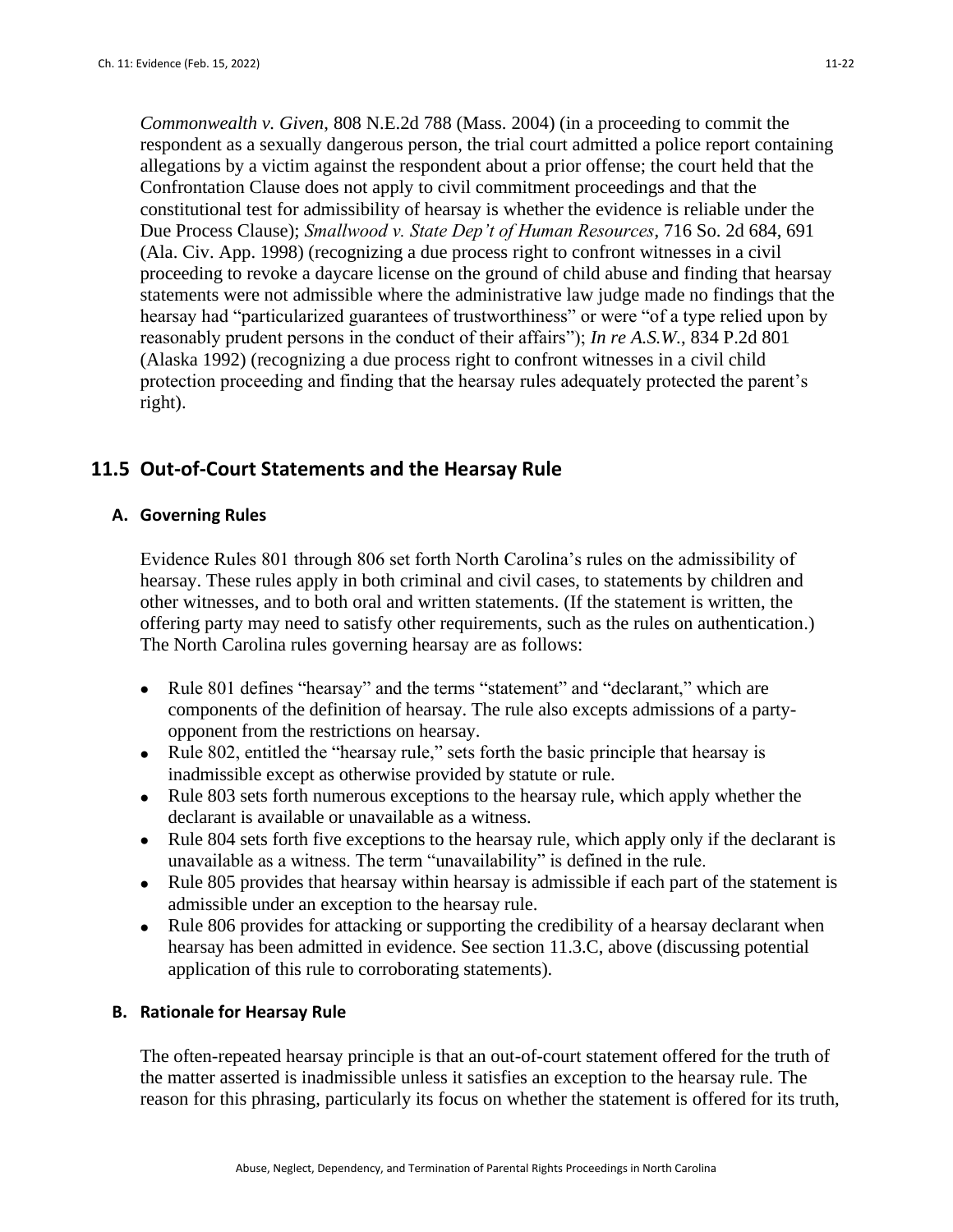lies primarily in the importance of cross-examination. *See* 2 BRANDIS & BROUN § 193, at 789 (rationale that most fairly explains the hearsay rule and offers a common justification for exceptions to the rule is the importance of cross-examination). The following observations highlight the relationship between the purpose for which a statement is offered and the importance of cross-examination.

- "We are interested in the declarant's credibility only when the out-of-court statement is being used to prove the truth of the assertion. In that circumstance, the evidence's value depends on the *credibility of the out-of-court declarant*." MOSTELLER § 11-1, at 11-5 (emphasis added). The opponent therefore has the need to cross-examine the declarant to inquire into possible problems with the declarant's perception, memory, or sincerity, which the trier of fact then may weigh in determining whether to accept the declarant's statement as true. The statement is nevertheless admissible if it satisfies one of a number of hearsay exceptions, discussed in section 11.6, below.
- "On the other hand, if the proponent does not offer the out-of-court declaration for its truth, the opponent does not need to cross-examine the declarant. If the declaration is logically relevant on some other theory, the evidence's value usually depends on the *credibility of the in-court witness*." MOSTELLER § 11-1, at 11-5 (emphasis added). The opponent still needs to cross-examine the in-court witness to determine whether the witness heard and remembered the statement correctly and is telling the truth about what he or she heard. The statement is not considered hearsay and does not require a hearsay exception to justify its admission.

Examples of statements offered for the truth and for other purposes are provided in section C.3, below.

### **C. Components of Hearsay Definition**

Hearsay is "a statement, other than one made by the declarant while testifying at the trial or hearing, offered in evidence to prove the truth of the matter asserted." N.C. R. EVID. 801(c). This definition contains three components, discussed in subsections 1 through 3, below.

**1. Oral or written assertion of fact.** The statement must be an assertion of fact. For example, if a child said to her mother, "Daddy hit me," the child's statement would be an assertion of that fact. In contrast, if the mother overheard the child say, "Ouch" or "Don't" in interacting with the father, the statement might not be an assertion of fact. "Ouch" is an exclamation, "don't" is a command or imperative; neither explicitly asserts a particular fact. But, if offered to elicit an implicit assertion of fact—that is, that the father hit the child, prompting her exclamation or imperative—the statement still might be considered an assertion of fact. *See* MOSTELLER  $\S 11-2(A)(1)$ , at 11-6 to 11-8 (imperative statement is not hearsay unless the proponent's purpose is to elicit an assertion embodied in the statement).

Because the distinction between an assertion of fact and other utterances can be difficult to draw, cases have sometimes assumed that an arguably non-assertive utterance is hearsay and then found an exception. *Compare State v. Mitchell*, 135 N.C. App. 617, 618–19 (1999) (testimony that the inmate told the defendant to "hurry" or "leave" as she was departing from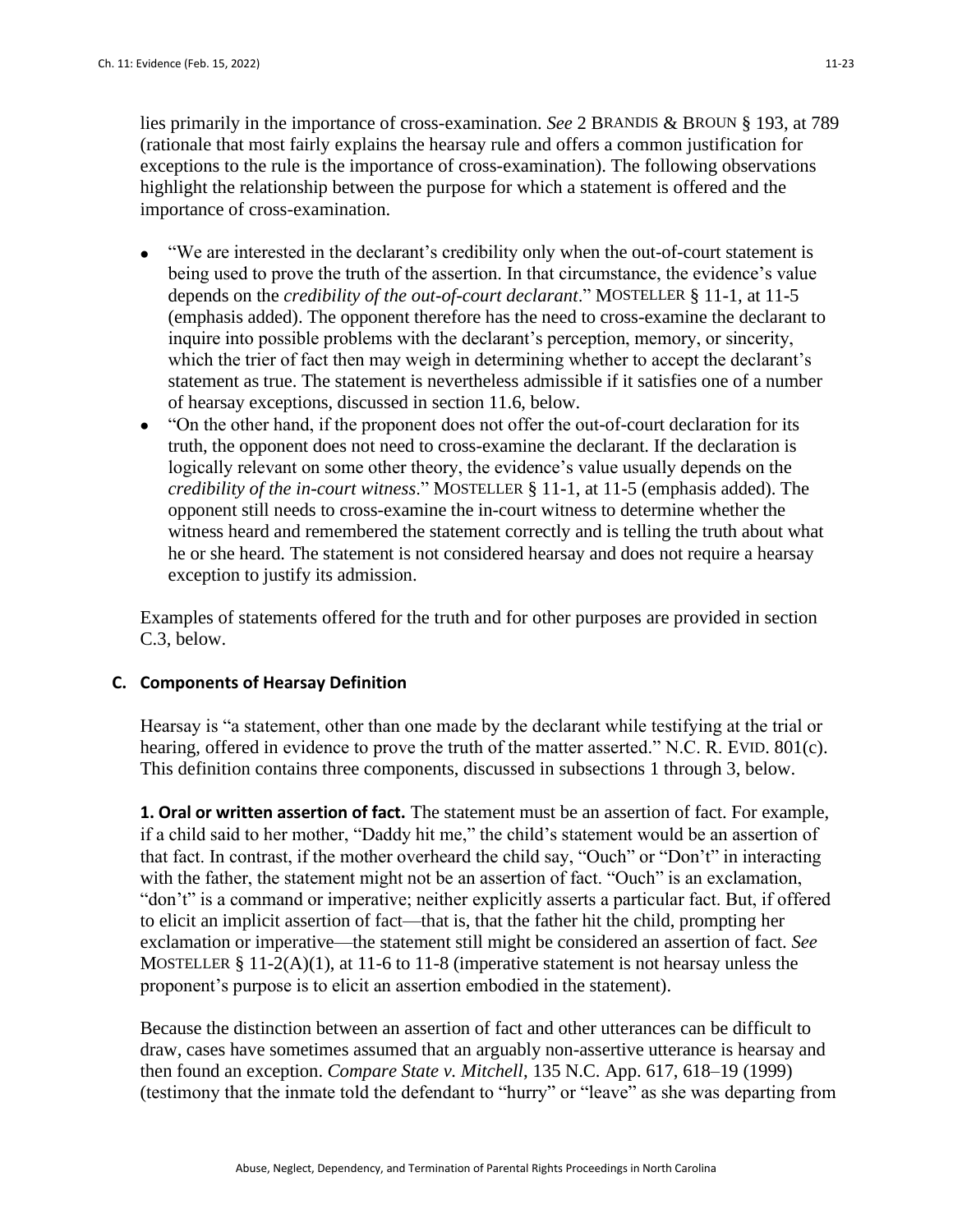the jail was not inadmissible hearsay; the statement was a directive not offered for the truth of the matter asserted), *with State v. Smith*, 152 N.C. App. 29, 35–36 (2002) (holding that victim's statements to the defendant, "Shut up" and "Hush," were admissible under the present sense impression hearsay exception in Evidence Rule 803(1)).

**2. Made outside current proceeding.** The hearsay rule is typically thought of as applying to out-of-court statements. This component of the definition actually covers a broader range of statements. Statements that are made other than while the person is testifying at the current trial or hearing, including statements made in previous court proceedings or in previous hearings in the same case, constitute hearsay (assuming they meet the other components of the definition of hearsay) and must meet a hearsay exception to be admissible. *See* N.C. R. EVID. 804(b)(1) (providing a hearsay exception for testimony of a witness at another hearing in the same or a different proceeding); see also section 11.7.F.2, below (discussing this hearsay exception).

**3. Offered for truth of assertion.** The last and most often considered component of the definition of hearsay is that the statement must be offered for the truth of the matter asserted. If a child said to her mother, "Daddy hit me"—and the proponent offered that statement to show that the father in fact hit the child—it would be considered as offered for the truth of the matter asserted and would be inadmissible unless within a hearsay exception.

Statements containing a factual assertion are not necessarily offered for their truth, however. Examples are discussed below. If a statement is not offered for its truth, two additional considerations come into play. First, the purpose for which the statement is offered must be relevant to the issues in the case. Second, consideration of the statement is limited to the purpose for which it is offered.

**(a) To show resulting state of mind of person who heard statement.** One common nonhearsay purpose is to show the state of mind of the person who heard the statements. For example, suppose the mother testifies that shortly before the father allegedly struck the child, she heard the child tell her father, "I broke those things." If the purpose of offering the mother's statement was not to show the child actually broke the items but rather to show the father's resulting state of mind, the statement would not be offered for the truth of the matter asserted—that the child broke the items—and would not constitute hearsay. *See* 2 BRANDIS & BROUN § 195, at 794–99 (declarations of one person may be admitted to prove the state of mind of another person who heard them); *see also State v. Corbett*, 376 N.C. 799 (2021) (determining that a father's testimony that during an altercation his daughter screamed not to hurt her father, was relevant nonhearsay); *State v. McLean*, 251 N.C. App. 850 (2017) (not error to allow witness's testimony that jailer told her that defendant was in adjacent cell; statement was not offered to prove its truth but rather to explain why the witness was afraid to testify); *In re S.N.*, 180 N.C. App. 169, 174–75 (2006) (social worker's testimony about what a drug counselor told the respondent about the terms of his case plan was properly allowed to show the respondent's knowledge of the case plan and was not offered for the truth of matter asserted); *State v. Chapman*, 359 N.C. 328, 354–55 (2005) (where the defendant left the house in response to a phone call, the statements in the phone call were admissible not for their truth but to explain the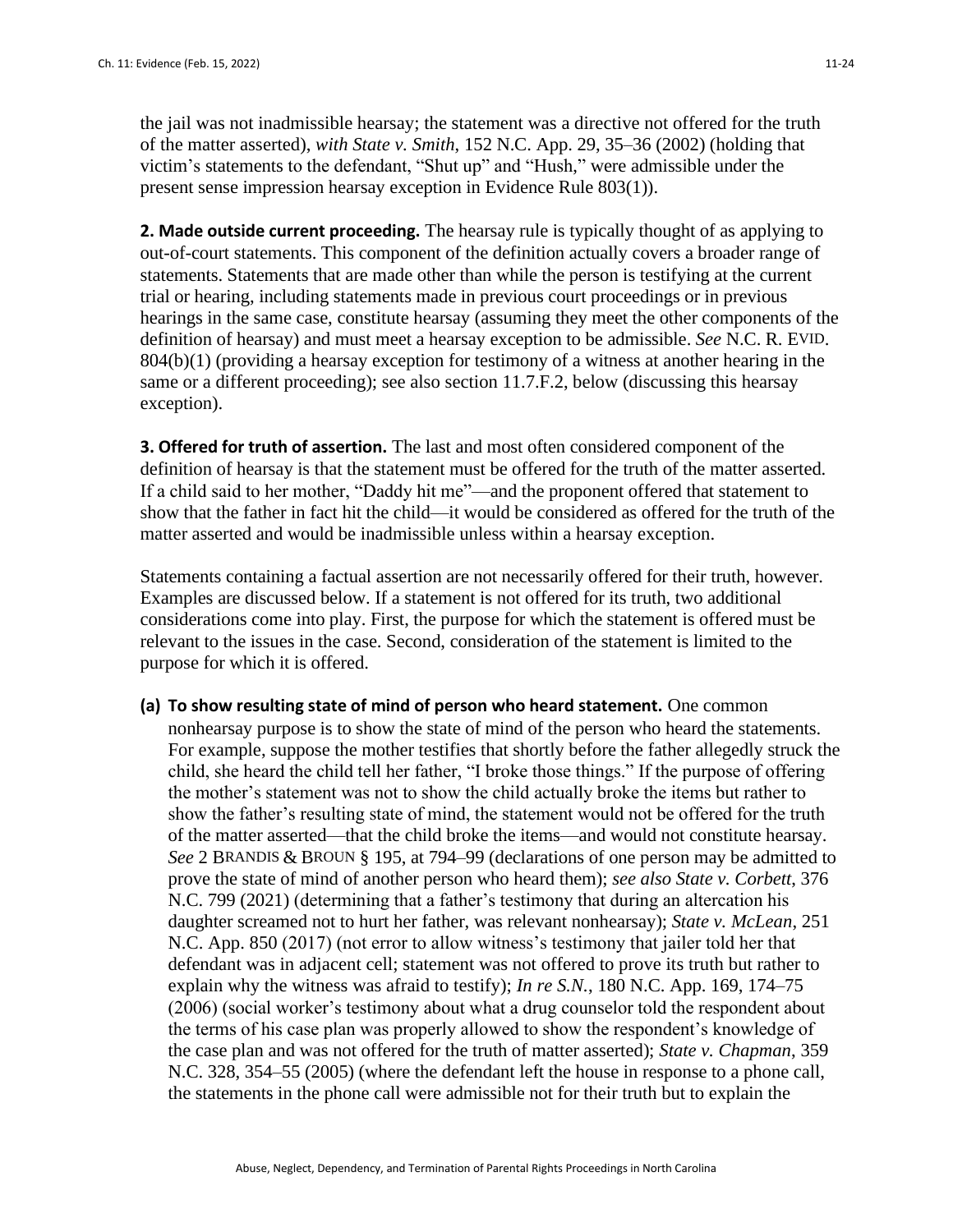defendant's subsequent actions).

**(b) To explain why police or DSS undertook investigation.** A question that has arisen in both criminal and juvenile cases is whether a statement reciting misconduct of a defendant or respondent is admissible if it is offered not to show the truth of the statement—that is, that the misconduct actually occurred—but rather to show why the police or DSS investigated the matter or took some other action. Decisions have found that when offered for the latter purpose, the statement is not offered for its truth and does not constitute hearsay. *See In re F.G.J.*, 200 N.C. App. 681, 687 n.2 (2009) (noting that statements for this purpose were not hearsay); *In re Mashburn*, 162 N.C. App. 386, 390 (2004) (out-of-court statements of children were admissible to show why DSS initiated an investigation and were not offered

for their truth); *see also State v. Treadway*, 208 N.C. App. 286, 290 (2010) (child's statement to grandparent admissible for nonhearsay purpose of showing why grandparent told parents, who then sought medical treatment).

The cases suggest that when offered for this purpose the statements should be limited in detail because of the potential prejudice of the statements. *See* 1 IMWINKELRIED § 1004, at 10-24 to 10-30; *State v. Harper*, 96 N.C. App. 36, 39–40 (1989) (statements were permissible for the nonhearsay purpose of explaining an officer's conduct in investigating drug transactions; the substance of the statements by informants who were guiding the officer was limited to telling the officer to wait, to go ahead, and where to go); *cf. State v. Hueto*, 195 N.C. App. 67, 69–71 (2009) (statement that a witness was told that a child had been sexually assaulted was offered for the nonhearsay purpose of explaining why the witness called the police; the defendant objected on hearsay grounds only and waived any objection that the testimony was irrelevant or, if relevant, that the testimony's probative value was outweighed by its prejudicial effect under Evidence Rule 403).

# **11.6 Hearsay Exceptions**

# **A. Types of Hearsay Exceptions and Their Rationales**

There are three basic categories of exceptions to the hearsay rule, each based on a somewhat different rationale. The discussion in the following sections deals with the hearsay exceptions within each category most likely to arise in juvenile cases. The three basic categories are:

- Rule 801 admissions of a party-opponent, discussed in section 11.6.B, below;
- Rule 803 exceptions, discussed in sections 11.6.C through H, below; and
- Rule 804 exceptions, discussed in section 11.6.H, below.

The rationale for allowing an admission of a party-opponent is unique. It is not based on considerations of reliability (as with Rule 803 exceptions) or on considerations of need (as with Rule 804 exceptions). Rather, the exception is "a product of the adversary litigation system; the opponent can hardly complain that he or she does not have an opportunity to cross-examine himself or herself." MOSTELLER § 11-3, at 11-20 to 11-21 (also noting that because of this unique rationale, the Federal Rules of Evidence treat admissions of a party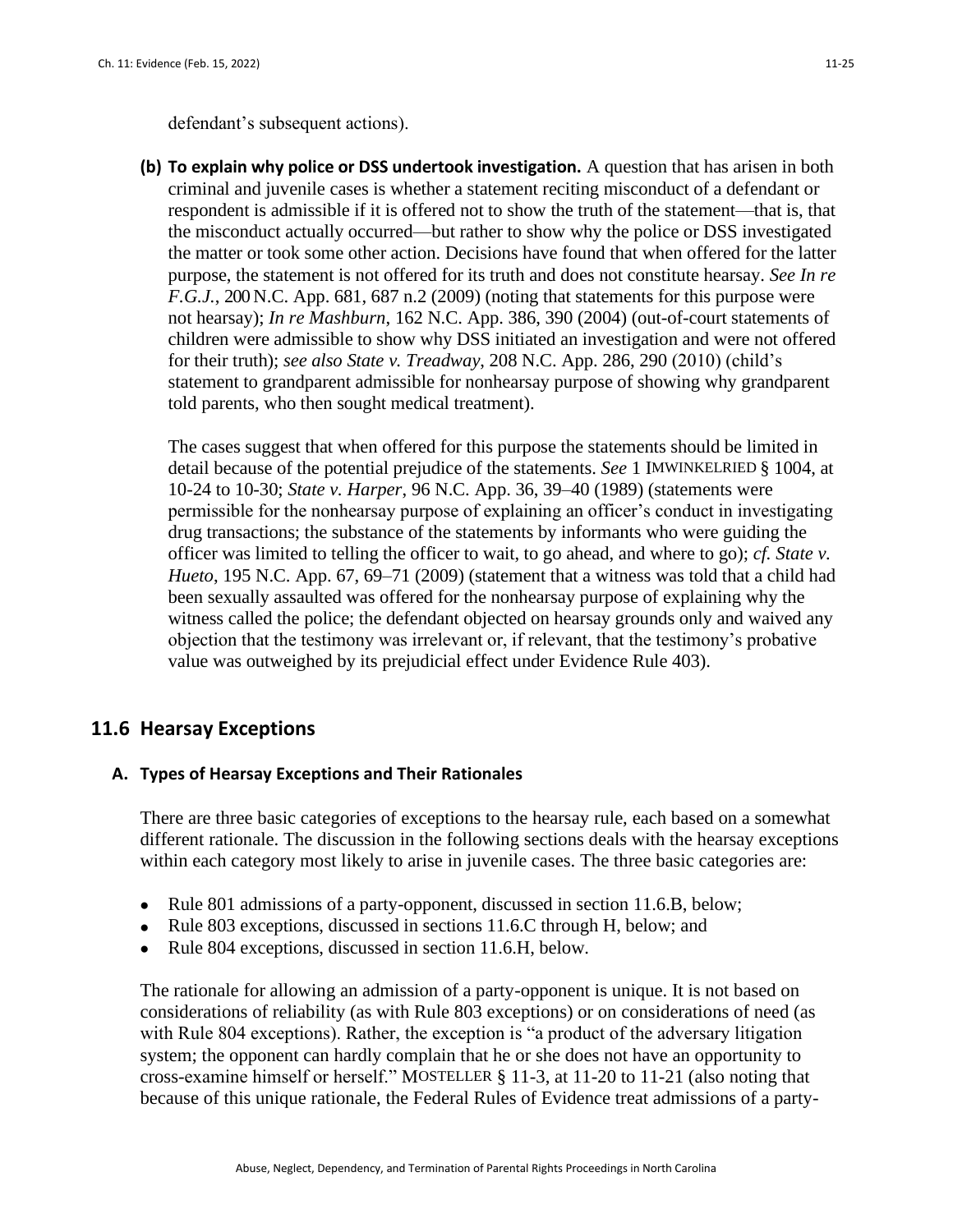opponent as nonhearsay).

The hearsay exceptions in Rule 803 are recognized because they deal with statements that carry a greater inference of reliability or sincerity in light of the circumstances in which they were made. MOSTELLER ch. 11 pt. 3, at 11-39. Because the overriding reason for allowing such statements is their greater reliability, they are admissible whether the witness is available or unavailable.

The hearsay exceptions in Rule 804 depend to a greater degree on a showing of necessity for the evidence contained in the statement. MOSTELLER ch. 11 pt. 4, at 11-83. Therefore, in addition to meeting the criteria for a particular exception, the proponent must show that the declarant is unavailable.

### **B. Rule 801(d): Admissions of a Party-Opponent**

**1. Criteria.** Evidence Rule 801(d) excepts admissions by a party-opponent from the prohibition on hearsay. To satisfy the exception, the statement must have been made by a party to the case, and it must be offered against the party by the party's opponent. *See State v. Rainey*, 198 N.C. App. 427, 432 (2009) (reciting the requirements of Rule 801(d)). Juvenile cases involve various parties to which this exception may apply, discussed in subsection 3, below.

A number of cases state generally that the party's statement also must be against the party's interest. *See, e.g., State v. Lambert*, 341 N.C. 36, 50 (1995) (stating that an admission of a party-opponent is a statement of pertinent facts that, in light of other evidence, is incriminating); *In re J.J.D.L.*, 189 N.C. App. 777, 782 (2008) (stating the same principle in a delinquency case). A showing that the statement is against the party's interest does not appear to be required under this exception, however. *See* 2 BRANDIS & BROUN § 199, at 814–15.

The statement still must be relevant to be admissible. *See* 2 BRANDIS & BROUN § 199, at 818 (observing that the general requirements of relevance and materiality apply to admissions); *State v. Hutchinson*, 139 N.C. App. 132, 135–37 (2000) (defendant's statement that he committed burglaries after the charged offense was admissible; the statement was an admission of a party-opponent, and the subsequent burglaries were admissible under Evidence Rule 404(b) to show the defendant's motive and intent).

**2. Potential constitutional, statutory, and other bars.** Constitutional and statutory principles may bar the use of statements (as well as other evidence) obtained from a respondent during an investigation of alleged abuse, neglect, and dependency. These issues primarily arise in criminal and delinquency cases when the State offers the statement against the defendant or juvenile respondent. For the statement to be admissible, the State must comply with constitutional as well as hearsay requirements. MOSTELLER  $\S 11-3(A)(2)$ , at 11-23. In civil proceedings, including abuse, neglect, dependency, and termination of parental rights proceedings (juvenile proceedings), constitutional and statutory grounds for exclusion are considerably more limited but still may arise depending on the violation and the nature of the proceeding. The discussion below briefly considers potential grounds, in both criminal and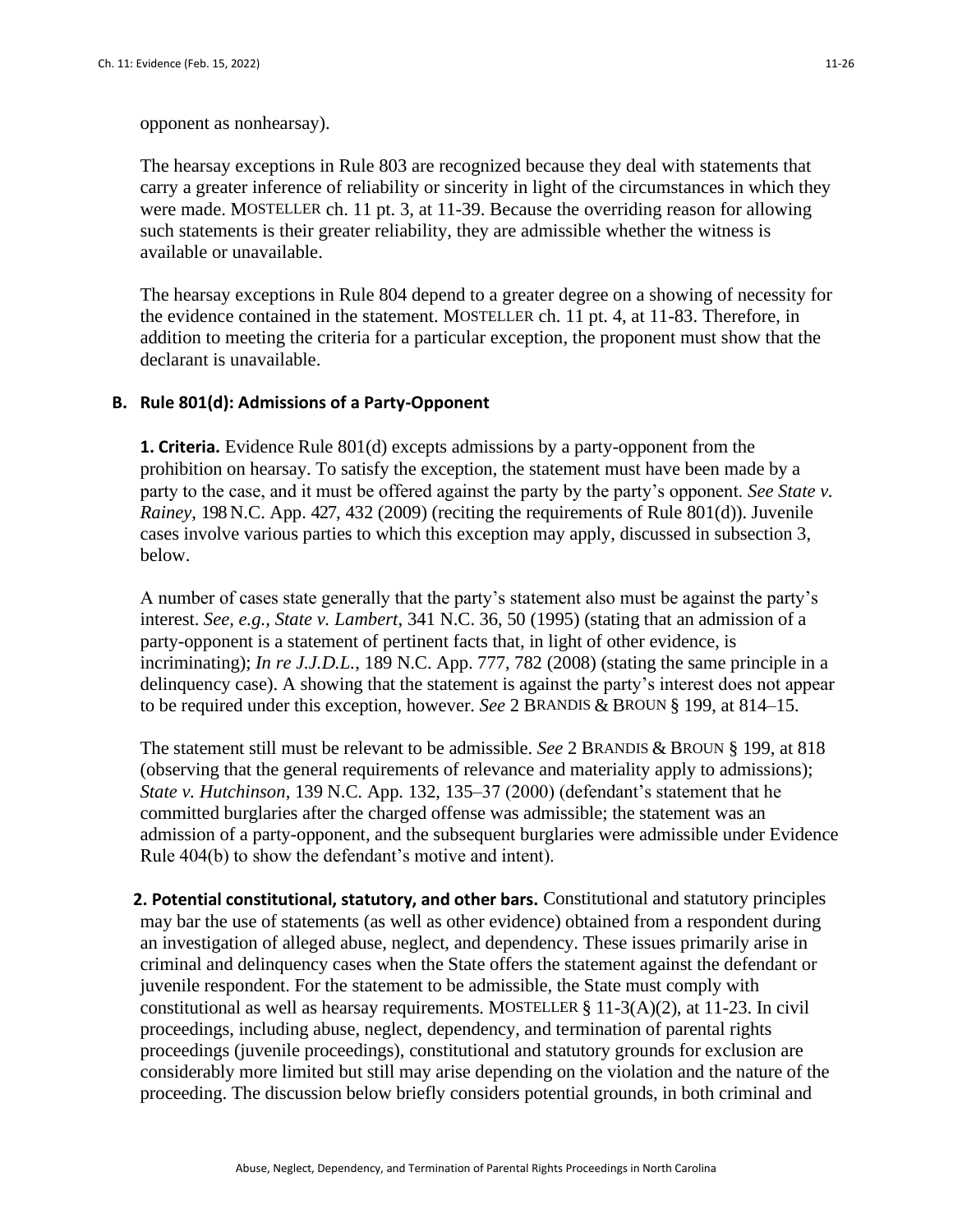juvenile cases, for excluding statements and other evidence obtained in an investigation of alleged abuse, neglect, and dependency.

**(a)** *Miranda* **warnings.** In criminal cases, a person in custody is entitled to *Miranda* warnings before being questioned by law-enforcement officers or their agents. Ordinarily, a DSS representative is not required to give *Miranda* warnings because DSS is not considered a law enforcement or prosecutorial agency. *See generally State v. Martin*, 195 N.C. App. 43, 48 (2009). If, however, a DSS representative is working so closely with law enforcement as to be considered an agent of law enforcement, the representative must give an in-custody defendant *Miranda* warnings before questioning. *See State v. Morrell*, 108 N.C. App. 465 (1993) (determining that a social worker was acting as a law enforcement agent).

In juvenile cases, *Miranda* violations by law enforcement or their agents ordinarily do not provide grounds for excluding evidence of a statement that was made without the required warnings. *See In re Pittman*, 149 N.C. App. 756 (2002) (holding that because an abuse and neglect proceeding is civil, an alleged *Miranda* violation by a law enforcement officer did not bar the use of the respondent's statements in that proceeding).

**(b) Due process and involuntary statements.** In criminal cases, a statement is inadmissible as a matter of due process if the statement was involuntary in the totality of the circumstances and the statement was causally related to some official, coercive action by law enforcement officers, their agents, or other government officials. *See Colorado v. Connelly*, 479 U.S. 157 (1986); *In re Weaver*, 43 N.C. App. 222, 223 (1979) (stating in a delinquency case that although a DSS representative was not required to give *Miranda*  warnings to a juvenile before questioning, the juvenile's statement still must have been voluntarily and understandingly made); *see also generally* 2 WAYNE R. LAFAVE ET AL., CRIMINAL PROCEDURE  $\S 6.2(c)$ , at 721 (6th ed. 2016).

A threat to take away a person's children may be considered coercive and, in the totality of the circumstances, render a statement involuntary. *See People v. Medina*, 25 P.3d 1216 (Colo. 2001) (detective's threat to have children removed from the defendant's family, in the totality of circumstances, rendered the defendant's statement involuntary and inadmissible in a criminal case); *compare Morrell*, 108 N.C. App. at 474–75 (finding that the defendant made the statements without threats, promises, or duress by the social worker and that the statements were voluntary); *Commonwealth v. Roberts*, 376 N.E.2d 895 (Mass. App. Ct. 1978) (defendant's confession to a social worker was not the product of physical or psychological coercion).

In juvenile cases, involuntary statements in violation of due process also appear to be inadmissible. *See generally Bustos-Torres v. I.N.S.*, 898 F.2d 1053 (5th Cir. 1990) (*Miranda* warnings are not required before questioning of a person about information used to deport him or her because deportation proceedings are civil, not criminal, but deportation proceedings still must conform to due process standards and involuntary statements are inadmissible).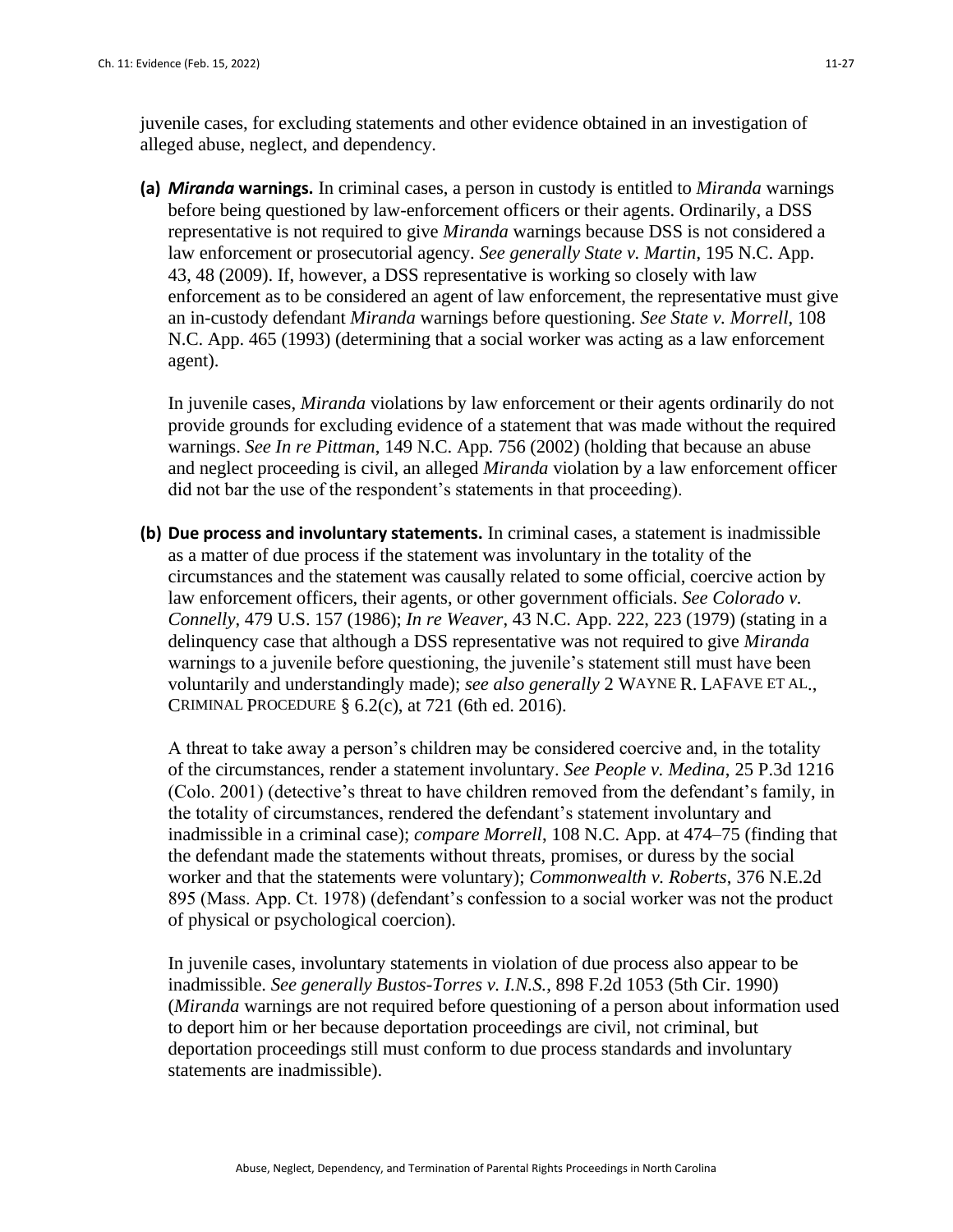- **(c) Fifth Amendment privilege against self-incrimination.** In criminal cases, the Fifth Amendment privilege against self-incrimination bars use of statements if the person was compelled to answer by the threatened loss of rights for refusing to answer. This principle comes from the line of U.S. Supreme Court cases known as the "penalty cases." *See Debnam v. N.C. Dep't of Correction*, 334 N.C. 380 (1993) (public employee may be discharged for failing to answer a public employer's questions, but the Fifth Amendment right against self-incrimination bars the use of statements in a criminal case that were obtained from an employee under the threat of discharge for not answering); *State v. Linney*, 138 N.C. App. 169, 177–81 (2000) (holding that an attorney was not compelled to give statements to a State Bar investigator and therefore the attorney's statements were not inadmissible in a later criminal prosecution); *see also Baltimore City Dep't of Social Services v. Bouknight*, 493 U.S. 549, 562 (1990) ("In a broad range of contexts, the Fifth Amendment limits prosecutors' ability to use testimony that has been compelled."); *McKune v. Lile*, 536 U.S. 24 (2002) (plurality finds that adverse consequences faced by a prisoner for refusing to make an admission required for participation in a sexual abuse treatment program were not so severe as to amount to compelled self-incrimination). For a discussion of the application of the Fifth Amendment privilege in juvenile proceedings, see section 11.12, below.
- **(d) Right to counsel.** In criminal cases, once a defendant's Sixth Amendment right to counsel attaches, law enforcement agents may not question the defendant, whether he or she is in or out of custody, without a proper waiver. *See generally Montejo v. Louisiana*, 556 U.S. 778 (2009). Questioning by a DSS representative after attachment of the Sixth Amendment right to counsel is not a violation if the representative is not acting as an agent of law enforcement. *See State v. Nations*, 319 N.C. 318, 325 (1987). The filing of a civil abuse and neglect petition does not constitute the initiation of criminal proceedings and so has been held not to trigger the Sixth Amendment right to counsel; therefore, questioning by a law enforcement agent does not make statements inadmissible on that ground in a criminal case. *See State v. Adams*, 345 N.C. 745 (1997) (also finding that the admission of statements in a criminal case did not violate the statutory right to counsel afforded to a defendant in an abuse and neglect case).

In juvenile cases, the respondent does not have a Sixth Amendment right to counsel, but a violation of the respondent's due process and statutory rights to counsel in those proceedings may warrant exclusion in some circumstances. The principal case on this issue is *In re Maynard*, 116 N.C. App. 616, 619–21 (1994), in which the respondent mother had been appointed counsel in a juvenile case and had stipulated through counsel that the children were dependent. During the pendency of review hearings, DSS workers talked with the respondent about surrendering her children for adoption and obtained her written surrender, without notice to or the presence of her appointed counsel. The court found a right-to-counsel violation and nullified the surrenders, analogizing the respondent's right to counsel in a juvenile case to a defendant's right to counsel in a criminal case and stating that once the respondent invokes the right to counsel, he or she has the right to have counsel present during any questioning unless he or she waives the right. It is unclear whether the courts would be willing to extend this principle beyond official concessions by the respondent, as respondents often must coordinate directly with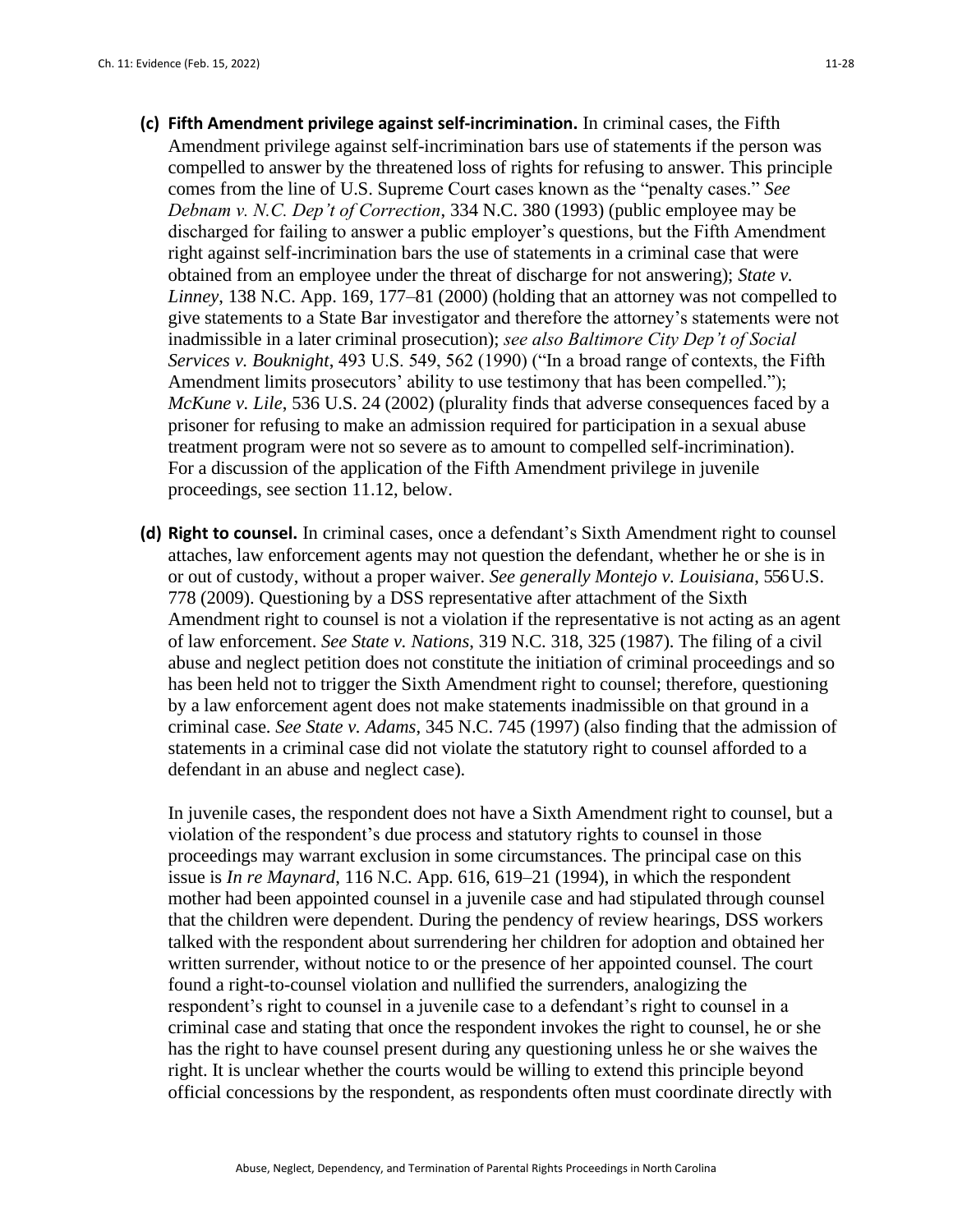DSS employees about the respondents' children and the issues that led to the court proceeding.

**(e) Fourth Amendment issues.** In criminal cases, searches and seizures in violation of the Fourth Amendment often require exclusion of the evidence obtained. Generally, actions by government officials, whether by law enforcement officers or other government actors, are subject to Fourth Amendment restrictions. *See New Jersey v. T.L.O.*, 469 U.S. 325, 335 (1985); *see generally* 1 WAYNE R. LAFAVE, SEARCH AND SEIZURE § 1.8(d), at 417–18 (5th ed. 2012). However, if they are not for law enforcement purposes, actions by child protection workers, such as DSS workers, are subject to relaxed requirements. *See generally* 5 WAYNE R. LAFAVE, SEARCH AND SEIZURE § 10.3(a) (5th ed. 2012) (discussing the application of the Fourth Amendment to investigations and other actions by child protection agencies); *see also* G.S. 7B-302(h) (regulating entry by DSS workers into private residences for assessment purposes).

In civil cases, violations of the Fourth Amendment or of statutory search and seizure restrictions ordinarily do not require exclusion of the evidence obtained. *See Quick v. N.C. Div. of Motor Vehicles*, 125 N.C. App. 123, 127 n.3 (1997) (holding in a license revocation proceeding that the exclusionary rule did not bar evidence obtained as the result of an allegedly illegal arrest). *But cf. In re Freeman*, 109 N.C. App. 100 (1993) (raising but not resolving the applicability of the exclusionary rule to a search in a teacher dismissal case); *I.N.S. v. Lopez-Mendoza*, 468 U.S. 1032, 1050–51 (1984) (holding in deportation proceedings, which are considered civil, that the exclusionary rule ordinarily does not bar evidence obtained in violation of the Fourth Amendment, but recognizing that an exception may exist for "egregious violations"); *United States v. Janis*, 428 U.S. 433 (1976) (applying a balancing test to determine whether the exclusionary rule should apply in a civil proceeding).

It does not appear that North Carolina has specifically addressed the issue in juvenile cases, but generally courts have been unwilling to exclude evidence in such cases based on Fourth Amendment violations. *See* 1 WAYNE R. LAFAVE, SEARCH AND SEIZURE § 1.7(e), at 333–35 (5th ed. 2012) (observing that the application of the Fourth Amendment to civil proceedings varies, but that generally courts are unwilling to exclude evidence for Fourth Amendment violations in child welfare cases); *cf. In re Beck*, 109 N.C. App. 539, 543–44 (1993) (sheriff's department seized materials from the respondent's home pursuant to a search warrant in a criminal case and, after the criminal charges were dismissed, transferred the materials to DSS, which later offered the materials as evidence in a TPR case; the court found no violation of the respondent's rights by the transfer of the materials to DSS, but the propriety of the initial seizure by the sheriff was not at issue).

**(f) Settlement efforts.** Other bars to admission of a respondent's statement also may exist. *See* N.C. R. EVID. 408 (stating that evidence of conduct or statements made in compromise negotiations is not admissible); Local Rule 7.3 of [Twelfth Judicial District, District Court,](http://www.nccourts.org/Courts/CRS/Policies/LocalRules/Documents/785.pdf)  [Family Court Division, Juvenile Case Management Plan, I. Civil Cases](http://www.nccourts.org/Courts/CRS/Policies/LocalRules/Documents/785.pdf) (Apr. 2016) ("Statements made by respondents after the filing of the petition about or during treatment or services are inadmissible during the adjudicatory hearing except those made during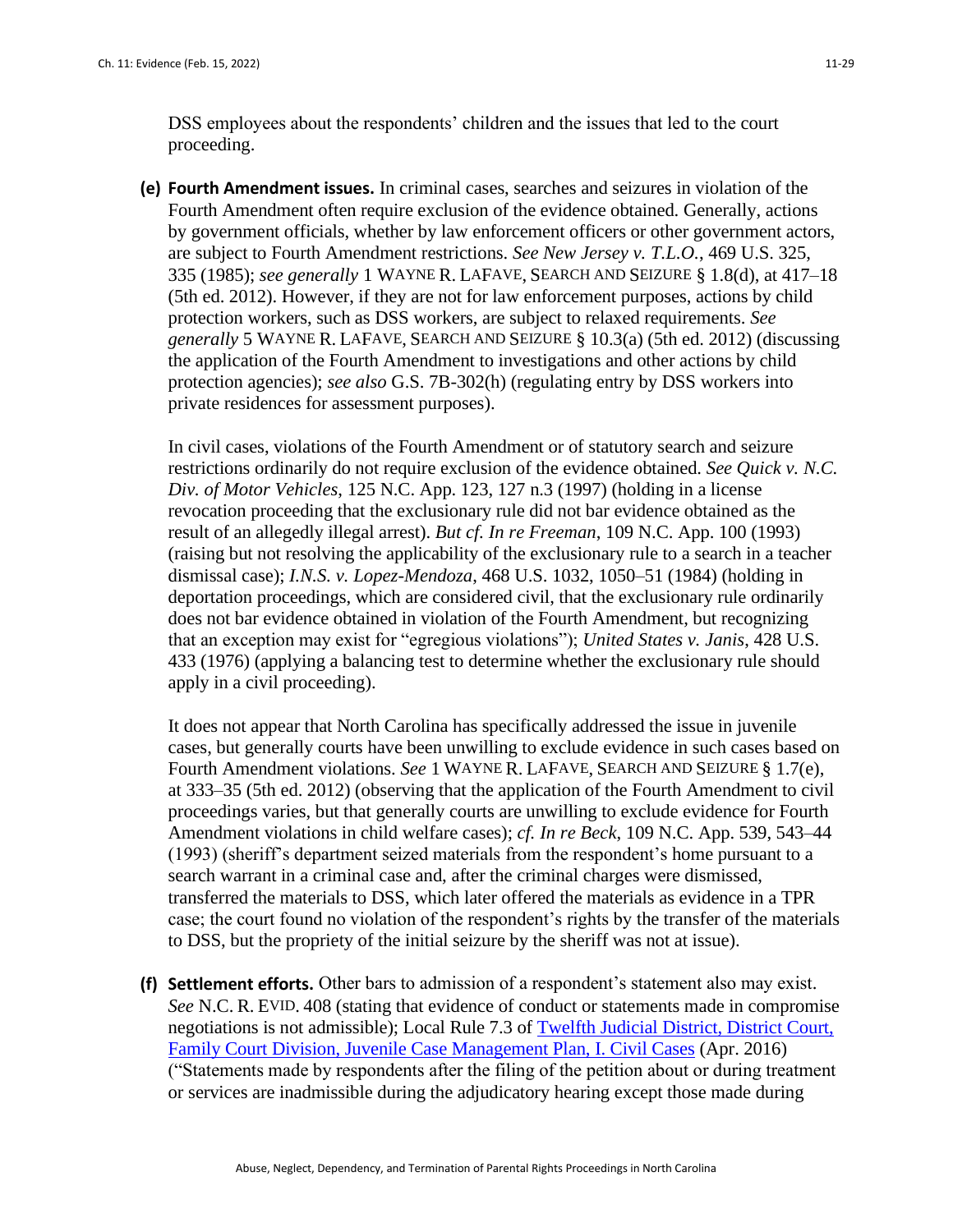court ordered assessments and evaluations."); *see also* Jessica Smith, *[Criminal Evidence:](http://benchbook.sog.unc.edu/evidence/pleas-and-plea-discussions)  [Pleas and Plea Discussions](http://benchbook.sog.unc.edu/evidence/pleas-and-plea-discussions)*, NORTH CAROLINA SUPERIOR COURT JUDGES' BENCHBOOK (UNC School of Government, Mar. 2015) (discussing Evidence Rule 410 and the admissibility of plea discussions).

**3. Application of admission exception to common situations in juvenile cases.** In criminal cases, the admissibility of a defendant's statements is complicated by the constitutional issues discussed in subsection 2, above, but application of the hearsay exception for admissions is relatively straightforward because ordinarily there is a single defendant against whom the statement is offered. The reverse is the case in juvenile proceedings. Some common scenarios are as follows:

- **(a) Offered by DSS against respondent.** In juvenile proceedings, a statement of a respondent is admissible as an admission of a party-opponent when offered by DSS against that respondent. *See In re S.W.*, 175 N.C. App. 719, 723 (2006) ("In termination of parental rights proceedings, the party whose rights are sought to be terminated is a party adverse to DSS in the proceeding"; therefore, DSS could offer the statement of the mother against the mother); *In re Hayden*, 96 N.C. App. 77, 80–81 (1989) (mother's statements to social workers about the father's conduct were admissions by her that the child was subject to conduct in her presence that could be found to be abusive and neglectful and therefore were admissible against the mother as admissions of a party-opponent); *see also State v. Wade*, 155 N.C. App. 1, 14–15 (2002) (in a criminal sex offense prosecution, the child victim testified that the defendant father said to her it would be her word against his and no one would believe her; the statement was admissible against the defendant father as an admission of a party-opponent).
- **(b) Offered by DSS against different respondent.** The statement of one respondent parent is not necessarily admissible as an admission of a party-opponent when offered by DSS against another respondent parent. *See* 2 BRANDIS & BROUN § 204, at 831 (there is no presumption that spouses are authorized agents for each other and that the statement of one is admissible against the other); *cf. In re F.G.J.,* 200 N.C. App. 681 (2009) (mother's statements were admissible against her; father waived objection as to the admission of her statements against him).

Grounds may exist, however, for attributing the statement of one respondent to another. *See* 2 BRANDIS & BROUN §§ 200–08 (discussing various theories for admissibility, such as agency); *State v. McLemore*, 343 N.C. 240, 247–48 (1996) (defendant husband told his wife to tell his father and the police that he had shot his mother; the wife was acting as an agent of the defendant husband and the statement was admissible as an admission of a party-opponent).

Even if not attributable to other respondents, statements by one respondent may still be relevant to an issue to be decided in the case. For example, a statement by the mother that the father struck the child may be admissible to show the status of the child as abused. *See In re J.M.*, 255 N.C. App. 483 (2017); *see generally In re M.G.*, 187 N.C. App. 536, 549 (2007) (stating that the issue to be decided is whether abuse occurred, not whether the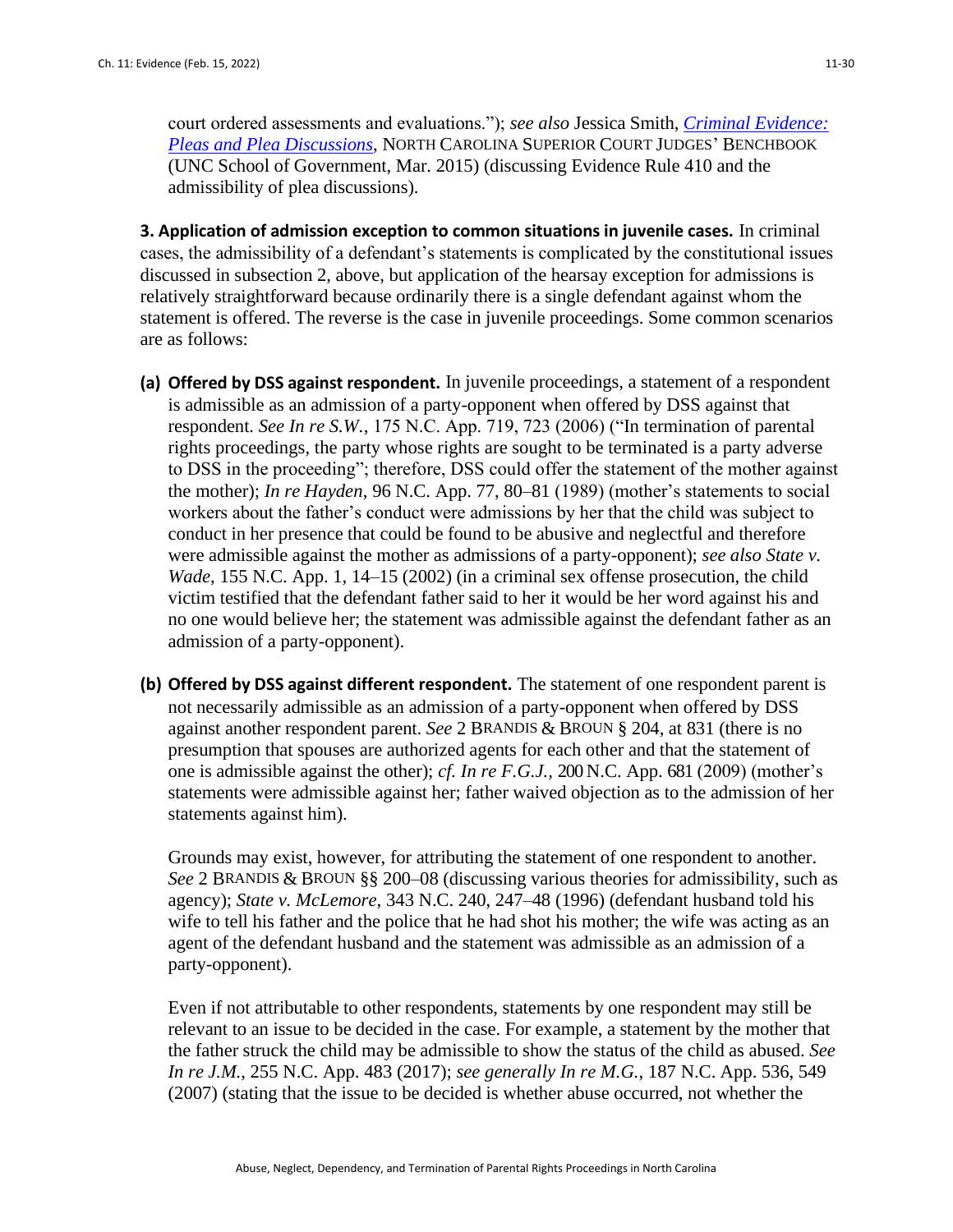mother committed the abuse), *rev'd in part on other grounds*, 363 N.C. 570 (2009). In contrast, at a proceeding to terminate the father's rights, at which the father's fault is at issue, the mother's statement would not be admissible against the father as an admission of a party-opponent (unless a ground existed for attributing the mother's statement to the father).

- **(c) Offered by one respondent against another respondent.** The statement of one respondent, for example, the statement of a respondent father, is not necessarily admissible as an admission of a party-opponent when offered by another respondent, for example, by a respondent mother. The respondent father's statement would appear to be admissible only when truly offered *against* the respondent father and not for the respondent mother's benefit. *See* 1 IMWINKELRIED § 1102, at 11-2 & n.3 (discussing the issue in the context of one co-defendant offering a statement of another co-defendant).
- **(d) Statement of child.** The statement of a child is not admissible as an admission of a partyopponent when offered by either DSS or a respondent. Treating a child's statement as an admission under this exception would effectively negate the prohibition on hearsay involving statements by children and render the other hearsay exceptions unnecessary. Although a child is designated as a party to a juvenile case (*see* G.S. 7B-401.1(f); G.S. 7B-1104), the child's statement is generally not offered against the child but rather for the benefit of the offering party. *See generally* 1 IMWINKELRIED § 1102, at 11-2 & n.3; *cf. State v. Shoemaker*, 80 N.C. App. 95, 100 (1986) (statement by a complaining witness is not admissible as an admission of a party-opponent because a complaining witness is not a party to a criminal case).
- **(e) Statement of DSS worker.** The statement of a DSS worker is admissible against DSS as an admission of a party-opponent when offered by a respondent against DSS. *See* N.C. R. EVID. 801(d)(D) (stating that this exception includes a statement by an "agent or servant concerning a matter within the scope of his agency or employment, made during the existence of the relationship"); *State v. Villeda*, 165 N.C. App. 431, 436–37 (2004) (holding that since a law-enforcement officer was an agent of the government, his statements were admissible against the state in a criminal case as an admission of a partyopponent).

In *State v. Phillips*, 365 N.C. 103, 128–29 (2011), the Supreme Court noted that it had not yet considered whether the statement of a law-enforcement officer is admissible against the State in a criminal case as an admission of a party-opponent. The court did not resolve the issue, finding that any error by the trial court did not constitute plain error. The comment in *Phillips* may signal a willingness by the Supreme Court to consider the approach taken in some jurisdictions that a law enforcement officer's statements are not necessarily attributable to the government in a criminal case. *See, e.g., United States v. Kampiles*, 609 F.2d 1233, 1246 (7th Cir. 1979) (citations omitted) ("Because the agents of the Government are supposedly disinterested in the outcome of a trial and are traditionally unable to bind the sovereign, their statements seem less the product of the adversary process and hence less appropriately described as admissions of a party."). Such an approach, if adopted in North Carolina, would have less applicability to statements by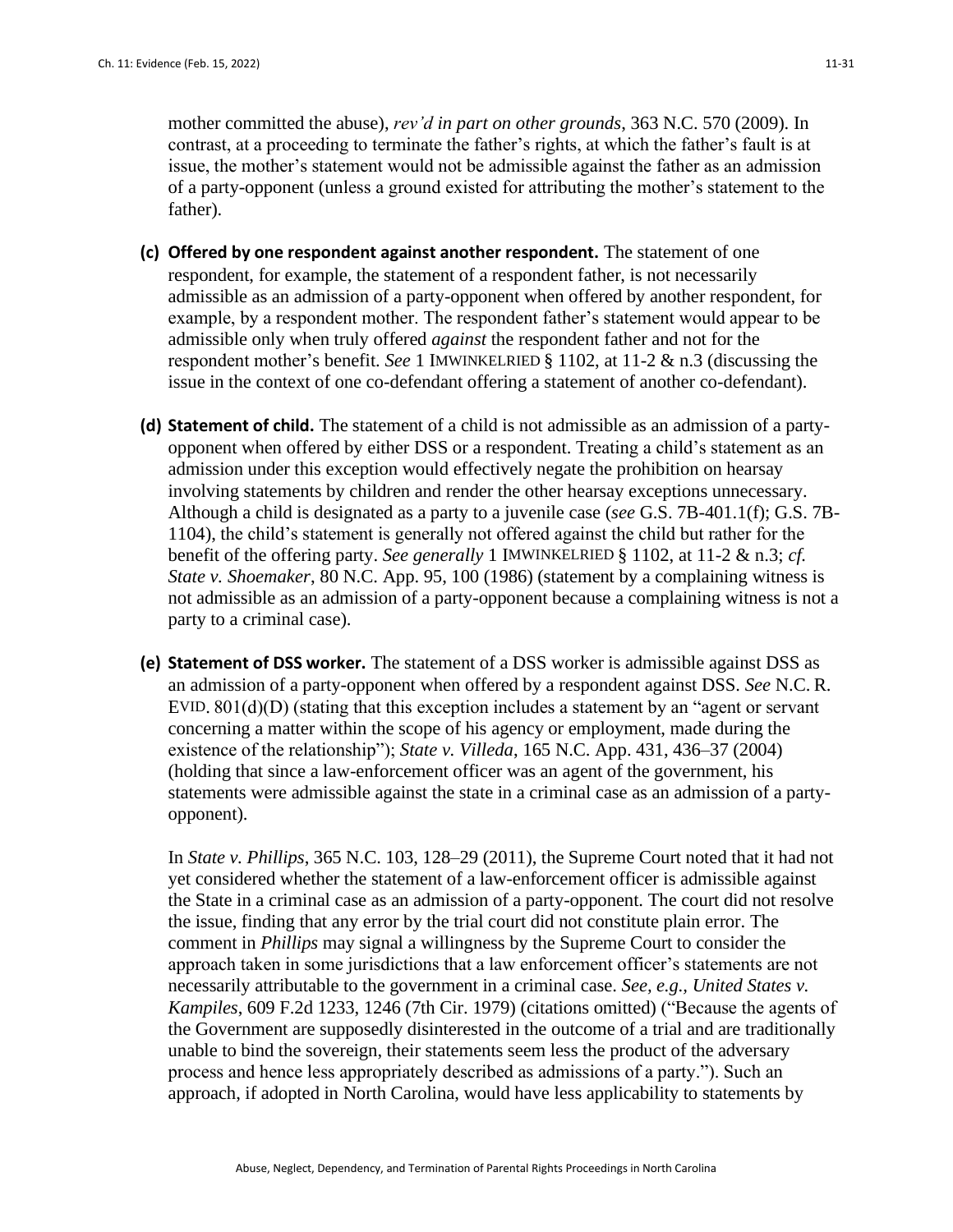DSS workers acting on behalf of DSS, the party bringing the case. *See generally In re N.X.A.*, 254 N.C. App. 670 (2017) (discussing authority of DSS representatives to verify petition as agents of the State).

#### **C. Rule 803(2): Excited Utterances**

**1. Criteria.** Rule 803(2) excepts from the prohibition on hearsay an excited utterance, defined as "[a] statement relating to a startling event or condition made while the declarant was under the stress of excitement caused by the event or condition." The courts have recognized that this definition requires that two conditions be satisfied. There must be:

- a sufficiently startling experience suspending reflective thought, and
- a spontaneous reaction, not one resulting from reflection or fabrication.

*State v. Fullwood,* 323 N.C. 371, 387 (1988) (the defendant's statement that his girlfriend had stabbed him, when the statement was made in the emergency room one hour after stabbing, was not an excited utterance; the trial court properly could conclude that the defendant had time to manufacture the statement and did not make it spontaneously), *vacated on other grounds,* 494 U.S. 1022 (1990); *see also State v. Corbett*, 376 N.C. 799 (2021) (determining that a father's testimony that during an altercation with homicide victim, his daughter screamed not to hurt her father, was relevant nonhearsay or, alternatively, fell within the excited utterance exception under Rule 803(2)).

Factors to consider in determining whether a statement meets these criteria include:

- the time lapse between the event and statement;
- whether the statement was made at or away from the scene or the event;
- whether the statement was spontaneously uttered or in response to an inquiry;
- the appearance of the declarant:
- the nature of the event and statement; and
- the declarant's conduct after the event.

**2. Statements by children.** When considering whether a child's statement satisfies the spontaneity requirement, the North Carolina courts have been more flexible about the length of time between the event and the child's statement. In *State v. Smith*, 315 N.C. 76, 86–90 (1985), a rape prosecution, the court held that out-of-court statements by 4-year-old and 5 year-old victims to their grandmother were excited utterances although made two to three days after the rape. The conversation began when the grandmother visited the home, apparently for the first time after the rape, and one of the children volunteered to the grandmother, "I have something to tell you . . . . I want you to come in the room. I am scared . . . . I want to tell you what Sylvester done [*sic*] to me." The court reviewed several cases and other authorities and noted the special characteristics and circumstances of young children that may prolong stress and spontaneity, which the court stated are the critical factors in evaluating whether a statement qualifies as an excited utterance. The court held that those factors remained present notwithstanding the lapse in time between the event and statements.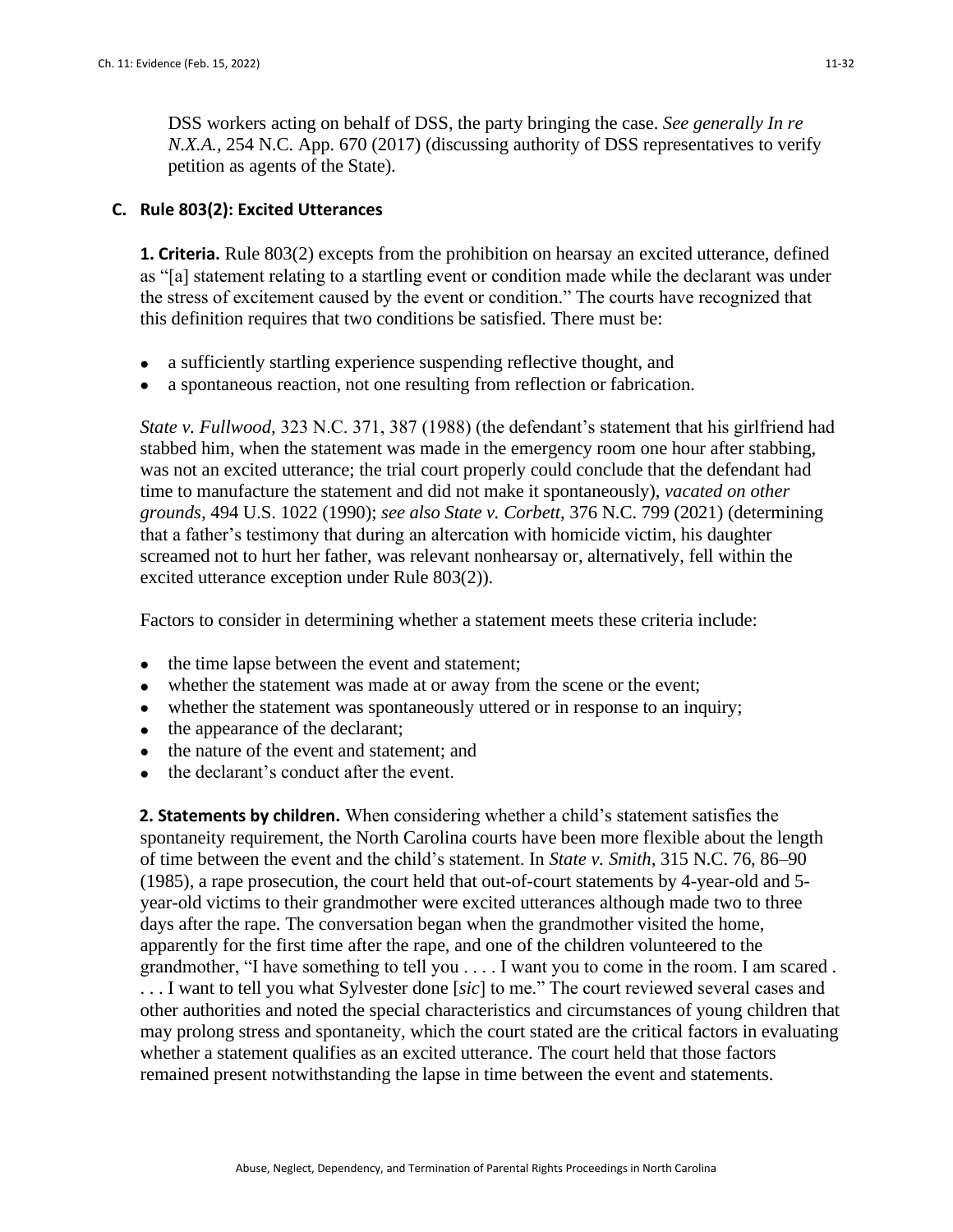Based on this rationale, several North Carolina cases have admitted as excited utterances statements by children that were not contemporaneous with the event but were made within a few days thereafter. In a termination of parental rights case, *In re J.S.B.*, 183 N.C. App. 192, 199–200 (2007), a 9-year-old child's statement that she saw her mother whip and hit her brother was found to be an excited utterance. Although the statement was made during an interview by a detective at the police station sixteen hours after the incident, the court found that the stress and spontaneity were prolonged because of intervening events—the child had watched the mother's boyfriend attempt CPR on the brother, emergency technicians had come to the house, and the child's brother died—and because of the child's demeanor when she made the statements to the detective—the child was teary-eyed and very withdrawn while talking to the detective and was seen in the victim assistance room "basically in a corner in like a ball, like a fetal position." *See also State v. McLaughlin*, 246 N.C. App. 306 (2016) (admitting statement by 15-year-old victim of sexual abuse); *In re Clapp*, 137 N.C. App. 14, 20–21 (2000) (in a juvenile delinquency case, a 3-year-old child's statement to her mother that the juvenile had licked her private parts was admissible; the child told her mother about the act immediately after the juvenile left the house). *But see State v. Blankenship*, 259 N.C. App. 102 (2018) (statement by child to grandparents after they picked up the child from defendant's house was not excited utterance; delay did not bar admission of statements but State presented insufficient evidence that the child was under stress when she made the statement; later statements to others also did not satisfy exception); *State v. Carter*, 216 N.C. App. 453, 462– 63 (2011) (statement by child to social worker was not admissible as excited utterance; record contained no evidence of child's behavior or mental state at time of statement), *rev'd on other grounds*, 366 N.C. 496 (2013); *State v. Thomas*, 119 N.C. App. 708, 712–17 (1995) (statements by the victim to her kindergarten friends four or five days after alleged sexual abuse were excited utterances, but the friends' statements to their mothers relating the victim's statements were not excited utterances). For additional summaries of cases applying the excited utterance exception to statements by children, see Jessica Smith, *[Evidence Issues in](http://benchbook.sog.unc.edu/evidence/criminal-cases-involving-child-victims-and-child-witnesses)  [Criminal Cases Involving Child Victims and Child Witnesses](http://benchbook.sog.unc.edu/evidence/criminal-cases-involving-child-victims-and-child-witnesses)*, ADMINISTRATION OF JUSTICE BULLETIN No. 2008/07, at 34–36 (UNC School of Government, Dec. 2008).

#### **D. Rule 803(3): State of Mind**

**1. Criteria.** Rule 803(3) excepts from the hearsay rule "[a] statement of the declarant's then existing state of mind, emotion, sensation, or physical condition . . . but not including a statement of memory or belief to prove the fact remembered" (unless it relates to a will). *See In re Hayden*, 96 N.C. App. 77, 81 (1989) (respondent father offered testimony of his wife that the child said to her that the child had burned herself on the previous day; statement was inadmissible under this exception because Rule 803(3), by its terms, excludes "a statement of memory or belief to prove the fact remembered or believed"); *see also State v. Blankenship*, 259 N.C. App. 102 (2018) (statement by child to grandparents was not admissible as present sense impression under Evidence Rule 803(1); record did not show when sexual misconduct occurred in relation to statements and thus did not show that child made the statement while perceiving the conduct or immediately thereafter).

The exception does not appear to arise very often in juvenile cases. The exception arises more in criminal cases in which the State seeks to offer a deceased victim's statements about his or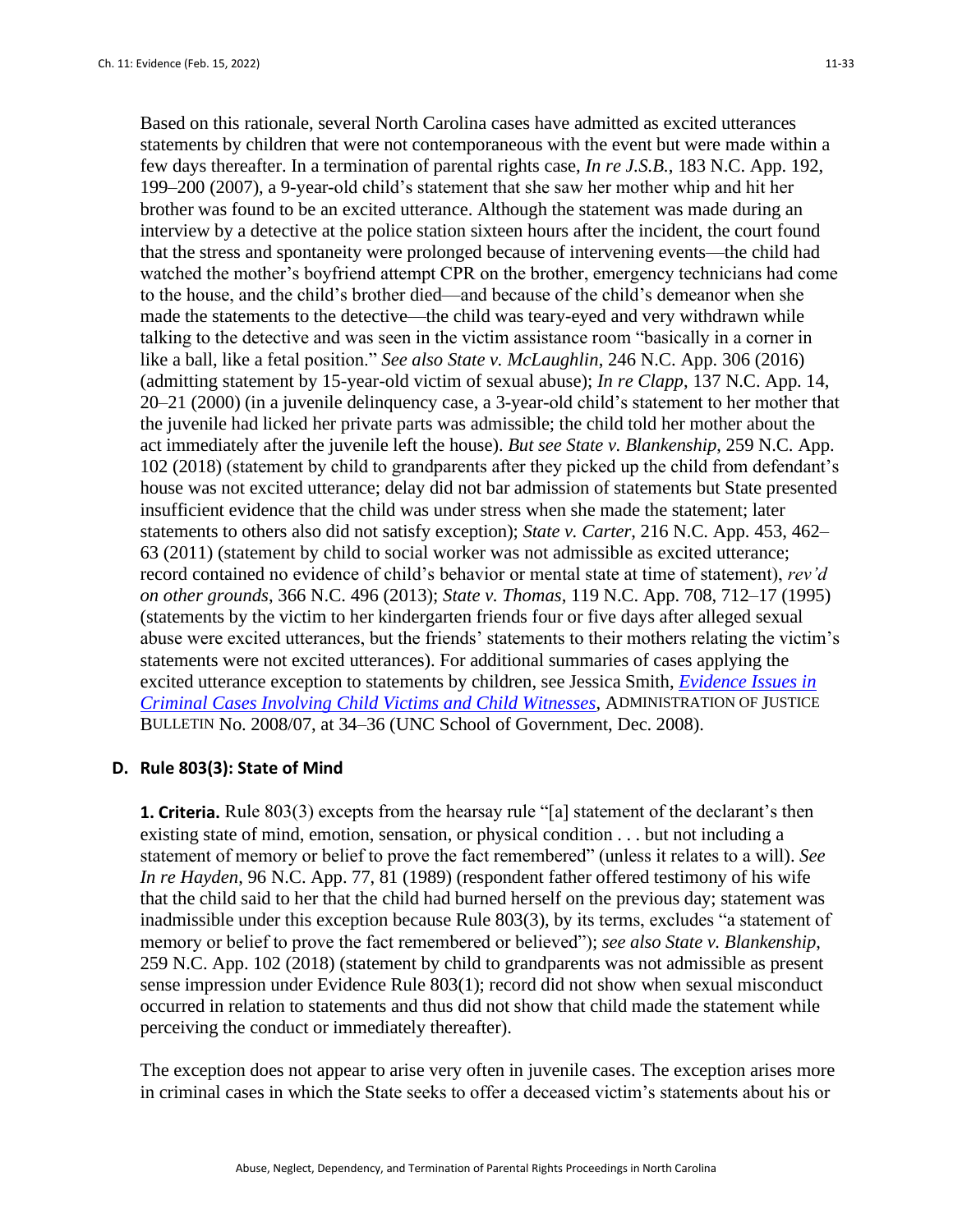her feelings toward the accused. *See generally* 2 BRANDIS & BROUN § 217, at 880–83; *see also State v. Hipps*, 348 N.C. 377, 392 (1998) ("Evidence tending to show the state of mind of a victim is admissible as long as the declarant's state of mind is a relevant issue and the potential for unfair prejudice in admitting the evidence does not substantially outweigh its probative value"; the court found that a murder victim's statement that she feared the defendant was relevant to show the status of the victim's relationship with the defendant); *State v. Lesane*, 137 N.C. App. 234, 240 (2000) ("[O]ur courts have created a sort of trichotomy in applying Rule 803(3). Statements that recite only emotions are admissible under the exception; statements that recite emotions and the facts underlying those emotions are likewise admissible; but statements that merely recite facts do not fall within the exception."). *But see State v. Jones*, 137 N.C. App. 221, 227 (2000) (stating, in a case decided the same day as *Lesane,* that "our courts have repeatedly found admissible under Rule 803(3) a declarant's statements of fact that indicate her state of mind, even if they do not explicitly contain an accompanying statement of the declarant's state of mind").

**2. Examples.** A declaration of intent, such as a threat, is a type of declaration of state of mind. *See* 2 BRANDIS & BROUN §§ 218–19. Threats by a party, when offered against that party, are also admissible as admissions of a party-opponent, discussed in section 11.6.B, above. Threats also can be analyzed as nonhearsay evidence of a verbal act. *See State v. Weaver*, 160 N.C. App. 61, 64–66 (2003) (the statement of a bribe was evidence of a verbal act and was not offered for the truth of the matter asserted but rather to prove the statement was made).

Diary entries may or may not be admissible under this exception depending on whether they consist of mere factual recitations or express the writer's then-existing state of mind. *Compare State v. Hardy*, 339 N.C. 207, 227–30 (1994) (holding that diary entries that consisted of mere factual recitations, written in a calm and detached manner after the events occurred, were inadmissible under the state of mind exception), *with State v. King*, 353 N.C. 457, 474–78 (2001) (holding that diary entries that stated the victim's frustration with the defendant and her intent to end their marriage were admissible under this exception).

### **E. Rule 803(4): Medical Diagnosis or Treatment**

**1. Criteria.** Rule 803(4) excepts from the hearsay rule statements made for the purpose of medical diagnosis or treatment. In *State v. Hinnant*, 351 N.C. 277 (2000), the North Carolina Supreme Court reexamined the requirements of this exception. *Hinnant* involved a criminal prosecution for rape and other sexual acts. The State offered the hearsay statements of the defendant's 5-year-old niece, who met with a clinical psychologist specializing in child abuse approximately two weeks after the alleged abuse and initial medical examination. In finding the statements inadmissible, the court held that the proponent of statements under this hearsay exception must establish that:

- the declarant made the statements understanding that they would lead to medical diagnosis or treatment, and
- the statements were reasonably pertinent to diagnosis or treatment.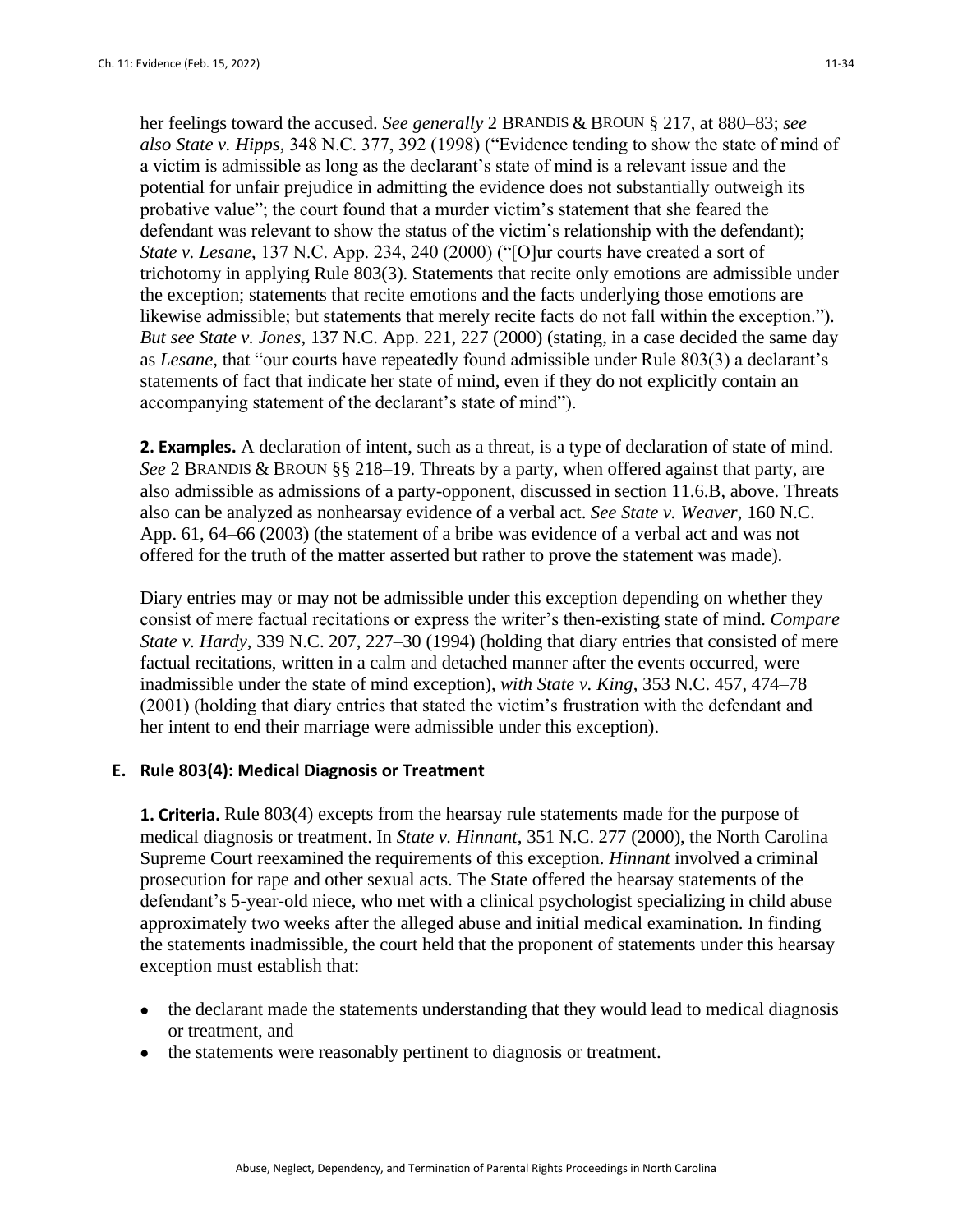**2. First requirement: declarant's understanding and motivation.** The *Hinnant* decision modified or at least clarified North Carolina law by emphasizing the importance of the first requirement of the medical diagnosis and treatment exception, which depends on the declarant's motivation for making the statements. The court found that a statement made for purposes of medical diagnosis and treatment is treated as inherently reliable and is excepted from the hearsay rule (assuming the second requirement is also satisfied) when the declarant is motivated "to tell the truth in order to receive proper treatment." *Id.* at 286. The proponent of the statement therefore "must affirmatively establish that the declarant had the requisite intent by demonstrating that the declarant made the statements understanding that they would lead to medical diagnosis or treatment." *Id.* at 287.

The discussion in subsections 3 through 6, below, discusses some of the issues raised by this requirement.

**3. Child declarants.** The requirement of a treatment motive applies to children as well as adult declarants. *Id.* at 287–88. Although acknowledging the occasional difficulties in determining a child's intent, the court found that trial courts could make this determination by considering the objective circumstances surrounding the examination, including whether the purpose of the examination was explained to the child, the person to whom the child was speaking (a medical professional versus another person), the setting of the interview, the nature of the questions (leading versus non-leading), and the time of the examination in relation to the incident (whether medical attention was sought immediately or delayed). The court added, however, that corroborating physical evidence cannot be used to establish the declarant's treatment motive. *Id.*

In *Hinnant*, the court found that the proponent failed to establish that the child declarant had a treatment motive in talking with the clinical psychologist. Although the clinical psychologist testified that she interviewed the child to obtain information for the examining physician, there was no evidence that the purpose of the interview was explained to the child. In addition, the interview was conducted in a "child-friendly" room, not a medical environment, and consisted entirely of leading questions, which in the court's view further undermined the reliability of the child's responses. *Id.* at 289–90.

A single factor, such as the setting, may not alone determine whether the medical diagnosis and treatment exception applies. In *State v. Corbett*, 376 N.C. 799 (2021), statements made by two juveniles at a child advocacy center were admitted into evidence. On appeal, the court held that the hearsay statements were admissible under Rule 803(4), reasoning that the childfriendly atmosphere and the separation of the examination rooms was not indicative that the interviews were not intended for medical purposes. The court found the center's approach consistent with research demonstrating that it is the best method for obtaining reliable information from potentially abused children. Further, the court identified several other circumstances that supported the applicability of the medical diagnosis and treatment exception. Those circumstances supporting the use of the exception included that the purpose of the evaluation was explained in an age-appropriate manner, the importance of telling the truth—the children's ability to differentiate between truth and lie—was stressed, and the children were interviewed privately using non-leading questions. *Id*.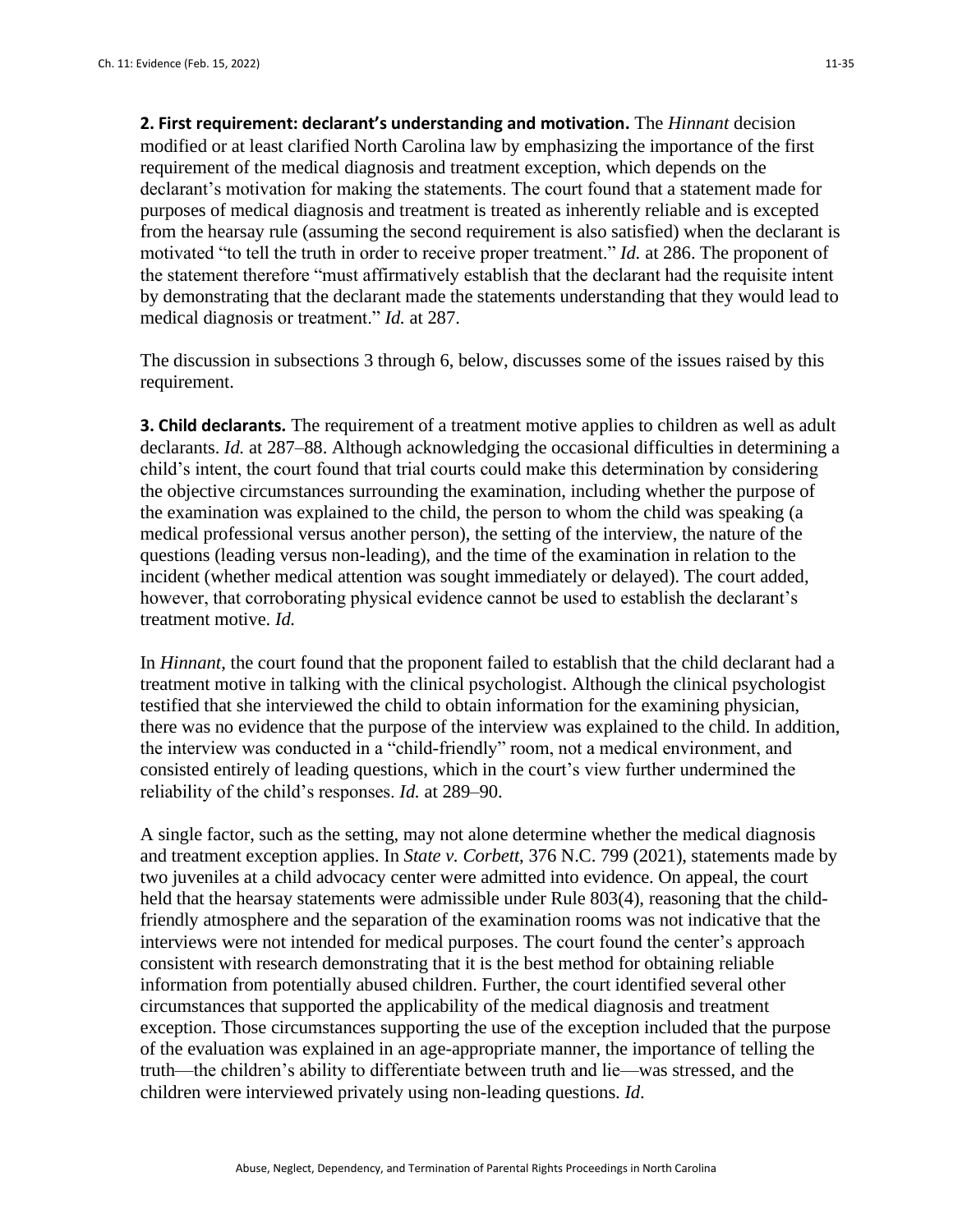**Note:** Because a child's intent for purposes of this exception may be determined from the circumstances surrounding the statements, neither a psychological examination nor a voir dire examination of the child is required*. See State v. Carter*, 153 N.C. App. 756, 760–61 (2002) (so holding in reliance on *Hinnant*).

**4. Examination protocols.** In a number of cases immediately after *Hinnant*, the court found that examination protocols involving children, particularly for mental health examinations, did not show that the child understood the purpose of the interview and did not meet the requirements for the medical diagnosis and treatment exception. *See State v. Waddell*, 351 N.C. 413 (2000) (holding on facts similar to *Hinnant* that the child's statements to a psychologist were inadmissible under the medical diagnosis and treatment exception); *State v. Bates*, 140 N.C. App. 743 (2000) (to same effect); *State v. Watts*, 141 N.C. App. 104 (2000) (child's statements to nurse, child medical examiner, and child mental health examiner were inadmissible under the medical diagnosis and treatment exception; the nurse, who examined the child shortly after the alleged incident, testified that the child seemed unaware of why she was there, and the examination by the two doctors took place three months later); *see also State v. Blankenship*, 259 N.C. App. 102 (2018) (observing that it was a "close call" whether child had required intent under *Hinnant* where record did not indicate that nurse impressed importance of truth telling, child did not understand why she was at hospital, and nurse did not make it clear to child why she needed treatment; court does not decide issue because other, substantially identical statements were properly admitted).

The frequency of such cases has declined, as examiners have changed their protocols to communicate the purpose of the examination more clearly to child patients. *See, e.g., State v. Corbett*, 376 N.C. 799 (2021) (holding that the examination of two children at an advocacy center satisfied *Hinnant* as the purpose of the evaluation was explained in an age-appropriate manner, the importance of telling the truth—and the children's ability to differentiate between truth and lie—was stressed, and the children were interviewed privately using nonleading questions); *State v. Lewis*, 172 N.C. App. 97 (2005) (holding that the *Hinnant*  requirements were satisfied where the interviews were at a medical center by a registered nurse, the children signed a form stating they understood that the nurse would share information with the doctor, and the nurse testified that she explained to the children that she would share information with the doctor, who would perform a medical examination).

**5. Identity of listener.** Cases before *Hinnant* admitted statements by children to family members and others who were not medical personnel if, following the statements, the children received treatment. *See, e.g., In re Lucas*, 94 N.C. App. 442, 446–47 (1989) (in a pre-*Hinnant*  case, a child's statements to her mother resulted in medical attention and were therefore found admissible under the medical diagnosis or treatment exception).

*Hinnant* observed that statements made to a family member or other person who is not a medical professional may be admissible under the medical diagnosis and treatment exception, but the proponent must affirmatively show that the child made the statement understanding that it would lead to treatment. *See Hinnant*, 351 N.C. at 288. To the extent that pre-*Hinnant*  cases did not require such a showing, they are no longer good law. *See also In re T.C.S.*, 148 N.C. App. 297 (2002) (per *Hinnant,* a doctor's testimony about a child's statements to a social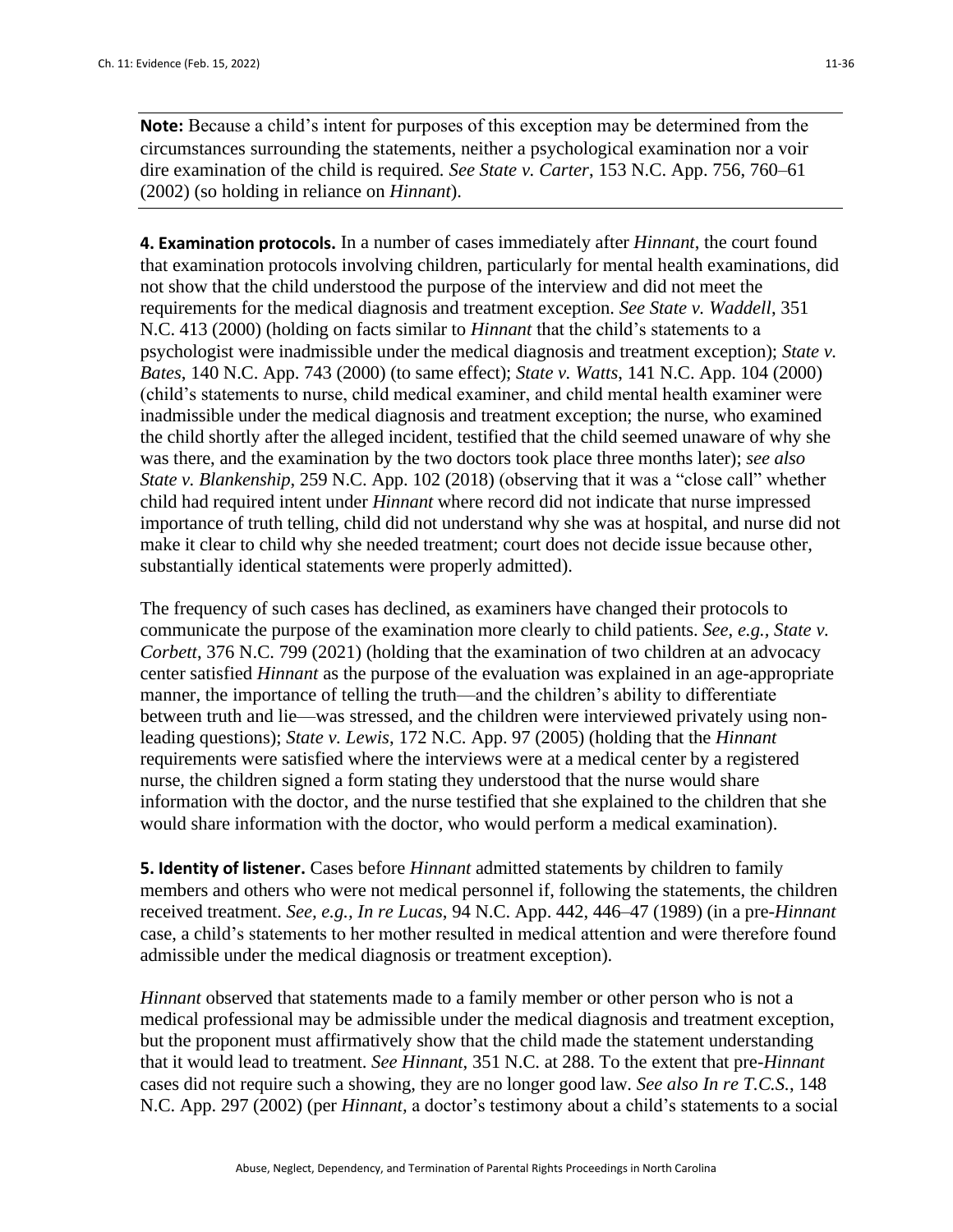worker, which the social worker relayed to the doctor, was inadmissible, even though the statements were used by the doctor for purposes of diagnosis); *State v. McGraw*, 137 N.C. App. 726 (2000) (per *Hinnant,* statements made to a person other than a medical doctor may constitute statements for purposes of medical diagnosis or treatment, but there was nothing to indicate that the child made statements to her mother with the understanding that they would lead to medical diagnosis or treatment). *But see In re Clapp*, 137 N.C. App. 14 (2000) (in a decision issued shortly after *Hinnant,* the court found that a child's statements to a doctor at an emergency room were for purposes of medical diagnosis and treatment; the court also stated, without explanation, that the medical diagnosis and treatment exception allowed the doctor to testify to the child's statements to her mother prior to the emergency room visit).

The participation in an examination of a person who is not a medical professional does not necessarily remove the child's statement from the coverage of the exception. *See State v. Thornton*, 158 N.C. App. 645 (2003) (statements by a child to a social worker were admissible where the social worker was part of the team conducting the medical and psychological evaluation at a medical center, the interview was the same day as the physical examination, and the social worker explained to the child that she worked with the doctor, whose office was in the same building and doors apart); *State v. Stancil*, 146 N.C. App. 234 (2001) (child's statements to a physician, nurse, and social worker at a hospital were admissible under the medical diagnosis and treatment exception; the father took the child to the hospital within hours of the incident, the interviews were for the purpose of diagnosis, and the child testified that she went to the hospital because the defendant had "hurt her privacy"), *aff'd as modified on other grounds*, 355 N.C. 266 (2002).

**6. Statements to medical professional by parent of child obtaining treatment.** In *In re J.M.,* 255 N.C. App. 483 (2017), the court found that Evidence Rule 803(4) allowed the mother's statements to medical professionals that she had observed the father punch the child who was being examined, hold him upside down by the ankles, and do other physical acts. (The mother was not recounting statements the child had made to her, discussed in subsection 5, above.) The court held in this case that the parent had the same incentive to obtain appropriate medical care for the child and that neither the evidence rules nor *Hinnant* required that the declarant be the patient. The court also found that the statements were pertinent to diagnosis and treatment, the second requirement for admissibility.

**7. Second requirement: pertinence to diagnosis and treatment.** North Carolina cases, before and after *Hinnant*, have given the term "diagnosis" a relatively narrow construction. Diagnosis, without the possibility of subsequent treatment, is not covered by the exception. *See* 2 BRANDIS & BROUN § 217, at 885–86. *Hinnant's* emphasis on the declarant's treatment motivation reinforces the requirement that for the exception to apply, diagnosis must be connected to treatment. *See Hinnant*, 351 N.C. at 289 ("If the declarant's statements are not pertinent to medical diagnosis, the declarant has no treatment-based motivation to be truthful.").

Statements made to a medical professional for the purpose of preparing for trial, although diagnostic, do not meet this treatment requirement and are not admissible under the exception. *See State v. Stafford*, 317 N.C. 568 (1986) (witness's statements to a pediatrician concerning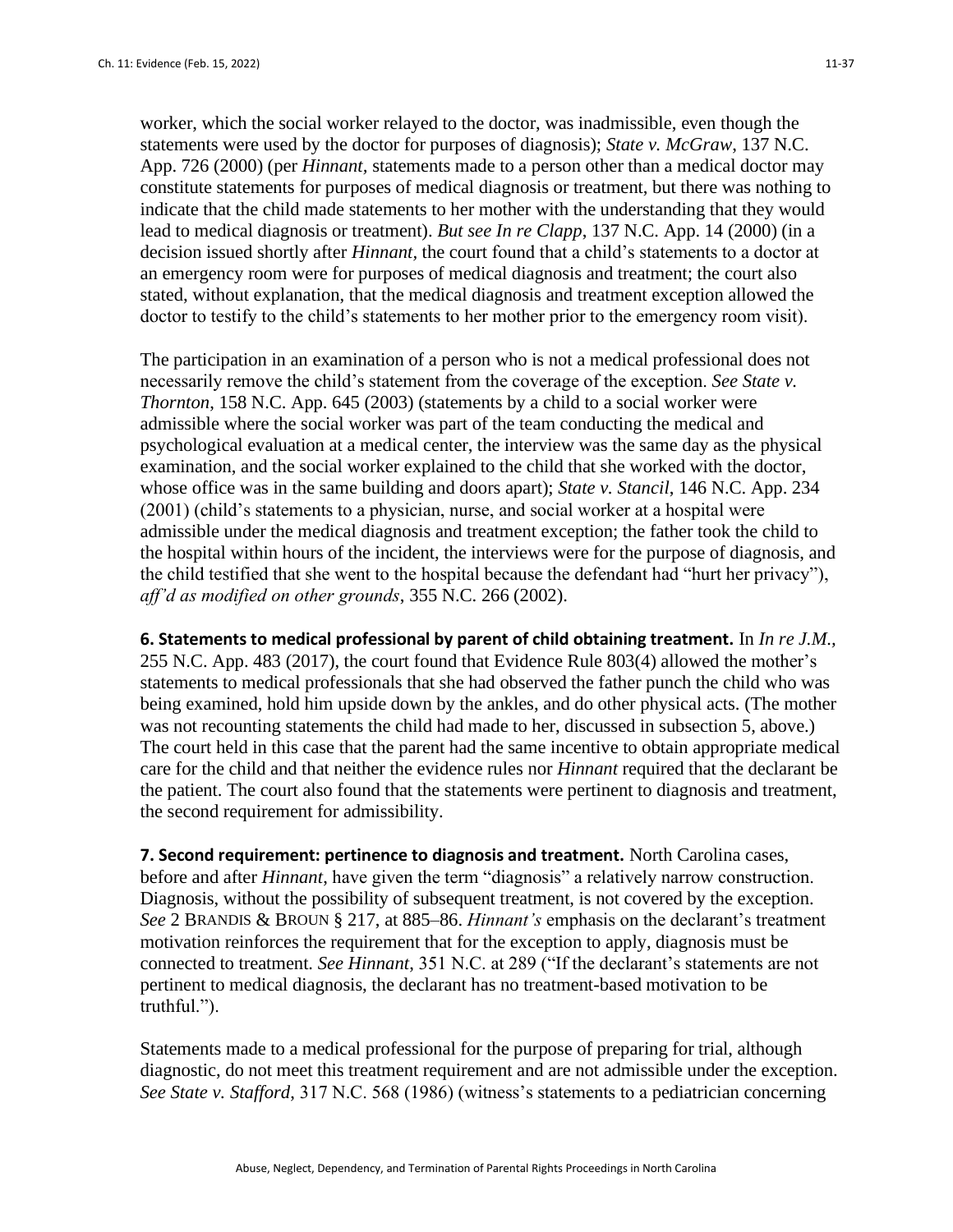symptoms she had experienced earlier were not made for the purpose of diagnosis or treatment but rather for the purpose of preparing and presenting the State's "rape trauma syndrome" theory at a rape trial; the statements did not qualify under the medical diagnosis and treatment exception); *State v. Reeder*, 105 N.C. App. 343 (1992) (holding that since the examination was for the purpose of determining whether the child was sexually abused and not for purposes of diagnosis or treatment, the child's statements to the doctor were inadmissible under this exception).

The courts also have scrutinized statements, particularly to nonphysicians, after the declarant is no longer in need of immediate medical attention. *See Hinnant*, 351 N.C. at 289–90 (finding that statements to a clinical psychologist two weeks after a medical examination were not pertinent to medical diagnosis and treatment); *State v. Smith*, 315 N.C. 76, 85–86 (1985) (determining that statements to rape task force volunteers after a medical examination were not pertinent to medical diagnosis and treatment); *see also State v. Reeder*, 105 N.C. App. 343, 351–54 (1992) (determining that statements by child to physician at an examination over a year after the incident were not pertinent to diagnosis and treatment and were not admissible); Robert P. Mosteller, *Testing the Testimonial Concept and Exceptions to Confrontation: "A Little Child Shall Lead Them,"* 82 IND. L.J. 917, 956–57 (2007) (expressing skepticism about the purpose of later examinations in analyzing whether statements are for purposes of treatment or prosecution [the discussion concerns the Confrontation Clause, which is applicable to criminal cases only, but the analysis is similar]).

Statements to psychological professionals for the purposes of mental health treatment are not necessarily excluded from the hearsay exception if the proponent makes an adequate showing of both prongs. *Compare State v. Kidd*, 194 N.C. App. 374 (2008) (unpublished) (upholding admission of child's statement to licensed clinical social worker, which led to mental health treatment); *In re N.M.H.*, 183 N.C. App. 490 (2007) (unpublished) (upholding admission of statements by child to family therapist for purposes of treatment); *with State v. Carter*, 216 N.C. App. 453 (2011) (excluding statement by child to social worker who conceded that she was not qualified to give medical diagnosis or treatment), *rev'd on other grounds*, 366 N.C. 496 (2013); *State v. Hilton*, 194 N.C. App. 821 (2009) (unpublished) (holding that trial court erred in admitting children's statements to licensed clinical counselor who was providing therapy to children; record failed to show that children had requisite treatment motivation at time of statements).

Additional issues involving this second requirement are discussed in subsections 8 and 9, below.

**8. Mixed purpose examinations.** Statements made by a patient during an examination with a mixed purpose—for example, for treatment and potentially for use in criminal investigation or other legal proceedings—are still admissible under the medical diagnosis and treatment exception if the requirements of *Hinnant* are satisfied. *See State v. Isenberg*, 148 N.C. App. 29, 36–39 (2001) (determining that, although the child was examined after a request by law enforcement, the examination was for treatment purposes and the child's statements to the pediatric nurse and physician who conducted the physical examination of the child were admissible under the medical diagnosis and treatment exception). *But see State v. Lowery*, 219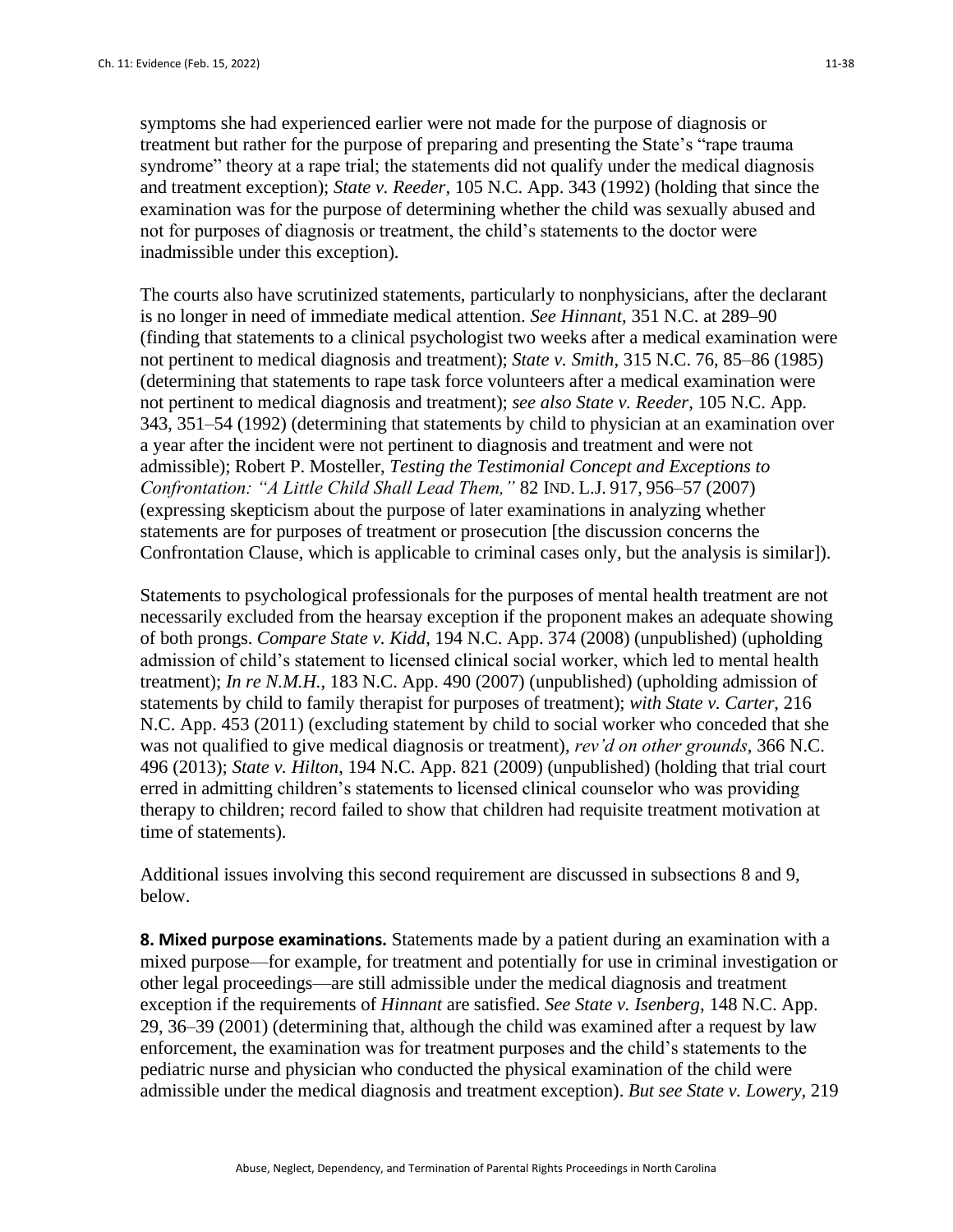N.C. App. 151 (2012) (defendant's statements were not admissible under this exception where his primary objective was to obtain diagnosis of mental illness to use as defense even though defendant may have wanted continued treatment of any diagnosed condition), *remanded on other grounds*, 748 S.E.2d 527 (2012). When an examination involves mixed purposes, this factor also may bear on whether the statements are admissible in a criminal case under the Confrontation Clause, discussed in section 11.4.A, above.

**9. Identification of perpetrator.** North Carolina cases have allowed under the medical diagnosis and treatment exception a child's statement to a medical professional identifying the perpetrator of sexual abuse. The same may apply to child victims of physical abuse. The courts have reasoned that the identification of the perpetrator is pertinent to continued treatment of possible psychological problems and is not merely a statement as to "fault," which ordinarily is not pertinent to diagnosis and treatment. *See State v. Aguallo*, 318 N.C. 590, 596–97 (1986) (allowing statement); *State v. Lewis*, 172 N.C. App. 97 (2005) (allowing statement); *State v. Reeder*, 105 N.C. App. 343, 351–54 (1992) (disallowing statement because the examination was not for the purpose of diagnosis and treatment but rather to determine whether sexual abuse had occurred); *see also In re Mashburn*, 162 N.C. App. 386 (2004) (in a neglect case, the trial court allowed, under the medical diagnosis and treatment exception, a statement by a child to a doctor that her mother did not believe the child about sexual abuse; the dissent argued that the statement was not reasonably pertinent to medical diagnosis and treatment and should not have been admitted); Robert P. Mosteller, *The Maturation and Disintegration of the Hearsay Exception for Statements for Medical Examination in Child Sexual Abuse Cases,* LAW & CONTEMPORARY PROBLEMS, Winter 2002, at 47, 94–95 (supporting the admissibility of such statements under the medical diagnosis and treatment exception when made at initial medical examinations, but expressing skepticism about the treatment purpose when such statements are elicited at later examinations).

**10. Videotape of examination.** A videotape of a child's statements during an examination is admissible under the medical diagnosis and treatment exception if it satisfies the *Hinnant* requirements. *See State v. Burgess*, 181 N.C. App. 27, 34–35 (2007) and cases cited therein (upholding the admission of a videotape of an interview with a nurse before an examination by a physician; also noting that the trial court had denied admission of a videotape made six days later at which a detective was present); *cf. State v. McLaughlin*, 246 N.C. App. 306 (2016) (finding that admission under medical diagnosis and treatment exception of videotape of interview of child by nurse did not violate defendant's confrontation rights; court finds that primary purpose of interview was health of child, not use at trial). Videotaping of an examination may suggest that the examination has a mixed purpose, discussed in subsection 8, above, and the proponent may need to show that the examination included a substantial treatment purpose. *See* Robert P. Mosteller, *Testing the Testimonial Concept and Exceptions to Confrontation: "A Little Child Shall Lead Them,"* 82 IND. L.J. 917, 957 (2007) (formality of videotaping may indicate that an examination is for the purpose of preserving evidence for prosecution, and proponent should produce firm evidence of a substantial medical purpose).

A videotape also must be adequately authenticated. *See* MOSTELLER § 5-6, at 5-88 to 5-89; § 5-9(B), at 5-107 to 5-108 (authenticity of an audio recording may be established by someone who heard the conversation and indicates the recording is an accurate reproduction of the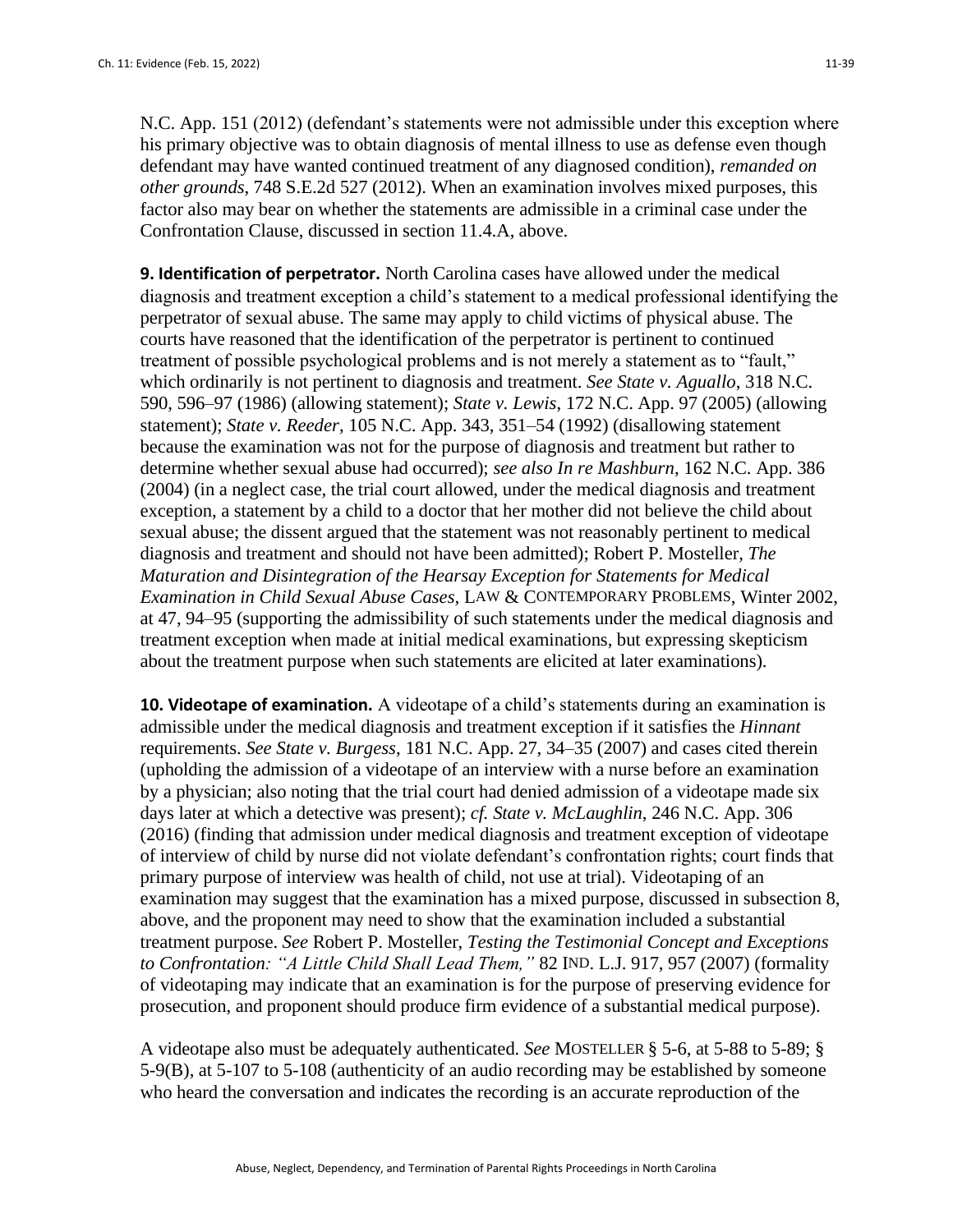conversation; authenticity of a video recording may be similarly established by a person who was present when the activity occurred; if such a witness is not available, authenticity may be shown by proof of the circumstances of the recording, such as the operator's qualifications, working condition of the equipment, etc.); *see also* G.S. 8-97 (allowing videotape as substantive evidence with a proper foundation); *State v. Mason*, 144 N.C. App. 20, 24–27 (2001) (assessing adequacy of foundation for admission of videotape in criminal case).

The courts also have allowed videotapes to corroborate a witness's statement (see section 11.3.C, above); under the hearsay exception for past recollection recorded (see section 11.3.A, above); and under the residual hearsay exception (see section 11.6.H, below).

**11. Anatomical dolls.** Statements by children to medical personnel while employing anatomical dolls have been found admissible in cases alleging sexual abuse. *See State v. Bullock*, 320 N.C. 780, 781–83 (1987). The person who examined the child may use anatomical dolls in his or her testimony to illustrate how the child used the dolls during the examination. *See generally State v. Chandler*, 324 N.C. 172 (1989) (allowing such testimony [note, however, that the substantive use of the children's statements in this case likely would not qualify under the medical diagnosis and treatment hearsay exception as interpreted in the later *Hinnant* decision]).

The improper use of anatomical dolls by an interviewer may undermine the basis for admitting a child's statements under the medical diagnosis and treatment exception. *See Hinnant*, 351 N.C. at 290 (quoting *State v. Harris*, 808 P.2d 453, 459 (1991)) (child did not have a treatment motive and her statements were not inherently reliable where the entire interview consisted of a series of leading questions during which the interviewer pointed to anatomically correct dolls and asked whether anyone had or had not performed various acts with the child; "'[i]nherent in this type of suggestive questioning is the danger of planting the idea of sexual abuse in the mind of the child'"). The proper use of anatomical dolls, in contrast, has been found to bolster the reliability of a child's statements. *See State v. Wagoner*, 131 N.C. App. 285, 290 (1998) (finding that the use of anatomical dolls bolstered the trustworthiness of a child's out-of-court statement, which supported admission of the statement under the residual hearsay exception). (The residual hearsay exception is discussed in section 11.6.H, below.)

Statements by a child to a medical professional about sexual abuse while employing anatomical dolls, without adequate physical evidence of abuse, are insufficient to support the admission of expert testimony that the child has been sexually abused. *See State v. Delsanto*, 172 N.C. App. 42 (2005); *State v. Dixon*, 150 N.C. App. 46, 51–54 (2002), *aff'd per curiam*, 356 N.C. 428 (2002). For a further discussion of the admissibility of expert opinion in such cases, see section 11.10.D.6, below.

**12. Basis of opinion.** Statements of children to medical professionals that do not satisfy the medical diagnosis and treatment exception may still be admissible as the basis of an expert's opinion. *See* 2 BRANDIS & BROUN § 217, at 884. If admitted on that ground, the statements are not substantive evidence of the facts asserted in the statement.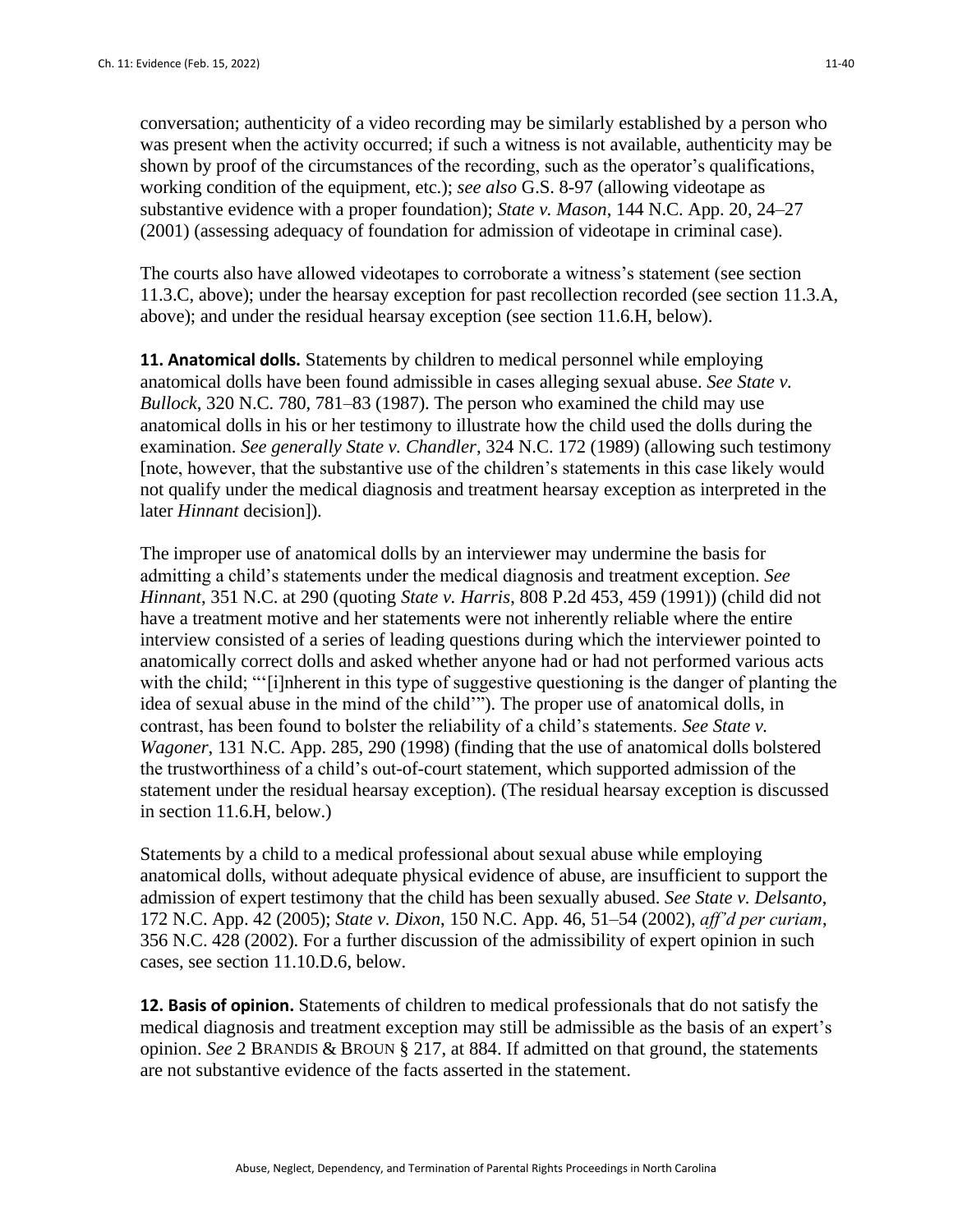#### **F. Rule 803(6): Business Records**

**1. Criteria.** Rule 803(6) excepts from the hearsay rule entries made in the regular course of business. This exception requires inquiry into: (1) the method and circumstances of the preparation of the record; and (2) the information contained within the record. This exception applies to hospital and medical records, among others. The cases also analyze DSS records under this exception.

**Note:** Pursuant to the statutory requirements for juvenile proceedings, documentary evidence alone is insufficient to support an order terminating parental rights. Some live testimony is required. *In re N.B*., 195 N.C. App. 113, 118 (2009) (reversing termination order where "petitioner presented no oral testimony to carry its burden of proof"); *In re A.M*., 192 N.C. App. 538, 541 (2008) (also relying on Rule 43(a) of the N.C. Rules of Civil Procedure in holding in a termination case that one or more witnesses must be "sworn or affirmed and tendered to give testimony"); *see also* Chapter 9.10.A.

The same principle applies in abuse, neglect, and dependency proceedings. *See In re J.T.*, 252 N.C. App. 19 (2017) (statements by attorneys are not considered evidence and do not satisfy requirement for taking of evidence); *In re D.Y*., 202 N.C. App. 140, 141–43 (2010) (reversing a permanency planning order where no witnesses testified and the order was based solely on written reports, prior orders, and attorneys' oral arguments); *In re D.L*., 166 N.C. App. 574 (2004) (holding that the trial court's findings in a permanency planning order were not supported by competent evidence where DSS offered a written summary but no oral testimony).

**2. Method and circumstances of preparation.** The business record must be made at or near the time of the event, it must be prepared by someone with a business duty to the organization (typically, an employee of the organization), it must have been made in the regular course of business, and the regular practice of the business must have been to make such records. *See generally* 2 BRANDIS & BROUN § 225.

**(a) Establishment of foundational requirements.** The witness who testifies in court to the method and circumstances of the preparation of a business record is not required to be the maker of the record. The rule requires only that the foundation be shown by the testimony of the custodian of the business's records or other qualified witness. Thus, if the employee who made the record is not available to testify, another employee familiar with the circumstances of the creation of the record and the business's procedures may testify to the method and circumstances of the record's preparation. *See In re K.H.*, 2022-NCCOA-3, ¶¶ 8, 21-4 (holding that an employee of a drug screen company who did not personally perform the drug tests was an otherwise qualified witness within the meaning of Rule 803(6) and was qualified to authenticate drug test results; witness demonstrated sufficient familiarity with the business records and how the records are made, testified he was the custodian of the company's records, and described the collection process, steps taken to avoid contamination, and chain of custody procedures when the sample was sent to an outside lab); *State v. Elder*, 278 N.C. App. 493, ¶¶ 54–62 (2021) (holding that an emergency department staff nurse was qualified to lay a foundation for patient records as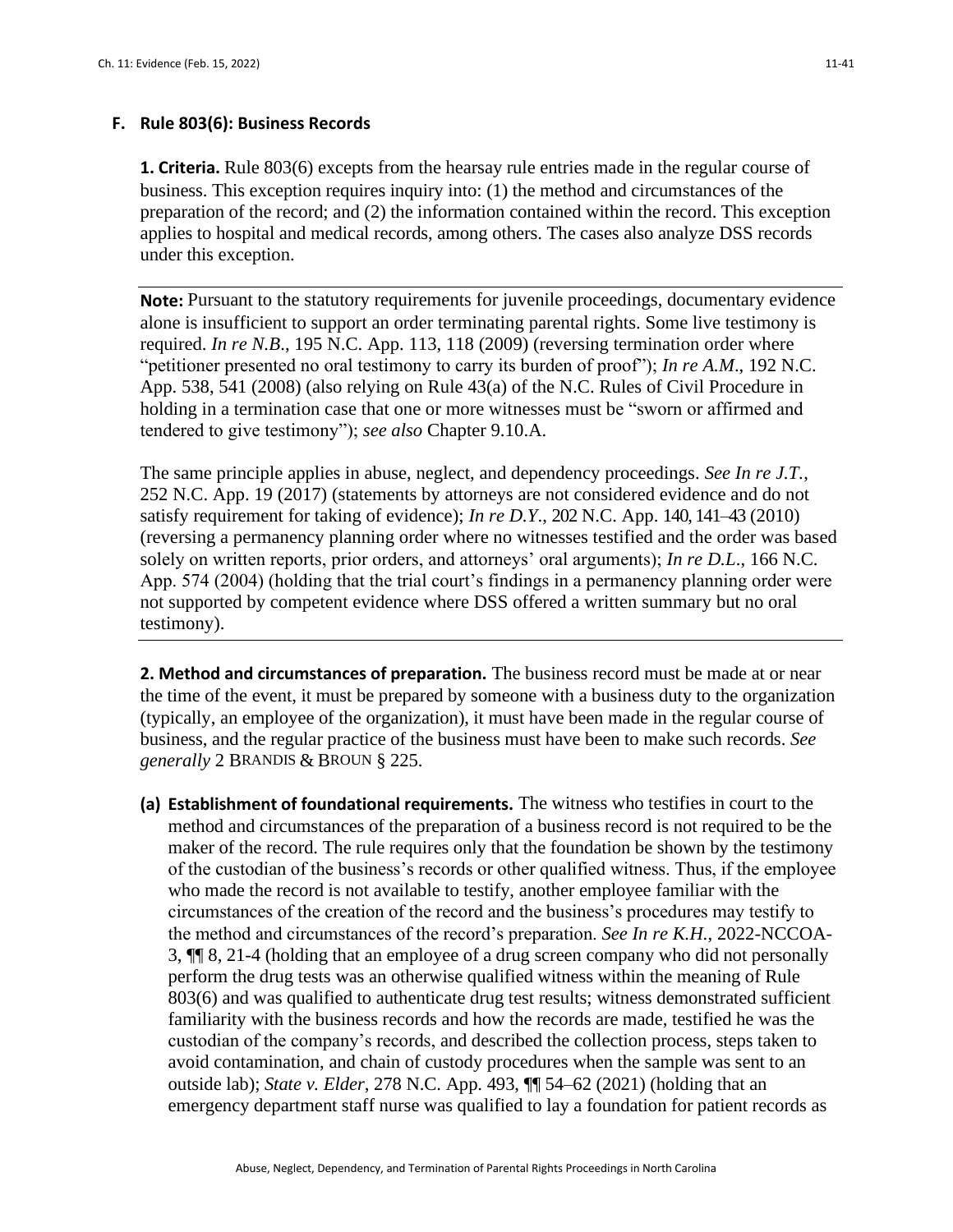business records, when the witness testified she was employed at the hospital the victim visited, she was familiar with the victim's records, the records were made during the victim's stay and kept contemporaneously with the victim's care, and the records were kept by the hospital in the regular course of business); *In re Smith*, 56 N.C. App. 142, 148 (1982) (upholding the admission of a DSS report based on the testimony of a social worker who did not work on the report but who testified that it was made in the regular course of business, etc.); *accord In re C.R.B.*, 245 N.C. App. 65 (2016).

**(b) Records within records.** DSS records often include records from other organizations, such as records from other county DSS agencies, private drug labs, and police and sheriff departments. See Chapter 14.1 (discussing DSS access to information of other agencies). A proper foundation, including authenticity, must be shown for both the DSS record and the records from other organizations within the DSS record. The requirements are relatively easy to satisfy, but the mere sharing of the information with DSS may be insufficient. *See* 2 BRANDIS & BROUN § 243, at 985 & n.39 ("Copies that are neither certified as correct nor authenticated in any other recognized manner are not admissible.").

The foundation may be established by live testimony of a custodian or employee of the outside organization. If the record of the outside organization is an official record or report, the foundation may be shown, without live testimony, by a proper certification from an official with the outside organization attesting to authenticity and by the court's taking of judicial notice of the legal requirements for preparation of the record. *See* MOSTELLER § 5-4, at 5-77 to 5-78 (authenticity of a public record may be established by an attesting certificate), § 11-5, at 11-44 to 11-46 (court may take judicial notice of the statute, regulation, or custom requiring a public official to prepare the record and, if the attested copy is fair on its face (complete with no erasures), the document's face creates a permissive inference that the official followed the proper procedures in preparing the particular record). The hearsay exception for official records is discussed further in section 11.6.G, below.

In some circumstances, a DSS employee may be able to lay the foundation for an outside organization's records, but the extent to which the courts would allow that possibility may be limited. *See In re S.D.J.*, 192 N.C. App. 478, 482–84 (2008) (permitting a DSS employee to establish the foundation for a drug test report prepared by an outside lab where the DSS employee collected the sample, ordered the report, and filed the results with her office); *see also State v. Hicks*, 243 N.C. App. 628 (2015) (allowing officer to lay foundation for record from federal database showing defendant's purchases of pseudoephedrine, a methamphetamine precursor); *State v. Sneed*, 210 N.C. App. 622, 628–31 (2011) (not plain error for trial court to admit under Rule 803(6) printout from National Crime Information Center (NCIC) about stolen gun; court rejected defendant's argument that State was required to present testimony from a custodian of records for NCIC, finding that adequate foundation was laid through testimony of local police officer who used the database in his regular course of business).

Evidence Rule 803(6) now allows the use of an affidavit to establish the foundation for business records, without live testimony. The revised rule applies to records of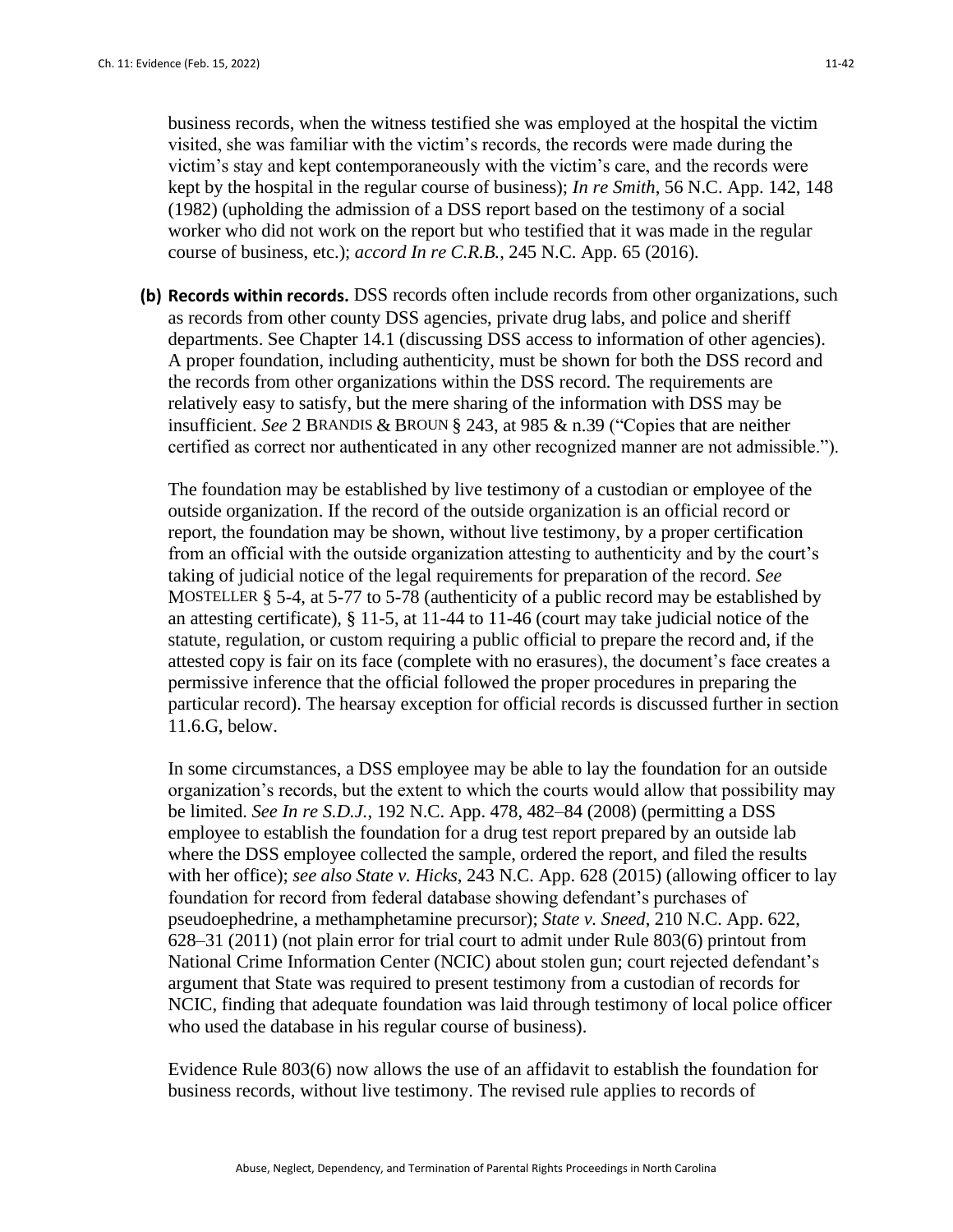nonparties, such as records obtained by DSS from an outside, nonparty organization. The proponent must give advance notice to all other parties of the intent to offer the evidence by affidavit. *See generally* Jonathan Holbrook, *[Rule 803\(6\): Please Hold for the Next](https://nccriminallaw.sog.unc.edu/rule-8036-please-hold-for-the-next-available-representative/)  [Available Representative . . .](https://nccriminallaw.sog.unc.edu/rule-8036-please-hold-for-the-next-available-representative/)*, UNC SCH. OF GOV'T: NORTH CAROLINA CRIMINAL LAW BLOG (Mar. 13, 2018) (discussing affidavit procedure).

Another mechanism for attesting to business records, without live testimony, is North Carolina Rule of Civil Procedure  $45(c)(2)$ , which provides that the custodian of hospital medical records or public records may submit an affidavit attesting to the records in response to a subpoena duces tecum. *See In re J.B.*, 172 N.C. App. 1, 17–18 (2005) (relying on the rule to admit mental health records). Opposing parties may still contest the admissibility of specific information within records offered by affidavit.

**(c) Records prepared in anticipation of litigation.** Exclusion is not automatically required of records prepared in anticipation of litigation. Thus, a DSS record that meets the requirements for admission as a business record is not necessarily inadmissible even though it is prepared in part in anticipation of legal proceedings. A record prepared specially for litigation purposes, however, would likely not satisfy the business record exception because it would not be prepared in the regular course of business. *See generally Palmer v. Hoffman*, 318 U.S. 109 (1943) (holding that a railroad company's preparation of an accident report for use in defending against potential litigation was not made in the regular course of the company's business within the meaning of the exception). Also, if the court finds a record untrustworthy, even though it otherwise satisfies the requirements of the business records exception, the court has the discretion to exclude it*. See* N.C. R. EVID. 803(6) (stating that business records are admissible "unless the source of information or the method or circumstances of preparation indicate lack of trustworthiness"); *State v. Wood*, 306 N.C. 510, 513–16 (1982) (factor in evaluating the reliability of a business record is whether it was prepared ante litem motam, that is, before a lawsuit was brought); MOSTELLER § 11-4(B), at 11-41 (court may exclude records that otherwise meet the business records exception if they are suspect or unreliable).

**Note:** By statute, predisposition reports are not admissible at the adjudication hearing in an abuse, neglect, or dependency proceeding. *See* G.S. 7B-808(a); *see also In re Quevedo*, 106 N.C. App. 574, 584 (1992). Such a report would likely not satisfy the business records exception in any event because, by its terms, it is prepared for the court's use and thus likely would not be considered a record prepared in the regular course of business.

**3. Observations, statements, and other information within a record.** Two basic requirements, described below, apply to information recorded within a record. Both must be satisfied for information within a business record to be admissible.

**(a) Knowledge of fact or event.** First, the entry in a record must be based on information provided by a person with knowledge of the fact or event. The employee who enters the information in the record (or the witness who testifies to the making of the record) need not have personal knowledge of the facts or events in the record, but the person who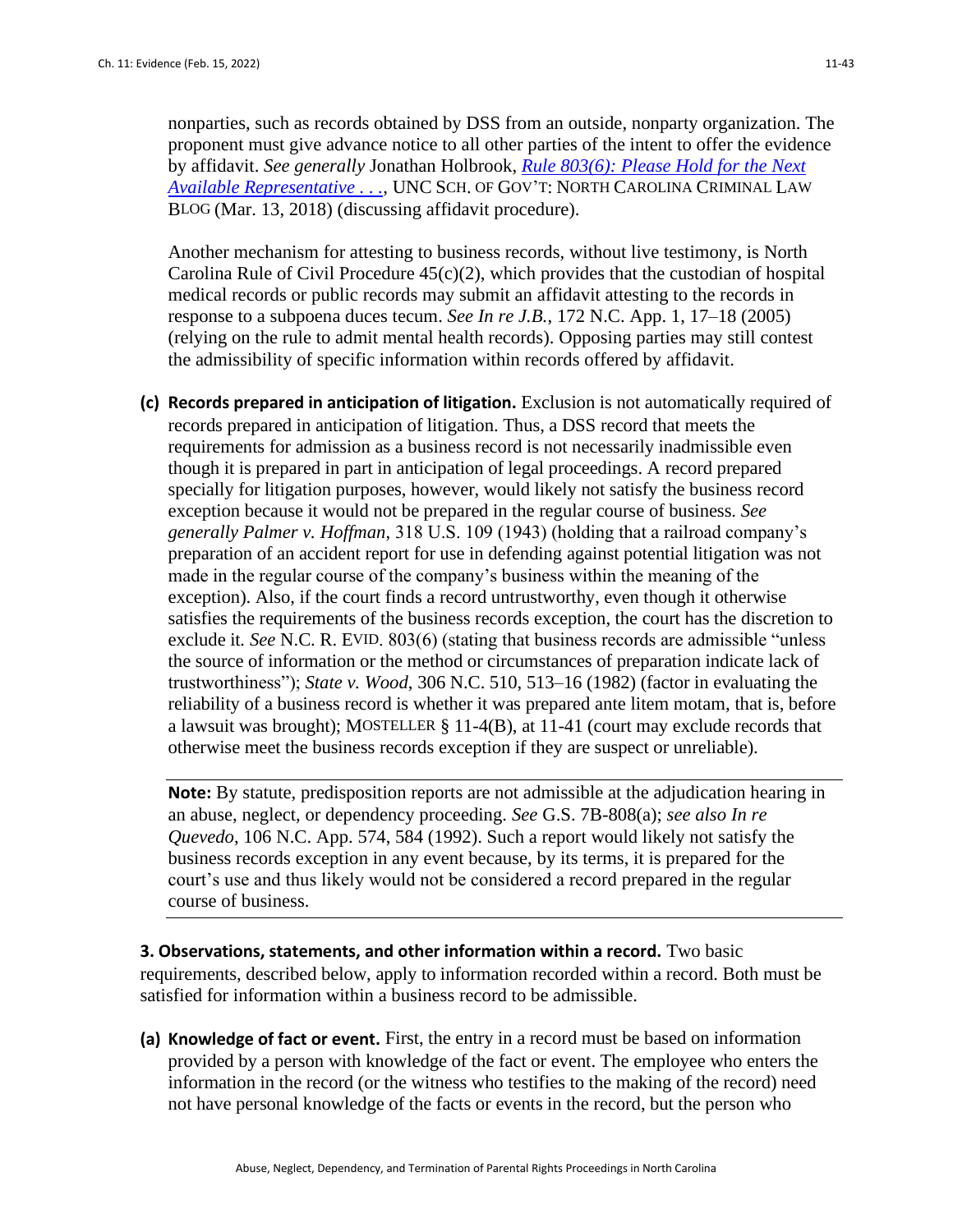provided the information must have had personal knowledge. N.C. R. EVID. 803(6) commentary; *Donavant v. Hudspeth*, 318 N.C. 1, 9 (1986) (evidence of practice is sufficient to establish prima facie that a record was prepared from personal knowledge; in this case, however, the record showed that the information in the report was not based on personal knowledge, and the information was therefore not admissible under the business records exception). For example, if a DSS employee's report states, "The respondent had no food in the house on the day of the investigation," the employee must have personal knowledge, or have received the information from someone with personal knowledge, of that fact.

**(b) Business duty.** Second, the person who provided the information entered in the record must have a business duty to report the information. Information provided by third parties who do not have a duty to the business is generally inadmissible unless it qualifies under another hearsay exception. For example, in the above example about lack of food in the house, if the DSS employee received the information from the respondent's neighbor, even a neighbor claiming to have personal knowledge of the condition of the respondent's house, the information would not be admissible under the business records exception because the neighbor does not have a business duty to DSS. To be admissible, the neighbor's statement would have to qualify under another hearsay exception. *See* 2 BRANDIS & BROUN § 225, at 911 n.481 (stating that "the underlying theory of the exception [is] that the business environment encourages the making of accurate records by those with a duty to the enterprise"); *State v. Reeder*, 105 N.C. App. 343, 351–54 (1992) (statement by a child in a medical report identifying the defendant as the perpetrator was not admissible under the business records exception because it was hearsay within hearsay; the statement did not independently meet the medical diagnosis and treatment exception because the examination was not for that purpose). *But see State v. Scott,* 343 N.C. 313 (1996) (intake form of home for abused women and children, filled out by a resident after she arrived, was properly admitted even though the resident had no business duty in filling out the form; decision criticized by Brandis & Broun, in the above citation, as contrary to the underlying theory of the business records exception).

The obligation to report abuse, neglect, and dependency, in G.S. 7B-301, likely does not constitute a business duty to DSS for the purpose of qualifying a private person's statements to DSS under the business record exception. Reporting by a private person is not in the regular course of the person's responsibilities to DSS, as required by the rule.

**4. Opinions within business records.** Ordinarily, statements in business records are factual in nature, but Evidence Rule 803(6) also allows appropriate "opinions . . . or diagnoses." At a minimum, the opinion must meet the requirements for admissibility of opinion testimony, discussed in sections 11.9 and 11.10, below. *See In re J.S.B.*, 183 N.C. App. 192 (2007) (determining that the opinion in an autopsy report as to the cause of death as well as observations were admissible under the public records hearsay exception, which is similar to the business records exception); *State v. Galloway*, 145 N.C. App. 555, 565–66 (2001) (statement by a doctor in a hospital record that the patient had psychiatric problems was not admissible because the sources of information on which the doctor based the opinion were not reliable and the doctor was not qualified to render a psychiatric opinion).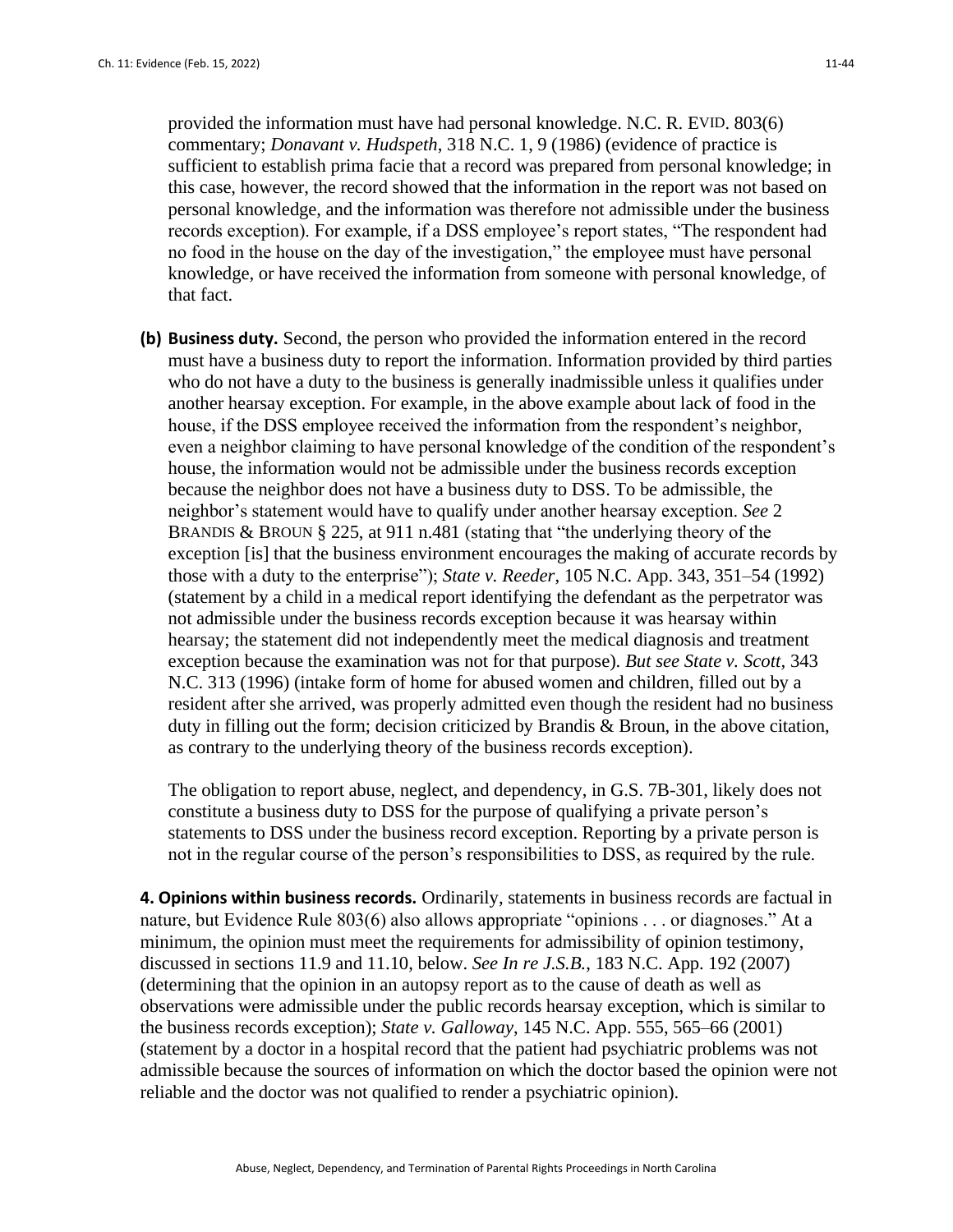In some circumstances, courts may be reluctant to admit opinions contained in business records even if they satisfy the minimum requirements for admission. According to Imwinkelried, the modern trend is to allow such evidence if the subject matter of the opinion is relatively simple and noncontroversial—for example, an entry in a hospital record listing physical symptoms such as blood pressure. The courts may be reluctant to admit an opinion within a business record if the opponent has a substantial need to cross-examine the declarant of the opinion, which is a function of two factors. The first factor is the opinion's complexity or subjectivity. When the opinion is highly evaluative, "the policy underlying the hearsay rule mandates that we afford the opponent an opportunity to cross-examine." IMWINKELRIED § 1220, at 12-59 to 12-60. The second factor is the importance of the issue in the case. "The more central the issue in the case, the more likely the court is to hold that the opponent is entitled to confront a witness rather than a document." *Id.* at 12-60; *see also* 2 MCCORMICK § 293, at 481–82 (FED. R. EVID. 803(6) [which is comparable to N.C. R. EVID. 803(6)] allows opinions and diagnoses within business records, but such statements may be inadmissible if they lack trustworthiness, or if their prejudicial effect outweighs their probative value under either the federal or state Evidence Rule 403; courts also may be reluctant to permit a verdict based on an opinion in a business record without allowing the opponent the opportunity to cross-examine the person who gave the opinion).

**5. Objections to business records.** The rules of evidence do not contain any special requirement for objecting to business records. A party may do so before trial by motion in limine or at trial by objection. Some local rules may contain a time limit on objecting, however. *See In re T.M.*, 187 N.C. App. 694, 697–701 & n.2 (2007) (because the respondent father failed to object to medical records by the deadline in the then-applicable Twelfth Judicial District local rules [deleted from the current version of the rules], the trial court admitted the records at the adjudication hearing over the respondent's objection that DSS had not established a proper foundation; the Court of Appeals did not specifically decide whether the local rules provided an appropriate basis for overruling the respondent's objection because the respondent could not show prejudice, but noted that the local rule was not intended to be an evidentiary rule but instead was designed to promote the efficient administration of justice); *In re J.S.*, 182 N.C. App. 79 (2007) (upholding, in a two-to-one decision, a local administrative discovery order requiring respondents to review DSS records within ten working days after receiving notice that records are available for review).

If the method and circumstances of preparation of the record do not satisfy the business records exception (for example, the record was not prepared in the regular course of business), the opponent may object to the entire record. If specific information within a business record is not admissible (for example, the information is hearsay from a person without a business duty to the organization or is inadmissible opinion), the opponent should object specifically to each item of information. Otherwise, the issue may be waived on appeal for failing to bring the objectionable evidence specifically to the attention of the trial court. See section 11.13.D, below.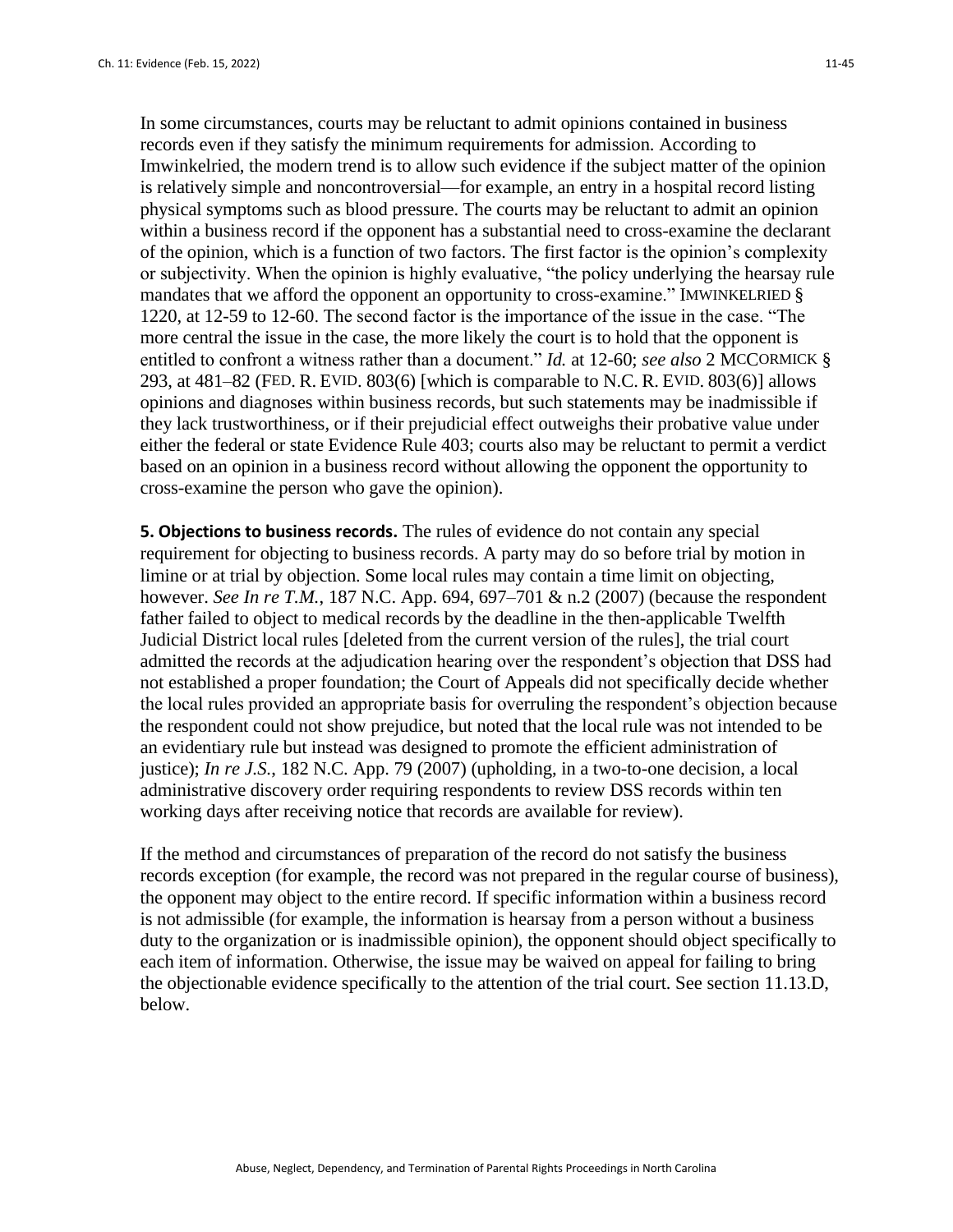#### **G. Rule 803(8): Official Records and Reports**

Rule 803(8) excepts public records and reports from the hearsay rule. The use of the term "public" is somewhat misleading because the record does not need to be public in the sense that members of the public have a right to view it. For that reason, commentators refer to this exception as covering "official" records and reports.

The foundational requirements for official records are similar to those for business records, discussed in section 11.6.F, above. Because of this overlap, the exception has not arisen very often in juvenile or other North Carolina cases. *See In re J.S.B*., 183 N.C. App. 192 (2007) (trial court allowed the admission of an autopsy report under the business records exception, while the appellate court upheld admission under the public records exception). For a brief discussion of laying a foundation for the admission of official records, see section 11.6.F.2(b), above (discussing official records within other records).

The principal reason for having a separate exception for official records appears to come from criminal cases. The exception prohibits the use of law enforcement reports and other investigative reports by the State against the defendant in a criminal case. *See* N.C. R. EVID. 803(8) & commentary (rule states this limitation and the commentary elaborates that if investigative reports are not admissible under the public records exception, they also are barred under the business records exception); *State v. MacLean*, 205 N.C. App. 247, 250–51 (2010) (holding that ministerial matters, such as fingerprints or photographs, are not subject to this limitation); John Rubin, *[Evidence Rule 803\(8\) and the Admissibility of Police Reports](https://nccriminallaw.sog.unc.edu/evidence-rule-8038-admissibility-police-reports/)*, UNC SCH. OF GOV'T: NORTH CAROLINA CRIMINAL LAW BLOG (Mar. 7, 2017) (discussing whether police reports inadmissible under Rule 803(8) may be admitted under other hearsay exceptions); 2 MCCORMICK § 296, at 497–501 (discussing the meaning of the limitation).

This limitation does not apply to the use of law enforcement reports in civil proceedings. As under the business records exception, however, hearsay within a law enforcement report or other official record still must satisfy another hearsay exception to be admissible. *See Wooten v. Newcon Transportation, Inc*., 178 N.C. App. 698, 703–04 (2006) (finding a 911 report admissible in a civil workers' compensation proceeding where the report met the public records exception and the statements from a caller within the report met the present sense impression hearsay exception).

#### **H. Rules 803(24) and 804(b)(5): Residual Hearsay**

Rules 803(24) and 804(b)(5) create a catch-all or "residual" exception to the hearsay rule, allowing the admission of a statement that does not satisfy an enumerated hearsay exception if the statement meets certain criteria.

**1. Comparison of rules.** Rules 803(24) and 804(b)(5) each create an exception for residual hearsay. The rules are identical, requiring that the proponent satisfy six requirements (discussed in subsection 3, below), except that Rule 804(b)(5) also requires that the declarant be unavailable to testify for his or her statement to be admissible. Although not explicitly a requirement for admission under Rule 803(24), unavailability is still a factor affecting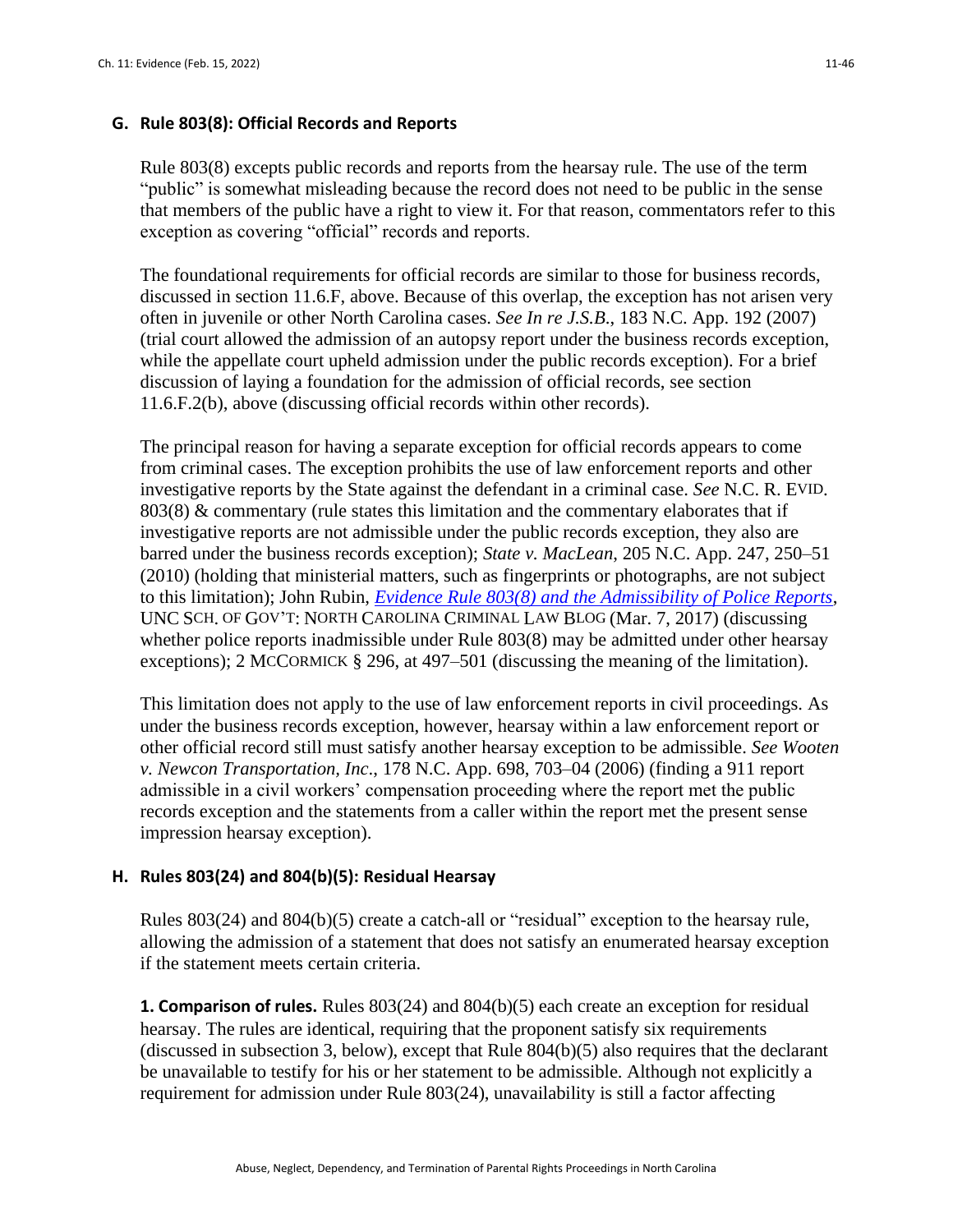admissibility under that rule. *See, e.g., In re F.S.*, 268 N.C. App. 34 (2019) (trial judge erred in allowing social worker to testify about notes of child's statements to therapist and former social worker under Rule 803(24) where, among other things, DSS made no showing of unavailability of child, therapist, or former social worker). The cases state that the inquiry into the trustworthiness and probative value of a statement, two of the six requirements for admission under both rules, may be less strenuous under Rule 804 because, if the declarant is unavailable to testify, the need for admitting the evidence may be greater. *See* 2 BRANDIS & BROUN § 241, at 964; *State v. Garner*, 330 N.C. 273, 284 (1991); *see also State v. Smith*, 315 N.C. 76, 91–92 (1985) (cautioning that the trial judge must carefully scrutinize evidence when offered under Evidence Rule 803(24)). The cases also indicate that the availability of the witness remains a factor under the other requirements for admissibility. *See State v. Hollingsworth*, 78 N.C. App. 578, 580 (1985) (to be admissible under Rule 803(24) or  $804(b)(5)$ , evidence must be more probative than other evidence reasonably available; the availability of a witness is therefore a crucial factor under either exception because usually live testimony will be more probative on the point for which it is offered); *State v. Nichols*, 321 N.C. 616, 624–25 & n.2 (1988) (reason for the declarant's unavailability to testify is relevant to whether the statement is sufficiently trustworthy, a key factor under both residual exceptions).

**2. Unavailability.** An out-of-court declarant is not unavailable to testify simply because that declarant is a child. If a hearsay exception requires that the declarant be unavailable, that requirement applies for out-of-court statements made by children as well. *In re A.J.L.H.*, 275 N.C. App. 11, 17 (2020) (holding that statements made by the child, including in a letter addressed to the judge, were inadmissible hearsay where the child neither appeared nor testified, and nothing in the record showed she was unavailable).

Rule 804(a) lists five grounds for a finding of unavailability. Those most likely to arise in cases involving child witnesses in juvenile cases are as follows.

**(a) Physical or mental illness or infirmity.** Rule 804(a)(4) provides that unavailability includes situations in which the declarant is unable to testify because of a then-existing physical or mental illness or infirmity. Before finding a child witness unavailable on this basis, the court may need to determine whether various accommodations would enable the child to testify (discussed in section 11.2.B, above). If a witness is incompetent to testify, then the witness is unavailable within the meaning of Rule 804(a)(4). *In re Clapp*, 137 N.C. App. 14, 20 (2000).

A finding of incompetency to testify may bear on whether the witness's out-of-court statements are sufficiently trustworthy to be admissible under either residual hearsay exception. *Compare State v. Stutts*, 105 N.C. App. 557 (1992) (holding that a child's outof-court statements were inadmissible under the residual hearsay exception where the trial court found the child unavailable as a witness on the ground that the child could not tell truth from fantasy), *with State v. Wagoner*, 131 N.C. App. 285, 290–91 (1998) (determining that the child's incompetence to testify satisfied the unavailability requirement but did not render her out-of-court statements too untrustworthy to be admitted under the residual hearsay exception).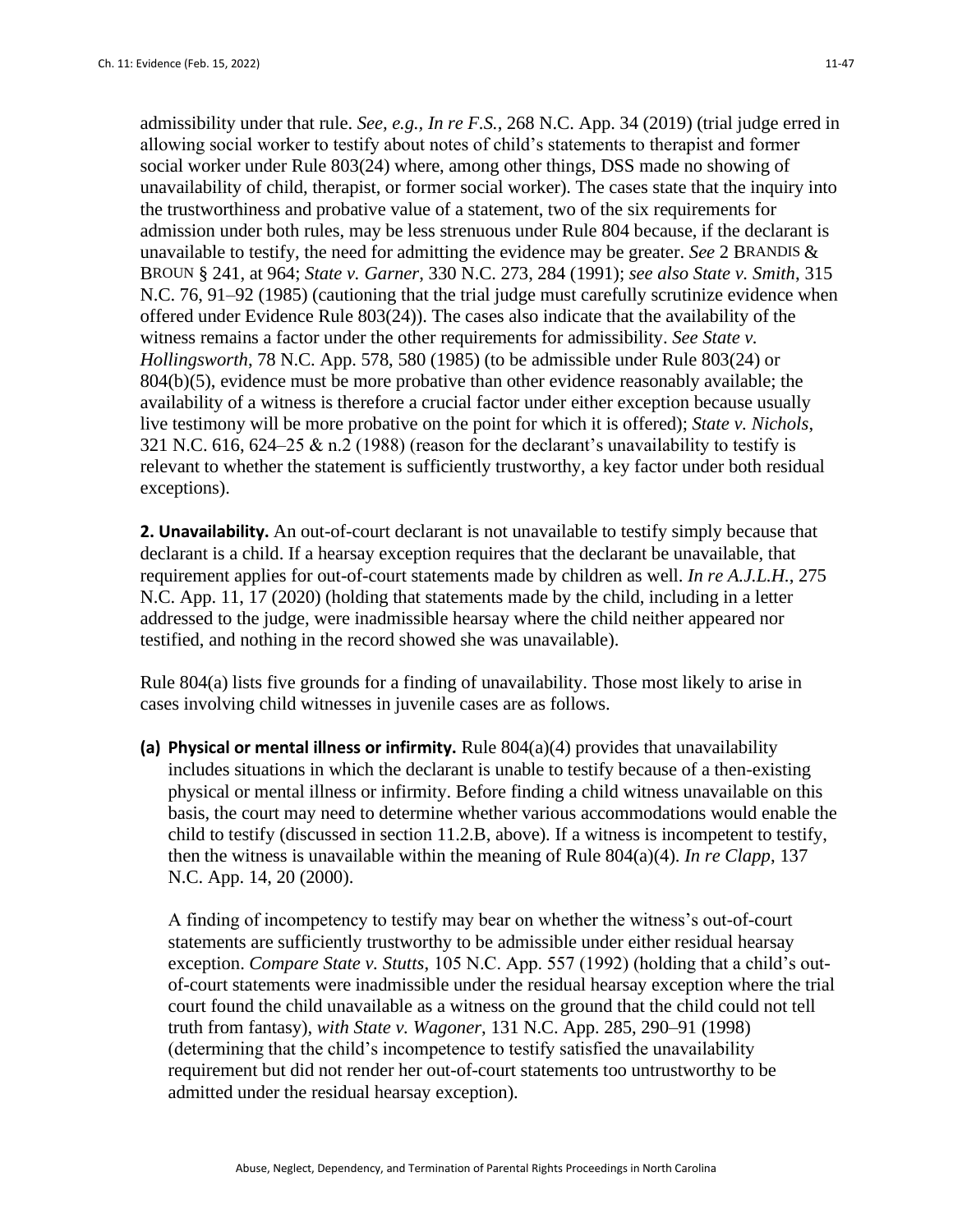Other cases addressing unavailability under Rule 804(a)(4) include: *State v. Carter*, 338 N.C. 569, 590–92 (1994) (trial judge did not err in finding the witness unavailable where the witness refused to testify and the witness's former psychiatrist testified that compelling her to testify would exacerbate her depression for which she had previously been hospitalized and could lead to suicide); *State v. Chandler*, 324 N.C. 172, 178–81 (1989) (4-year-old child victim was unavailable to testify when she was so overcome with fear that she was unable to respond to the prosecutor's questions even after the court allowed the mother to sit with the child while she attempted to testify).

Juvenile cases addressing unavailability under Rule 803(24) include:

*In re B.W.*, 274 N.C. App. 280 (2020) (trial court's findings that the children were unavailable were not supported by competent evidence where the judge made an oral ruling following a pre-adjudicatory hearing but did not enter an order, and the adjudication order's only reference to the children's unavailability relied on findings in a preadjudication order that did not exist).

*In re F.S.*, 268 N.C. App. 34 (2019) (trial judge erred in allowing social worker to testify about notes of child's statements to therapist and former social worker under Rule 803(24) where, among other things, DSS made no showing of unavailability of child, therapist, or former social worker).

*In re W.H.*, 261 N.C. App. 24 (2018) (trial judge's finding of trustworthiness was not contradicted by its basis for finding the daughters unavailable—that testifying would traumatize them and would cause them confusion and that there was a risk that they would not be truthful out of guilt and fear).

- **(b) Refusal to testify.** Rule 804(a)(2) provides that a witness is unavailable if he or she persists in not testifying despite being ordered to do so by the court. As with other witnesses, for this ground of unavailability to apply the court must specifically order the child witness to testify and the child must refuse to do so. *See State v. Linton*, 145 N.C. App. 639, 645–47 (2001) (so holding). Hostility to the questions or questioner does not amount to a refusal to testify. *State v. Finney*, 358 N.C. 79, 80–84 (2004) (so holding).
- **(c) Lack of memory.** Rule 804(a)(3) provides that a witness is unavailable if he or she testifies to a lack of memory about the subject matter of the out-of-court statement. This exception contemplates that the witness, including a child witness, take the stand and be subject to cross-examination. N.C. R. EVID. 804 commentary. If the witness remembers the incident or matter to which the statement refers, a lack of memory as to the details of the incident or matter does not make the witness unavailable. *See State v. Miller*, 330 N.C. 56, 60–62 (1991) (trial court erred in finding witnesses unavailable for lack of memory and admitting their statements under the residual hearsay exception where the witnesses testified that they remembered the incident; the witnesses were not unavailable for not being able to remember all of the details of the incident or for disagreeing with the detective's account of their out-of-court statements). The rationale for this ground of unavailability is that when the witness does not remember the subject matter of the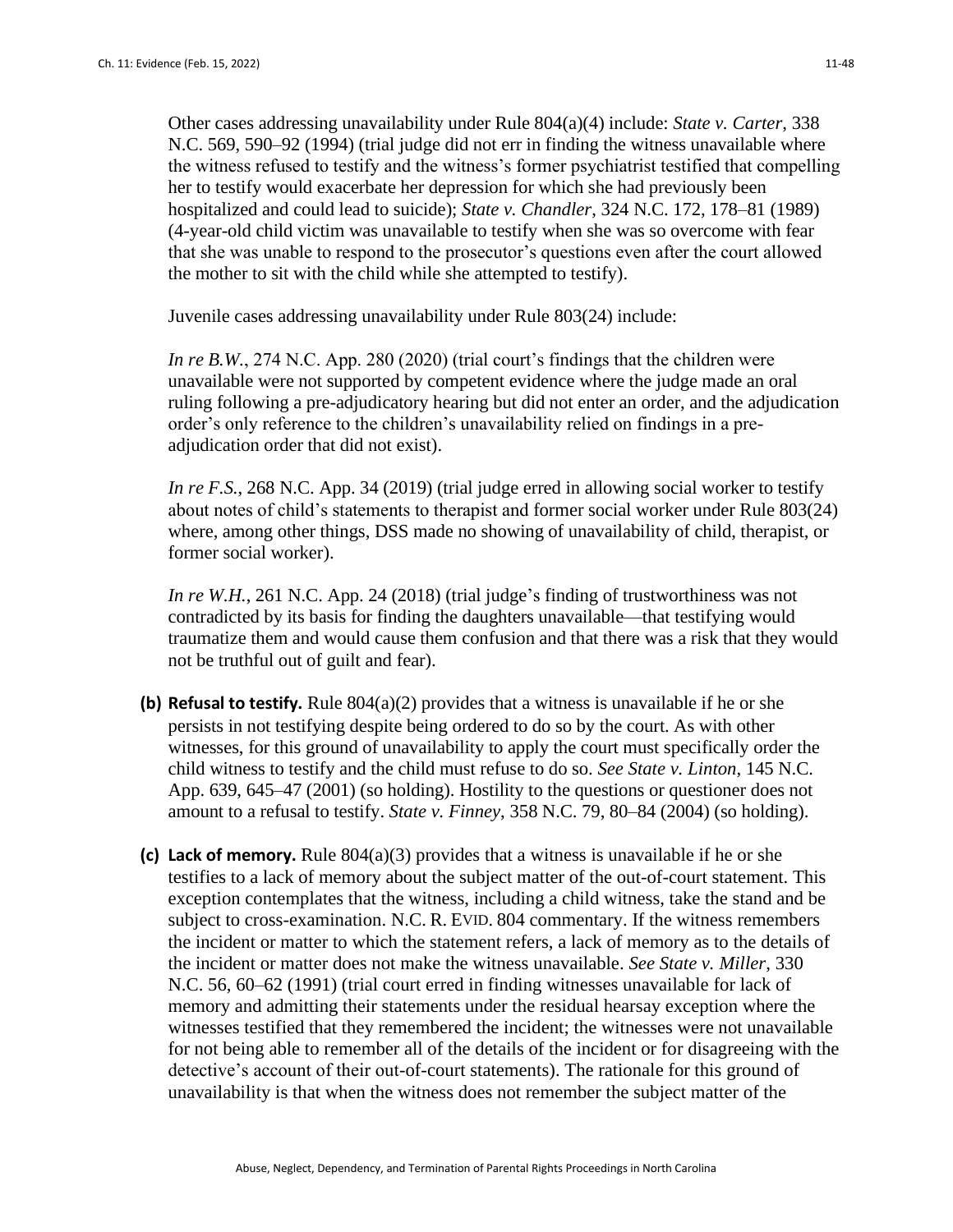statement, testimony about that subject is effectively "beyond reach." N.C. R. EVID. 804 commentary. One case has found that a lack of memory about the details of the out-ofcourt statement, as opposed to the subject of the statement, rendered the witness unavailable. This approach may not be in accord with the requirements of the rule. *See State v. Brigman*, 178 N.C. App. 78, 87–90 (2006) (holding that it was not an abuse of discretion for the trial court to find the children unavailable and to admit their statements where the children testified on voir dire that they had told their foster parents about the things the defendant had done to them but they could not remember what they said).

**3. Notice, trustworthiness, probative value, and other criteria.** For a statement to be admitted under Rule 804(b)(5), six conditions must be satisfied (in addition to the declarant being unavailable). The six conditions also apply to Rule 803(24) (although unavailability of the declarant is not an explicit requirement, as described in subsection 1, above). Under both rules, the trial judge must make findings on all six requirements. *See State v. Dammons*, 121 N.C. App. 61, 64 (1995) (requiring the trial court to make these six determinations for statements offered under Rule 804(b)(5)); *In re Gallinato*, 106 N.C. App. 376, 377–78 (1992) (error for the court not to make the findings under Rule 803(24); the rationale for this requirement is to ensure that the trial court undertakes serious and careful consideration of admissibility).

**(a) Conditions.** The six conditions that must be satisfied are:

- The proponent must give the adverse party written notice of intention to offer the statement and its particulars, including the name and address of the declarant, sufficiently in advance of offering the statement to provide a fair opportunity to meet the statement.
- The statement must not be specifically covered by any other hearsay exception.
- The statement must have circumstantial guarantees of trustworthiness equivalent to those of the specifically listed exceptions.
- The statement must be offered as evidence of a material fact.
- The statement must be more probative on the point for which it is offered than any other evidence procurable by reasonable efforts.
- Admission of the statement will best serve the purposes of the rules of evidence and the interests of justice.

*See State v. Smith*, 315 N.C. 76 (1985) (setting forth the six-part test).

**(b) Notice.** The cases have stressed the importance of proper notice, although they have allowed relatively short notice when the circumstances showed that the adverse party had sufficient time and information to meet the statement. *See State v. Carrigan*, 161 N.C. App. 256, 260–62 (2003) (noting that some North Carolina cases have found notice given at the beginning of trial to be sufficient when notice was effectively given earlier through oral notice or discovery; finding in this case that the proponent did not give sufficient notice when he first notified the other side of his intent to offer evidence under the residual hearsay exception at the beginning of trial); *In re Krauss*, 102 N.C. App. 112 (1991) (respondent had sufficient notice of content of children's statements offered under Rule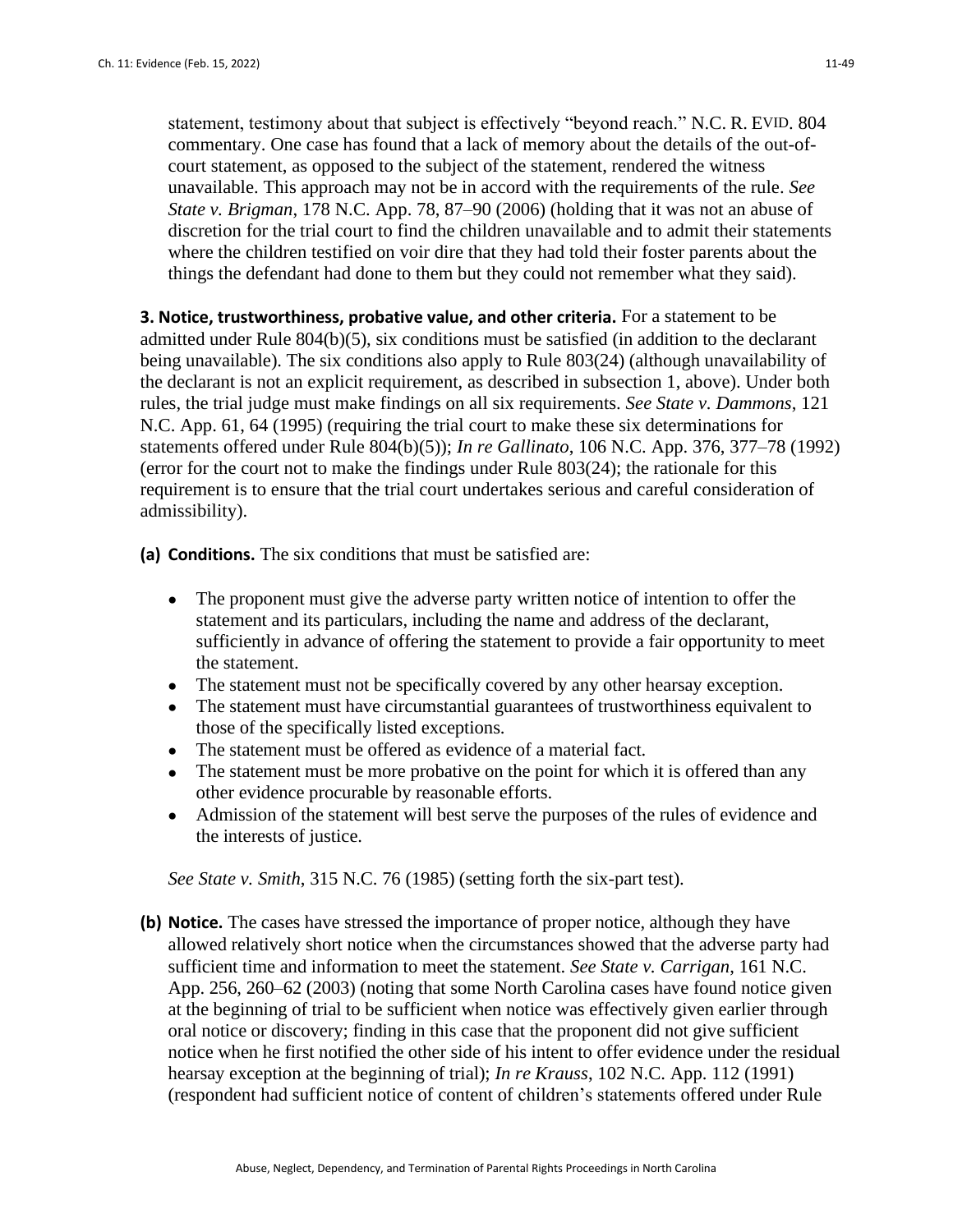803(24); DSS had provided names and addresses of witnesses and some notes of expert to whom children made some statements); *In re Hayden*, 96 N.C. App. 77, 82 (1989) (holding evidence inadmissible under Rule 803(24) because no notice was given); *see also* 2 BRANDIS & BROUN § 241, at 969 & n.763 (collecting cases).

**(c) Trustworthiness.** In considering whether a statement has sufficient guarantees of trustworthiness, courts consider various factors. *See Idaho v. Wright*, 497 U.S. 805 (1990) (noting that courts have considered the spontaneity of statements, consistent repetition, the mental state of the declarant, the use of terminology unexpected of a child of similar age, and the lack of motive to fabricate); *State v. Isenberg*, 148 N.C. App. 29, 35–36 (2001) (quoting *State v. Wagoner*, 131 N.C. App. 285, 290 (1998)) (court should consider among other factors: "'(1) assurances of the declarant's personal knowledge of the underlying events, (2) the declarant's motivation to speak the truth or otherwise, (3) whether the declarant has ever recanted the statement, and (4) the practical availability of the declarant at trial for meaningful cross-examination'"). (The last factor was interpreted in *State v. Nichols*, 321 N.C. 616, 624–25 & n.2 (1988), as requiring consideration of the reason for the witness's unavailability.)

A finding of trustworthiness is particularly important because it overcomes the presumption of unreliability of statements that are not within a specific hearsay exception. *State v. Dammons*, 121 N.C. App. 61, 65 (1995).

For application of the trustworthiness factor in cases involving child witnesses in North Carolina, see *State v. Corbett*, 376 N.C. 799 (2021) (holding that the trial court's conclusion that the children's statements to a social worker lacked trustworthiness was not supported by the evidence in the record, where the children had firsthand observations, no evidence tended to show the children lacked a motivation for truthfulness, and the only recantation was by one child and was "limited in nature"); *State v. Deanes*, 323 N.C. 508 (1988) (upholding a finding that statements had sufficient circumstantial guarantees of trustworthiness); *State v. Blankenship*, 259 N.C. App. 102 (2018) (trial judge erred in failing to make finding on trustworthiness, but appellate court conducted own review of the record and found sufficient guarantees of trustworthiness to allow admission of child's statements under Rule 804(b)(5)); *In re M.A.E.*, 242 N.C. App. 312 (2015) (trial judge found that certain statements were sufficiently trustworthy and admissible, including videotaped statements, and others were not; Court of Appeals upholds admission of statements); *State v. Brigman*, 178 N.C. App. 78 (2006) (upholding admission); *State v. Isenberg*, 148 N.C. App. 29, 35–36 (2001) (upholding admission); *State v. Wagoner*, 131 N.C. App. 285, 289–90 (1998) (child's incompetence to testify satisfied the unavailability requirement but did not render her statements to a social worker too untrustworthy to be admitted); *State v. Holden*, 106 N.C. App. 244, 251–52 (1992) (distinguishing *Stutts*, below, and finding that the trial court's isolated statement that the child seemed unable to understand the consequences of not telling the truth did not undermine the finding that the statements were sufficiently trustworthy to be admissible); *State v. Stutts*, 105 N.C. App. 557 (1992) (holding that the child's statements were inadmissible under the residual hearsay exception where the trial court found the child unavailable as a witness on the ground that the child could not tell truth from fantasy).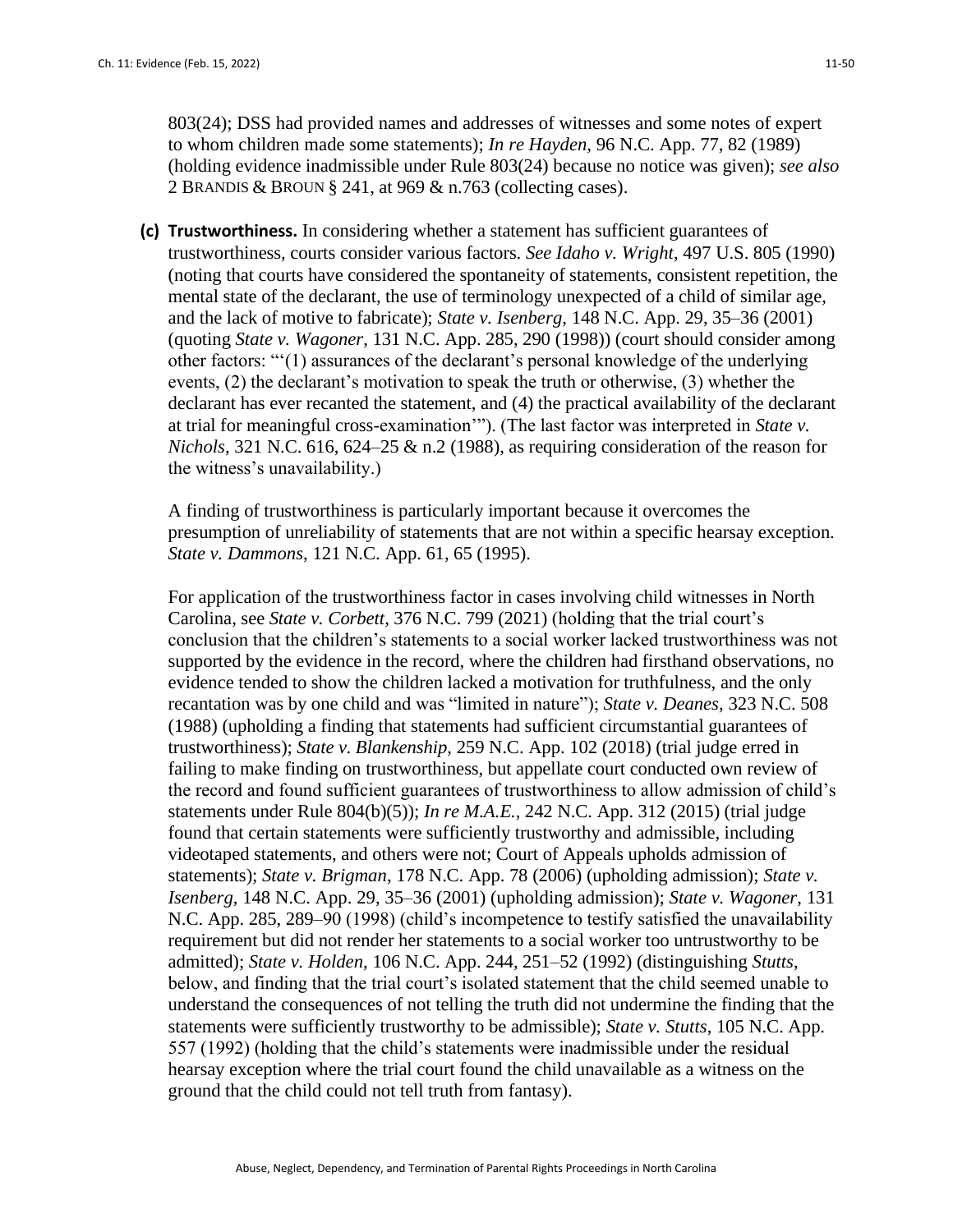**4. North Carolina opinions on residual hearsay in juvenile cases.** The following published opinions in juvenile cases address the admissibility of statements under the residual hearsay exception in Evidence Rule 803(24).

*In re B.W.*, 274 N.C. App. 280 (2020): DSS sent written notice indicating its intent to offer the statements of two of mother's children made to a clinical social worker regarding alleged sexual abuse under both Rules 803(24) and 804(b)(5). At the pre-adjudication hearing, after receiving testimony by the children's therapist, the trial court orally ruled that the children were unavailable to testify; however, the court never entered a written order. The respondent mother's subpoena for the children to appear and testify was quashed. No evidence of the children's unavailability was offered at adjudication. The adjudication order's only reference to the children's unavailability relied on findings in a pre-adjudication order that was never entered. The improper introduction of residual hearsay prejudiced the mother, as the court's findings and conclusions were not supported by other evidence.

*In re F.S.*, 268 N.C. App. 34 (2019): Trial judge erred in allowing social worker to testify about notes of child's statements to therapist and former social worker under Rule 803(24). DSS made no showing of unavailability of child, therapist, or former social worker, and trial judge made no findings about trustworthiness or other conditions for admission.

*In re W.H.*, 261 N.C. App. 24 (2018): DSS sent written notice of intent to offer daughters' statements from one week to seven months before various hearings; notice was adequate under Rule 803(24). Trial judge made sufficient findings of trustworthiness despite failing to address daughters' recantation at one of interviews. Trial judge's finding of trustworthiness was not contradicted by its basis for finding the daughters unavailable—that testifying would traumatize them and would cause them confusion and that there was a risk that they would not be truthful out of guilt and fear.

*In re M.G.T.-B*, 177 N.C. App. 771 (2006): Any error in admitting child's statements under Rule 803(24) was harmless, as evidence was sufficient to support finding of neglect.

*In re Gallinato*, 106 N.C. App. 376 (1992): Trial judge's failure to make findings to support admission of statements under Rule 803(24) required reversal.

*In re Krauss*, 102 N.C. App. 112 (1991): Respondent had sufficient notice of content of children's statements offered under Rule 803(24). DSS had provided names and addresses of witnesses and some notes of expert to whom children made some statements.

*In re Hayden*, 96 N.C. App. 77 (1989): Respondent failed to comply with notice requirement for admission of statements under Rule 803(24), and trial judge properly excluded child's statements.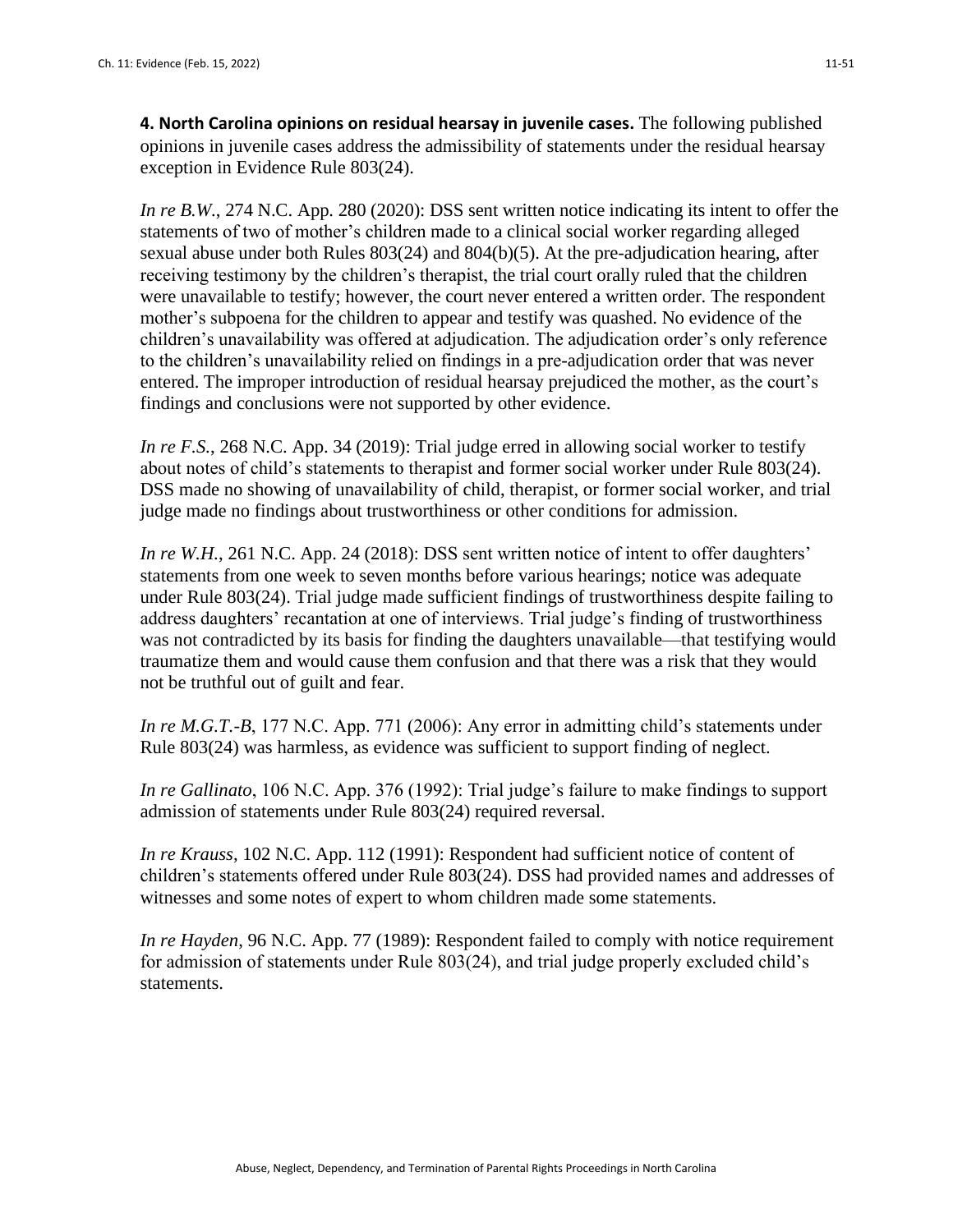# **11.7 Prior Orders and Proceedings and Judicial Notice**

#### **A. Generally**

**1. Ambiguity in judicial notice principles in juvenile cases.** Numerous North Carolina appellate decisions, discussed in this section, state that the trial court in a juvenile case may take judicial notice of prior proceedings in the same case. As one juvenile case observed, however, the extent to which the trial court actually may rely on prior proceedings is unclear. *See In re S.W*., 175 N.C. App. 719, 725 (2006). The most troublesome question is the extent to which a trial court at an adjudication hearing, such as an adjudication hearing in a TPR case, may rely on prior abuse, neglect, and dependency proceedings, including disposition and review hearings at which the rules of evidence do not apply. Juvenile decisions on judicial notice have not clearly answered that question.

Many decisions, discussed further below, have bypassed close analysis of the permissible reach of judicial notice by relying on the presumption that the trial court disregarded any incompetent evidence in the judicially noticed matters and made an independent determination of the issues in the current proceeding. *See, e.g., In re D.M.R.*, 230 N.C. App. 598 (2013) (unpublished) (stating these principles and finding it immaterial that court copied language from its prior order because there were sufficient, properly supported findings to show grounds for termination); *In re J.W*., 173 N.C. App. 450, 455–56 (2005) (stating these principles), *aff'd per curiam*, 360 N.C. 361 (2006); *In re J.B*., 172 N.C. App. 1, 16 (2005) (to same effect).

Likewise, in determining whether the trial court's findings of fact were supported by competent evidence, several decisions have recited, without elaboration, that the trial court took judicial notice of aspects of prior proceedings. Although judicially noticed matters may provide support for a trial court's findings, *see, e.g., In re G.T.*, 250 N.C. App. 50 (2016), *aff'd per curiam*, 370 N.C. 387 (2017), these decisions did not evaluate whether the taking of judicial notice was proper. Some trial courts, in an effort to avoid possible error, have added a general qualification when taking judicial notice—for example, one trial court added "the caveat that the court 'affords each such document the appropriate weight, taking into consideration the differing standards of proof which govern the hearing from which a particular Order was generated.'" *In re X.L.S.,* 256 N.C. App. 623 (2017) (unpublished); *see also In re I.S.D.*, 252 N.C. App. 426 n.7 (2017) (unpublished) (trial court took judicial notice of all orders in the case file "to the extent allowed by the North Carolina Court of Appeals").

Although many juvenile decisions do not resolve which aspects of prior proceedings are appropriate subjects of judicial notice, other juvenile decisions, discussed below, suggest that the appellate courts may limit consideration of prior proceedings. The remainder of this section suggests an approach consistent with those cases and established principles of judicial notice.

**2. Suggested approach.** To determine the extent to which the trial court may rely on prior proceedings, three basic questions should be addressed: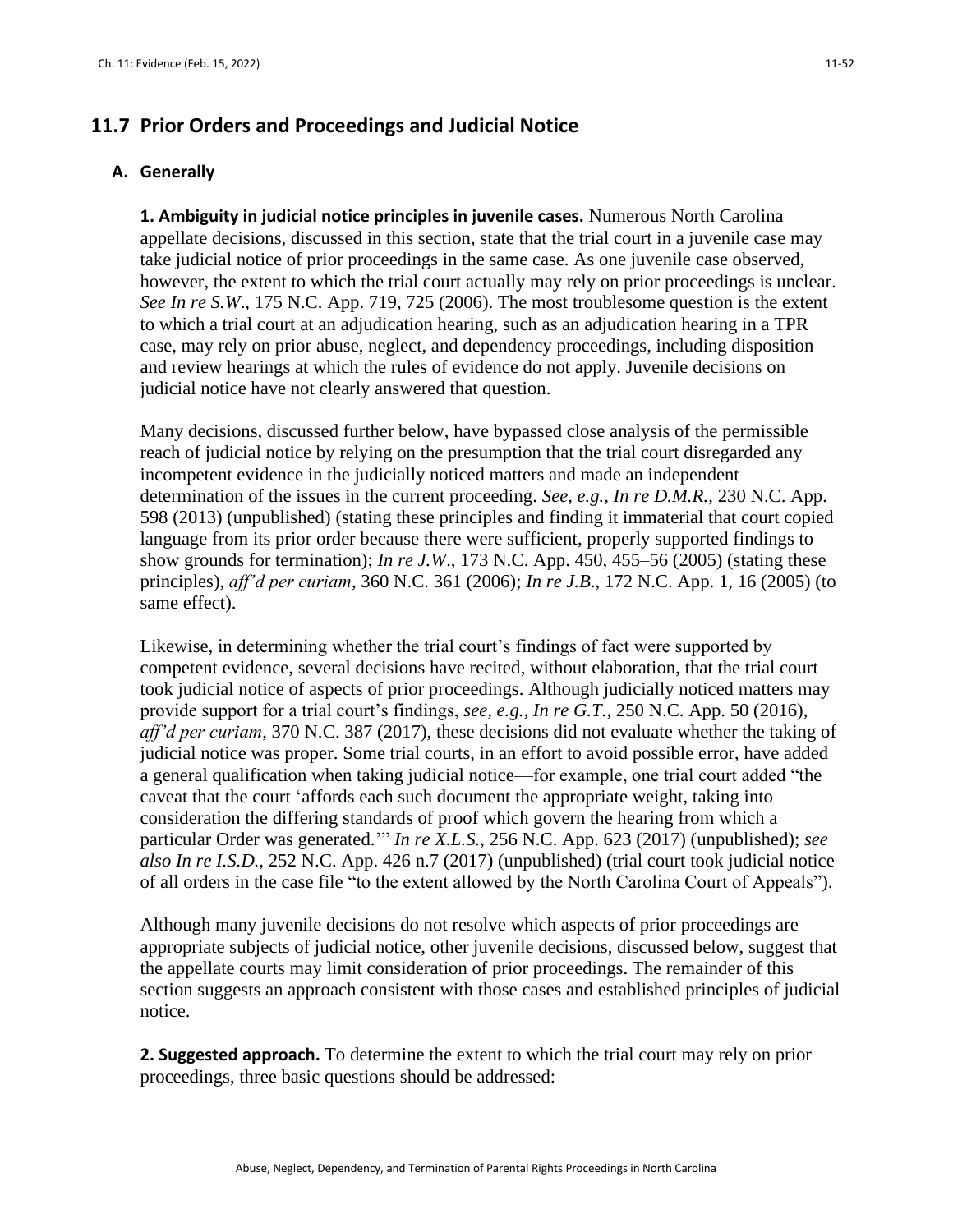- First, what are the different aspects of prior proceedings that potentially could be considered? Prior proceedings may consist of orders and other entries in the court's records, findings and conclusions by the court, reports and other documentary evidence offered by the parties, and testimony by witnesses.
- Second, what are the appropriate legal principles governing consideration of the different aspects of prior proceedings? While the juvenile cases have relied primarily on the doctrine of judicial notice, other doctrines, such as collateral estoppel and the rules on hearsay, may be more appropriate in some instances.
- Third, what is the impact of the information from prior proceedings? Some information may be binding, other information may be admissible but not binding, and other information may be inadmissible if the opposing party objects.

The discussion below addresses the different aspects of prior proceedings and suggests the appropriate treatment for each. The discussion leans more heavily on decisions outside the juvenile context than in other parts of this Chapter because those decisions more closely analyze the requirements for judicial notice and other doctrines regulating reliance on prior proceedings. The discussion also attempts to order the North Carolina decisions according to the categories identified below. The decisions themselves do not always characterize the information in that way. The approach below reflects the author's analysis of the applicable principles under North Carolina law. First, however, the discussion describes the doctrine of judicial notice because the juvenile decisions so often refer to it in considering prior proceedings.

**Note:** The discussion in this section concerns whether information from prior proceedings may be considered at adjudication. Because the rules of evidence do not apply at disposition and other non-adjudication hearings, a court at those hearings may have greater latitude in considering prior proceedings, just as it has greater latitude at non-adjudication hearings in considering evidence that would be inadmissible at adjudication. *See, e.g., In re R.A.H.*, 182 N.C. App. 52, 59–60 (2007) (at a permanency planning hearing, the court could take judicial notice of findings from a previous disposition hearing); *In re Isenhour*, 101 N.C. App. 550, 552–53 (1991) (in a custody review hearing under previous Juvenile Code provisions, the court could take judicial notice of matters in the file in considering the history of the case and conducting the current hearing); *see also State v. Smith*, 73 N.C. App. 637, 638–39 (1985) (at resentencing in a criminal case following appeal, at which rules of evidence did not apply, the court could consider evidence offered at the prior sentencing hearing).

#### **B. Definition of Judicial Notice**

**1. Generally.** Evidence Rule 201 contains the general definition of judicial notice. It covers "adjudicative facts," meaning it allows a court to take judicial notice of a fact for the purpose of adjudicating the issues in the current case. N.C. R. EVID.  $201(a)$  & commentary. The term "adjudicative fact" should not be confused with facts adjudicated in a previous proceeding, which may or may not be the proper subject of judicial notice (discussed in section 11.7.D, below).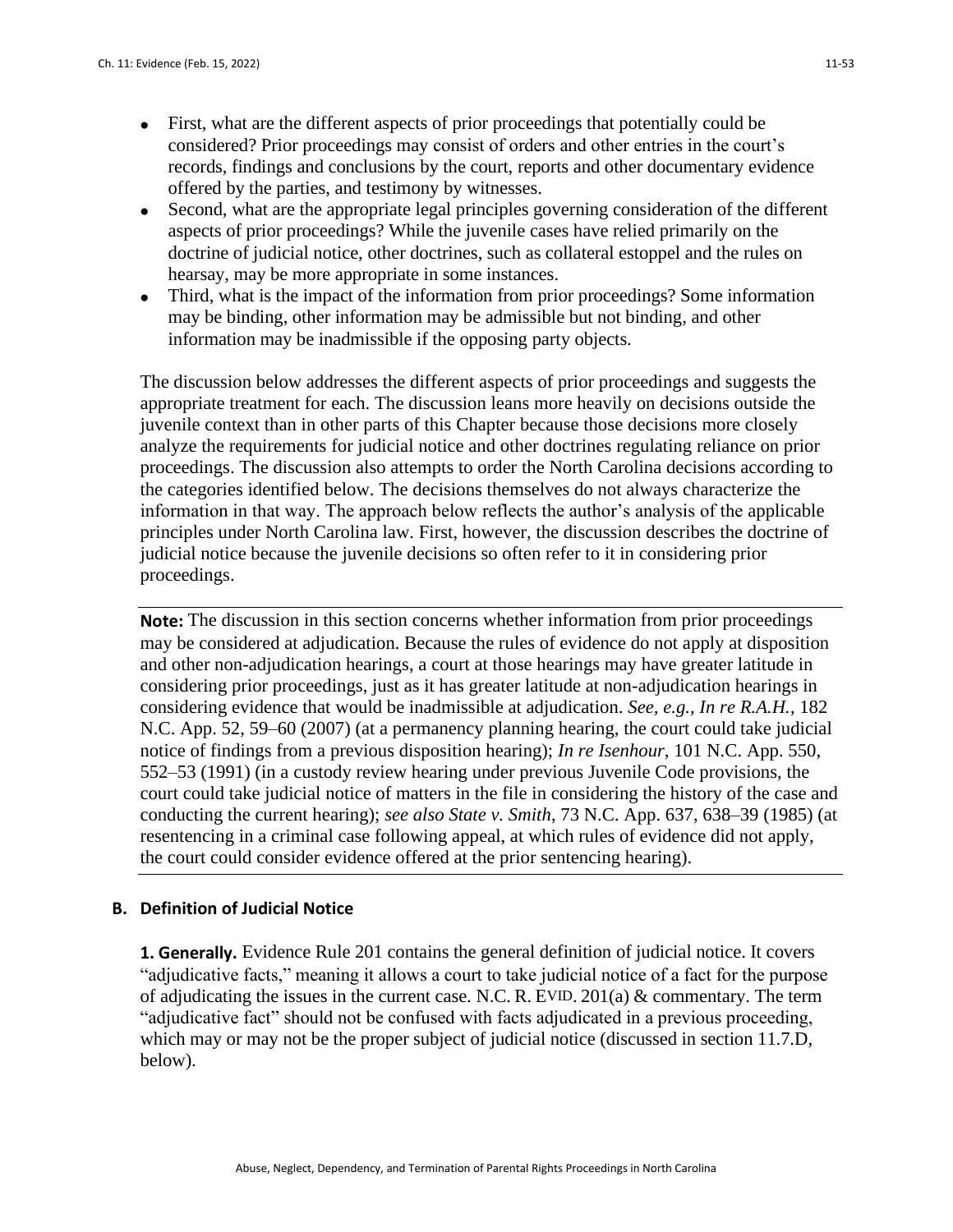For a fact to be subject to judicial notice, it must "be one not subject to reasonable dispute." N.C. R. EVID. 201(b). A fact is not subject to reasonable dispute if it either is "generally known within the territorial jurisdiction of the trial court" or "is capable of accurate and ready determination by resort to sources whose accuracy cannot reasonably be questioned." *Id.* For example, a court may take judicial notice of the time that the sun set on a particular date. *See State v. McCormick*, 204 N.C. App. 105 (2010); *see also In re N.J.M.G.*, 263 N.C. App. 593 (2019) (unpublished) (Court of Appeals took judicial notice that Duplin County is two counties away from New Hanover County and is separated by Pender County). The fact to be noticed also must be relevant to the issues in the case as provided in Evidence Rule 401, the general rule on relevance.

The court may not take judicial notice of a disputed fact. *See Crews v. Paysour*, 261 N.C. App. 557, 562 n.1 (2018). It may not take judicial notice of a matter that is not generally known within the territorial jurisdiction of the trial court. *See In re E.G.M.*, 230 N.C. App. 196 (2013) (in case involving Indian Child Welfare Act, court declines to take judicial notice of memorandum of agreement purporting to give state court subject matter jurisdiction). Nor may it take judicial notice of a matter that is not capable of accurate and ready determination by resort to sources whose accuracy cannot reasonably be questioned. *See State v. Anthony*, 267 N.C. App. 45 (2019) (improper to take judicial notice of studies offered by State about alleged risk of recidivism of sex offenders).

Some juvenile decisions have applied this established definition of judicial notice. *See In re M.S.E.*, 378 N.C. 40 (2021) (finding that it was improper for trial judge to take judicial notice of services provided by drug treatment facility); *In re R.D.*, 376 N.C. 244 (2020) (improper for trial judge to take judicial notice of view that adoption causes harm to children or to draw this inference from judge's personal experience); *In re L.G.A.*, 277 N.C. App. 46 (2021) (finding that benefits of IMPACT program were not proper subject of judicial notice; also finding that judge's own memory and knowledge were not proper subject of judicial notice). *But see In re J.M.J.-J.*, 374 N.C. 553 (2020) (in case in which respondent argued that there was no evidence to support the trial court's finding that it would have been inclined to grant visitation to accommodate the respondent's work schedule, court states that "the assigned trial judge had actual knowledge, in his capacity as the trial court, of his own inclinations and therefore could take judicial notice regarding whether the trial court would have granted weekend visitation to respondent").

When a court takes judicial notice of a fact on the ground that it is not subject to reasonable dispute, evidence of the fact need not actually be offered in the current proceeding. Further, in a civil case, the taking of judicial notice of a fact removes the fact "from the realm of dispute," and evidence to the contrary "will be excluded or disregarded." 1 BRANDIS & BROUN § 24, at 116–17; *see also* N.C. R. EVID. 201(g) ("In a civil action or proceeding, the court shall instruct the jury to accept as conclusive any fact judicially noticed").

A party is entitled on timely request to be heard about the propriety of the taking of judicial notice. *See State v. Anthony*, 267 N.C. App. 45 (2019) (judicial notice improper where matters were not offered in evidence or presented to the defendant or trial judge and were only discussed in argument). If not notified ahead of time, a request to be heard may be made after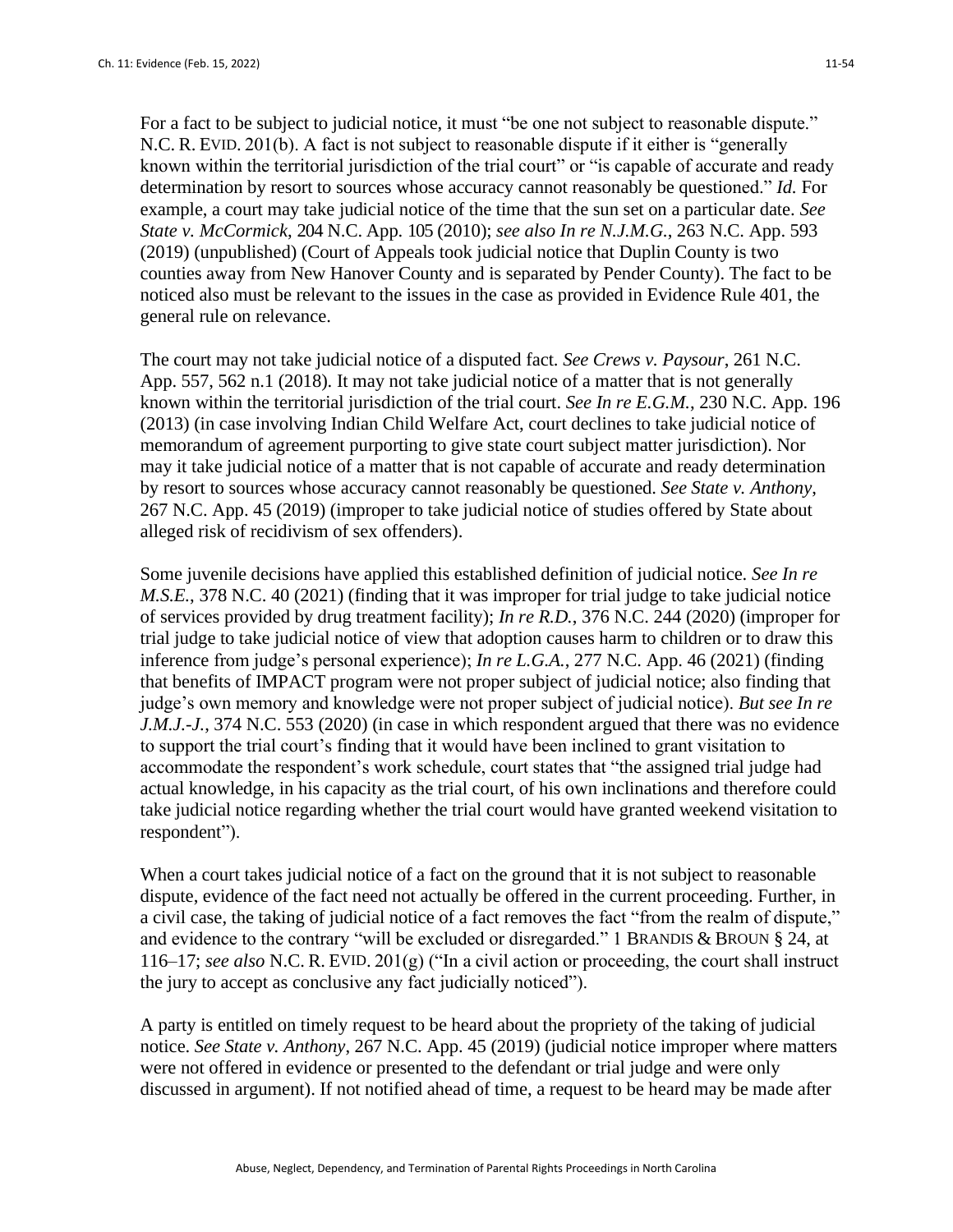judicial notice is taken. N.C. R. EVID. 201(e).

**2. Judicial notice of prior proceedings.** North Carolina decisions often have observed that a trial court may take judicial notice of its prior proceedings.

In cases outside the juvenile context, judicial notice has usually been limited to matters of record, such as the date of filing of an action (discussed in section 11.7.C, below). These decisions are consistent with the approach to judicial notice in Evidence Rule 201 because they involved facts that were not subject to reasonable dispute and that required no further proof. Isolated decisions outside the juvenile context have departed from this approach, allowing the trial court to consider evidence offered in prior proceedings, but these cases do not appear to reflect the general approach to judicial notice; rather, they appear to have involved an effort by the court to fill inadvertent gaps in the evidence in those cases. The decisions also do not appear to impose the usual consequences of judicial notice because they treat the evidence as competent in the current proceeding but not as beyond dispute. *See, e.g., Long v. Long*, 71 N.C. App. 405, 408 (1984) (court could take judicial notice in an alimony suit of information about the husband's expenses from an order for alimony pendente lite [note that the decision may be superseded by later decisions, discussed in section 11.7.D.4, below]); *In re Stokes*, 29 N.C. App. 283 (1976) (court could take judicial notice of an order in an earlier delinquency case involving the same juvenile to show his age and the court's jurisdiction over the juvenile); *Mason v. Town of Fletcher*, 149 N.C. App. 636 (2002) (in a case in which the parties disputed the width of a right-of-way, the court could take judicial notice of a prior case involving the same parties and could consider evidence from that case about the width of the right-of-way).

In juvenile cases, the courts also have approved the taking of judicial notice of prior proceedings, relying on Evidence Rule 201. In most instances, however, the decisions do not appear to have used judicial notice in the sense meant under that rule. *See, e.g., In re J.W.*, 173 N.C. App. 450, 455–56 (2005) (referring to Evidence Rule 201 but suggesting that the noticed matters were disputed and subject to further proof by stating that the trial court was presumed to have disregarded any incompetent evidence and had to make an independent determination), *aff'd per curiam*, 360 N.C. 361 (2006).

**3. Objections to judicial notice.** To preserve the issue for appeal, the party opposing the taking of judicial notice must object. *See In re N.G.*, 374 N.C. 891 (2020); *In re A.B.*, 272 N.C. App. 13 (2020) (mother did not object to requests for judicial notice and made no argument that judicial notice should be limited because of hearsay evidence at earlier hearings).

If the taking of judicial notice of prior proceedings is impermissible in part, the objecting party may need to specify the objectionable part; an objection to the taking of judicial notice of all of the proceedings may be insufficient. *See generally* 1 BRANDIS & BROUN § 19, at 96 (so noting for objections to testimony or documents that are inadmissible in part). If the judge sustains an objection to the taking of judicial notice of all of the proceedings, the offering party would need to specifically reoffer the unobjectionable parts of the proceedings. *Id.*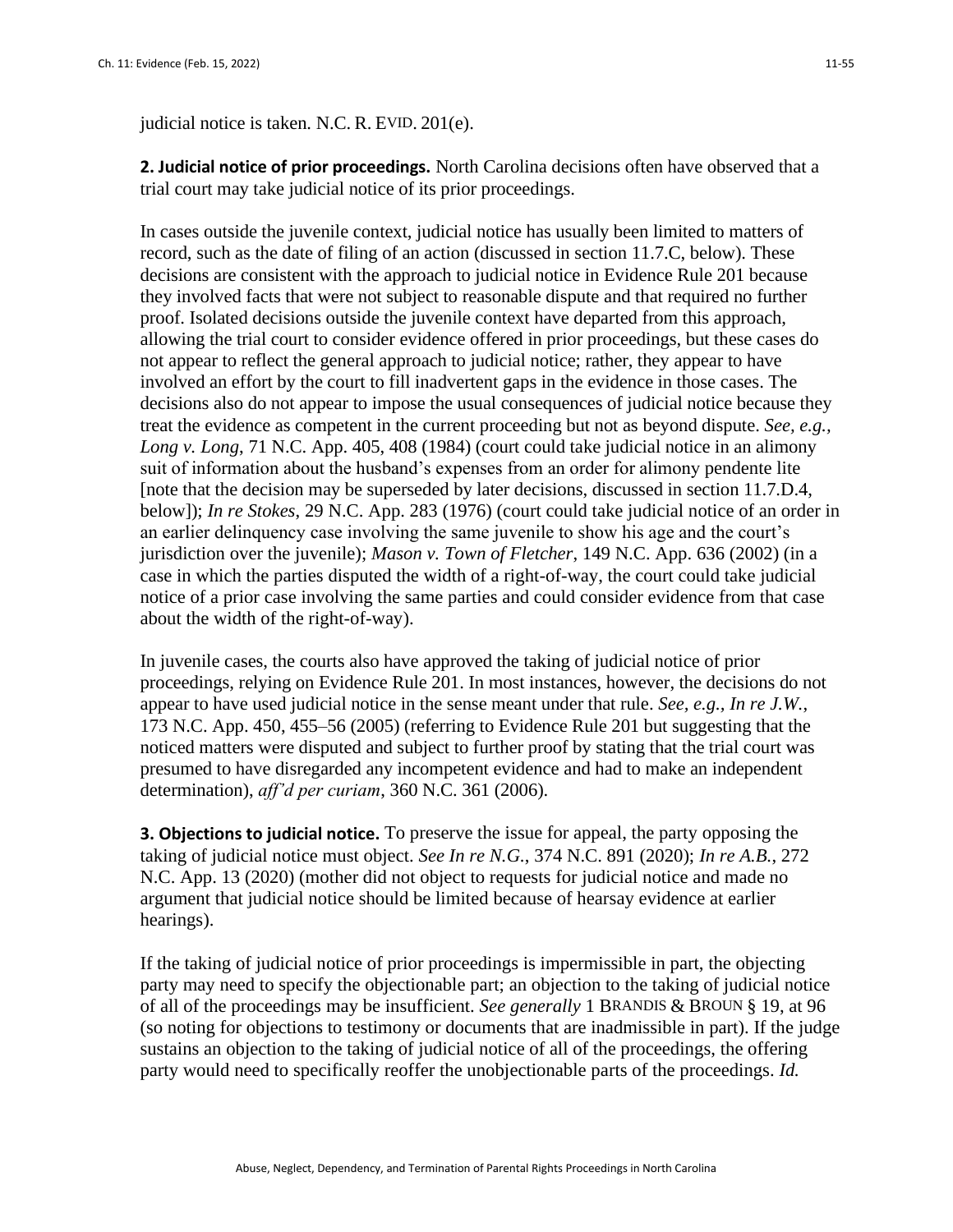A party requesting judicial notice of prior proceedings may waive objection to the matters noticed. *See generally In re D.T.N.A.*, 250 N.C. App. 582 (2016) (in reversing order terminating parental rights, court noted that permanency planning order, of which trial court took judicial notice, included findings that respondent's multiple drug screens were all negative); *see also Riopelle v. Riopelle*, 267 N.C. App. 691 (2019) (unpublished) (trial judge did not err in relying on prior orders where all parties, including respondent, stipulated and agreed to taking of judicial notice by judge).

#### **C. Orders and Other Court Records**

**1. Summary.** This section addresses information entered or appearing in the court's records, such as the date of filing of a case or an order requiring a party to take certain action. It does not address findings and conclusions within a prior order; nor does it deal with reports or other evidence introduced in prior proceedings, which although they become part of the court file are not record entries in the sense discussed in this section.

A juvenile court may take judicial notice of prior orders by a court and other entries in court records in the sense used here. In a TPR case, for example, it would be appropriate for a trial court to take judicial notice of a prior permanency planning order changing the permanent plan from reunification to adoption. The fact of the prior order and the directives within it are not subject to reasonable dispute and require no further proof to establish them, as contemplated by Evidence Rule 201.

**2. Judicial notice of record entries.** North Carolina decisions have routinely approved the taking of judicial notice of entries in court records. Decisions have done so, for example, to determine the chronology of litigation, such as the timeliness of a summons or the filing of an appeal. *See, e.g., In re McLean Trucking Co.*, 285 N.C. 552, 557 (1974) (court could determine the chronology of litigation by taking judicial notice of docketed records); *Gaskins v. Hartford Fire Ins. Co.*, 260 N.C. 122, 124 (1963) (court could determine whether a complaint was filed within the time permitted for submitting a claim of loss by taking judicial notice of the filing date of the complaint); *Massenburg v. Fogg*, 256 N.C. 703, 704 (1962) (docketing of appeal); *Harrington v. Comm'rs of Wadesboro*, 153 N.C. 437 (1910) (issuance of summons); *In re M.G.S.*, 254 N.C. App. 851 (2017) (unpublished) (appellate court took judicial notice that another state's law assigns role of terminating parental rights to courts); *In re S.D.*, 243 N.C. App. 65, 70 n.3 (2015) (appellate court took judicial notice of official records showing that father was serving active time in prison during period in question); *State v. King*, 218 N.C. App. 384 (2012) (appellate court could take judicial notice of clerk's records showing amount of fine and costs paid by defendant); *Slocum v. Oakley*, 185 N.C. App. 56 (2007) (in determining a motion to dismiss the plaintiffs' lawsuit for failure to prosecute, the court could take judicial notice of the plaintiffs' previous dismissal of a related case and other documents in the court's files showing the failure to prosecute the prior case).

Decisions also have allowed judicial notice of the entry of orders to show the existence of the order and its terms. *See, e.g., State v McGee*, 66 N.C. App. 369 (1984) (magistrate's contempt order was properly admitted in evidence because the court could have taken judicial notice of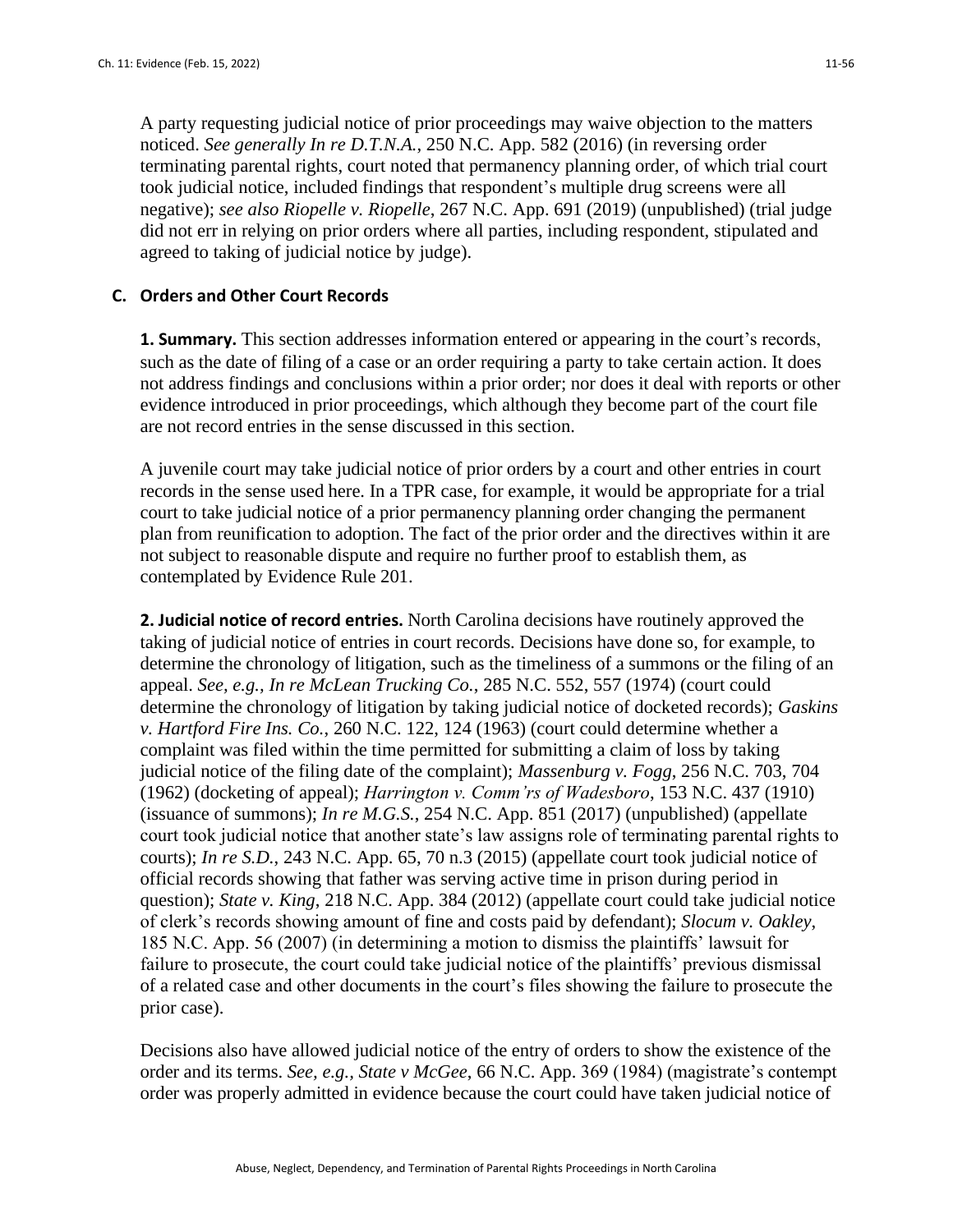the order, without its being offered into evidence, to determine whether the magistrate had the authority to hold the defendant in contempt; contempt order was reversed, however, where the State relied solely on statements in the magistrate's order and offered no independent evidence of acts of contempt).

Juvenile decisions likewise have allowed judicial notice of the entry of orders and other record entries in prior proceedings. These decisions are consistent with North Carolina decisions on judicial notice outside the juvenile context. *See, e.g., In re J.M.*, 377 N.C. 298, ¶ 18 n.4 (2021) (court may take judicial notice of filing of appeal); *In re G.G.M.*, 377 N.C. 29 (2021) (court may take judicial notice that there was pending child custody action); *In re J.M.*, 276 N.C. App. 291 (2021) (court may take judicial notice that policies and protocols for assessments are in manual published by North Carolina Department of Health and Human Services); *In re D.K.*, 227 N.C. App. 649 (2013) (unpublished) (trial court took judicial notice of decretal portions of prior orders and made findings about respondent's failure to comply); *In re D.B.G.*, 222 N.C. App. 854 (2012) (unpublished) (stating that trial judge could take judicial notice of prior orders since it is presumed that judge disregarded incompetent evidence; court found that judge relied on prior orders primarily for procedural history); *In re F.H.*, 209 N.C. App. 470 (2011) (unpublished) (taking judicial notice of terms of prior visitation order); *In re A.S.*, 203 N.C. App. 140 (2010) (Court of Appeals stated that it could take judicial notice of its prior decision in finding that the trial court on remand relied on a finding that the Court of Appeals had disavowed); *In re S.W.*, 175 N.C. App. 719, 725–26 (2006) (court could take judicial notice of the entry of prior orders terminating the mother's parental rights to three other children); *In re Stratton*, 159 N.C. App. 461, 462–63 (2003) (court could take judicial notice of a termination order to determine whether the current appeal was moot); *In re Williamson*, 67 N.C. App. 184, 185–86 (1984) (court could take judicial notice of a custody order to determine whether the current appeal was moot); *see also In re J.M.J.-J.*, 374 N.C. 553 (2020) (stating that respondent was collaterally estopped from contesting finding that case plan required him to obtain behavioral services [applicable doctrine was probably judicial notice, but outcome—that terms of case plan were not subject to dispute—is essentially the same]).

A number of juvenile decisions state generally that the trial court may take judicial notice of prior orders, but they do not identify the parts of the order being noticed or the purpose for which they could be used. *See, e.g., In re S.D.J.*, 192 N.C. App. 478, 487–88 (2008) (stating generally that a court may take judicial notice of prior orders, but also stating that the court is presumed to have disregarded incompetent evidence within the noticed matters). These decisions provide little guidance on the appropriate scope of judicial notice.

#### **D. Findings and Conclusions by Court**

**1. Summary.** This section deals with findings and conclusions from a prior proceeding, such as a determination at an adjudication hearing that a child is neglected or a finding at a review hearing that a parent is not making progress on certain matters. While judicial notice can establish that a particular record *is* the record of prior proceedings (as discussed in the preceding section), the applicable doctrine for considering findings and conclusions from orders in that record is ordinarily *not* judicial notice in the sense meant by Evidence Rule 201.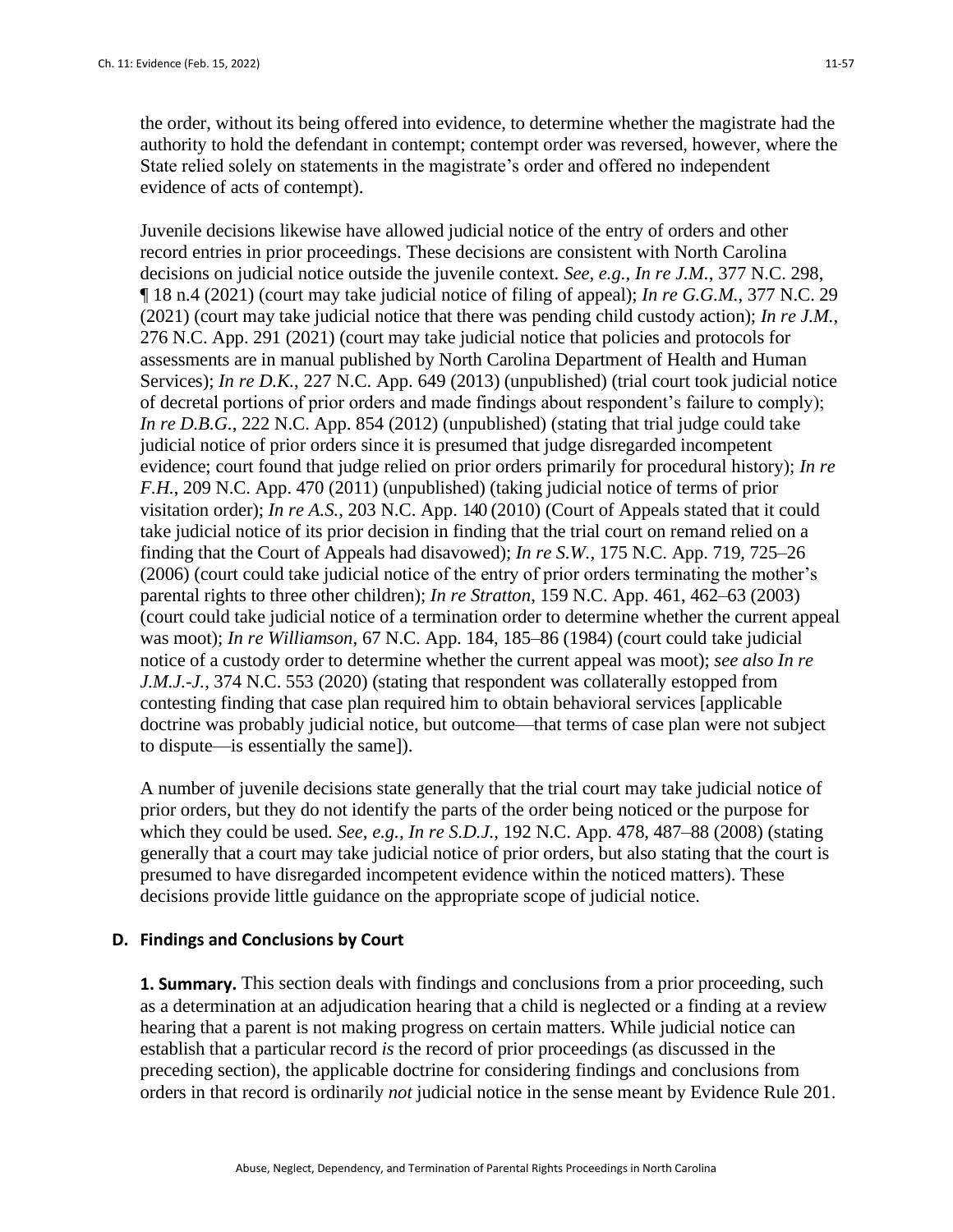*See generally U.S. v. Zayyad*, 741 F.3d 452, 464 (4th Cir. 2014) ("[f]acts adjudicated in a prior case, or in this instance, a prior trial in the same case, do not meet either test of indisputability in [Federal Evidence] Rule 201(b)") (citation omitted); 1 STEPHEN A. SALTZBURG ET AL., FEDERAL RULES OF EVIDENCE MANUAL § 201.02[3], at 201-8 to 201-9 (11th ed. 2015) (explaining that a court may take judicial notice that a judgment was entered or that findings of fact were made, but "the truth of these . . . findings are not proper subjects of judicial notice"); N.C. R. EVID. 201 commentary (noting that N.C. Evidence Rule 201(b) is substantively the same as Federal Evidence Rule 201(b)).

The applicable doctrines and their impact appear to be as follows:

- The court may consider findings and conclusions from orders in prior proceedings if collateral estoppel applies, in which case the findings and conclusions are binding in a later proceeding. Collateral estoppel applies to findings from prior adjudication hearings but not to findings from non-adjudication hearings.
- Under the rules of evidence, when collateral estoppel does not apply, prior judgments and orders ordinarily are not admissible as evidence of the facts found. Nevertheless, North Carolina opinions in juvenile cases may allow a court at adjudication to consider findings of fact from prior non-adjudication hearings. The opinions are unclear, however, about the circumstances in which such findings may be considered and the weight that may be given them.
- Formal concessions in prior proceedings, such as stipulations of fact, are likely binding in later proceedings against the party who made the concession or entered into the stipulation.

**2. Collateral estoppel.** The doctrines of res judicata and collateral estoppel permit consideration of findings from prior proceedings because their very purpose is to preclude a party from relitigating claims or issues decided in prior proceedings. Most relevant to juvenile cases is the doctrine of collateral estoppel (or issue preclusion), which bars the parties " 'from retrying fully litigated issues that were decided in any prior determination and were necessary to the prior determination.' " *In re N.G.*, 186 N.C. App. 1, 4 (2007) (quoting *In re Wheeler*, 87 N.C. App. 189, 194 (1987)), *aff'd per curiam*, 362 N.C. 229 (2008). If the trial court precludes a party from offering evidence based on the collateral estoppel effect of prior findings, the party must make an offer of proof of the excluded evidence to ensure that the ruling is reviewable on appeal. *See In re M.Y.P.*, 378 NC 667 (2021).

When applicable, the effect of collateral estoppel is comparable to judicial notice, removing the matter from further dispute, but it is misleading to use the term "judicial notice" because it does not adequately identify the requirements for collateral estoppel. *See generally In re C.D.A.W.*, 175 N.C. App. 680, 686–87 (2006) (respondent objected to the court's taking of judicial notice of prior findings, but the court observed that the "basis of respondent's objection is that petitioner should not have the benefit of collateral estoppel with respect to previous findings of fact not determined by the requisite standard of proof required in a termination of parental rights proceeding"; the respondent showed no prejudice in this case), *aff'd per curiam*, 361 N.C. 232 (2007). It would be appropriate, however, for a court to take judicial notice of a prior order for the purpose of establishing the prerequisites of collateral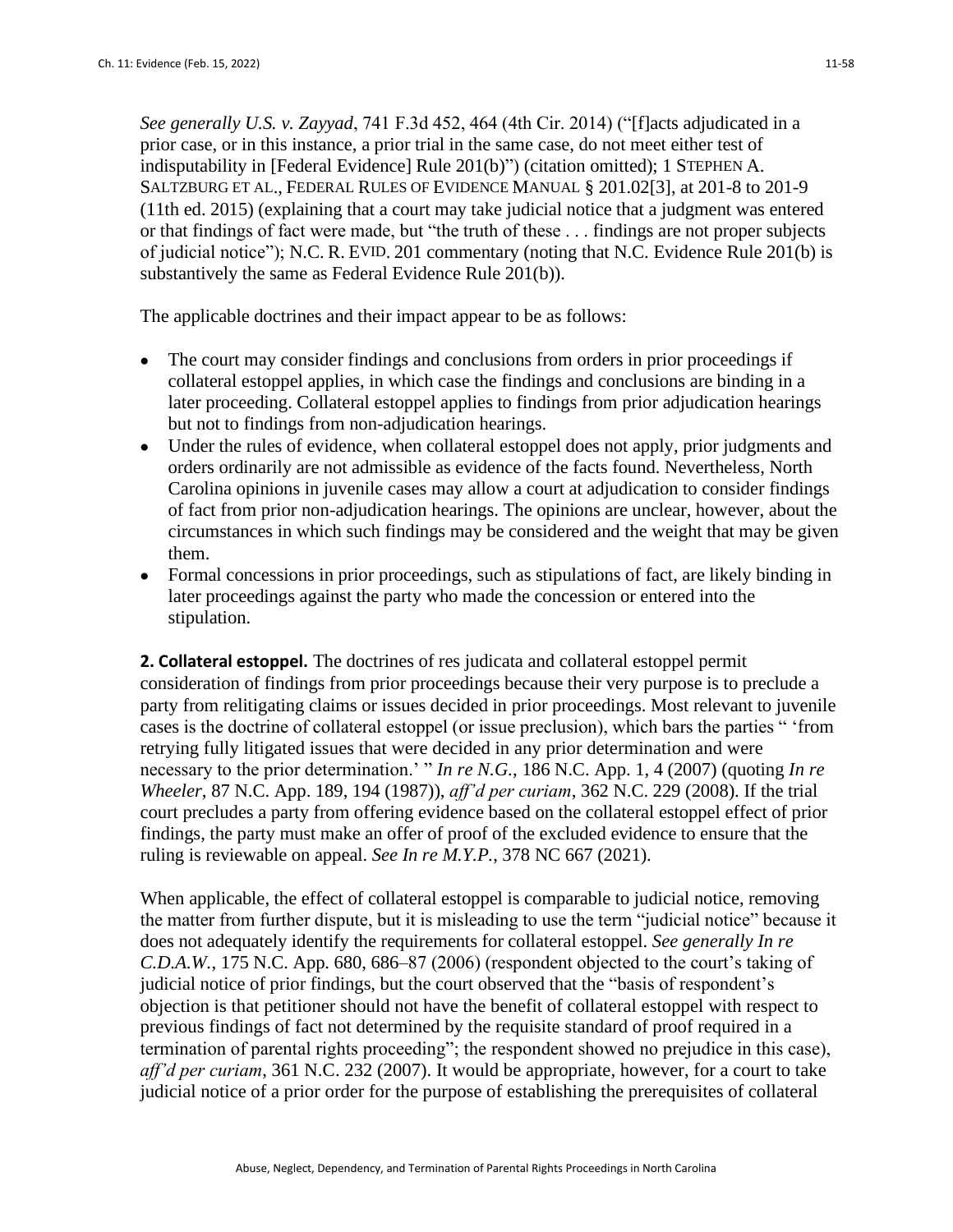estoppel. *See Eagle v. Johnson*, 159 N.C. App. 701 (2003) (so holding for related doctrine of res judicata).

**3. Prior adjudication findings and conclusions.** Juvenile cases have recognized that the trial court may rely on a prior determination of abuse or neglect in a later TPR case to show the occurrence of prior abuse or neglect. *See, e.g., In re O.W.D.A.*, 375 N.C. 645 (2020) (finding collateral estoppel based on adjudication of neglect to which father consented and did not appeal); *In re A.H.F.S.*, 375 N.C. 503 (2020) (recognizing that collateral estoppel barred mother from relitigating findings from adjudicatory order that she did not appeal).

The prior finding or determination is conclusive as to the condition of the child at that time (although it is not conclusive on the question of whether the parents' rights should be terminated because the court still must consider the circumstances since the time of the adjudication as well as the relevant actions or inactions of each parent). *See In re N.G.*, 186 N.C. App. 1, 4–5 (2007), *aff'd per curiam*, 362 N.C. 229 (2008); *In re A.K.*, 178 N.C. App. 727 (2006) (based on collateral estoppel, the court could rely on a prior adjudication of neglect of one child of the parents in determining in a later case whether another child of the same parents was neglected; the prior adjudication was insufficient alone, however, to establish that the second child was neglected); *see also In re D.N.M.G.*, 245 N.C. App. 130 (2016) (unpublished) (holding that it was proper for trial court in termination of parental rights proceeding to rely on neglect adjudication and supporting findings; court rejects argument that trial court erroneously applied findings from review proceedings to prove grounds for termination, finding that trial court received unrebutted live testimony at termination hearing); *In re G.N.*, 217 N.C. App. 399 (2011) (unpublished) (father was estopped from contesting adjudication of neglect based on consent order; father's counsel signed order and did not object to order when offered at later proceeding).

Collateral estoppel also applies to adjudications adverse to DSS. *See In re F.S.*, 268 N.C. App. 34 (2019) (DSS was collaterally estopped from arguing that mother's hospitalizations showed risk of harm to child where issue was fully litigated and court's previous findings showed no nexus of harm or substantial risk of harm; collateral estoppel did not preclude trial judge from adjudicating subsequent allegations and events).

Some cases explicitly refer to the doctrine of collateral estoppel, while others state that a determination of abuse or neglect is admissible in a later proceeding. *See, e.g., In re Ballard*, 311 N.C. 708, 713–14 (1984); *In re J.H.K.*, 215 N.C. App. 364, 368 (2011); *In re Brim*, 139 N.C. App. 733, 742 (2000); *In re Byrd*, 72 N.C. App. 277, 279 (1985). The result appears to be the same. The prior determination at adjudication establishes the matter found for purposes of the subsequent proceeding. *See In re Wheeler*, 87 N.C. App. 189, 194 (1987) (noting similarities in the two approaches).

When collateral estoppel applies, a court may rely on the ultimate conclusion reached in the prior proceeding (for example, that a child was abused) as well as subsidiary findings (for example, that a parent had engaged in a sexual act with the child). *See id.* (prior finding of sexual abuse of children by father had been fully litigated and was necessary to adjudication of abuse).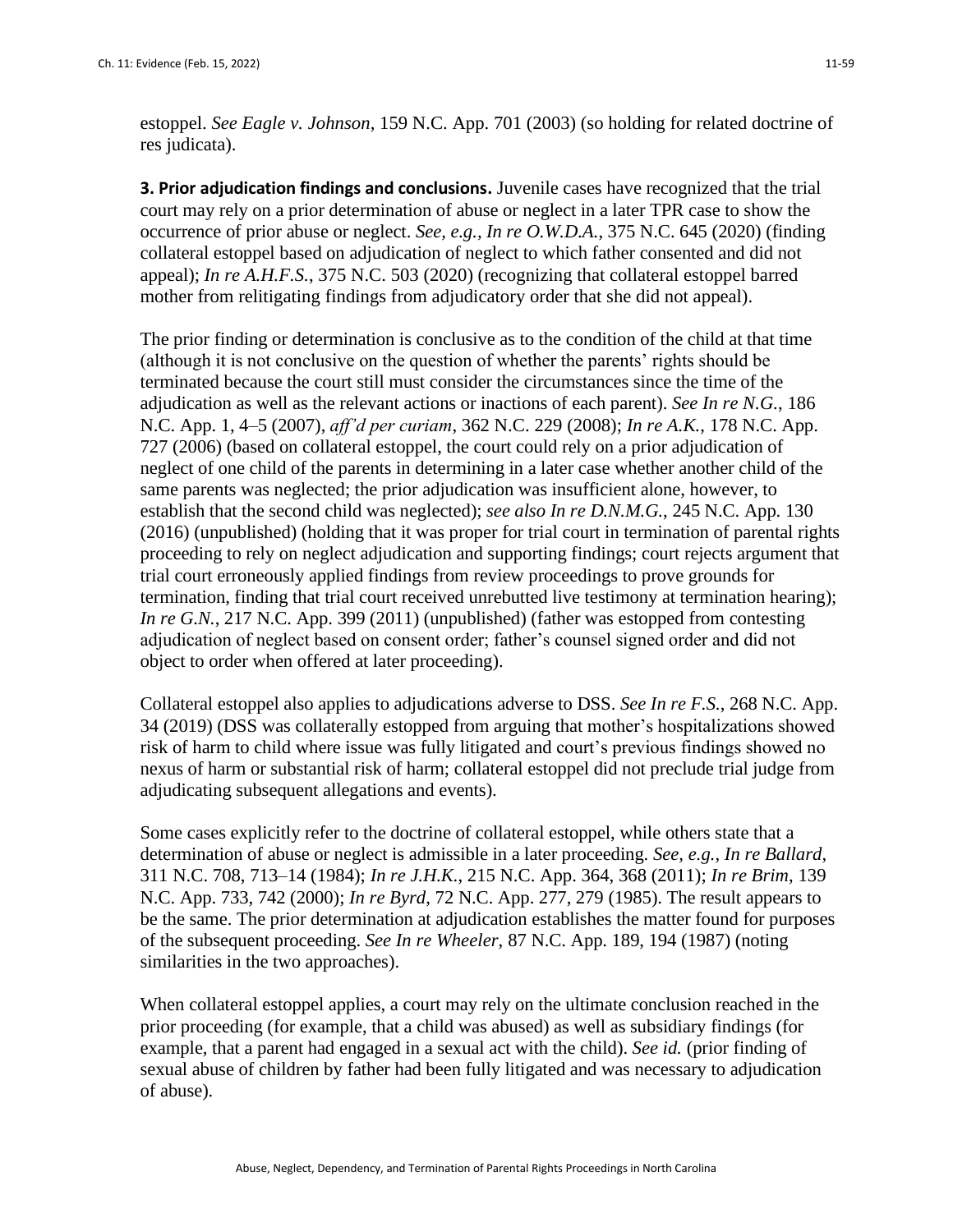**4. Prior findings and conclusions from non-adjudication proceedings.** Perhaps the most perplexing aspect of judicial notice in juvenile cases is the treatment of prior findings and conclusions from non-adjudication proceedings. The issue requires consideration of collateral estoppel principles, rules of evidence, and juvenile caselaw.

**(a) Collateral estoppel inapplicable.** The decisions discussed in 3., above, indicate that for collateral estoppel to apply to findings from a prior proceeding, the findings must have been based on clear and convincing evidence, the standard applicable to findings at adjudication. *See In re N.G.*, 186 N.C. App. 1, 9 (2007) (holding that the doctrine of collateral estoppel permits trial courts to rely only on those findings of fact from prior orders that were established by clear and convincing evidence), *aff'd per curiam*, 362 N.C. 229 (2008); *In re A.K.*, 178 N.C. App. 727, 731–32 (2006) (to same effect).

Under this principle, collateral estoppel would not apply to findings from non-adjudication hearings at which the clear and convincing evidence standard does not apply. *See also In re K.A.*, 233 N.C. App. 119, 125–28 & n.4 (2014) (trial court erred in abuse, neglect, and dependency proceeding by applying doctrine of collateral estoppel to prior civil custody proceedings because proceedings involved different burdens of proof—preponderance of the evidence in civil custody case versus clear and convincing evidence at adjudication in abuse, neglect, and dependency case; court also rejected argument that juvenile decisions allow trial judge to take judicial notice of facts in prior disposition orders subject to lower evidentiary standard, stating that taking judicial notice of the existence of an order or a disposition in an order "is not the same thing as taking judicial notice of each of the facts resolved in that order"); *In re J.S.B.*, 183 N.C. App. 192, 202–03 (2007) (judgment in a civil action is not admissible in subsequent criminal prosecution although exactly the same questions are in dispute because, among other reasons, the standard of proof in the civil action is lower).

Collateral estoppel likely would not apply even if the trial court at a non-adjudication hearing applied a clear and convincing evidence standard of proof. The court's decisions in *In re N.G.* and *In re A.K.,* cited above*,* reflect an unwillingness to accord collateral estoppel effect—that is, to bar a party from litigating an issue—based on findings from non-adjudication hearings. Collateral estoppel principles do not apply to bar a party from litigating an issue unless he or she had a full and fair opportunity to litigate that issue in a prior proceeding. *See Allen v. McCurry*, 449 U.S. 90, 95 (1980) (recognizing that "the concept of collateral estoppel cannot apply when the party against whom the earlier decision is asserted did not have a 'full and fair opportunity' to litigate that issue in the earlier case"); *Blonder-Tongue Lab., Inc. v. Univ. of Ill. Found.*, 402 U.S. 313, 329 (1971) (recognizing due process basis for the requirement); *In re N.G.*, 186 N.C. App. at 4 (recognizing that doctrine of collateral estoppel operates to preclude parties from retrying "fully litigated issues"), *aff'd per curiam*, 362 N.C. 229 (2008). Because of the reduced procedural protections at non-adjudication hearings, findings from those hearings would not appear to be an appropriate basis for collateral estoppel even if the trial court found that clear and convincing evidence supported the findings. *See In re J.C.M.J.C.*, 268 N.C. App. 47 (2019) (questioning reliance at adjudication on findings from prior nonsecure custody hearing; although subject to the clear and convincing standard of proof,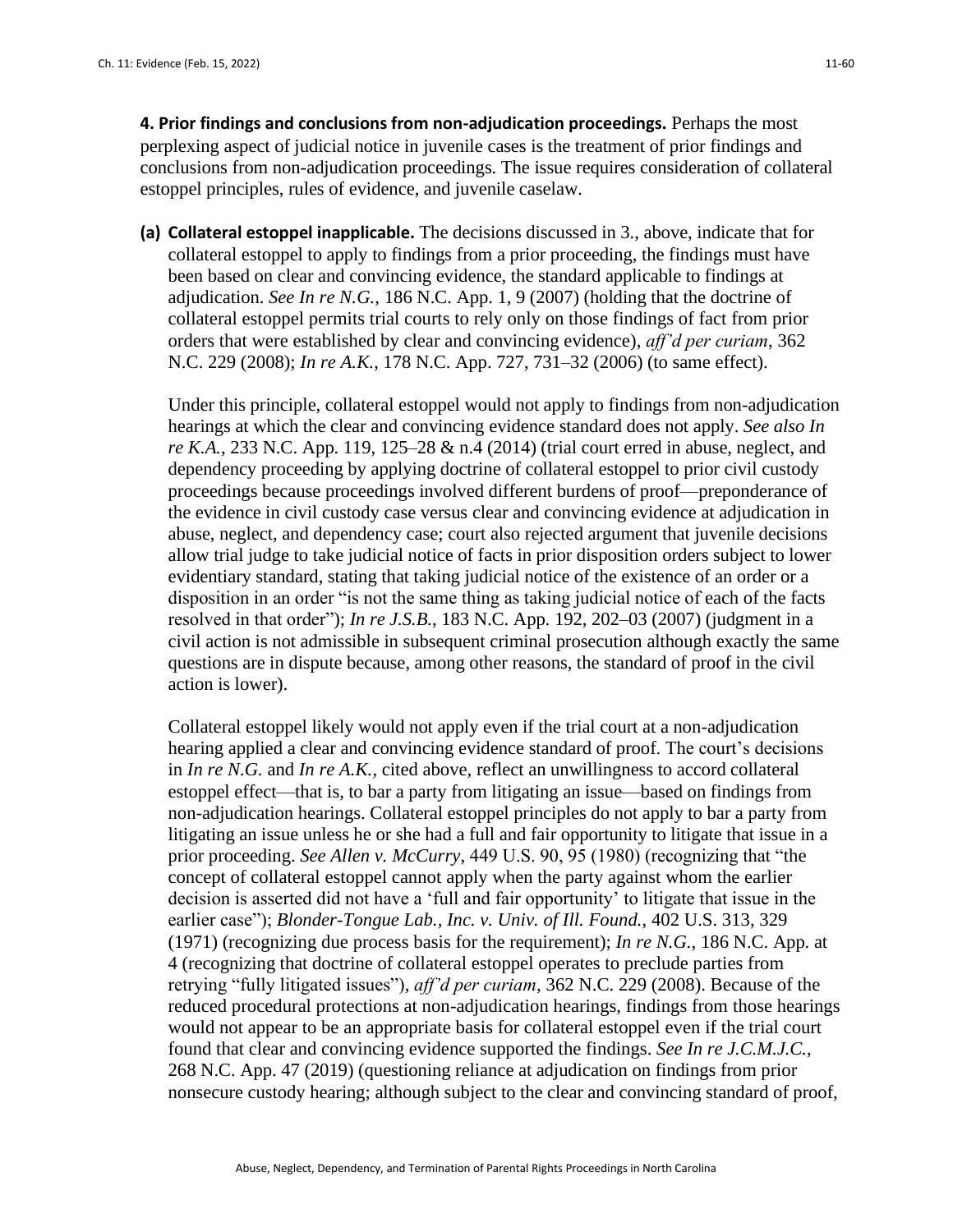nonsecure custody hearing lacks the procedural safeguards for adjudications); *see also Wells v. Wells*, 132 N.C. App. 401, 409–15 (1999) (in an alimony case, collateral estoppel did not preclude wife from relitigating at the final alimony hearing issues ruled on in interim postseparation support hearing in the same case; the court notes the relaxed rules of evidence, the lack of a right to appeal, and other characteristics distinguishing interim and final hearings); *accord Langdon v. Langdon*, 183 N.C. App. 471, 474 (2007).

**Note:** The cases do not distinguish between TPR proceedings by petition, which initiates a new case, and TPR proceedings by a motion in the cause, which is part of an ongoing case; however, the result would appear to be the same. In both instances the findings from prior non-adjudication hearings would not appear to be binding at adjudication. *See also* 18 JAMES WM. MOORE ET. AL., MOORE'S FEDERAL PRACTICE § 134.20[1], at 134- 52.3 (3d ed. 2018) (collateral estoppel principles apply to relitigation of an issue after final judgment; doctrine of the law of the case is similar for issues decided at various stages of the same litigation).

**(b) Hearsay restrictions.** If collateral estoppel does not apply, findings and conclusions within a prior judgment are ordinarily inadmissible in a later proceeding subject to the North Carolina Rules of Evidence. The principal reason is that they are a form of hearsay, consisting of statements made outside the current proceeding and offered for the truth of those statements. See section 11.5.C, above (discussing the definition of hearsay). "It is chiefly on this ground that, except where the principle of *res judicata* [or the related principle of collateral estoppel] is involved, the judgment or finding of a court cannot be used in another case as evidence of the fact found." 2 BRANDIS & BROUN § 197, at 805; *see also Reliable Props., Inc. v. McAllister*, 77 N.C. App. 783, 787 (1985) ("North Carolina law has long prohibited the use of a previous finding of a court as evidence of the fact found in another tribunal. This practice remains the same under the new evidence code."); *cf. Bumgarner v. Bumgarner*, 231 N.C. 600, 601 (1950) (facts found on a motion for alimony pendente lite, a preliminary proceeding in an alimony action, "are not binding on the parties nor receivable in evidence on the trial of the issues").

Findings from a previous judgment are admissible in a later proceeding if the judgment comes within a hearsay exception. *See generally* N.C. R. EVID. 802 ("Hearsay is not admissible except as provided by statute or by these rules."). North Carolina's evidence rules contain one hearsay exception for prior judgments. *See* N.C. R. EVID. 803(23) & commentary (exception applies to "[j]udgments as proof of matters of personal, family or general history, or boundaries, essential to the judgment, if the same would be provable by evidence of reputation"; the commentary notes the need for having an exception because judgments generally cannot be used to prove facts essential to a judgment except where the principle of res judicata applies).<sup>2</sup>

<sup>&</sup>lt;sup>2</sup> When it enacted the rules of evidence, North Carolina chose not to include a second hearsay exception, patterned after Federal Rule of Evidence 803(22), for criminal convictions. The federal hearsay exception allows use of a judgment of conviction to prove "any fact essential to sustain the judgment" in the circumstances described in the exception. Because North Carolina omitted this exception, a criminal conviction is generally not admissible in a later case to establish the facts of the offense underlying the conviction unless principles of res judicata or collateral estoppel apply. *See* N.C. R. EVID. 803 commentary (noting that exception (22) is reserved for future codification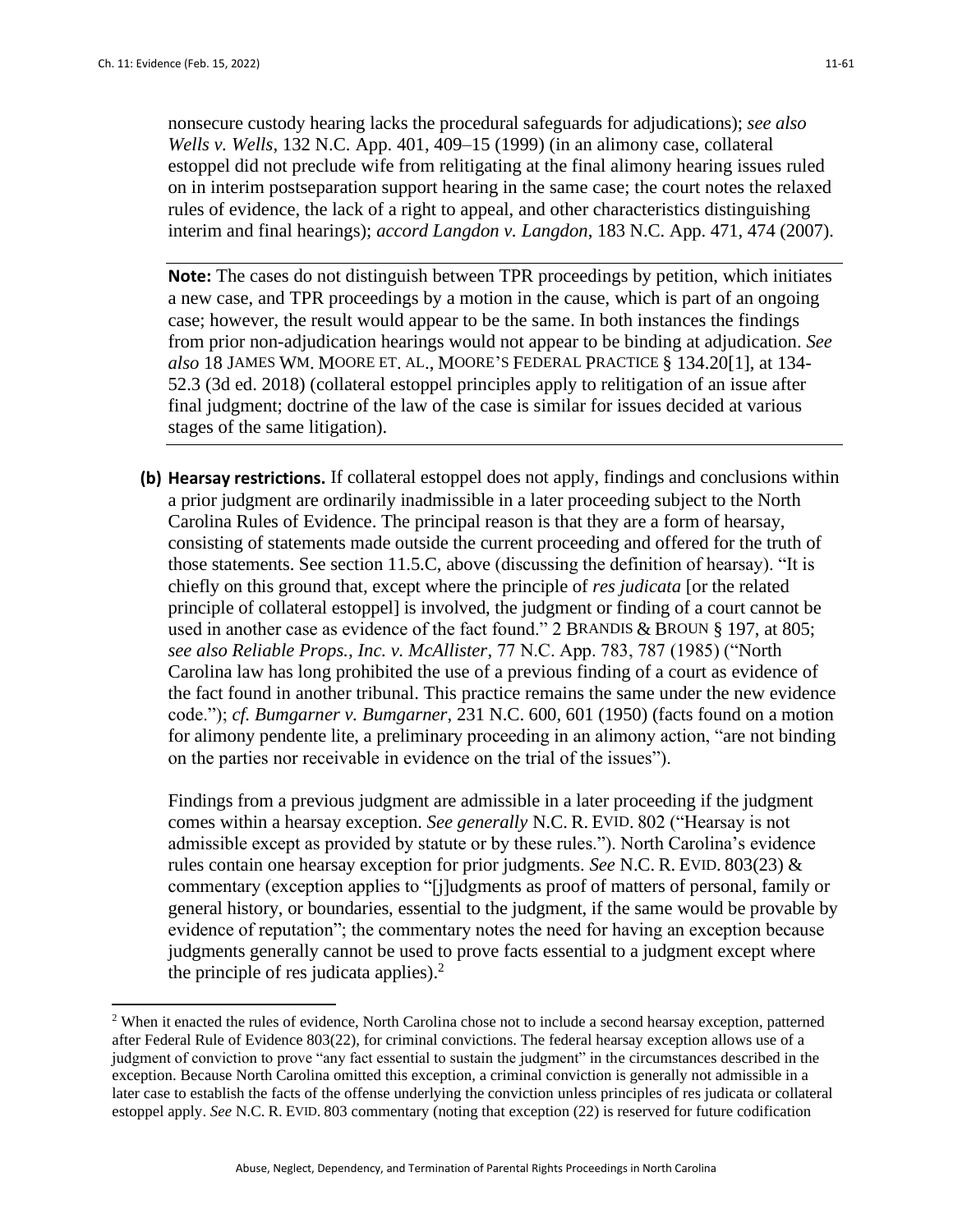Because this hearsay exception ordinarily would not apply in juvenile cases, findings from non-adjudicatory hearings, such as nonsecure custody or disposition hearings, would not appear to be admissible under the rules of evidence at an adjudicatory hearing. This result would not preclude a party from offering testimony or other admissible evidence on the issues that were the subject of non-adjudicatory findings—for example, evidence of the condition of a parent's home or evidence that a parent had or had not taken certain steps directed by the court.

**(c) A different theory of admissibility.** A number of juvenile cases state that a court may take judicial notice of findings from non-adjudicatory hearings, such as disposition hearings. *See, e.g., In re M.N.C.*, 176 N.C. App. 114, 120–21 (2006) (in a TPR case, permitting the court to take judicial notice of prior findings on the respondent's progress in completing remedial efforts ordered at prior review hearings); *In re Johnson*, 70 N.C. App. 383, 388 (1984) (in a TPR case, noting that the trial court reviewed prior orders detailing the parents' lack of progress between the initial juvenile petition and TPR order). The decisions do not hold that such findings have collateral estoppel effect. Nor do they appear to use the term judicial notice in the sense meant by Evidence Rule 201—that is, as establishing the prior findings as conclusive for purposes of the later proceeding. At most, the cases allow a court at adjudication to consider prior non-adjudicatory findings. In other words, the findings may be admissible but not binding or determinative.

The North Carolina Supreme Court's decision in *In re T.N.H.*, 372 N.C. 403 (2019), illustrates this possibility. There, the Court held that at adjudication (in this instance, a TPR adjudication) a trial court may take judicial notice of findings from prior disposition orders (in this instance, about the respondent's lack of progress following a determination of neglect). The Court held that the trial court may do so even though the prior findings are based on a lower standard of proof than in the current proceeding. Several decisions have relied on *T.N.H.* for this principle. As in other juvenile cases referring to judicial notice, the decisions raise several questions.

because North Carolina did not adopt the equivalent of the federal hearsay exception for judgments of conviction); *Carawan v. Tate*, 53 N.C. App. 161, 164 (1981) (holding that evidence of conviction of assault was not admissible in a civil action to establish the commission of the assault), *aff'd as modified on other grounds*, 304 N.C. 696 (1982); *see also* 2 BRANDIS & BROUN § 197, at 805 n.74 (collecting cases). *But see Little v. Little*, 226 N.C. App. 499 (2013) (finding it unnecessary to determine whether plaintiff in action for domestic violence protective order could rely on non-mutual offensive collateral estoppel as basis for using defendant's prior assault conviction to establish that defendant engaged in acts of domestic violence against her; judge in criminal case entered prayer for judgment continued, which was not final judgment); *Burton v. City of Durham*, 118 N.C. App. 676 (1995) (allowing defendant city in civil rights action to rely on non-mutual defensive collateral estoppel as basis for using plaintiff's prior conviction of assault on officer to preclude plaintiff from relitigating certain issues).

Other grounds may still allow use of a criminal conviction or aspects of it. For example, the fact of conviction, as opposed to the facts underlying the conviction, may be used to impeach a witness or, in juvenile cases, to show a basis for abuse designated in the Juvenile Code. See section 11.8.D.3, below (discussing this basis of admissibility of a prior conviction). A guilty plea, being an admission, generally would be admissible in a later civil action against the party who entered the plea. See section 11.6.B, above (discussing hearsay exception for admissions of partyopponent); *see also* Michael G. Okun & John Rubin, *[Employment Consequences of a Criminal Conviction in North](https://www.sog.unc.edu/sites/www.sog.unc.edu/files/reports/Popular%20Government.pdf)  [Carolina](https://www.sog.unc.edu/sites/www.sog.unc.edu/files/reports/Popular%20Government.pdf)*, POPULAR GOV'T, Winter 1998, at nn.64–66 and accompanying text (1998) (discussing the admissibility of a guilty plea as opposed to a conviction). But see section 11.8.D.3, below (explaining that when a party is relying on Evidence Rule 404(b) to show another crime, wrong, or act, the proponent generally may not rely on a criminal conviction).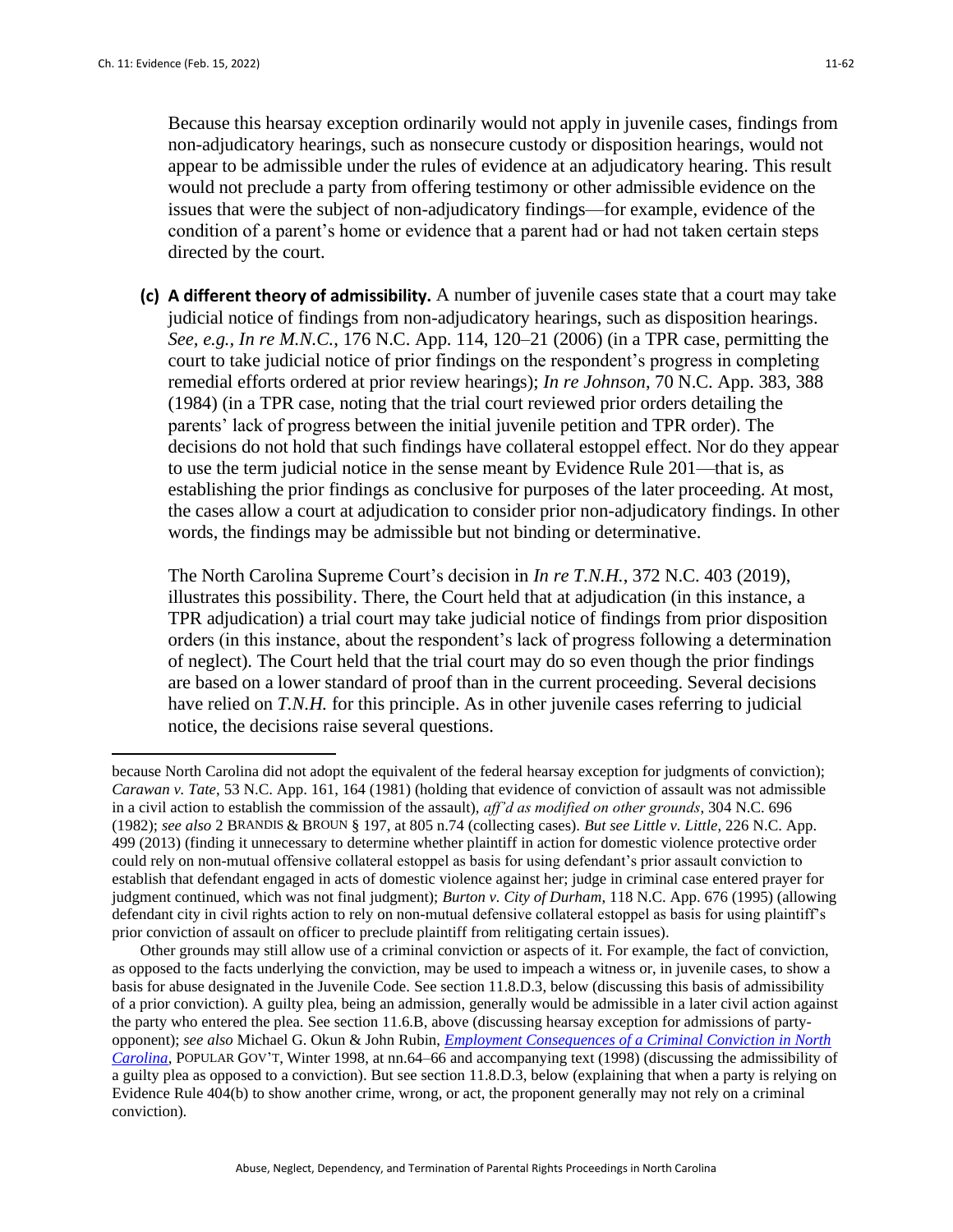Second, the circumstances in which a court may consider prior non-adjudicatory findings may vary . As in other juvenile cases, *T.N.H.* falls back on the often-stated principle that the trial judge is presumed to have disregarded incompetent evidence and relied on competent evidence only. If a party shows that a prior finding rests on incompetent evidence, it may not be admissible. *See In re A.B.*, 272 N.C. App. 13 (2020) (mother did not object to requests for judicial notice and made no argument that judicial notice should be limited because of hearsay evidence at earlier hearings); *see also* 1 BRANDIS & BROUN § 5, at 14–15 (observing that findings of fact are reversible when based on incompetent evidence).

Third, the weight that may be given prior non-adjudicatory findings may vary. A finding from a prior non-adjudicatory hearing is not binding. A trial court may reject a finding from a prior non-adjudicatory hearing altogether and credit contrary testimony at a termination of parental rights hearing. *In re B.J.H.*, 378 N.C. 524, ¶ 42 (2021).

If a court relies on a non-adjudicatory finding, it must decide the weight to give it. The Court in *T.N.H.* stated that the trial court may rely in its TPR findings on prior disposition findings but recognizes that the trial court still must make an independent determination. Reviewing the evidence in support of the TPR findings in *T.N.H.*, the Court upheld them in light of other permissible evidence, including prior stipulations by the respondent (binding on the respondent, as discussed in 5., below), findings from a prior adjudication (subject to collateral estoppel, as discussed in 3., above), and live testimony by a social worker and respondent at the TPR adjudication hearing. *Accord In re A.C.*, 378 N.C. 377, ¶ 17 (2021) (quoting *In re T.N.H.*, 372 N.C. at 410, that "'the trial court may not rely solely on prior court orders and reports' and must, instead, 'receive some oral testimony at the hearing and make an independent determination regarding the evidence presented'"); *In re N.K.*, 375 N.C. 805 (2020) (finding sufficient other evidence to support termination order and noting that the respondent did not argue that any specific finding lacked sufficient support).

Some decisions appear to indicate that a non-adjudicatory finding alone may support a finding at a later termination of parental rights proceeding. *See In re Z.J.W.*, 376 N.C. 760, ¶ 18 (2021) (stating that finding in dispositional order that child was behind academically provided sufficient evidentiary support for such a finding at termination).The decisions simultaneously counsel caution in basing adjudicatory findings on non-adjudicatory findings. *See In re B.J.H.*, 378 N.C. 524, ¶ 43 (2021) (stating that non-adjudicatory finding from permanency planning proceeding may support finding at termination proceeding but also citing decision holding that it would not be "just" to convict a defendant in a criminal case based on a civil judgment decided under a lower standard of proof).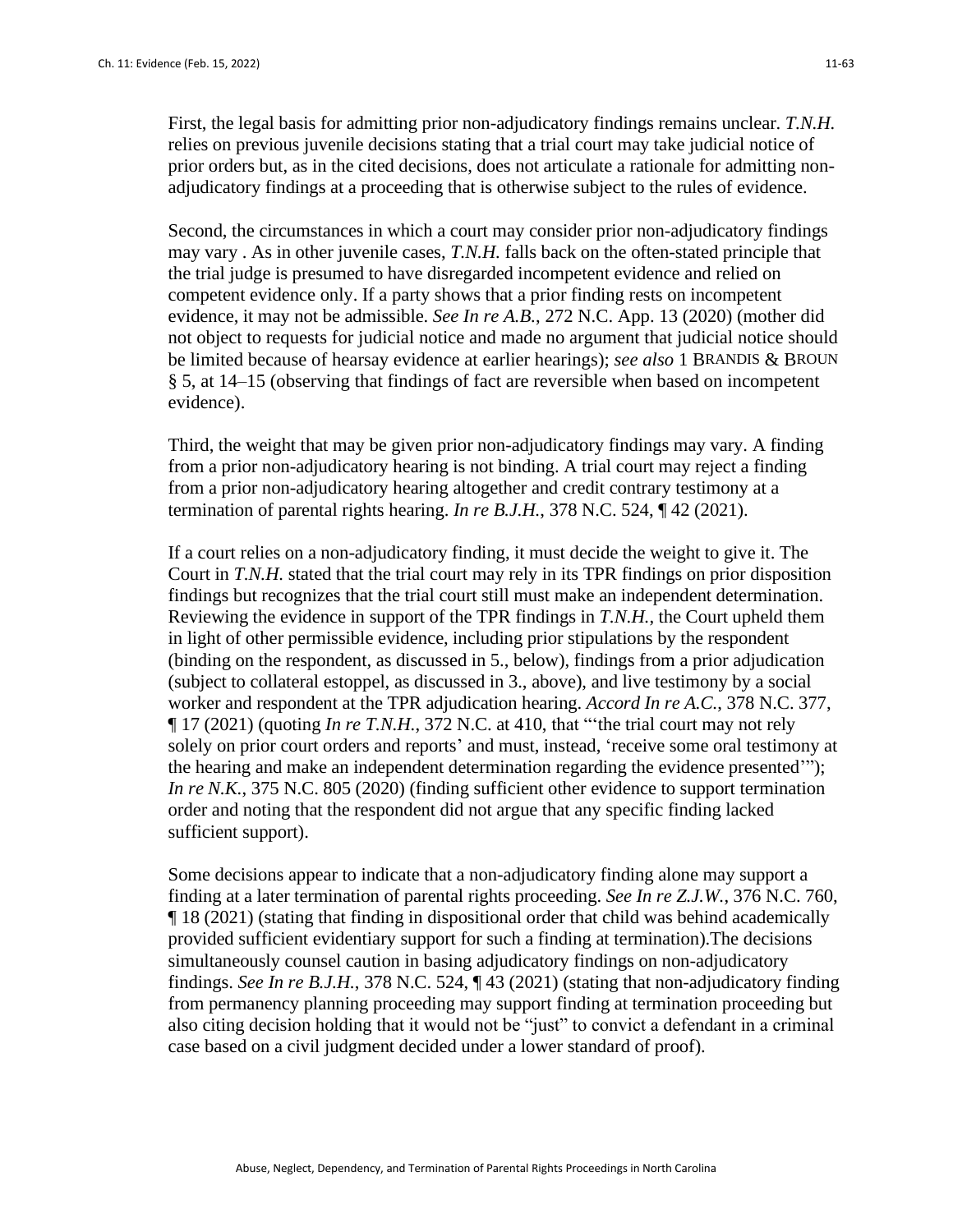In *In re J.C.M.J.C.*, 268 N.C. App. 47, 56 (2019), the Court of Appeals found that the trial court's reliance on prior non-adjudicatory findings alone was "problematic." There, the Court of Appeals found that the trial court's findings of fact from a nonsecure custody hearing were the sole evidentiary support for the great majority of its findings in a later adjudication order of neglect. Unlike the hearings in *T.N.H.*, the clear and convincing evidence standard applies at nonsecure custody hearings. Nevertheless, the Court found it significant that the usual rules of evidence do not apply at nonsecure custody hearings and the respondent has no right to appeal. The Court observed:

There is thus no way to ensure that the findings in the "First Seven Day Hearing Order" [the nonsecure custody order] were based on evidence admissible for purposes of an adjudication. To allow the trial court to find adjudicatory facts simply by taking judicial notice of its prior findings in the nonsecure custody order risks insulating adjudicatory findings from appellate review and undermines the procedural safeguards for adjudications. *Id.*

The Court in *J.C.M.J.C.* questioned whether the trial court made the required independent determination of the facts and concluded in any event that the findings did not support the trial court's conclusions of law. *Id.* at 677 & n.8, *see also In re N.J.H.*, 262 N.C. App. 372 (2018) (unpublished) (finding it improper for trial judge to incorporate findings from review hearings into order terminating parental rights without making an independent finding that they were supported by clear and convincing evidence).

Other opinions have considered these issues, but they also do not provide clear answers about the appropriate treatment of non-adjudicatory findings. *See In re Ballard*, 63 N.C. App. 580, 590 (1983) (Wells, J., dissenting) (dissent suggests that under due process requirements, a party might be permitted to offer prior findings as some evidence of issues previously heard, subject to rebuttal or refutation; dissent does not address impact of rules of evidence, and it is unclear whether the prior findings in question were made at an adjudicatory or non-adjudicatory hearing), *rev'd on other grounds*, 311 N.C. 708 (1984); *In re T.F.L.*, 243 N.C. App. 506 (2015) (unpublished) (observing that prior findings and orders were "broadly corroborative" of testimony at termination hearing); *In re C.M.G.*, 243 N.C. App. 505 n.2 (2015) (unpublished) (trial court found that different standard of proof at permanency planning hearing went to weight, not admissibility, of order; appellate court did not resolve issue, stating that trial court is presumed to have disregarded incompetent evidence in taking judicial notice of findings in prior orders).

**Note:** The appellate courts appear to have moved toward the view that a trial court at adjudication may consider and rely on findings from non-adjudicatory proceedings. The theory of admissibility of non-adjudicatory findings is unclear, but it appears to be clear that the findings are not controlling. A party requesting judicial notice of non-adjudicatory findings should not assume that the findings will be accepted or given great weight by the trial court. The cases suggest that the opposing party may be able to contest reliance on those findings. The opposing party may show that the finding is inadmissible because it rests on inadmissible evidence, rebutting the presumption that the trial court disregarded incompetent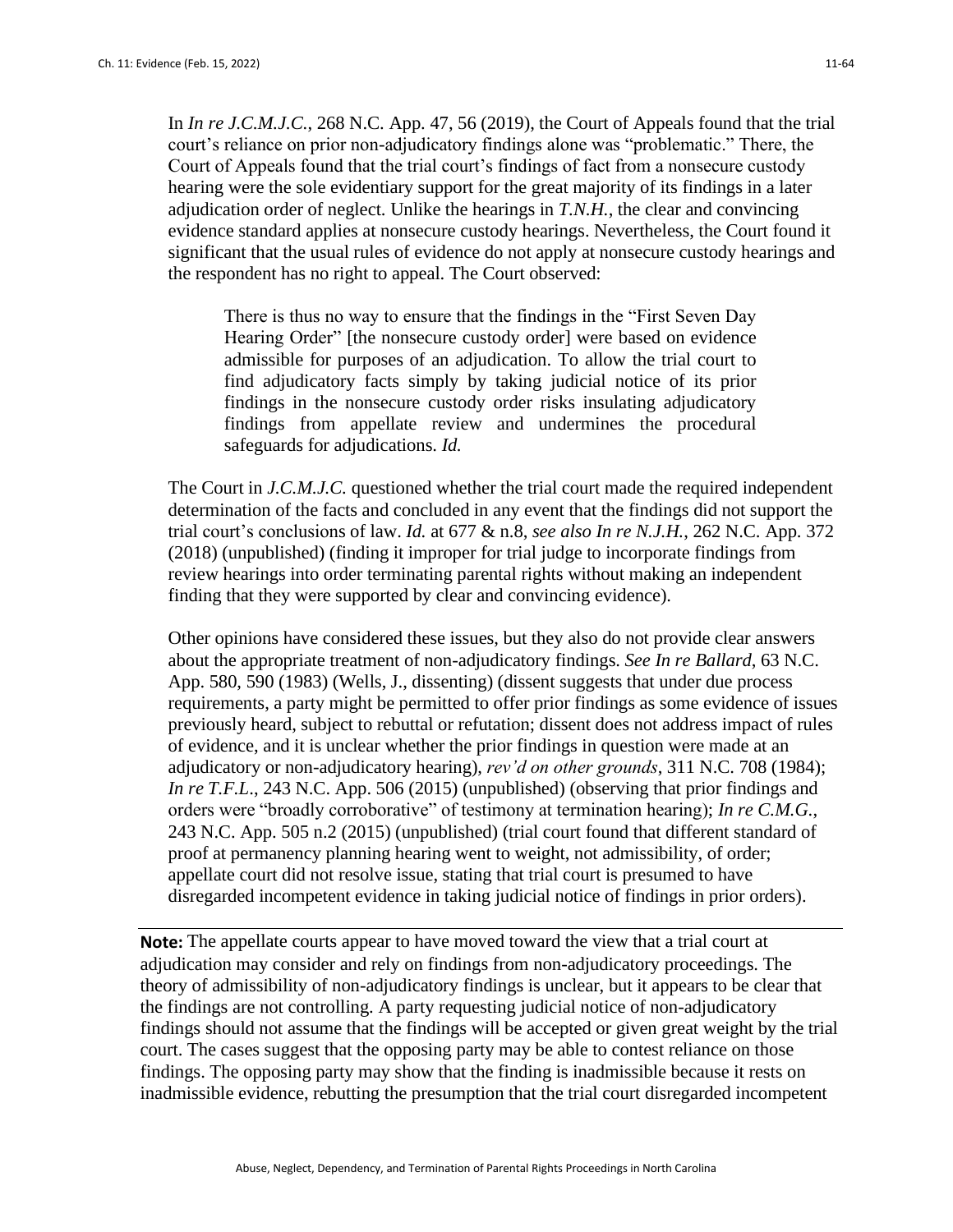evidence. A non-adjudicatory finding also may be contradicted by evidence offered at the adjudicatory hearing, which the trial court may credit instead. Ultimately, the trial court may conclude that a non-adjudicatory finding is insufficient without additional evidence to support a finding at the adjudicatory hearing.

**5. Formal concessions; stipulations of fact.** Formal concessions of a party during litigation, such as stipulations of fact, are considered "judicial admissions." *See In re I.S.*, 170 N.C. App. 78, 86 (2005); *see also* G.S. 7B-807(a) (allowing court to find from evidence, including stipulations, that allegations in abuse, neglect, and dependency proceeding have been proven by clear and convincing evidence). They remain in effect for the duration of the case, ordinarily "preventing the party who agreed to the stipulation from introducing evidence to dispute it and relieving the other party of the necessity of producing evidence to establish the stipulated fact." *In re I.S.*, 170 N.C. App. at 86 (quoting *Thomas v. Poole*, 54 N.C. App. 239, 241 (1981)); *see also In re T.N.H.*, 372 N.C. 403 (2019) (respondent bound at TPR proceeding by stipulations from earlier neglect adjudication); *In re A.K.D.*, 227 N.C. App. 58 (2013) (stipulation is judicial admission and binding, but stipulation as to question of law is generally "invalid and ineffective"); 2 BRANDIS & BROUN § 198, at 809–12 (describing effect of formal concessions and stipulations and circumstances in which they may not be binding).

If a stipulation is from a previous case, it may not preclude a party from litigating the issue in a subsequent case. For purposes of this discussion, however, whether an abuse, neglect, and dependency proceeding is considered a part of or separate from a later TPR proceeding may be inconsequential. In *In re Johnson*, 70 N.C. App. 383, 387–88 (1984), the court considered a prior abuse, neglect, and dependency case to be part of the same "controversy" as a later TPR case and held that a stipulation from the prior proceeding was a binding judicial admission in the later proceeding. *See also In re A.E.*, 379 N.C. 177 (2021) (court may take judicial notice of stipulation, which is binding as judicial admission). If an abuse, neglect, and dependency case is considered separate from a TPR case, a stipulation from the prior case may still bar relitigation of the issue in the subsequent case based on the principle of "judicial estoppel." *See, e.g., Bioletti v. Bioletti*, 204 N.C. App. 270, 275 (2010) (doctrine of judicial estoppel, which applies to the same *or* related litigation, prevents a party from asserting a legal position inconsistent with one taken earlier in litigation). At the least, a stipulation from a prior case may constitute an "evidential admission," which is not conclusive in a later case but is still admissible. *See* 2 BRANDIS & BROUN § 203, at 829; *UNCC Props., Inc. v. Greene*, 111 N.C. App. 391, 395 (1993) (statement contained in an answer from another proceeding was evidential, not judicial, admission).

A stipulation by one respondent may not bind another respondent who was not a party to the stipulation and objects to its use. *See In re E.P.-L.M.*, 272 N.C. App. 585 (2020) (upholding trial court's use of stipulation by father against mother, who was not party to stipulation, where mother did not object to stipulation and its use; concurring judge finds that if the issues had been preserved, the trial court's use of the stipulation against the mother would have been inappropriate).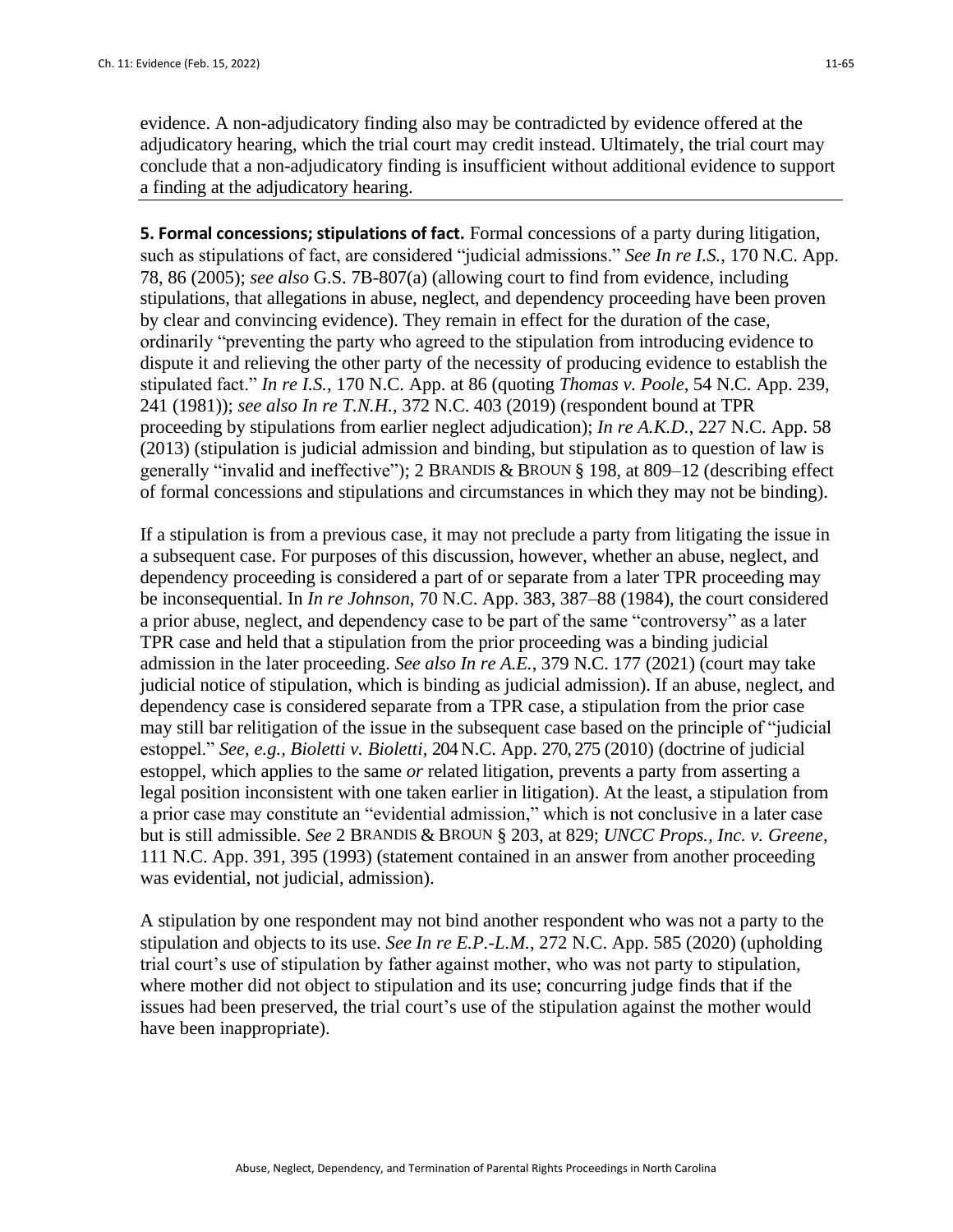#### **E. Documentary Evidence, Court Reports, and Other Exhibits**

**1. Summary.** This section deals with evidence offered in prior proceedings, including reports presented to the court. No established doctrine allows the trial court in one proceeding to take judicial notice of documentary evidence and other exhibits received in prior proceedings. The documentary evidence must satisfy the rules of evidence applicable to the current proceeding. Juvenile decisions, however, appear to allow the trial court to consider documentary evidence from prior proceedings, if admissible in the current proceeding, without the evidence being physically reoffered.

**2. Juvenile cases on documentary evidence.** Juvenile cases have stated that the trial court may take judicial notice of the underlying case file, including reports submitted to the court in prior disposition hearings. *See, e.g., In re W.L.M.*, 181 N.C. App. 518 (2007). It does not appear, however, that the decisions mean that the information in the reports is conclusively established, as under the traditional approach to judicial notice, or even that the information is admissible in the later proceeding. *See id.* (relying on the presumption that the trial court disregarded incompetent evidence in the files); *see also In re J.K.F.*, 379 N.C. 247, ¶ 22 n.2 (2021) (holding that guardian ad litem's report, received into evidence at review hearing, supported finding in termination of parental rights proceeding; court relies on presumption that trial court disregarded incompetent evidence). *But see In re D.T.H.*, 378 N.C. 576, ¶ 9 n.3 (2021) (questioning trial court's taking of judicial notice of guardian ad litem's report, to be offered at dispositional phase of TPR proceeding, during the TPR adjudication hearing; "it is not clear to us that this decision was consistent with the applicable rules of evidence"). It appears that the decisions mean that reports and other evidence received in a prior proceeding do not necessarily have to be physically reoffered into evidence to be considered by the trial court. *See generally In re J.M.,* 190 N.C. App. 379 (2008) (unpublished) (stating that the court at an adjudication hearing may consider prior proceedings but must evaluate the proceedings in accordance with the rules of evidence).

If this construction is correct, a party still may object to a court report and other documents that were received in a prior proceeding. *See In re L.N.H.*, 272 N.C. App. 695 (2020) (unpublished) (trial court took judicial notice of medical records offered into evidence at previous proceeding, apparently a nonsecure custody hearing; court finds that even assuming that this ruling was a proper use of judicial notice, parent's attorney was ineffective for failing to object to hearsay within the medical records and parent was denied fair hearing, requiring reversal of adjudication of abuse and neglect). Thus, a party may object to a document on the ground that the document does not meet the requirements for admission under the hearsay exception for business records or another hearsay exception. See section 11.6.F.2, above (discussing the requirements for business records and observing that reports to the court likely do not satisfy the requirements). If the document is admissible, a party also may have grounds to object to information within the document. See section 11.6.F.3, above (discussing admissibility of information within a business record).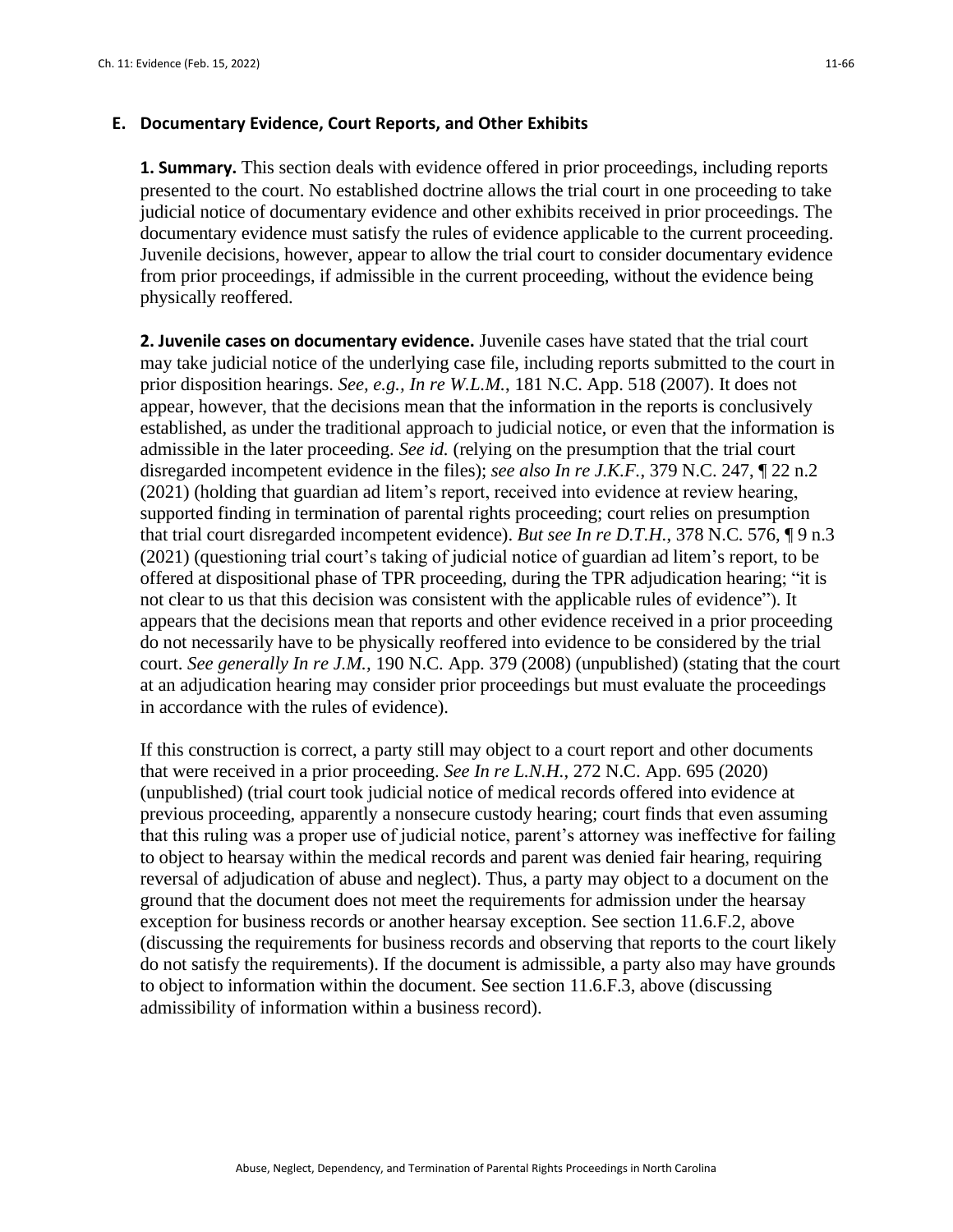#### **F. Testimony**

**1. Summary.** This section addresses testimony from prior proceedings, including testimony from adjudication and non-adjudication hearings. Testimony from prior proceedings is hearsay if offered for the truth of the matter asserted in the testimony. It is improper for a trial court to admit testimony from a prior proceeding unless the testimony satisfies a hearsay exception or is offered for a purpose other than its truth, such as impeachment of a witness's current testimony by his or her prior inconsistent testimony.

**2. Hearsay nature of prior testimony.** A witness's testimony from a prior proceeding, if offered for its truth, is a form of hearsay because it consists of statements made outside the current proceeding. See section 11.5.C, above (discussing the definition of hearsay). Even when the testimony is admissible at the prior proceeding—for example, the testimony recounted the witness's own observations and did not consist of hearsay statements—the prior testimony itself is hearsay when offered for its truth and is inadmissible at a later proceeding unless it satisfies a hearsay exception.

Evidence Rule 804(b)(1) governs "former testimony" and applies to testimony given "at another hearing of the same or a different proceeding." The rule creates an exception for former testimony if two basic conditions are satisfied. First, the witness must be unavailable at the current proceeding. *See* N.C. R. EVID. 804(a) (stating the definition of unavailability); see also section 11.6.H.2, above (discussing unavailability). Second, the party against whom the former testimony is now offered must have had an opportunity and similar motive to develop the testimony at the prior proceeding. Testimony from a prior non-adjudication hearing, such as a review hearing, may not satisfy this second requirement because the rules of evidence do not apply at such hearings, limiting the opposing party's ability to address the testimony, and because the purposes of review hearings and adjudications differ, which may bear on the opposing party's incentive to address the testimony.

If the testimony at the prior proceeding was given by a person who is a party in a later proceeding—for example, a parent—the testimony would be admissible against that party as an admission of a party-opponent. *See In re K.G.*, 198 N.C. App. 405 (2009) (unpublished) (holding that statements made by respondent-parents at a prior hearing on a domestic violence protective order were admissible as admissions of party-opponents at adjudication in a neglect case). This exception would not permit a party to offer the party's own prior testimony at a later proceeding—for example, DSS could not rely on this exception to offer the prior testimony of one of its employees. See also section 11.6.B.3, above (discussing the application of the exception to admissions).

Decisions recognize that judicial notice is not a proper device for considering prior testimony. *See Hensey v. Hennessy*, 201 N.C. App. 56, 68–69 (2009) (in case involving domestic violence protective order, trial court could not take judicial notice of testimony from prior criminal proceedings; the facts that were subject of testimony must not reasonably be in dispute); *In re J.M.*, 190 N.C. App. 379 (2008) (unpublished) (testimony from a previous proceeding, when offered for truth of matter asserted, is hearsay and is not admissible at proceeding at which the rules of evidence apply unless it satisfies a hearsay exception; judicial notice may not be used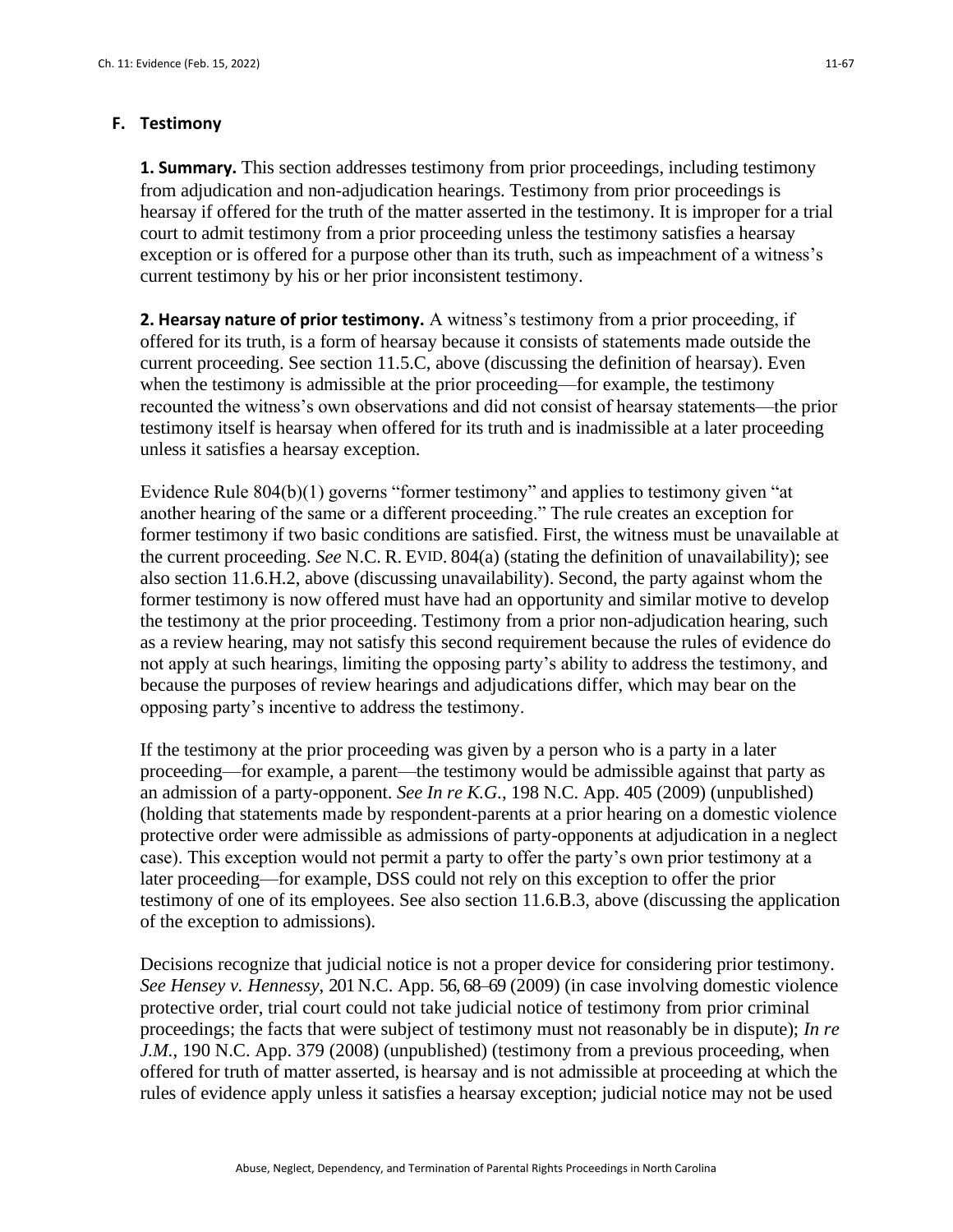as substitute for complying with hearsay restrictions on admissibility of former testimony).

## **11.8 Character and Prior Conduct**

#### **A. Generally**

"Character comprises the actual qualities and characteristics of an individual." 1 BRANDIS  $\&$ BROUN § 86, at 279. Thus, a person may have a violent character or a law-abiding character or a truthful one. Three basic types of evidence are potentially admissible to show a person's character:

- specific acts by the person,
- opinion about the person, and
- the person's reputation in the community.

The admissibility of these different types of character evidence depends on the theory under which the evidence is offered. The theory of admissibility also controls other rules regulating character evidence, such as whether a party may elicit character evidence on crossexamination only or may offer extrinsic evidence as well.

The rules on character evidence rarely have been addressed in appellate decisions in juvenile proceedings, perhaps because evidence of a type similar to character evidence is admitted for noncharacter purposes. The discussion below first addresses the different theories of admissibility for character evidence and then discusses the theories of admissibility that potentially apply in juvenile proceedings. The discussion also addresses (in section 11.8.D, below) the admissibility of prior conduct for noncharacter purposes under Evidence Rule 404(b).

## **B. Theories of Admissibility of Character Evidence**

**1. Character directly in issue.** One theory of admissibility of character evidence is that a person's character is directly in issue. This theory applies in a narrow range of cases, "as in litigation to determine the custody of children when the fitness of one or both parents is in issue, or when the issue is the good moral character of an applicant for admission to the bar." 1 BRANDIS & BROUN § 86, at 279. When character is directly in issue, specific acts, lay opinion, and reputation are admissible. *See* N.C. R. EVID. 405(a), (b).

Evidence about character is still subject to general evidence requirements. Thus, the evidence must be relevant to the character issue to be decided—for example, marijuana use in high school may be considered irrelevant to fitness to practice law. *See generally* 1 BRANDIS & BROUN § 100, at 357 (observing that evidence of specific instances of conduct should be confined to those relevant to the trait at issue). The witness also must be qualified to testify about the matter. To testify to specific acts, the witness must have personal knowledge of the acts. To give an opinion about a person's character, the witness must know the person. To testify to reputation, the witness must know the person's reputation in the community.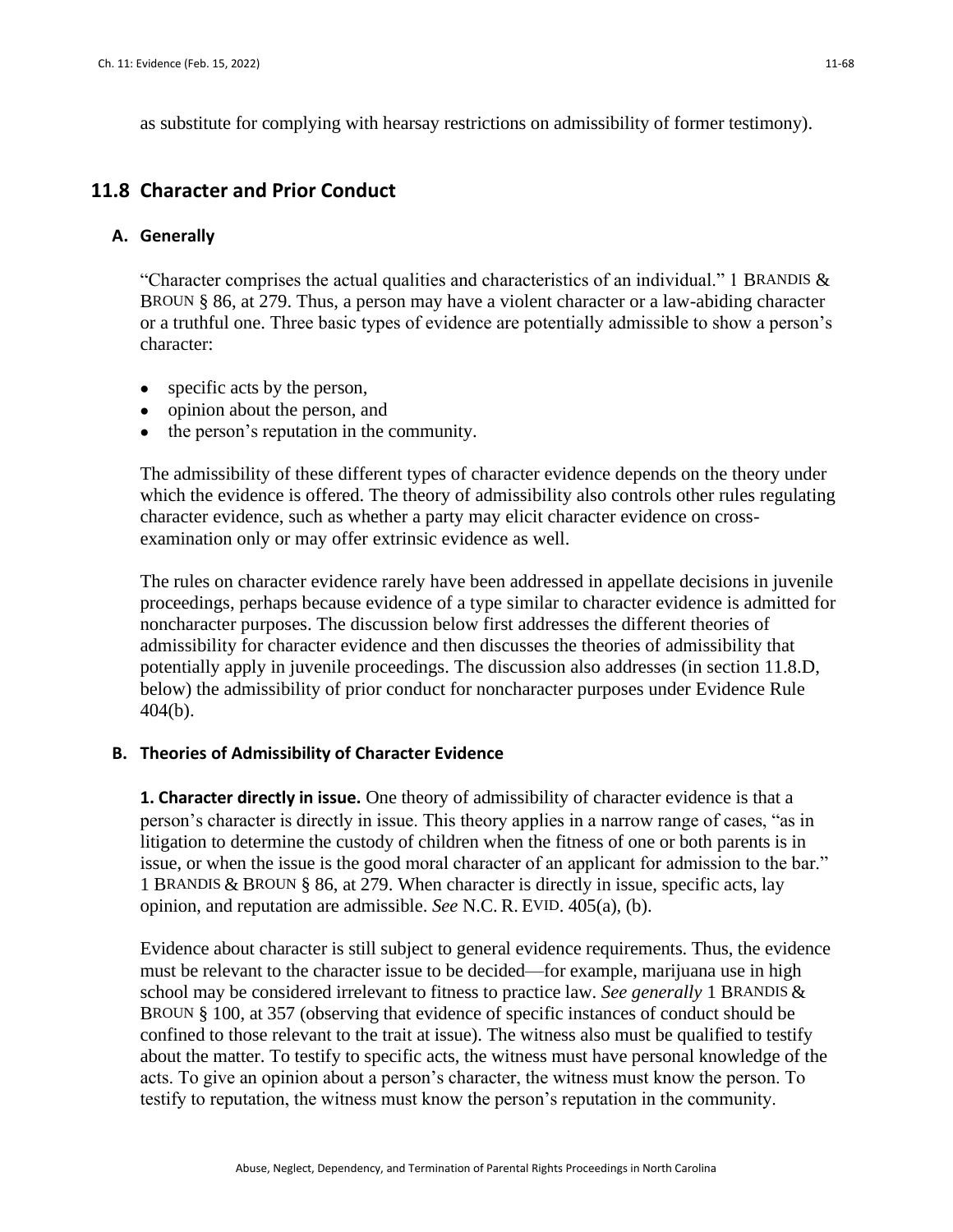(Reputation testimony is a form of hearsay because the witness is testifying to what others in the community think about the person, but it is excepted from the hearsay rule by Evidence Rule 803(21). *See* 1 BRANDIS & BROUN § 96, at 335.) Opinion and reputation testimony also must be about matters of character, not factual information about a person's conduct. *See State v. Collins*, 345 N.C. 170, 173–74 (1996); *State v. Moreno,* 98 N.C. App. 642, 645–46 (1990) (explaining that "not using drugs" is a character trait akin to "sobriety," but "not dealing in drugs" is evidence of a fact and is not a character trait); *see also* JOHN RUBIN, THE ENTRAPMENT DEFENSE IN NORTH CAROLINA 70–71 & n.46 (UNC School of Government, 2001) (discussing the admissibility of opinion and reputation testimony). Testimony on character is subject to exclusion under Evidence Rule 403 if its probative value is substantially outweighed by the danger of prejudice, confusion of the issues, or considerations of undue delay or needless presentation of cumulative evidence. *See also* 1 MCCORMICK § 186, at 1132 (observing that the "pungency and persuasiveness" of character evidence declines as one moves from the specific to the general).

**2. Character to show conduct.** A second theory of admissibility is when character evidence is offered to show a person's conduct on a particular occasion. Ordinarily, character is inadmissible to prove conduct. *See* N.C. R. EVID. 404(a) ("Evidence of a person's character or a trait of his character is not admissible for the purpose of proving that he acted in conformity therewith on a particular occasion" except as otherwise provided).

Narrow exceptions exist. In a criminal case, the defendant may offer evidence of a pertinent trait of his or her own character or of the victim, and in rebuttal the State may offer evidence of that person's character. *See* N.C. R. EVID. 404(a)(1), (2) (describing this ground for admitting character evidence); N.C. R. EVID. 405(a) (describing the method of proving character for this purpose); *see also State v. Walston*, 367 N.C. 721 (2014) (holding in criminal case that trial court did not err in excluding opinion testimony about defendant's respectful attitude toward children because it was not sufficiently tailored to charges of unlawful sex acts; cites other decisions), *rev'g* 229 N.C. App. 141 (2013); *State v. Wagoner*, 131 N.C. App. 285, 292–93 (1998) (holding that evidence of the defendant's general psychological makeup was not a pertinent character trait in a prosecution for sexual assault). In either a civil or criminal case, a party also may offer evidence of a habit or routine practice of a person or organization to prove that the person or organization acted in conformity with that habit or practice. *See* N.C. R. EVID. 406.

**3. Credibility.** A third theory of admissibility is when character evidence is offered on a witness's credibility. *See* N.C. R. EVID. 404(a)(3). This theory is also an exception to the general rule that character may not be offered to prove conduct. In this instance, character evidence bears on the witness's conduct on the stand—that is, whether the witness is telling the truth. Under this theory, evidence is limited to the witness's character for truthfulness or untruthfulness. *See* N.C. R. EVID. 405(a), 607, 608, 609. Under these rules, a lay witness may give an opinion about the character for truthfulness of another person, including a child, if the person's character for truthfulness has been attacked, but neither a lay nor an expert witness may testify that a person is telling or told the truth. Compare sections 11.9.B.4, 11.10.D.1, below (discussing this limit on opinion testimony).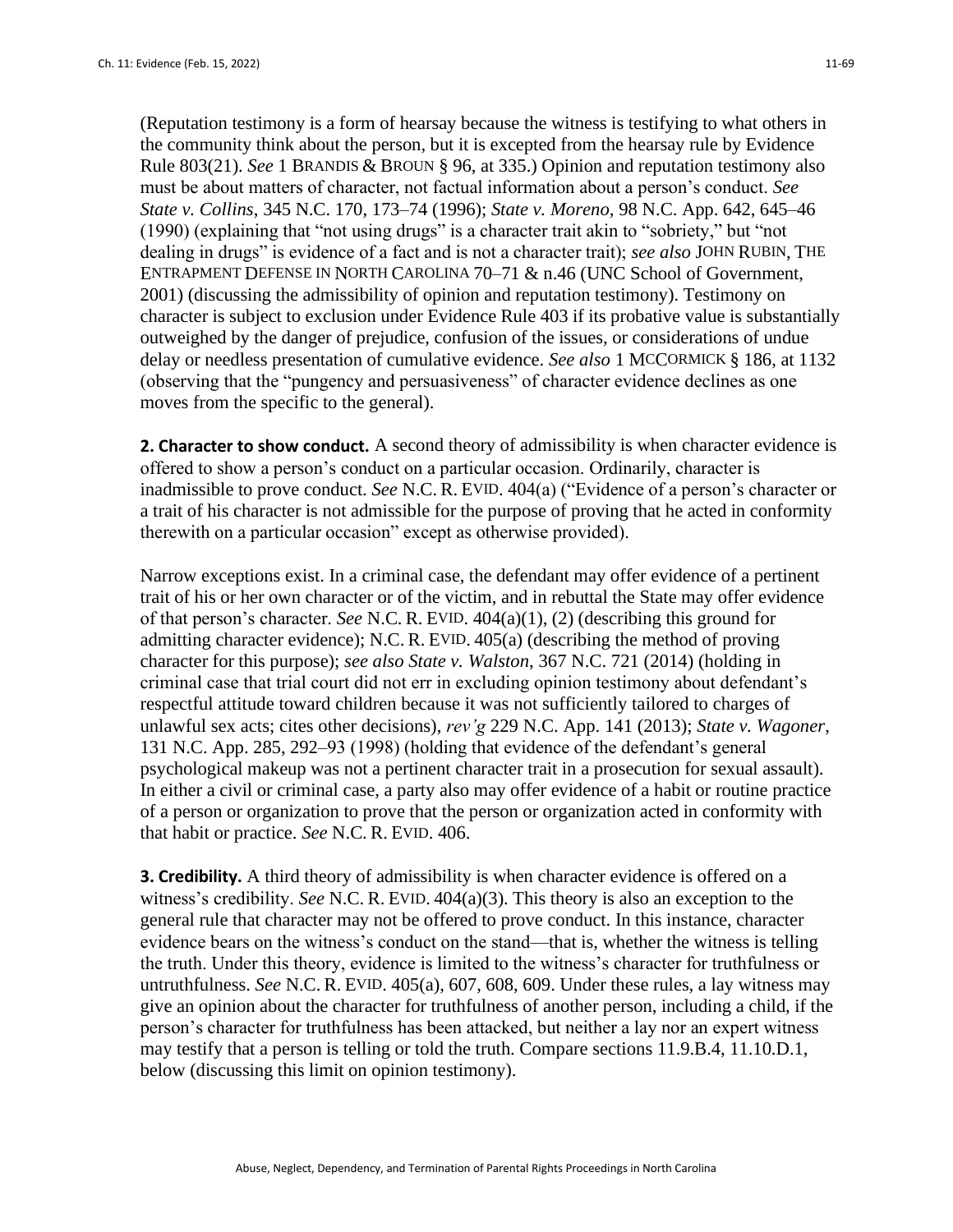**4. Opening the door.** Last, character evidence may be offered when a party opens the door through the testimony he or she offers. The admissibility of evidence under this theory depends on the circumstances of the case. *See, e.g., State v. Garner*, 330 N.C. 273, 287–90 (1991).

#### **C. Is Character Directly at Issue in Juvenile Cases?**

It does not appear that any North Carolina cases have addressed the issue in juvenile cases, but character is likely directly at issue at disposition in both abuse, neglect, and dependency cases and termination of parental rights cases. *See generally* MYERS § 8.02[B]. The focus of the dispositional phase is the best interest of the child, which necessarily is bound up with a determination of the parent's fitness. *See Adoption of Katharine*, 674 N.E.2d 256, 258 (Mass. App. Ct. 1997).

One writer posits that the character of the parent also could be considered at issue at adjudication because the petitioner is seeking to prove what happened in the past to protect the child in the future and evidence of parental character is relevant in this regard. *See* MYERS § 8.02[B]. The argument is not an exact fit, however, with the issues to be resolved at adjudication in North Carolina juvenile cases.

When the basis of alleged abuse is a discrete incident—for example, that a parent inflicted serious physical injury or committed a criminal act of a sexual nature—the issue to be decided is whether the incident occurred. In that kind of case, the rules prohibit evidence of the parent's character to show that the incident occurred (although evidence of the parent's past conduct may be admissible for a noncharacter purpose under Evidence Rule 404(b), discussed in section D., below).

When the allegations involve a broader inquiry into a parent's conduct—for example, when the basis of alleged neglect is that the juvenile has not received proper care or supervision or lives in an environment injurious to the juvenile's welfare—the question is closer. *See In re Mark C*., 8 Cal. Rptr. 2d 856, 861–62 (Ct. App. 1992) (observing that the legislature intended to place character at issue "to some extent" when the allegation is that a caretaker's abuse of one child endangers another child). The North Carolina courts have permitted evidence of a parent's past conduct and behavior in a number of such cases, but they have not specifically analyzed whether the evidence is permissible because the parent's character is directly "in issue" or because the conduct is simply relevant evidence of the alleged abuse or neglect. See Chapter 6.3.D and 6.3.E (discussing cases showing evidence that may support a finding of abuse or neglect). The North Carolina courts may be reluctant to premise the admission of evidence of prior conduct on the theory that the parent's character is directly in issue because such an approach would permit a broad range of opinion and reputation testimony (discussed in section 11.8.B.1, above), not just evidence of specific conduct and behavior. If the basis of admissibility is relevance, evidence of past conduct would be admissible to the extent relevant to the type of abuse or neglect alleged. This would not necessarily be true for opinion or reputation testimony unless admissible on another ground.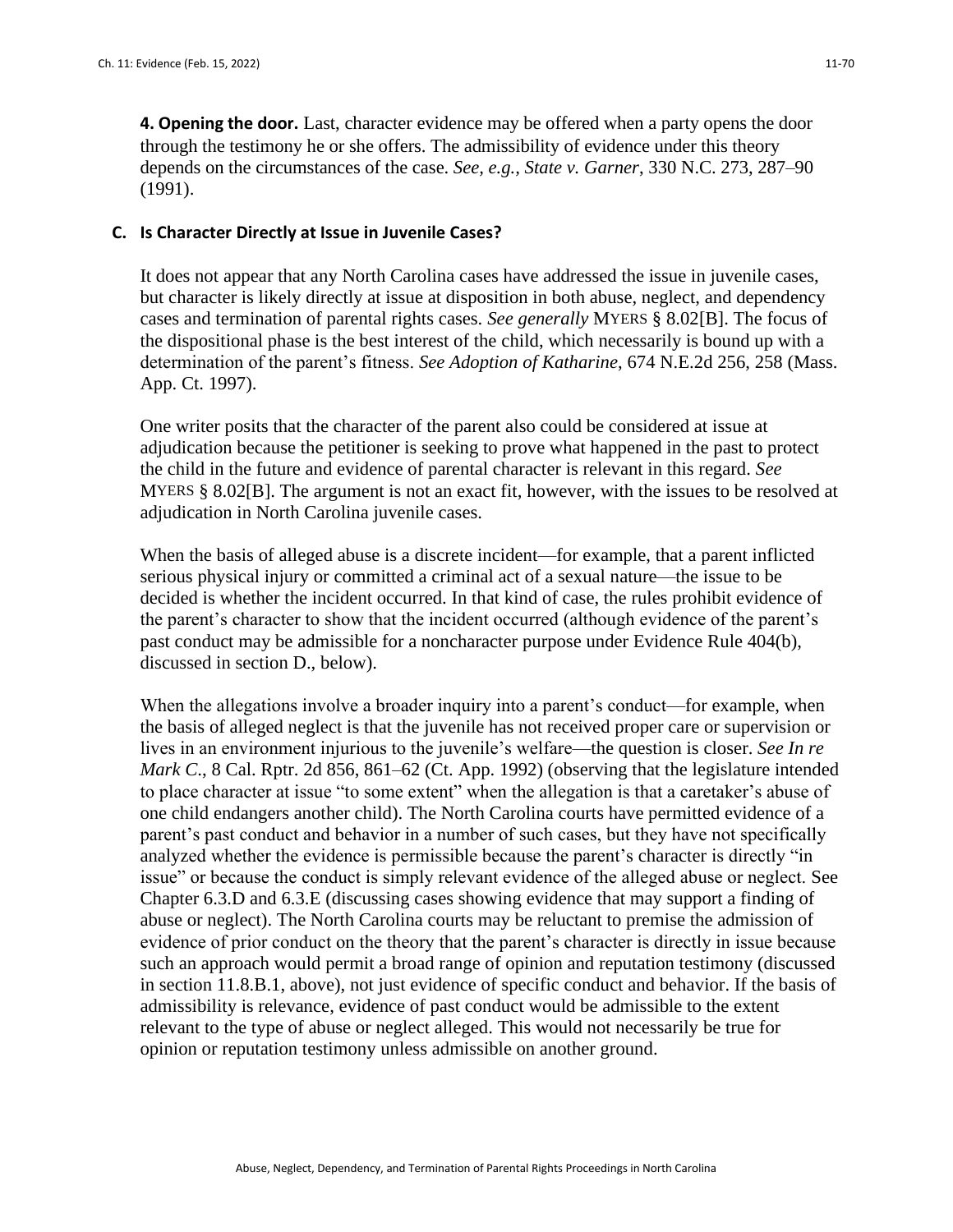## **D. Rule 404(b) and "Bad Act" Evidence**

**1. Applicability of rule.** Evidence Rule 404(b) prohibits evidence of a person's crimes, wrongs, or acts when offered "to prove the character of a person in order to show that he acted in conformity therewith." In other words, it prohibits evidence of other "bad acts" to show that a person had a propensity to commit the current act and therefore committed the act. Rule 404(b) permits evidence of other acts, however, if offered for a noncharacter purpose—that is, if the act is offered for a purpose other than the person's propensity to commit the current act. In juvenile cases, Rule 404(b) comes into play primarily when the basis of abuse or neglect is a person's alleged commission of a particular act, such as the infliction of serious injury or commission of a sex act against a child, and the issue is whether other acts by that person are admissible.

Rule 404(b) may not be the correct vehicle for analyzing "bad act" evidence when the alleged basis of abuse or neglect necessarily involves a broader inquiry into the parent's conduct. In such cases, a parent's prior conduct may be admissible without regard to Rule 404(b), either because the prior acts themselves are relevant evidence of abuse or neglect or because the parent's character is directly in issue, as discussed in section C., above. *See In re Deantye P.- B.*, 643 N.W.2d 194, 198–99 (Wis. Ct. App. 2002) (court observes that the "other acts" evidence statute in Wisconsin [which is similar to North Carolina's Rule 404(b)] prevents "fact finders from unnecessary exposure to character and propensity evidence in the context of determining whether a party committed an alleged act"; that concern is not applicable when a fact finder must determine "whether 'there is a substantial likelihood' that a parent will not meet conditions for the return of his or her children," which necessarily involves consideration of a "parent's relevant character traits and patterns of behavior"); *In re Allred*, 122 N.C. App. 561, 563–65 (1996) (respondent argued that Rule 404(b) barred evidence of prior orders finding neglect of her other four children; the court found that the evidence was relevant and admissible without determining whether the evidence needed to satisfy the other relevant purpose requirement of Rule 404(b)).

If Rule 404(b) applies, evidence of other acts would be admissible if offered for a noncharacter purpose relevant to the alleged basis of abuse or neglect. *See In re Termination of Parental Rights to Teyon D.*, 655 N.W.2d 752, 759–60 (Wis. Ct. App. 2002).

**2. Basic requirements for admission of other acts under Rule 404(b).** Numerous criminal cases have addressed the applicability of Rule 404(b). Review of those cases is beyond the scope of this discussion. Certain basic principles have emerged, which presumably would apply to juvenile cases.

• Rule 404(b) is considered a rule of inclusion in North Carolina, allowing evidence of other acts if offered for a relevant purpose and excluding the acts if their only probative value is to show the defendant's propensity to commit the act in question. *State v. Coffey*, 326 N.C. 268, 278–79 (1990). This formulation means that the list of possible relevant purposes in Rule 404(b)—motive, identity, knowledge, and the like—is not exhaustive. The proponent may offer evidence of other acts for purposes not specifically listed in Rule 404(b) as long as the purpose is relevant to an issue to be decided in the case and is not to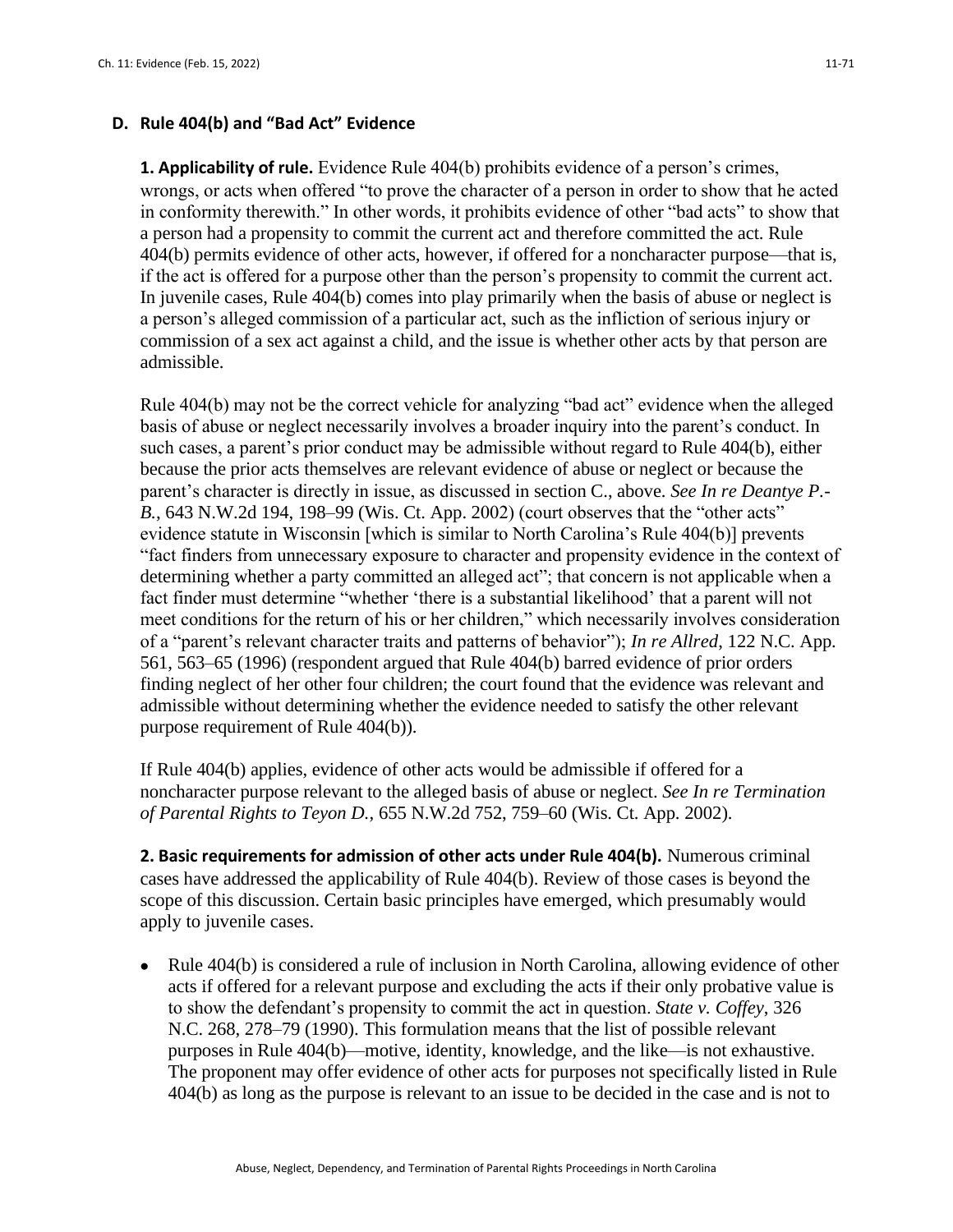show the defendant's character.

- The courts have set an outer limit on relevance, excluding other acts that are too dissimilar or too remote in time in relation to the current act. *See, e.g., State v. Al-Bayyinah*, 356 N.C. 150, 154–55 (2002).
- In prosecutions for sexual offenses, the courts have been "markedly liberal" in finding evidence of other sex acts to be for a relevant noncharacter purpose. *Coffey*, 326 N.C. at 279 (citation omitted). For a discussion of such cases, see Jeff Welty, *[Special Evidentiary](https://www.sog.unc.edu/sites/www.sog.unc.edu/files/reports/aojb0904.pdf)  [Issues in Sexual Assault Cases: The Rape Shield Law and Evidence of Prior Sexual](https://www.sog.unc.edu/sites/www.sog.unc.edu/files/reports/aojb0904.pdf)  [Misconduct by the Defendant](https://www.sog.unc.edu/sites/www.sog.unc.edu/files/reports/aojb0904.pdf)*, ADMINISTRATION OF JUSTICE BULLETIN No. 2009/04 (UNC School of Government, Aug. 2009).
- Evidence of other acts may be excluded if the probative value of the evidence is substantially outweighed by its prejudicial effect under Evidence Rule 403. *See State v. Smith*, 152 N.C. App. 514, 528 (2002) (trial court must engage in Rule 403 balancing in determining whether to admit evidence under Rule 404(b)); *see also State v. Hembree*, 368 N.C. 2 (2015) (cautioning trial courts to subject 404(b) evidence to strict scrutiny because of its dangerous tendency to mislead and raise spurious presumption of guilt; conviction reversed).
- If admitted for a noncharacter purpose, the factfinder must restrict consideration of the evidence to that purpose and not consider it for inadmissible purposes. *See* N.C. R. EVID. 105; *State v. Watts*, 370 N.C. 39 (2017) (reversing conviction for trial court's failure to instruct jury to limit its consideration of evidence admitted under Rule 404(b)).

**3. Form of proof; prior criminal proceedings.** A proponent must show the commission of other acts by admissible evidence. Thus, the proponent must offer live testimony by a person with personal knowledge of the acts or by hearsay within an exception, such as an admission by a party-opponent. *See* 1 IMWINKELRIED § 903, at 9-3. The other act need not have been the subject of a criminal proceeding. By its terms, Rule 404(b) applies to other "crimes, wrongs, or acts." When the other act has been the subject of criminal proceedings, however, the cases have limited the evidence that may be offered about the proceedings.

The other act may not be established by an arrest, indictment, or other charge. *See* 1 BRANDIS & BROUN § 98, at 351–52 (discussing this bar in the context of impeachment of a witness); *cf. State v. Bryant*, 244 N.C. App. 105 (2015) (recognizing that G.S. 15A-1221(b) prohibits entry of indictment, arrest warrant, and other charging documents into evidence).

Nor may the other act ordinarily be shown by the bare fact of conviction. *See* 1 BRANDIS & BROUN § 94, at 303–04; *State v. Wilkerson*, 356 N.C. 418 (2002), *rev'g per curiam for the reasons stated in the dissent* 148 N.C. App. 310 (2002) (dissent, adopted by the Supreme Court, states this rule and notes exceptions); *State v. Bowman*, 188 N.C. App. 635 (2008) (discussing exceptions but finding them inapplicable in the circumstances of the case). The proponent ordinarily must prove the acts underlying the charge or conviction through admissible evidence (as well as show that the acts are relevant to an issue to be decided in the case and not for character). *See also* Phil Dixon, *[Rule 404 and Evidence of Prior](https://nccriminallaw.sog.unc.edu/rule-404-evidence-prior-incarceration/)  [Incarceration](https://nccriminallaw.sog.unc.edu/rule-404-evidence-prior-incarceration/)*, UNC SCH. OF GOV'T: NORTH CAROLINA CRIMINAL LAW BLOG (Feb. 21, 2017) (discussing *State v. Rios,* 251 N.C. App. 318 (2016), which held that the bare fact of incarceration is improper propensity evidence).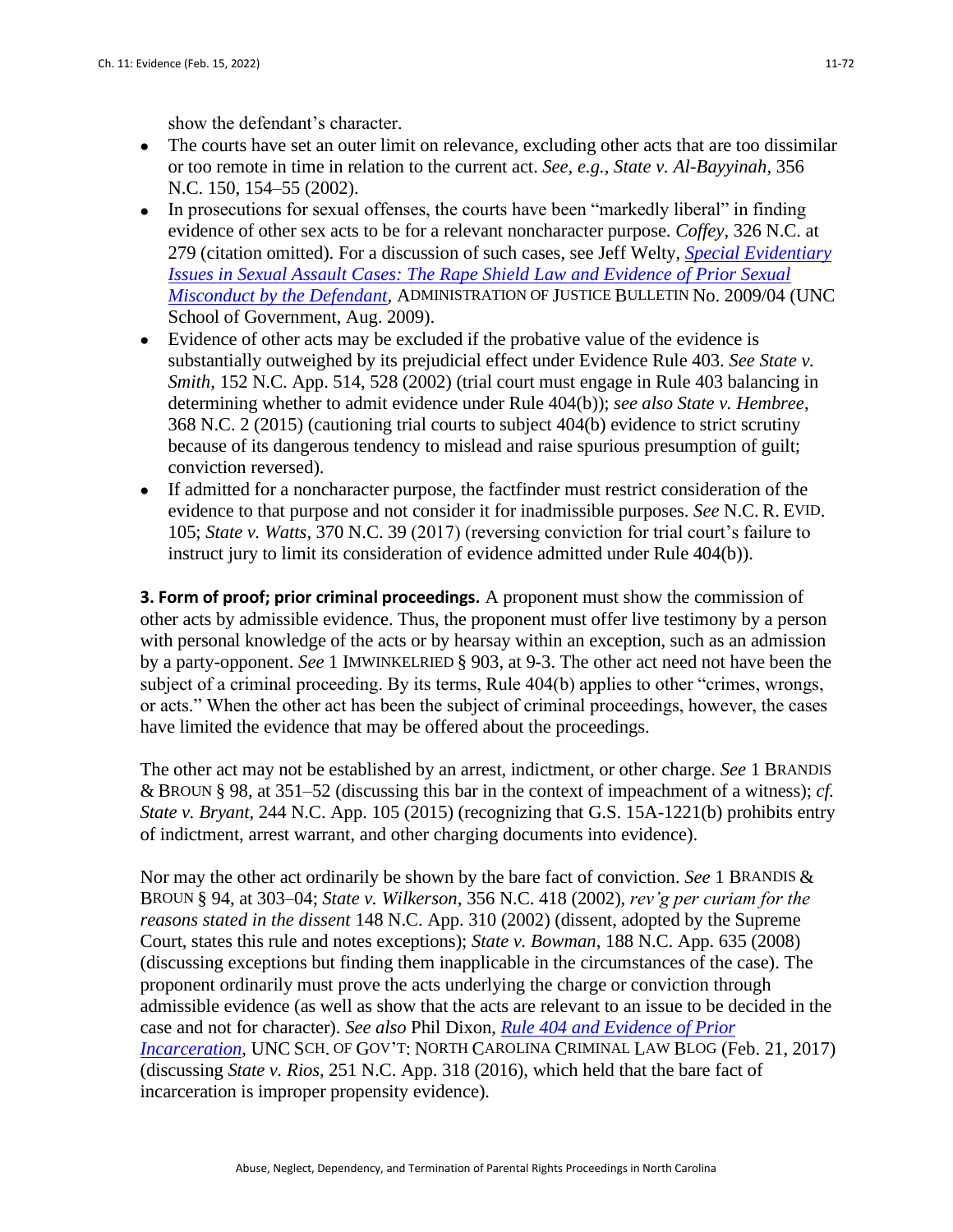The existence of a criminal conviction is admissible, however, when the fact of the conviction itself is a basis for a finding of abuse or a ground for termination of parental rights. *See* G.S. 7B-101(1)d. (providing that the commission of a violation of specified statutes, such as firstdegree rape under G.S.  $14-27.2$ , is abuse); G.S.  $7B-1111(a)(1)$  (providing that a juvenile is deemed abused for the purpose of a termination of parental rights proceeding if the court finds the juvenile to be abused within the meaning of G.S. 7B-101); *Curtis v. Curtis,* 104 N.C. App. 625, 628 (1991) (holding that the father's conviction of first-degree sexual offense against the minor child provided a basis for a finding of abuse).

An arrest or conviction also may be admissible if not offered to show commission of an act but for another purpose, such as why a parent was physically unable to care for a child. *See In re Termination of Parental Rights to Teyon D.*, 655 N.W.2d 752, 759–60 (Wis. Ct. App. 2002) (offenses and sentences were admissible to show why the mother had been unable to take responsibility for her children). A conviction also may be used to impeach a witness's testimony under Evidence Rule 609. *See also* Phil Dixon, *[Cross-Examination on Pending](https://nccriminallaw.sog.unc.edu/cross-examination-pending-charges/)  [Charges](https://nccriminallaw.sog.unc.edu/cross-examination-pending-charges/)*, UNC SCH. OF GOV'T: NORTH CAROLINA CRIMINAL LAW BLOG (Oct. 31, 2017) (discussing right of defendant to cross-examine State's witnesses about pending charges to show bias).

For a further discussion of the admissibility of prior proceedings, see section 11.7, above.

#### **E. Rape Shield Law**

Evidence Rule 412 modifies the customary rules on character evidence and evidence offered for noncharacter purposes in rape and sex offense cases, barring evidence of opinion and reputation testimony on character and allowing evidence of specific acts in limited instances. By its terms, the rule applies only to criminal cases, but the North Carolina courts have held that a trial court may (although apparently is not required to) apply the rule's restrictions to juvenile cases. *In re K.W*., 192 N.C. App. 646, 648–49 (2008). Asking questions about matters covered by the rape shield law, without following the procedures in the law, could result in sanctions. *State v. Okwara*, 223 N.C. App. 166 (2012) (upholding finding of contempt against defense counsel).

For a discussion of North Carolina's rape shield law, see Jeff Welty, *[Special Evidentiary](https://www.sog.unc.edu/publications/bulletins/special-evidentiary-issues-sexual-assault-cases-rape-shield-law-and-evidence-prior-sexual-misconduct)  [Issues in Sexual Assault Cases: The Rape Shield Law and Evidence of Prior Sexual](https://www.sog.unc.edu/publications/bulletins/special-evidentiary-issues-sexual-assault-cases-rape-shield-law-and-evidence-prior-sexual-misconduct)  [Misconduct by the Defendant](https://www.sog.unc.edu/publications/bulletins/special-evidentiary-issues-sexual-assault-cases-rape-shield-law-and-evidence-prior-sexual-misconduct)*, ADMINISTRATION OF JUSTICE BULLETIN No. 2009/04 (UNC School of Government, Aug. 2009). Cases since release of that bulletin have recognized additional circumstances in which prior sexual conduct may be admissible if relevant; the evidence need not fall within one of the rule's enumerated exceptions. *See, e.g., State v. Martin*, 241 N.C. App. 602, 610 (2015); Shea Denning, *[The Rape Shield Statute: Its](https://nccriminallaw.sog.unc.edu/rape-shield-statute-limitations-recent-application/)  [Limitations and Recent Application](https://nccriminallaw.sog.unc.edu/rape-shield-statute-limitations-recent-application/)*, UNC SCH. OF GOV'T: NORTH CAROLINA CRIMINAL LAW BLOG (Aug. 17, 2017). The trial court may exclude the evidence under the balancing test in Evidence Rule 403. *See State v. West*, 255 N.C. App. 162 (2017).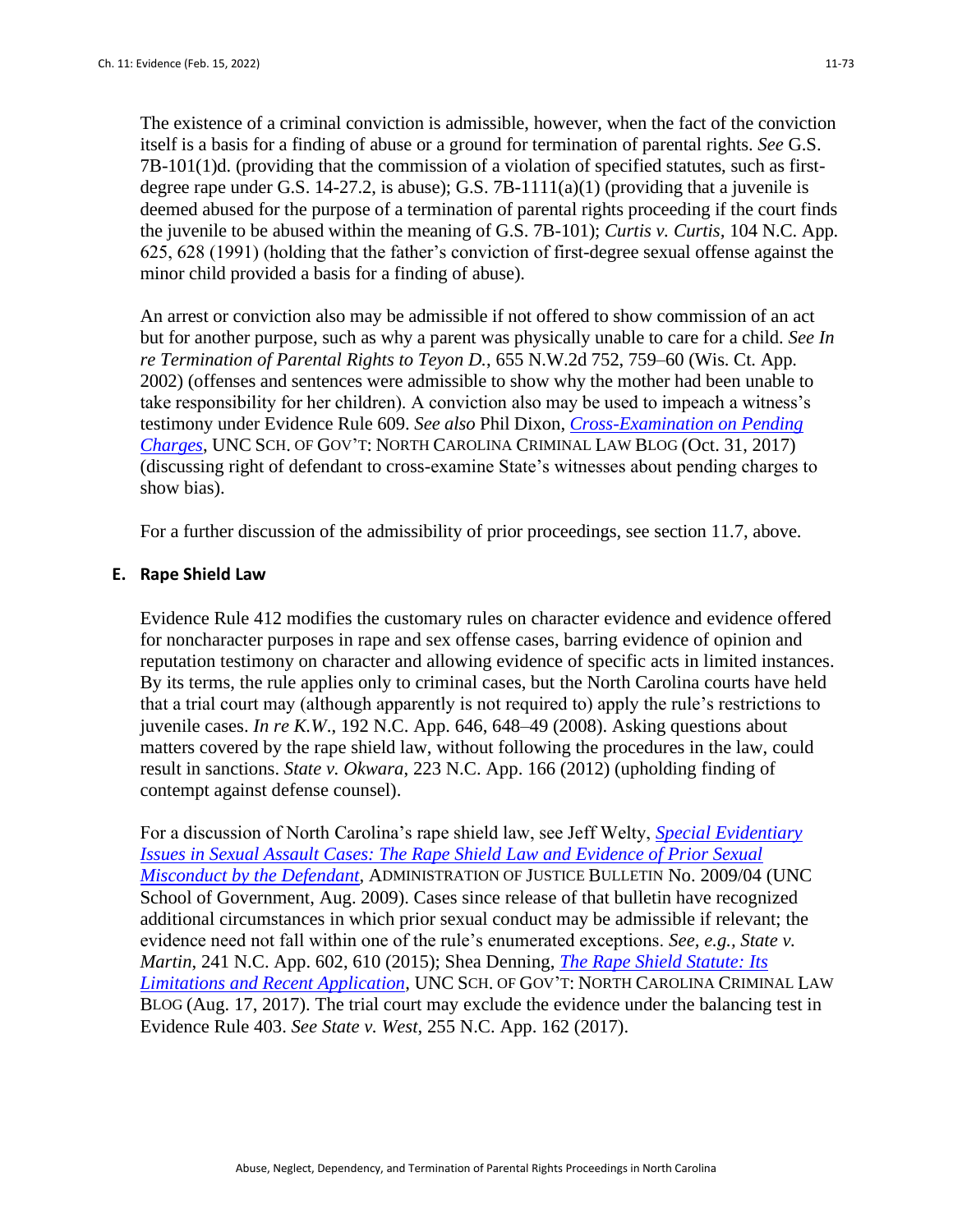## **11.9 Lay Opinion**

#### **A. Lay and Expert Testimony Distinguished**

Two evidence rules distinguish the scope of lay and expert testimony.

**1. Rule 602 and the requirement of personal knowledge.** Evidence Rule 602 provides that a witness, other than an expert witness, may not testify to a matter unless the witness has personal knowledge of the matter. If a lay witness purports to describe facts that he or she observed, but the description actually rests on statements of others, the testimony is objectionable on the ground that the witness lacks personal knowledge of those matters. If the lay witness testifies directly to the statements of others, the admissibility of the testimony is then assessed in accordance with the rules on hearsay. 1 MCCORMICK § 10, at 72–73. An expert witness, in contrast, may base an opinion on facts or data that are not within his or her personal knowledge and are not admissible in evidence, if of a type reasonably relied on by experts in the particular field.

**2. Rule 701 and the allowance of inferences if rationally based on perception and helpful.** 

Evidence Rule 701 provides that a lay witness's testimony in the form of an opinion or inference is permitted if it is:

- rationally based on the perception of the witness and
- helpful to a clear understanding of the witness's testimony or a determination of a fact in issue.

These requirements both loosen and limit the scope of lay opinion testimony, allowing lay testimony in the form of an opinion but subject to greater restrictions than applicable to experts. The requirement that the opinion be based on the witness's "perception" reiterates that the testimony must be based on firsthand knowledge or observation. N.C. R. EVID. 701 commentary (so stating); *Duncan v. Cuna Mut. Ins. Soc'y*, 171 N.C. App. 403, 407–08 (2005) (generalized observations and opinions by a licensed social worker and substance abuse counselor about methadone use and abuse were not admissible because they were not based on personal knowledge and not offered as expert opinion). The rule loosens the distinction between fact and opinion, allowing the latter if "rationally" based on the witness's perception, but it does not permit opinion testimony that goes beyond rational inferences and requires special expertise. The requirement that the opinion be "helpful" does away with any notion that the opinion must be "necessary" to be admissible, while giving the court discretion to exclude opinion testimony that is unhelpful. *See* N.C. R. EVID. 701 commentary (so stating); *see generally* 2 BRANDIS & BROUN § 175, at 676; *see also In re Wheeler*, 87 N.C. App. 189, 195–97 (1987) (in a case involving termination of a father's parental rights, the court questioned the helpfulness and therefore the admissibility of the mother's opinion that adoption would be best for the children and the GAL's opinion that termination was in the children's best interest [for a discussion of the inadmissibility of opinions in the form of a legal conclusion, see section 11.10.D.2, below]).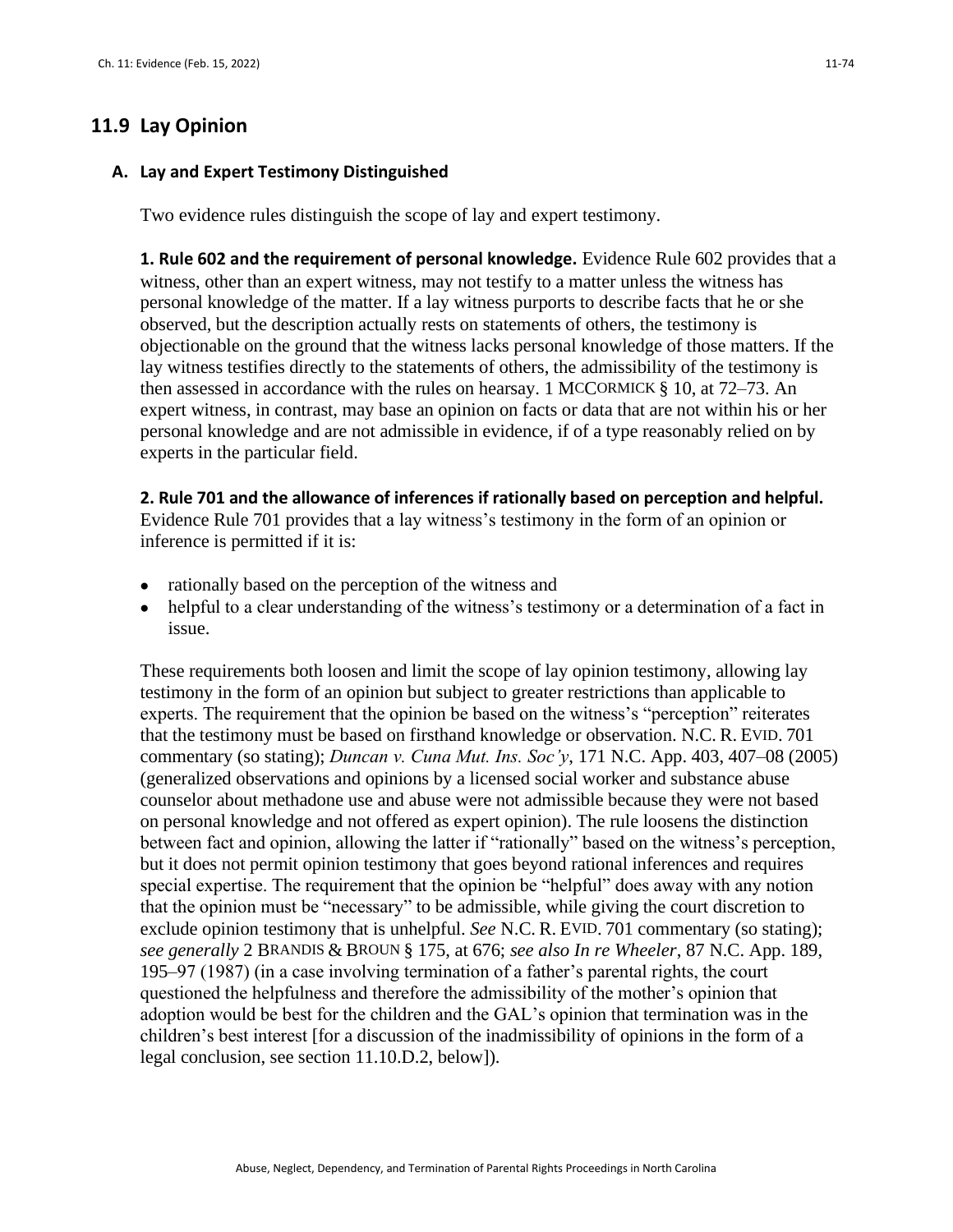#### **B. Examples of Permissible and Impermissible Lay Opinion**

#### **1. Shorthand statements of fact, including statements about mental and emotional**

**condition.** Many cases recognize that lay witnesses may testify in the form of a "shorthand expression of fact." *See generally* MOSTELLER § 10-2(A), at 10-2 (testimony under "the collective fact or shorthand rendition doctrine" is permissible because there are certain sorts of opinions and inferences that lay witnesses commonly draw, and it would be impractical to require that they describe in detail the subsidiary facts supporting their opinion); *State v. Davis*, 368 N.C. 794, 798 n.4 (2016) (reaffirming that such testimony is permissible).

Among other matters, a lay witness may testify about the mental or physical state of another person based on the witness's observations. *See, e.g., State v. Dills*, 204 N.C. 33 (1933) (finding it permissible for a witness to testify that the defendant was "drunk"); *State v. Wade*, 155 N.C. App. 1, 13–14 (2002) (quoting *State v. Brown*, 350 N.C. 193, 203 (1999)) (witness could testify to the "'instantaneous conclusions of the mind'" as to the defendant's mental state, "'derived from observation of a variety of facts presented to the senses at one and the same time"; included in the witness's testimony was an opinion that the defendant was a "molester at heart," which gave the court "pause," but in light of other evidence the court found that the jury would probably not have reached a different result absent this testimony); *State v. Wagner*, 249 N.C. App. 445 (2016) (allowing witness's testimony in sexual assault case that she should have picked up on "red flags," which court characterized as shorthand label for unusual conduct that witness had observed by defendant with victim); *State v. Pace*, 240 N.C. App. 63 (2015) (allowing as shorthand statement of fact testimony by victim's mother about changes she observed in her daughter after assault); *State v. Kelly*, 118 N.C. App. 589, 594–97 (1995) (lay opinion on the emotional state of another is permissible and, in a case involving allegations of sexual abuse, parents could testify that their children seemed embarrassed or frightened or displayed other emotions); *see also State v. Waddell*, 130 N.C. App. 488, 500–502 (1998) (assuming the witness was not testifying in the capacity of an expert, she could give lay opinion that the child demonstrated oral and anal intercourse by manipulations of anatomical dolls; her testimony was a shorthand statement of fact), *aff'd as modified*, 351 N.C. 413 (2000) (child's statements to the witness were not admissible under the medical diagnosis and treatment exception, discussed in section 11.6.E, above).

**2. Lay opinion requiring special expertise.** Lay opinion about another's mental or emotional state (or other matters) may not cross into areas requiring scientific knowledge or other special expertise. *See State v. Solomon*, 259 N.C. App. 404 (2018) (defendant's testimony about the relationship between his own mental disorders and criminal conduct was not relevant without additional foundation; such evidence required expert witness in compliance with rules of evidence); *State v. Storm*, 228 N.C. App. 272 (2013) (licensed clinical social worker could testify to her observations of defendant, but could not testify as lay witness that he "appeared noticeably depressed with flat affect," which was psychiatric diagnosis for which witness was not offered as expert); *State v. Kelly*, 118 N.C. App. at 594–97 (parents could not testify to behavioral patterns and characteristics of sexually abused children, which went beyond the perception of a non-expert); *State v. Hutchens*, 110 N.C. App. 455, 459–61 (1993) (family counselor who was not qualified as an expert could not give an opinion about the behavioral patterns of sexually abused children); *State v. Bowman*, 84 N.C. App. 238 (1987) (police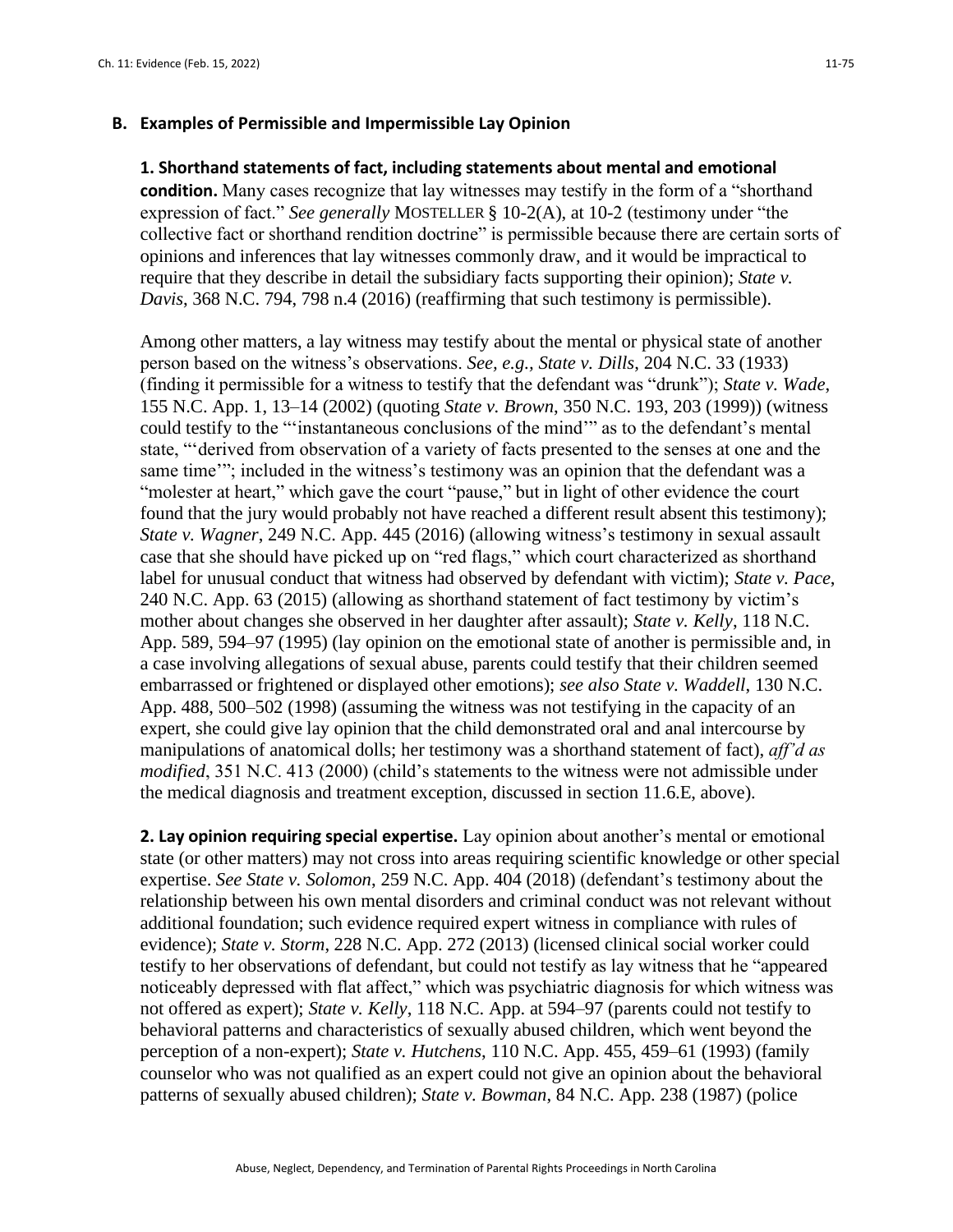officer, who had not been qualified as an expert, could not give an opinion that an 8-year-old child did not have sufficient information about sexuality to fantasize allegations of sexual abuse); *cf. State v. King*, 235 N.C. App. 187, 190–92 (2014) (although trial court did not formally qualify witness as expert in pediatric medicine and evaluation and treatment of child sex abuse, qualification was implicit in trial court's admission of witness's testimony about common behaviors of children who have suffered sexual abuse).

The North Carolina courts have stated that if a lay witness, "'by reason of opportunities for observation . . . is in a position to judge . . . the facts more accurately than those who have not had such opportunities," the witness's testimony may be admitted as lay opinion. *State v*. *Lindley*, 286 N.C. 255, 257–58 (1974) (citations omitted). Under this rationale, a witness may give what has been termed "skilled lay observer testimony." MOSTELLER, § 10-2(B), at 10-5 to 10-6. For example, by virtue of previous opportunities for observation, a witness who has become familiar with a person's voice or handwriting may give an opinion identifying the voice or handwriting. *Id.*

Some decisions have taken this principle further and have allowed, as lay opinion, testimony by someone with special training and experience in the subject. *See State v. Smith*, 357 N.C. 604, 610–13 (2003) (in a case in which a nurse did not have sufficient knowledge, training, or experience to testify as an expert about the effects of valium, it was nevertheless permissible for her to give a lay opinion about the typical effect of valium and her observation about whether the defendant exhibited those effects); *State v. Wallace*, 179 N.C. App. 710, 714–15 (2006) (based on his experience and training, a detective could give as lay opinion that if a child gives the same exact story each time, the child has been coached but in most cases the story will not be exactly the same each time; the court also found this testimony did not amount to improper opinion on the victim's credibility, discussed in subsection 4, below); *State v. Friend*, 164 N.C. App. 430, 437 (2004) (in a case in which an officer was not proffered as an expert witness, it was permissible for the officer to give a lay opinion about fingerprinting techniques and why it is rare to find useful prints).

These decisions may no longer be good law in light of amended Evidence Rule 702, which requires greater scrutiny of expert opinion. In *State v. Davis*, 368 N.C. 794 (2016), the State called a psychologist and mental health counselor as witnesses, who testified about their experiences treating victims of sexual abuse and the problems that victims experience, such as depression and anxiety. The Court of Appeals held that the testimony did not constitute expert opinion because it involved the witnesses' own experiences and observations. The Supreme Court reversed, recognizing that "when an expert witness moves beyond reporting what he saw or experienced through his senses, and turns to interpretation or assessment 'to assist' the jury based on his 'specialized knowledge,' he is rendering an expert opinion." *Id.* at 798. The outcome in *Davis* was that the testimony was subject to the discovery requirements on disclosure of expert opinion. *Accord State v. Broyhill*, 254 N.C. App. 478 (2017). These decisions also mean that such testimony is not admissible as lay opinion; it must satisfy the requirements for the admission of expert opinion under Evidence Rule 702, discussed further in section 11.10, below. *See also* John Rubin, *[A Rare Opinion on Criminal Discovery in North](https://nccriminallaw.sog.unc.edu/rare-opinion-criminal-discovery-north-carolina/)  [Carolina](https://nccriminallaw.sog.unc.edu/rare-opinion-criminal-discovery-north-carolina/)*, UNC SCH. OF GOV'T: NORTH CAROLINA CRIMINAL LAW BLOG (May 3, 2016) (discussing implications of *Davis*).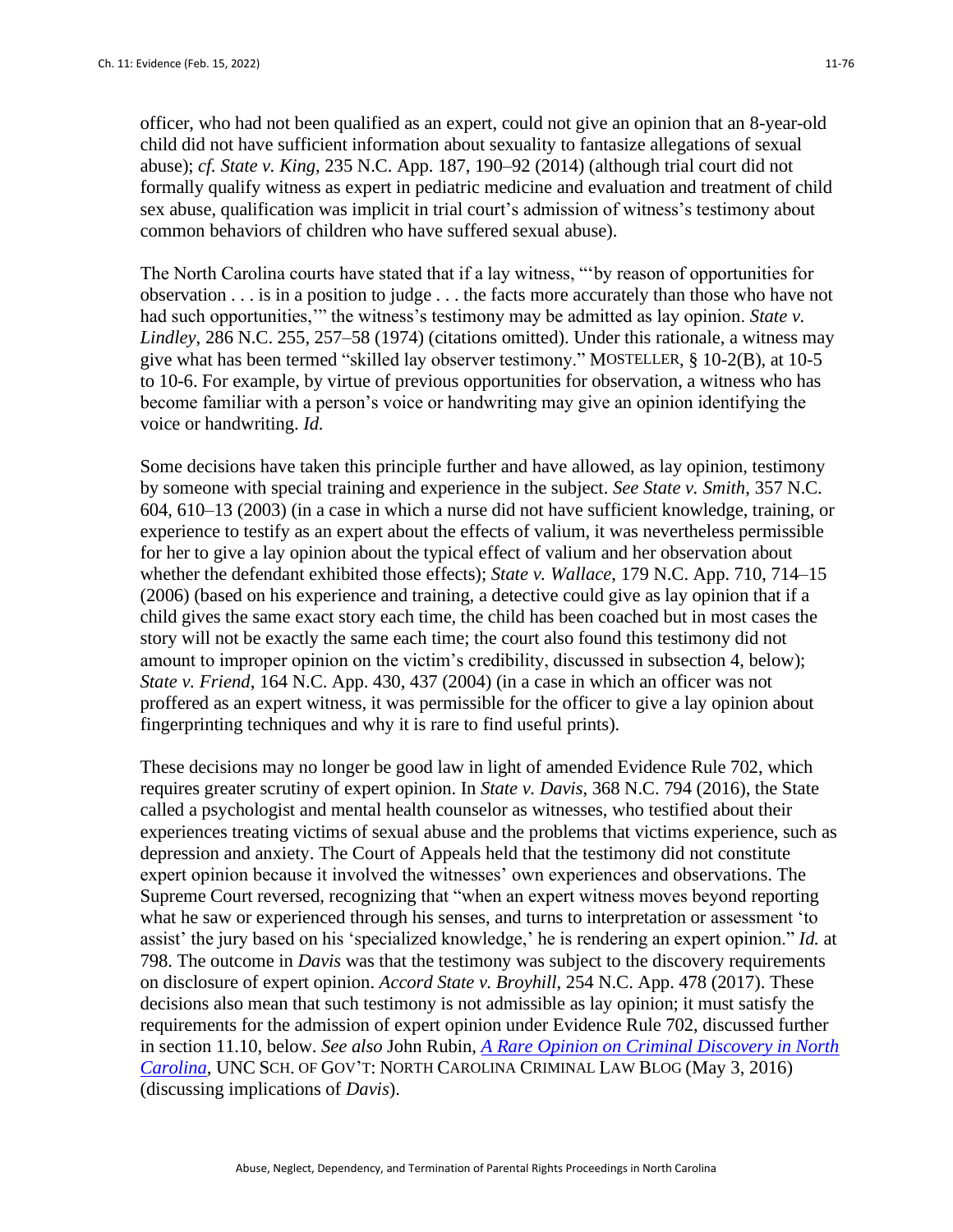A stricter dividing line between expert and lay opinion may prevent parties from avoiding the reliability requirements for experts by offering expert testimony "in lay witness clothing." *See* MOSTELLER § 10-2(B), at 10-6; *see also State v. Armstrong*, 203 N.C. App. 399, 411–15 (2010) (defendant argued that testimony by witness who was head of the Forensic Test for Alcohol Branch of the North Carolina Department of Health and Human Services was expert testimony "masquerading" as lay testimony and was inadmissible; while court found that defendant overstated its holdings, court agreed that witness provided expert testimony and that testimony was inadmissible because State did not comply with discovery requirements governing expert testimony); *State v. Moncree*, 188 N.C. App. 221, 225–27 (2008) (SBI agent's "extensive education and training in forensic analysis makes it difficult to imagine how he was able to separate his education, training, and experience" from his determination about the substance found in the defendant's shoe; court concludes that the agent testified as an expert, not a lay, witness and that the State violated criminal discovery requirements by failing to notify the defendant of its intent to offer expert testimony).

**3. Guilt of another person.** Neither a lay nor an expert witness may testify that a person is guilty of a particular act. *See State v. Warden*, 268 N.C. App. 646 (2019) (testimony that DSS had substantiated sexual abuse by defendant constituted improper vouching for credibility of victim's allegations); *State v. Martinez*, 212 N.C. App. 661 (2011) (holding that trial court improperly admitted testimony by DSS social worker that DSS had substantiated claim that sex offense occurred); *State v. Giddens*, 199 N.C. App. 115 (2009) (child protective services investigator improperly testified that DSS had substantiated that abuse had occurred and that the defendant was the perpetrator), *aff'd per curiam*, 363 N.C. 826 (2010); *State v. Kelly*, 118 N.C. App. at 596 (stating general principles); *see also* 2 BRANDIS & BROUN § 190, at 779–80. *But cf. State v. Black*, 223 N.C. App. 137 (2012) (where defendant cross-examined children about their testimony at prior DSS hearing, it was permissible for State to ask DSS worker to explain what prior hearing was and why it took place).

**4. Truthfulness of another person's statements.** Neither a lay nor an expert witness may testify that a witness is telling the truth. *See State v. Robinson*, 355 N.C. 320, 334–35 (2002) (witness may not give an opinion vouching for the veracity of another witness); *Giddens*, 199 N.C. App. 115 (witness may not vouch for the credibility of the victim); *State v. Gobal*, 186 N.C. App. 308, 318–19 (2007) (detective could testify that a witness became less nervous during an interview but not that the witness was therefore telling the truth; vouching for the veracity of a witness is not opinion that is helpful under Evidence Rule 701), *aff'd per curiam*, 362 N.C. 342 (2008); *State v. Owen*, 130 N.C. App. 505, 515–16 (1998) (finding exclusion proper for this reason); *see also* N.C. R. EVID. 701 commentary (explaining that if testimony amounts "to little more than choosing up sides, exclusion for lack of helpfulness is called for by the rule"). *But cf. State v. Betts*, 377 N.C. 519 (2021), ¶ 20 (holding that where expert and lay witnesses repeatedly used the word "disclosed" when testifying to allegations made by a child, the "use of the word 'disclose,' standing alone, did not constitute impermissible vouching as to the credibility of a victim of child sex abuse and indicates nothing more than that a particular statement was made").

Opinion testimony about another person's statements may be admissible if it does not amount to a comment on the person's credibility, but the line may be difficult to draw. *See, e.g., State*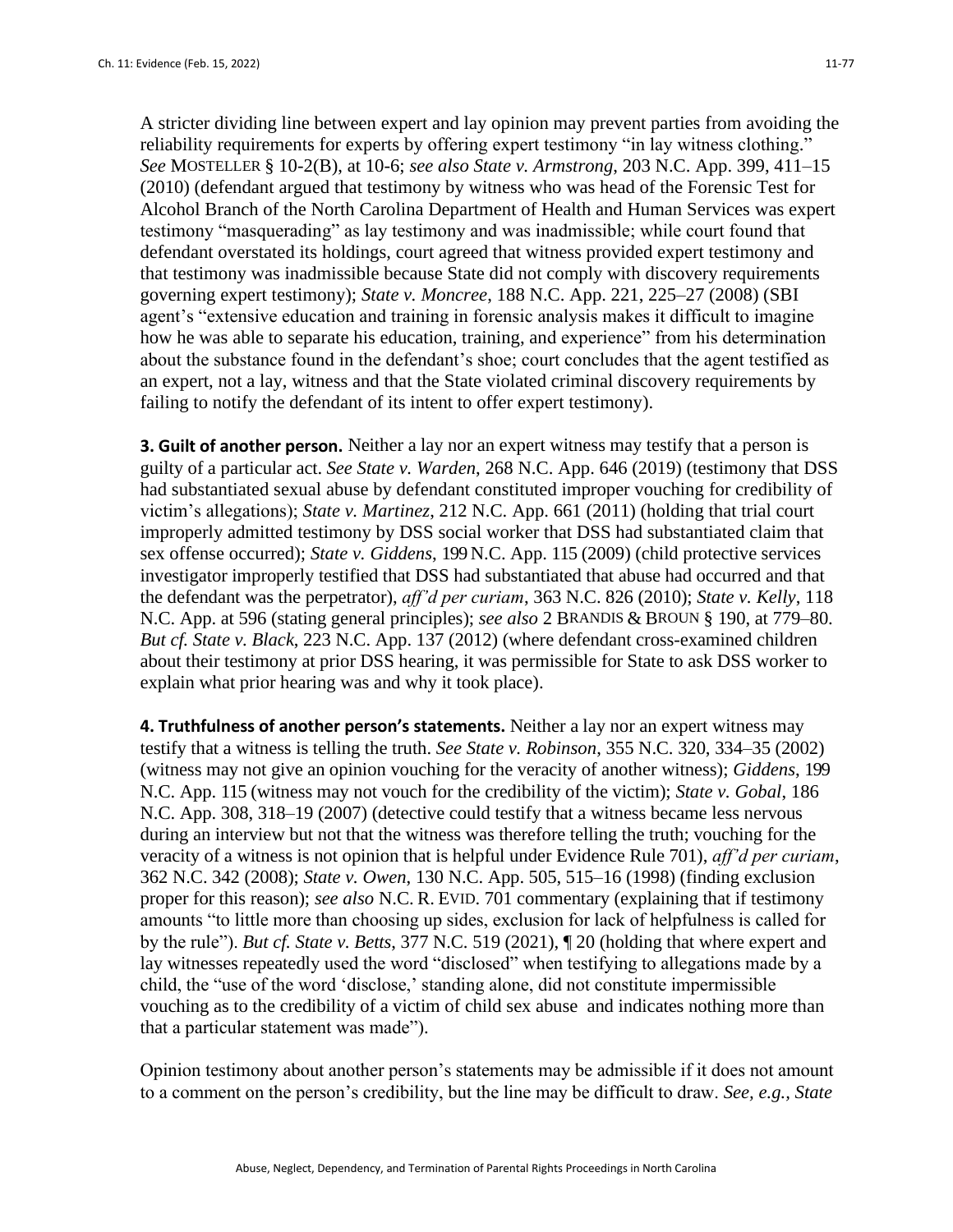*v. Orellana,* 260 N.C. App. 110 (2018) (detective's observation about victim's demeanor during questioning—that she seemed thoughtful, was trying to recollect, and seemed genuinely affected by what had occurred—was not improper vouching but rather was instantaneous conclusion and admissible as shorthand statement of fact); *State v. O'Hanlan*, 153 N.C. App. 546, 562–63 (2002) (permitting the testimony of a detective who was not offering an opinion that the victim had been assaulted, kidnapped, and raped, but was explaining why he did not pursue as much scientific testing in a case in which the victim survived and was able to identify the assailant); *State v. Love*, 100 N.C. App. 226, 231–32 (1990) (mother permitted to testify that she believed her child when the mother had testified that at first she did not believe the child and that the child had lied to her in the past; in this context, the testimony was helpful to the jury in understanding the mother's testimony), *dismissal of habeas corpus rev'd on other grounds sub nom.*, *Love v. Freeman*, 188 F.3d 502 (4th Cir. 1999) (unpublished); *State v. Murphy*, 100 N.C. App. 33, 40–41 (1990) (upholding as permissible lay opinion the testimony of a school guidance counselor that a child's statements to others about sexual abuse were consistent with statements to the counselor). *But see, e.g., State v. Ramey,* 318 N.C. 457, 467 (1986) (improper for a detective to give opinion that a child did not make any inconsistent statements to her; the opinion was not helpful and not admissible as lay opinion); *State v. Carter*, 216 N.C. App. 453 (2011) (upholding exclusion of testimony of social worker that victim was "overly dramatic," "manipulative," and exhibited "attention seeking behavior," which court found to be inadmissible commentary on child's credibility), *rev'd on other grounds*, 366 N.C. 496 (2013).

When character evidence is admissible, a lay witness (but generally not an expert witness) may give an opinion on a witness's character, including character for truthfulness. See section 11.8.B.3, above.

## **11.10 Expert Testimony**

This section reviews the basic requirements for expert testimony as well as testimony specifically about children and parents. The discussion begins by addressing the impact of the 2011 changes to the North Carolina Rules of Evidence on expert testimony.

## **A. Revised Evidence Rule 702(a)**

In 2011, the North Carolina General Assembly revised North Carolina Rule of Evidence 702(a), one of the key rules governing the admissibility of expert testimony. In essence, North Carolina adopted the federal *Daubert* test for evaluating the admissibility of expert testimony, adopted by the U.S. Supreme Court in *Daubert v. Merrell Dow Pharmaceuticals, Inc*., 509 U.S. 579 (1993), and later incorporated into Federal Rule of Evidence 702(a). The North Carolina General Assembly's adoption of this approach requires greater scrutiny of expert testimony by North Carolina courts and possibly reconsideration of subjects of expert testimony previously considered to be admissible.

The revision applies to criminal and civil actions arising on or after October 1, 2011. *See also Sneed v. Sneed*, 261 N.C. App. 448 (2018) (applying Rule 702 to expert testimony in child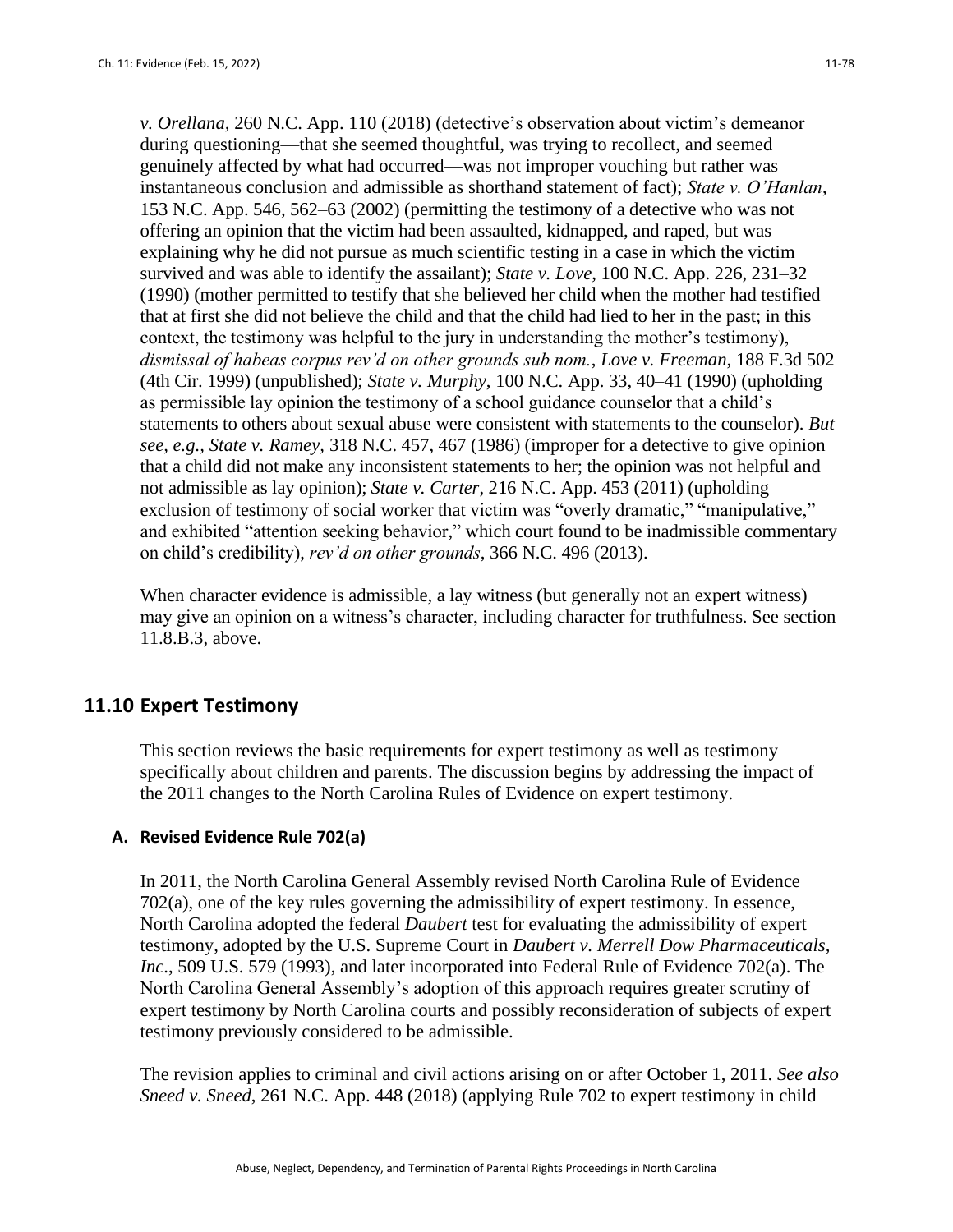custody case). In felony criminal cases, the courts have construed the effective-date language as making the change applicable to cases in which the indictment was filed on or after October 1, 2011. *State v. Gamez*, 228 N.C. App. 329 (2013). Thus, the revised rule applies to acts underlying an indictment issued on or after October 1, 2011, even if the acts occurred before October 1, 2011.

In *State v. McGrady*, 368 N.C. 880 (2016), the court considered the requirements of revised Rule 702(a), which states:

(a) If scientific, technical or other specialized knowledge will assist the trier of fact to understand the evidence or to determine a fact in issue, a witness qualified as an expert by knowledge, skill, experience, training, or education, may testify thereto in the form of an opinion, or otherwise, if all of the following apply:

(1) The testimony is based upon sufficient facts or data.

(2) The testimony is the product of reliable principles and methods.

(3) The witness has applied the principles and methods reliably to the facts of the case.

The earlier version of the rule did not include the criteria in (1) through (3), above.

The court in *McGrady* held that the amended rule incorporates the federal *Daubert* standard for admission of expert testimony. 368 N.C. at 884. The court recognized that the requirements of the rule are stricter than the approach articulated in *Howerton v. Arai Helmet, Ltd*., 358 N.C. 440 (2004), which had rejected the *Daubert* test. The general thrust of *Howerton* was that trial courts had to assess the reliability of expert testimony but did not have to be as exacting as under the federal rules of evidence. *See Howerton*, 358 N.C. at 464 (stating that North Carolina's approach was "less mechanistic and rigorous" than federal approach). The court in *McGrady* observed that the basic structure of the inquiry under the amended rule is not new, but it specifies new components and requires trial courts to scrutinize expert testimony with greater "rigor" before admitting it. *McGrady*, 368 N.C. at 892.

The court noted that the adoption of the stricter *Daubert* approach did not necessarily abrogate all North Carolina precedent on expert testimony. Previous cases may still be good law if they do not conflict with the *Daubert* standard. *Id*. at 888.

## **B. Three Basic Requirements**

**1. Generally.** The *Daubert* test, as incorporated in Evidence Rule 702(a), has three main parts, discussed below. Expert testimony must satisfy each part to be admissible, although the inquiry may overlap and proposed testimony may satisfy or fail different parts for similar reasons.

In determining whether expert testimony is admissible, the trial court does a preliminary inquiry under Evidence Rule 104(a). Under that rule, the trial court is not bound by the rules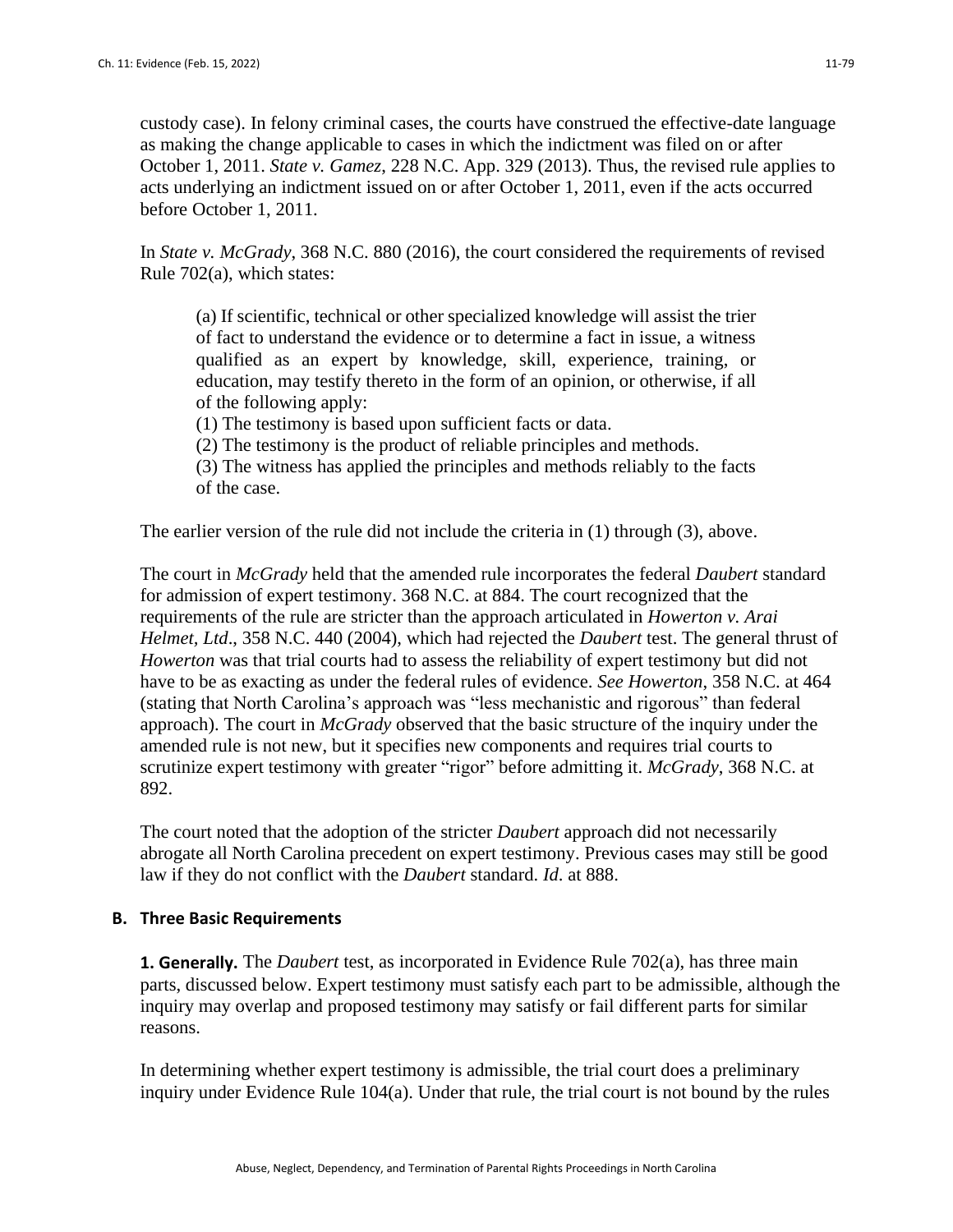of evidence except with respect to privileges. In fulfilling this gatekeeping function, the trial court is not required to follow particular procedural requirements, although questions of admissibility are often resolved at in limine hearings before trial or voir dire hearings at trial. *McGrady*, 368 N.C. at 892–93*; accord State v. Walston*, 369 N.C. 547 (2017). The trial court should assess the reliability of expert testimony under the *Daubert* test whether or not there is an objection. *See State v. Hunt*, 250 N.C. App. 238 (2016); Jeff Welty, *[Must a Trial Judge](https://nccriminallaw.sog.unc.edu/must-trial-judge-act-gatekeeper-even-not-asked/)  [Act as a Gatekeeper Even if Not Asked to Do So?](https://nccriminallaw.sog.unc.edu/must-trial-judge-act-gatekeeper-even-not-asked/)*, UNC SCH. OF GOV'T: NORTH CAROLINA CRIMINAL LAW BLOG (June 13, 2017).

**2. Scientific, technical, or other specialized knowledge that will assist trier of fact.** First, as specified in Evidence Rule 702(a), "the area of the proposed testimony must be based on 'scientific, technical or other specialized knowledge' that "will assist the trier of fact to understand the evidence or to determine a fact in issue." *McGrady*, 368 N.C. at 889. This step is a relevance inquiry, but it requires more than that the expert testimony be relevant within the usual meaning of Evidence Rule 401, which gives the basic definition of relevance. To assist the trier of fact, "expert testimony must provide insight beyond the conclusions that jurors can readily draw from their ordinary experience." *Id.* at 889, 894–95 (trial court did not abuse discretion in self-defense case in finding that defense expert's proposed testimony about pre-attack cues and use of force variables would not assist jury); *see also State Daughtridge*, 248 N.C. App. 707 (2016) (medical examiner's testimony that victim's death was homicide, not suicide, was based on non-medical information provided to him by law enforcement officers, not on medical information; trial court erred in allowing testimony under *Daubert* test, as the medical examiner was not in a better position than the jury to draw this conclusion).

**Note:** Expert testimony need not be scientific in nature to be governed by the revised rule. Expert testimony may be based on "scientific, technical, or other specialized knowledge," N.C. R. EVID. 702, which means that the trial judge must assess the reliability of the testimony whether it is in a scientific or other field*. See Kumho Tire Co. v. Carmichael*, 526 U.S. 137 (1999) (recognizing that *Daubert* principles require the trial court to assess the reliability of expert testimony in nonscientific fields).

**3. Qualified as an expert.** Second, as specified in Evidence Rule 702(a), "the witness must be 'qualified as an expert by knowledge, skill, experience, training, or education.' " *McGrady*, 368 N.C. at 889*.* Expertise may come from practical experience or academic training as long as the witness has "enough expertise to be in a better position than the trier of fact to have an opinion on the subject." *Id.* at 889, 895–96 (finding that trial court did not abuse discretion in self-defense case in finding that defense expert was not qualified to offer expert testimony on the stress responses of the sympathetic nervous system); *see also State v. Godwin*, 369 N.C. 604 (2017) (record need not contain express finding that witness is qualified as expert if trial court implicitly recognized the witness as an expert by overruling objection to witness's qualifications and allowing testimony).

**4. Three-pronged reliability test.** Third, the testimony must satisfy the three-pronged test for reliability specified in Evidence Rule 702(a), which is new to the rule: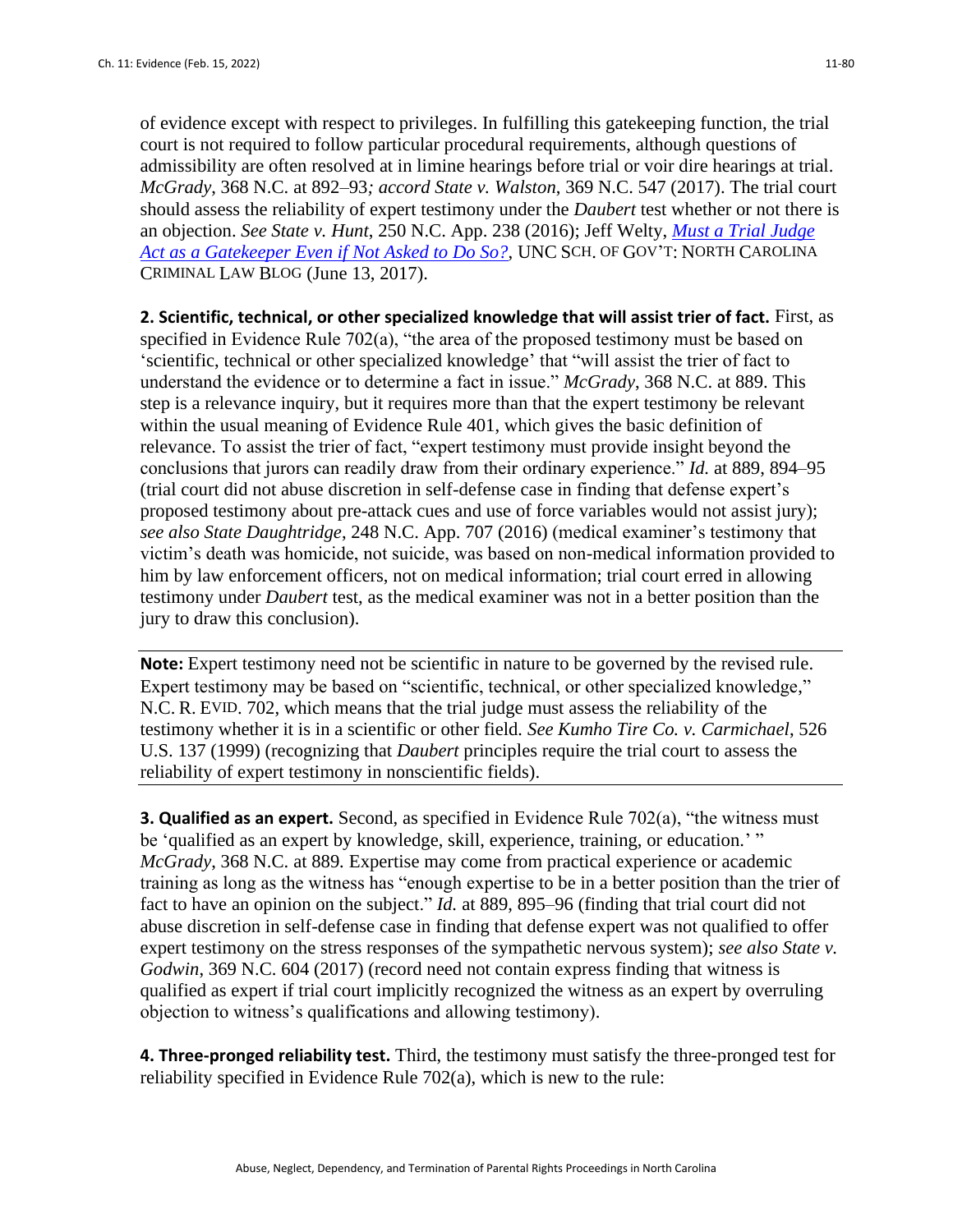(1) The testimony [must be] based upon sufficient facts or data. (2) The testimony [must be] the product of reliable principles and methods. (3) The witness [must have] applied the principles and methods reliably to the facts of the case.

These requirements constitute the reliability inquiry under *Daubert. McGrady*, 368 N.C. at 890.

*Daubert* articulated several factors that bear on reliability in the context of scientific inquiry, such as the known or potential rate of error of the theory or technique. Other reliability factors to consider generally include, among others, whether the expert unjustifiably extrapolated from an accepted premise to an unfounded conclusion and adequately accounted for alternative explanations. 368 N.C. at 890–91. The court in *McGrady* noted that the factors identified in *Howerton* for evaluating the reliability of expert testimony, such as the use of established techniques and independent research by the expert, may also be useful in determining whether the proposed testimony satisfies this third prong. *Id.* at 891.

In *McGrady,* the court found that the trial court did not abuse its discretion in a self-defense case in finding that the proposed expert testimony about reaction times was not sufficiently reliable under this test. *Id.* at 897. Other cases applying the three-pronged test include: *In re M.M.*, 272 N.C. App. 55 (2020) (determining that no abuse of discretion occurred at adjudication where the trial court qualified a child psychologist as an expert in child and family evaluations, finding that the three prongs of Rule 702 were satisfied); *State v. McPhaul,* 256 N.C. App. 303 (2017) (finding that trial court erred in allowing latent fingerprint testimony where evidence did not show that expert applied principles and methods reliably to facts of case as required under third prong of test); *State v. Babich*, 252 N.C. App. 165 (2017) (finding that trial court erred in allowing retrograde extrapolation testimony in impaired driving case where testimony was not based on sufficient facts or data about defendant; testimony failed "fit" test under *Daubert* because analysis was not properly tied to facts of case); *see also State v. Younts,* 254 N.C. App. 581 (2017) (proponent of horizontal gaze nystagmus (HGN) testimony was not required to show reliability of principles and methods under second prong of *Daubert* test because the General Assembly, by enacting Evidence Rule 702(a1) specifying the conditions for admissibility of HGN testimony, obviated the need for that part of the *Daubert* showing).

Cases decided under the previous version of the rule, although not explicitly employing the *Daubert* reliability test, may involve similar considerations. For example, earlier cases have excluded expert testimony when the theory or principles were unreliable, the second prong of the reliability inquiry under the amended rule. *See, e.g., State v. Berry*, 143 N.C. App. 187, 202–06 (2001) (barefoot impression analysis inadmissible); *State v. Spencer*, 119 N.C. App. 662, 663–68 (1995) (penile plethysmograph results inadmissible). Earlier cases also considered to some extent whether the testimony was based on sufficient facts or data and whether the witness applied the principles and methods reliably to the facts, the first and third prongs of the reliability inquiry under the amended rule. *Compare State v. McCall*, 162 N.C. App. 64, 72–73 (2004) (expert's opinion about the general characteristics and symptoms of sexually abused children was admissible; the expert relied on facts and data of a type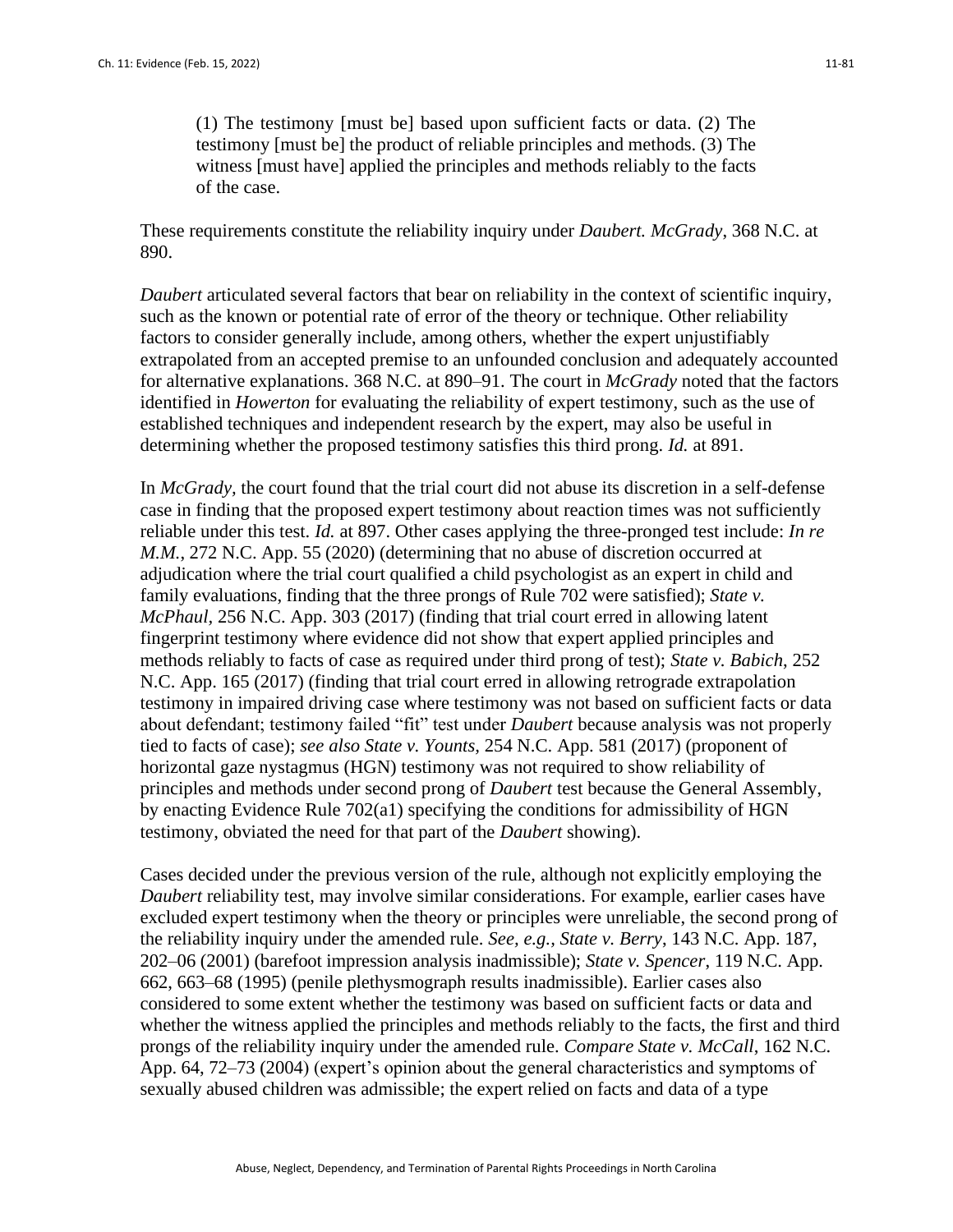reasonably relied on by experts even though the expert had not examined the child), *with State v. Grover*, 142 N.C. App. 411 (2001) (expert's opinion that a child was sexually abused was improperly admitted; among other things, psychological testing was contrary to that of sexually abused children in that the answers to a 54-question trauma symptom checklist administered to the child showed that the child was not in the clinical range for any symptoms), *aff'd per curiam*, 354 N.C. 354 (2001).

### **C. Other Requirements for Expert Opinion**

**1. Rule 403 balancing.** The trial court has the inherent authority to exclude evidence, including expert testimony, under Evidence Rule 403, which provides that otherwise admissible evidence may be excluded if its probative value is substantially outweighed by other factors, such as the danger of unfair prejudice. The revisions to Evidence Rule 702 did not alter the trial court's discretion in this regard. *State v. McGrady*, 368 N.C. 880 (2016); *see also State v. King*, 366 N.C. 68 (2012) (in case decided before adoption of *Daubert* test, holding that although trial court found that expert testimony about repressed memory met requirements for admissibility, trial court had discretion to exclude it under Evidence Rule 403), *modifying and aff'g* 214 N.C. App. 114 (2011). *But cf. State v. Teesateskie*, 2021- NCCOA-409 (holding that expert testimony regarding illicit substances found or not found in the defendant's blood sample—even if that testimony was admitted in violation of Rule 702—was not prejudicial in light of evidence, in this case the defendant's own admission, that she had taken hydrocodone the night of the accident).

**2. Degree of certainty of opinion.** North Carolina cases have not required that an expert state his or her opinion with complete certainty but only to the degree of certainty that he or she believes. *See, e.g., In re C.M.*, 198 N.C. App. 53, 60 (2009) (doctor testified that "he could not say with 'absolute certainty' as to whether [the child's] injuries were accidental or nonaccidental, but that there were 'a number of factors' that made him think that it was 'likely that this was a non-accidental injury' "; this testimony and other evidence constituted clear and convincing evidence to support the finding that the child's injuries were inflicted by nonaccidental means).

When too speculative or equivocal, expert testimony has been excluded. *See State v. Clark*, 324 N.C. 146, 160 (1989) (finding that the testimony was so speculative and conjectural that it would not have assisted the trier of fact). Even if admissible, an uncertain opinion may be insufficient to support a finding. *See* 2 BRANDIS & BROUN § 189, at 776; *State v. Robinson*, 310 N.C. 530, 533–34 (1984) (holding that an expert's testimony that the insertion of a male sexual organ "could" have caused the vaginal condition was insufficient to support a rape charge).

The revisions to Rule 702(a) do not appear to affect this part of the analysis. *See State v. Babich*, 252 N.C. App. 165 (2017) (observing that when there are some facts that support an expert's testimony—in this case, about retrograde extrapolation—"the issue then becomes one of weight and credibility, which is the proper subject for cross-examination or competing expert witness testimony"; in this case, however, the expert's testimony was inadmissible because it was based on a speculative assumption and not on any actual facts); *see also*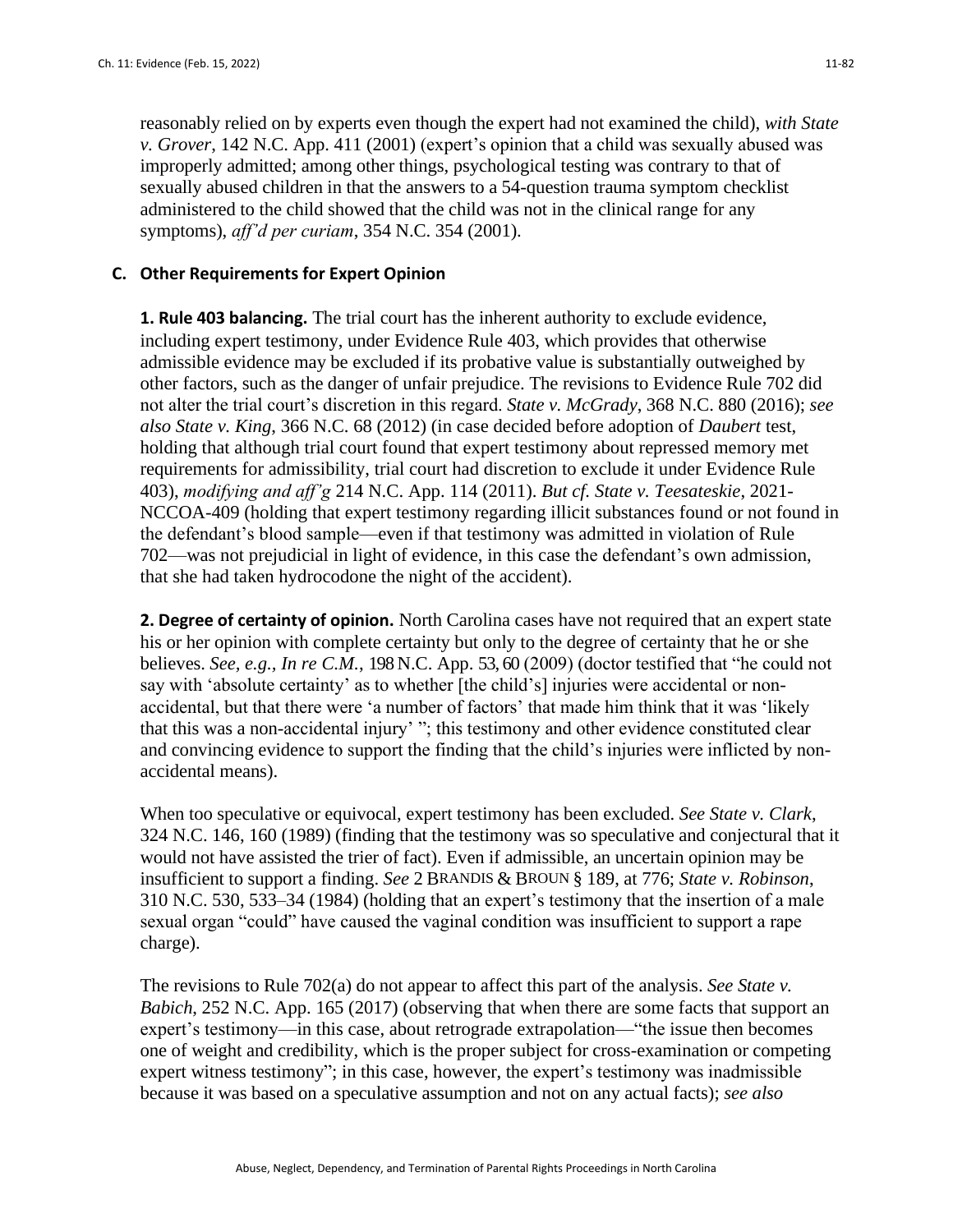MOSTELLER § 10-3(D), at 10-53 (discussing approaches of different jurisdictions about the required degree of certainty—for example, some require that the expert be "reasonably certain," others require a "reasonably probable" opinion).

**3. Permissible topics and purposes.** The North Carolina courts have found that certain topics are improper areas for expert testimony—for example, the credibility of a witness, identity of the perpetrator, or conclusions about abuse in the absence of evidence of physical injuries (discussed in section 11.10.D.1, 3, and 6, below). These rulings could be construed as establishing additional limits on expert testimony, or they could be construed as applying the previous or current criteria for evaluating the reliability of expert testimony (described in section 11.10.B, above), although not all of the cases explicitly use that approach in finding the testimony impermissible.

Some opinions, although admissible, may be admissible for a limited purpose only—for example, to corroborate or explain (as discussed in section 11.10.D.7 through 10, below) and therefore may not constitute substantive evidence or be sufficient to support a finding.

For a discussion of subjects of expert testimony that may arise occasionally in juvenile cases, such as DNA evidence, see Jessica Smith, *[Criminal Evidence: Expert Testimony](http://benchbook.sog.unc.edu/evidence/expert-testimony)*, NORTH CAROLINA SUPERIOR COURT JUDGES' BENCHBOOK (UNC School of Government, Aug. 2017).

#### **D. Expert Testimony about Children**

The following cases have addressed the admissibility of expert testimony on the indicated topics. Most were decided before the revisions to Evidence Rule 702(a). Where cases have considered the revisions to Evidence Rule 702(a), the discussion so indicates.

**1. Credibility.** An expert may not testify that a child is believable or is telling the truth. Several cases have applied this principle. *See State v. Aguallo*, 318 N.C. 590 (1986) (holding that it was improper under Evidence Rules 405 and 608 for the expert to testify that the child was believable, and ordering a new trial), *on appeal after remand*, 322 N.C. 818 (1988) (holding that it was not an impermissible comment on the child's truthfulness for an expert to testify that physical injuries were consistent with what the child had told the expert); *State v. Heath*, 316 N.C. 337 (1986) (holding that it was improper for the prosecutor to ask the expert whether the child had a mental condition that would cause her to make up a story about the sexual assault and for the expert to testify that the child had no record of lying); *State v. Brigman*, 178 N.C. App. 78 (2006) (expert improperly testified about the child's credibility when she testified about the child's disclosure that the defendant had "put his hand in his bottom and it hurt" and added "where a child not only says what happened but also can tell you how he felt about it is pretty significant because it just verifies the reliability of that disclosure"); *compare State v. Baymon*, 336 N.C. 748 (1994) (an expert witness may not testify that a child is believable or is not lying, but otherwise inadmissible evidence may become admissible if the door has been opened by the opposing party's cross-examination of the witness; because the defendant's cross-examination of the doctor suggested that the child had been coached by others, the doctor could testify that she did not perceive that the child had been coached or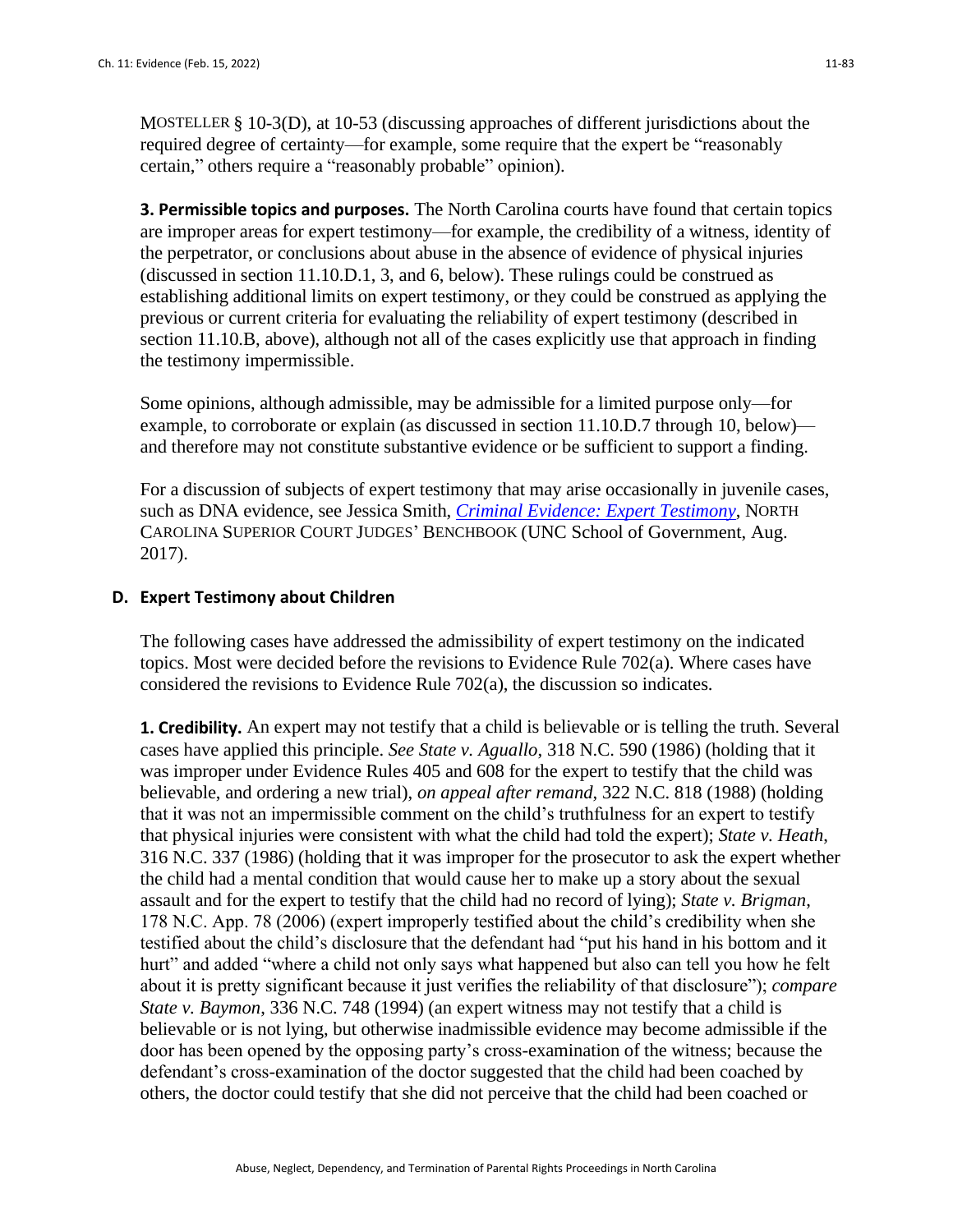told what to say); *State v. Thaggard*, 168 N.C. App. 263 (2005) (noting *Baymon* but finding that the State improperly elicited the expert's opinion on credibility on direct examination); *see also State v. Ryan*, 223 N.C. App. 325 (2012) (reading *Baymon* as holding that expert testimony that a child had not been coached is admissible and not an impermissible comment on credibility; also holding under *Baymon* that defendant's opening statement, crossexamination of other witnesses, and general cross-examination questions of expert did not open door to testimony by expert that child's story was not fictitious, which is inadmissible testimony on credibility).

The courts have applied this principle in cases decided after the amendment of Evidence Rule 702. *See State v. Warden*, 268 N.C. App. 646 (2019) (testimony that DSS had substantiated sexual abuse by defendant constituted improper vouching for credibility of victim's allegations); *State v. Crabtree*, 249 N.C. App. 395 (2016) (expert's testimony was improper comment on child's credibility; opinion does not discuss *Daubert* test), *aff'd per curiam,* 370 N.C. 156 (2017); *compare State v. Sweet*, 273 N.C. App. 219 (2020) (unpublished) (holding that an expert in pediatric counseling and trauma therapy did not improperly comment on the child's credibility where the expert attributed statements to the child and testified to the child's diagnosis, treatment, and demeanor during therapy).

An expert also may not testify about the character of a particular child (or other person) for truthfulness. *See* N.C. R. EVID. 405(a) (so stating); *compare* section 11.8.B.3, above (discussing admissibility of lay opinion on character). Experts have been allowed to testify generally, however, that children do not lie about sexual abuse. *See State v. Worley,* 268 N.C. App. 300 (2019); *State v. Oliver*, 85 N.C. App. 1 (1987); *see also State v. Speller*, 102 N.C. App. 697, 702 (1991) (holding that it was permissible for the state's expert to testify that mothers of abused children generally do not believe their children). For a discussion of expert testimony on the suggestibility of children, see section 11.10.D.11, below.

Expert testimony about a child's statements also may be admissible if it does not amount to a comment on the child's credibility, but the line may be difficult to draw. *See* 1 BRANDIS & BROUN § 96, at 332–33 ("courts have found numerous ways to permit expert comment on truthfulness, particularly of child witnesses, under various guises"); *State v. O'Hanlan*, 153 N.C. App. 546, 555 (2002) ("[T]he cases dealing with the line between discussing one's expert opinion and improperly commenting on a witness' credibility have made it a thin one."). The expert's testimony must be examined in each case to determine whether it crosses the line into impermissible opinion about credibility. *Compare, e.g., State v. Frady*, 228 N.C. App. 682 (2013) (trial court erred in allowing expert to testify that child's disclosure was consistent with sexual abuse; this testimony essentially expressed an opinion that the child was credible, which is impermissible), *with State v. Dew*, 225 N.C. App. 750 (2013) (finding that expert's testimony was devoid of direct comment on credibility).

**2. Legal conclusions.** An expert may testify about the ultimate issue to be decided in the case but not in the form of a legal conclusion. *See State v. Smith*, 315 N.C. 76, 100 (1985) (stating this principle and finding that it was permissible for an expert to testify that injuries were caused by a male sex organ or object of similar size or shape but that it would have been improper for the expert to testify that the victim had been raped, a legal conclusion).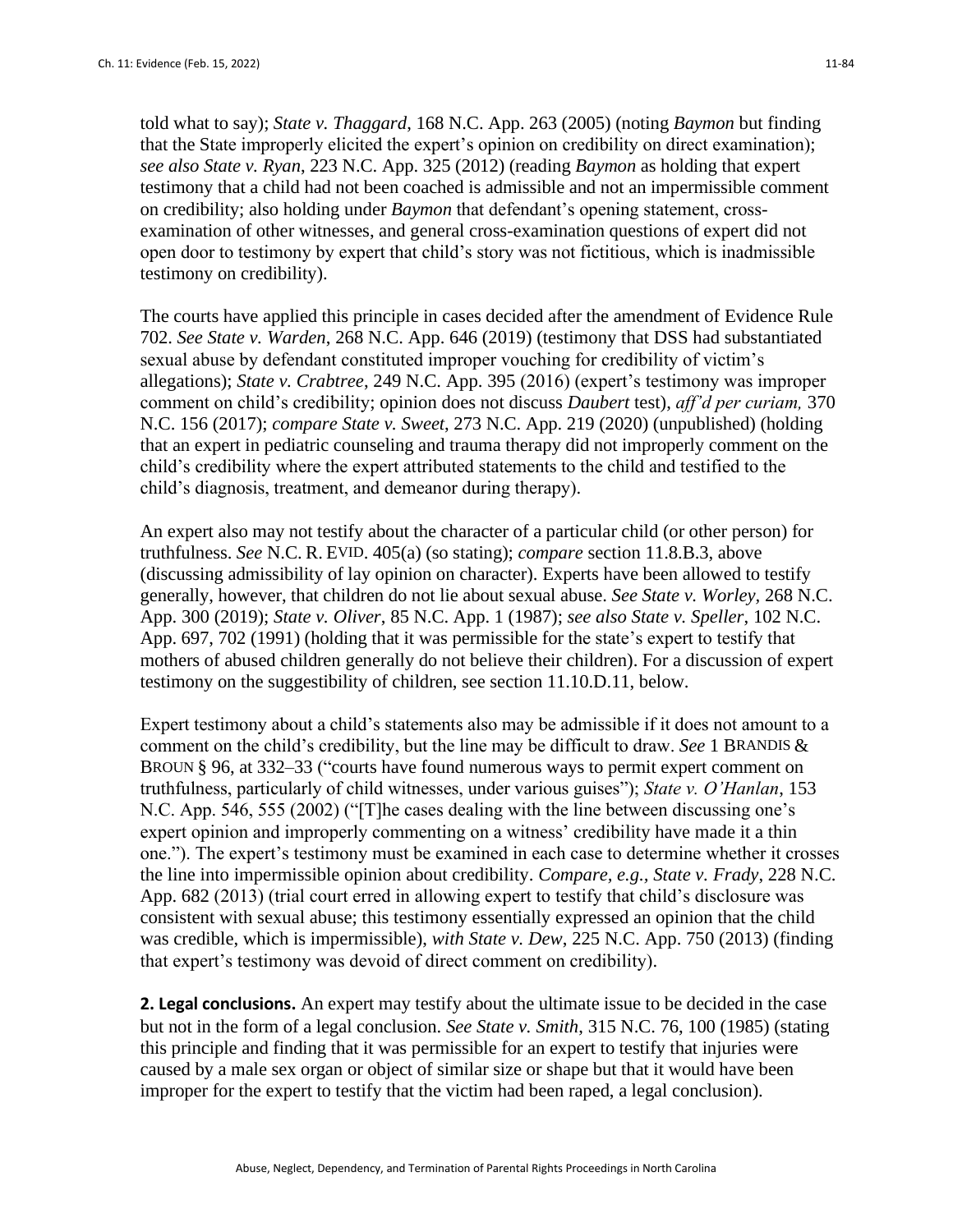**3. Identity of perpetrator.** An expert may not testify that a particular person is the perpetrator or is guilty. *See State v. Figured*, 116 N.C. App. 1, 8–9 (1994) (explaining that such testimony is improper under Evidence Rules 405, 608, and 702); *accord State v. Ryan*, 223 N.C. App. 325 (2012); *State v. Brigman*, 178 N.C. App. 78, 91 (2006).

An expert may testify, however, that a child said that a particular person was the perpetrator if the statement is admissible under the hearsay exception for statements for purposes of medical diagnosis or treatment. See section 11.6.E.9, above (discussing this issue).

**4. Physical injuries and their causes.** A qualified expert has been permitted to give an opinion about the cause of injuries, such as "injuries were caused by insertion of blunt object," "injuries were intentionally inflicted, not accidental or self-inflicted," or possibly even "injuries were caused by sexual abuse." (The last phrase is not preferred because it approaches a legal conclusion, but the admission of such testimony has been found not to be error when used as a shorthand statement of matters that have already been described specifically.) *See, e.g., State v. Jacobs,* 370 N.C. 661 (2018) (trial judge erred in refusing to allow expert to testify about presence of STDs in victim and absence of same STDs in defendant, which supported inference that defendant did not commit charged crime); *State v. Kennedy*, 320 N.C. 20, 32–33 (1987) (permitting testimony by a medical expert that injuries were not selfinflicted or accidental); *State v. Smith*, 315 N.C. 76, 99–100 (1985) (permitting testimony by a medical expert that injuries were caused by a male sex organ or an object of similar size and shape); *State v. Pearce*, 296 N.C. 281, 285–86 (1979) (explaining that testimony by the victim that she was "raped" was a shorthand reference to otherwise detailed testimony and permissible); *State v. Orellana,* 260 N.C. App. 110 (2018) (permissible for nurse to testify that erythema, or redness, in vaginal area could be caused by and was consistent with touching, improper hygiene, or other causes); *State v. Dye*, 254 N.C. App. 161 (2017) (in case decided after the revisions to Evidence Rule 702, the court held that it was permissible for an expert to testify that the results of a physical examination were suspicious of vaginal penetration and sexual abuse; the court cited *McGrady* but did not apply the *Daubert* test); *State v. Ryan*, 223 N.C. App. 325 (2013) (not error to allow expert to give opinion that child had been sexually abused in light of physical evidence of an unusual deep hymenal notch, along with the presence of bacterial vaginosis that by itself could have other causes); *State v. Goforth*, 170 N.C. App. 584, 589–91 (2005) (hymenal tissues of the children reflected penetrating trauma and was sufficient physical evidence to support the doctor's opinion of repeated sexual abuse); *State v. Fuller*, 166 N.C. App. 548, 561 (2004) (court found that a SANE (sexual assault nurse examiner) nurse was properly qualified as an expert to offer an opinion about her examination of the child at the hospital emergency room; the court also found that the SANE nurse and doctor were properly permitted to testify that physical findings concerning the victim were consistent with vaginal penetration and someone kissing the child's breast); *State v. Dick*, 126 N.C. App. 312 (1997) (permitting a medical expert to testify that injuries were very likely the result of sexual mistreatment); *In re Hayden*, 96 N.C. App. 77, 82 (1989) (permitting a doctor to give an opinion that burns on a child were not accidental); *see also State v. Ford*, 314 N.C. 498, 503–04 (1985) (in a case in which a child had contracted gonorrhea in the throat, permissible for an expert to testify about how venereal disease is transmitted); *cf. State v. Perry*, 229 N.C. App. 304 (2013) (rejecting defendant's argument that state of medical science had changed and did not support expert's opinion that child's brain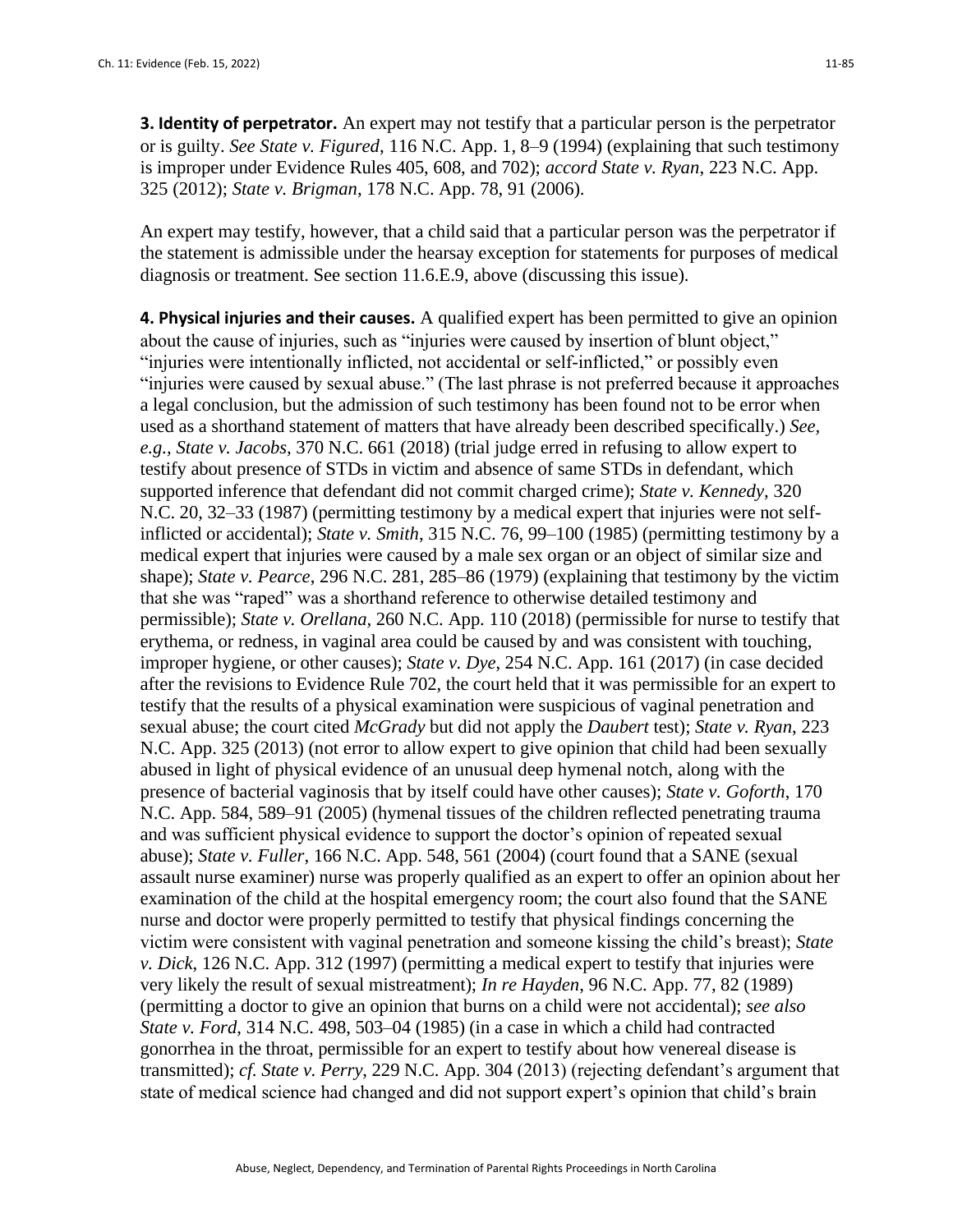injuries were caused by intentional acts and not accidental; court found no information in record concerning state of current medical science or degree to which significant doubt had arisen regarding the way brain injuries occur).

**5. Battered child syndrome.** Experts have been permitted to testify that a child suffers from battered child syndrome, which is a diagnosis that a pattern of physical injuries was the result of physical abuse and not accidental. *See* Robert P. Mosteller, *Syndromes and Politics in Criminal Trials and Evidence Law*, 46 DUKE L.J. 461 (1996) (distinguishing battered child syndrome from other types of syndrome testimony not involving physical injuries); *see also State v. Stokes*, 150 N.C. App. 211, 225–27 (2002) (upholding the admission of expert testimony about battered child syndrome), *rev'd on other grounds*, 357 N.C. 220 (2003).

**6. Opinion about abuse if no or inadequate evidence of physical injuries.** If there is no evidence or inadequate evidence of physical injuries, an expert may not testify that a child was the victim of sexual or physical abuse. This view culminated in *State v. Stancil*, 355 N.C. 266 (2002), in which the court held that a doctor should not have been permitted to testify that a child was the victim of sexual abuse based on two examinations of the child in which no physical evidence of sexual abuse was observed and on the doctor's review of an in-depth interview of the child by a psychologist.

Numerous cases have followed *Stancil. See State v. Towe*, 366 N.C. 56, 61–64 (2012) (finding that admission of testimony amounted to plain error); *State v. Casey*, 263 N.C. App. 510 (2019) (granting motion for appropriate relief and new trial); *State v. Black*, 223 N.C. App. 137 (2012) (holding that clinical social worker's testimony that child was sexually abused was improper where there was no physical evidence to support testimony); *State v. Treadway*, 208 N.C. App. 286, 292–95 (2010) (to same effect); *State v. Delsanto*, 172 N.C. App. 42, 45–47 (2005) (holding it was error to allow a doctor's opinion that the child was sexually abused where the only physical manifestation of injury was the child's statement of pain, which is subjective and not independently verifiable); *State v. Couser*, 163 N.C. App. 727, 729–32 (2004) (holding it was error to allow the state's medical expert to offer an opinion that the victim had suffered "probable sexual abuse" where the physical evidence consisted of two abrasions on either side of the introitus, which the expert admitted could have been caused by something other than sexual abuse); *State v. Bush*, 164 N.C. App. 254, 258–60 (2004) (in the absence of physical evidence, it was plain error to allow a doctor's opinion that the victim had been sexually abused; the opinion was not rendered admissible by the doctor's testimony that physical evidence is not always present and that its absence is absolutely consistent with abuse of a prepubertal child); *In re Morales*, 159 N.C. App. 429 (2003) (expert opinion that sexual abuse had occurred was improper absent any evidence of physical injury, but admission of the testimony was not prejudicial because the judge did not rely on it). *But see In re B.D.*, 174 N.C. App. 234 (2005) (assuming that the interpretation of evidence rules in criminal cases applies to termination of parental rights proceedings, the court found that they did not bar admission of experts' opinions of sexual abuse based on the child's statements, reports from other sources of sexualized behavior, and his medical history; the court's opinion does not refer to physical injuries other than bruising on the lower legs of the child).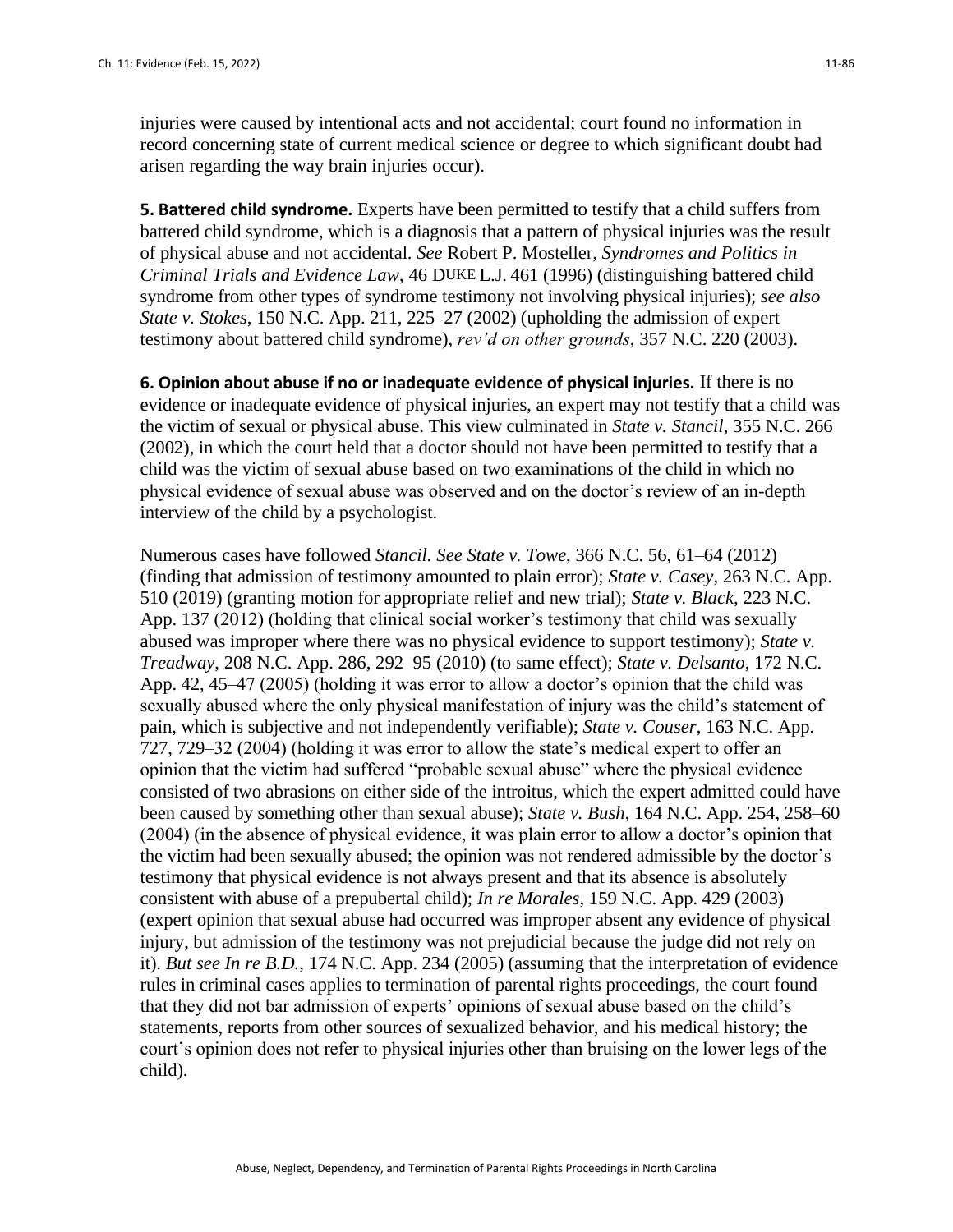This prohibition is based on concerns about scientific reliability and vouching for the credibility of the child. It applies to opinions of both medical and psychological experts. Earlier decisions allowing an expert to testify that a child was the victim of sexual abuse in the absence of physical injuries are no longer good law. *See, e.g.*, *State v. Bailey,* 89 N.C. App. 212, 219 (1988) (allowing expert in the field of social work specializing in child development and family relations to give opinion that a child had been sexually abused based on several interviews with child; case decided before *Stancil*).

Experts have been permitted to testify that the absence of physical evidence of abuse does not establish that no abuse occurred. In *State v. Jennings*, 209 N.C. App. 329, 333–35 (2011), the court held it was permissible for an expert to testify that the lack of physical evidence of sexual abuse did not mean that the victim had not been sexually abused. The expert testified that had there been a tear in the victim's hymen, it would have healed by the time of the expert's medical examination a year after the alleged sexual abuse. The court found that this testimony did not amount to an impermissible opinion, without supporting physical evidence, that the victim had been sexually abused. *See also State v. Peralta*, 268 N.C. App. 260 (2019) (to same effect); *State v. Pierce*, 238 N.C. App. 537 (2014) (to same effect).

Experts must remain cautious, however, about crossing the line into impermissible testimony that sexual abuse occurred. *See State v. Towe*, 366 N.C. 56 (2012) (admission of doctor's expert testimony that victim fell into the category of children who had been sexually abused but showed no physical symptoms of such abuse was improper); *State v. Davis*, 265 N.C. App. 512 (2019) (nurse improperly permitted to testify that lack of physical indicators was consistent with someone reporting a sexual assault; testimony did not aid trier of fact as required by Evidence Rule 702(a)).

**7. Psychological syndromes.** With a proper foundation, qualified experts have been permitted to testify that a child suffered from post-traumatic stress syndrome. *See State v. Stancil*, 355 N.C. 266 (2002). Such opinion testimony has been found admissible, without evidence of physical injuries, to explain or corroborate only, not as substantive evidence that sexual abuse occurred. *See State v. Hall*, 330 N.C. 808, 817 (1992) (explaining that such testimony is admissible to assist the jury in understanding behavior patterns of sexually abused children and to aid the jury in assessing the complainant's credibility); *State v. Hicks,* 239 N.C. App. 396 (2015) (testimony about PTSD was not admitted as substantive evidence but rather to rebut inference, elicited on cross-examination, that victim's psychological problems were caused by something other than sexual assault); *State v. Brigman*, 178 N.C. App. 78, 92–93 (2006) (holding that it was error to admit expert testimony about PTSD for substantive purposes); *see also* Robert P. Mosteller, *Syndromes and Politics in Criminal Trials and Evidence Law*, 46 DUKE L.J. 461 (1996) (psychological syndrome evidence has not been proven to be diagnostic—that is, to establish cause—but it may be useful in explaining typical human behavior in response to certain conditions).

Testimony about child sexual abuse accommodation syndrome, if based on a proper foundation, has likewise been found admissible to corroborate or explain. *See State v. Stallings*, 107 N.C. App. 241, 248–51 (1992).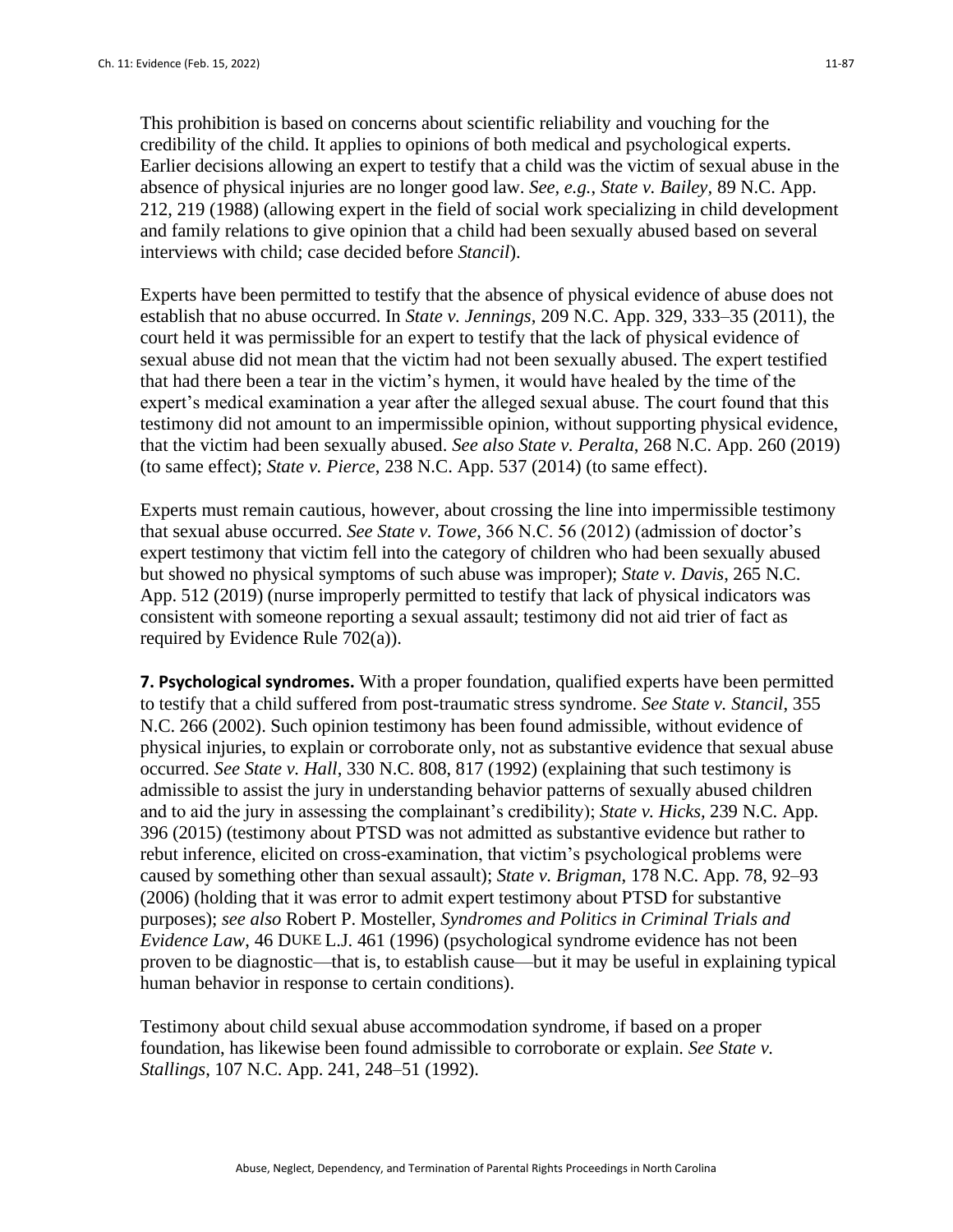**8. Characteristics of abused children.** Testimony about the characteristics of abused children is expert testimony, subject to the requirements for expert opinion. *See State v. Davis,* 368 N.C. 794 (2016) (recognizing that such testimony is subject to expert disclosure requirements in discovery).

With a proper foundation, qualified experts have been permitted to testify, without identifying a particular syndrome and without evidence of physical injuries, that a child exhibited characteristics consistent with sexual abuse. *See State v. Stancil*, 355 N.C. 266 (2002); *State v. Davis,* 265 N.C. App. 512 (2019) (nurse improperly permitted to testify that lack of physical indicators was consistent with someone reporting a sexual assault; nurse's testimony was not based on any science or other medical knowledge but rather on assumption that all people she examined were telling the truth about being sexually abused); *State v. Khouri*, 214 N.C. App. 389 (2011) (allowing such testimony); *State v. Chavez*, 241 N.C. App. 562 (2015) (finding no error in admission of doctor's testimony that victim's "cutting behavior" was common among children who have been sexually abused); *State v. Couser*, 163 N.C. App. 727, 729– 32 (2004) (it was error to allow a medical expert's opinion under this principle; the expert testified that the victim had suffered "probable sexual abuse" when there was insufficient physical evidence to support the opinion given and there was no evidence to support that the victim's behavior or symptoms were consistent with being sexually abused); *State v. Wade*, 155 N.C. App. 1 (2002) (it was permissible for a professional psychologist, who had treated the child on a weekly basis for ten months, to testify that the child exhibited characteristics consistent with sexual abuse; the two-judge concurrence found that the psychologist's testimony that the child had in fact been sexually abused was improper in the absence of evidence of physical injuries but that the admission of the testimony was not plain error).

The courts have held that an expert may give this opinion testimony without examining the child as long as the expert is otherwise qualified to give the testimony. *State v. Ragland*, 226 N.C. App. 547 (2013) (expert interviewed but did not physically examine child); *State v. McCall*, 162 N.C. App. 64 (2004) (expert did not interview or examine child and based her opinion on DSS report, police reports, and interviews by medical personnel of child).

The courts have held that the expert's testimony must concern the characteristics of sexually abused children and not cross into impermissible opinion about whether a child is credible or, in the absence of physical evidence, whether sexual abuse occurred. *See State v. Frady*, 228 N.C. App. 682 (2013) (trial court erred in allowing expert to testify that child's disclosure about incident was consistent with sexual abuse; testimony neither addressed characteristics of sexually abused children nor spoke to whether child exhibited symptoms consistent with those characteristics).

As with syndrome testimony, the cases have indicated that an opinion about symptoms or characteristics is admissible to explain or corroborate but not as substantive evidence. *See State v. Kennedy*, 320 N.C. 20, 31–32 (1987) (such testimony "could help the jury understand the behavior patterns of sexually abused children and assist it in assessing the credibility of the victim"); *State v. Hall*, 330 N.C. 808, 817 (1992) (reaffirming *Kennedy*); *State v. Ewell*, 168 N.C. App. 98, 102–05 (2005) (testimony about profiles and symptoms of abused children is permissible to inform the jury that the absence of physical evidence is not conclusive, but it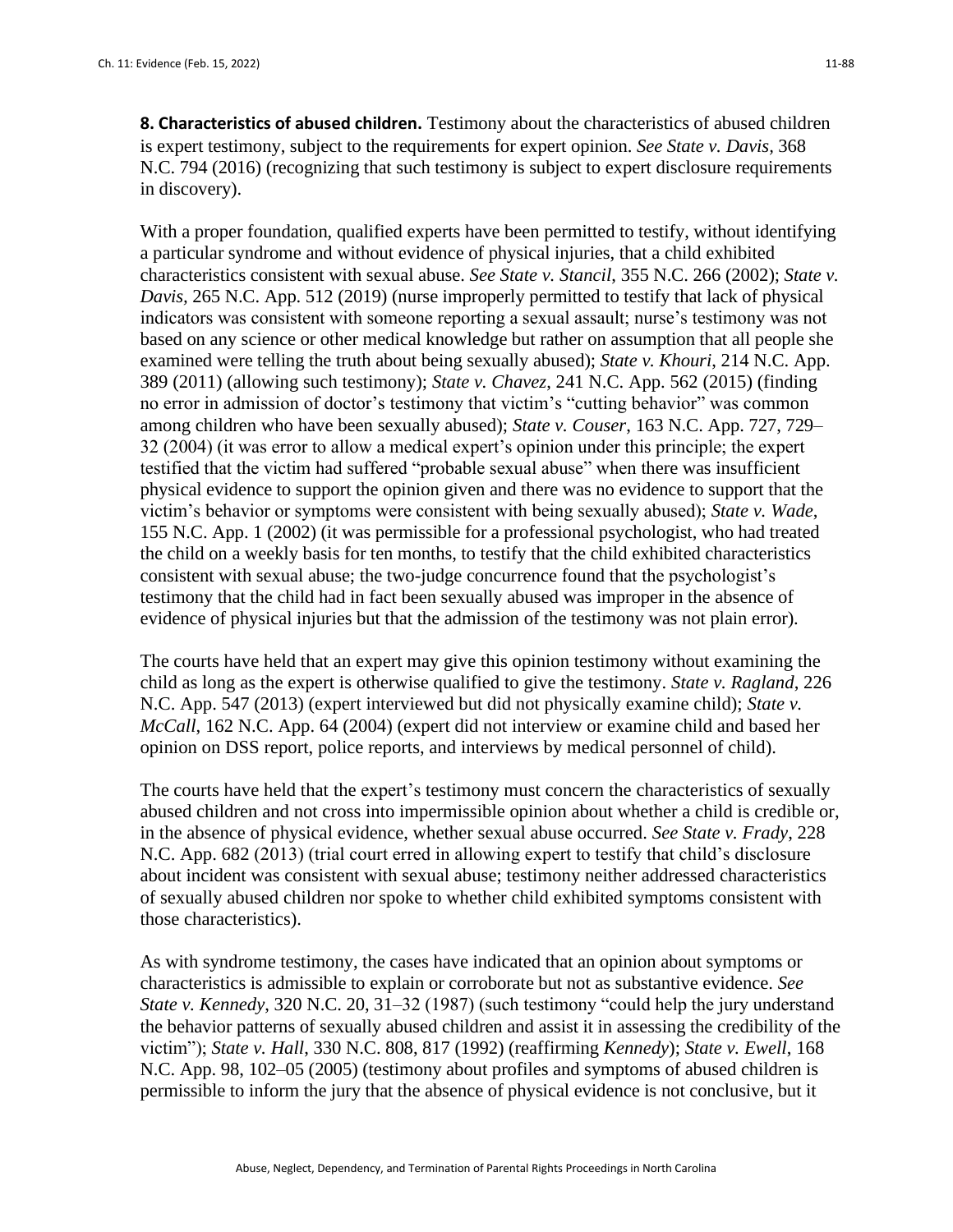was error to allow testimony by a doctor that it was "probable" that the child was a victim of sexual abuse); *State v. Kelly*, 118 N.C. App. 589, 595 (1995) ("Explanations of the symptoms and characteristics of sexually abused children are admissible only through expert testimony for the limited purpose of assisting the jury in understanding the behavior patterns of abused children."); North Carolina Pattern Jury Instruction—Criminal 104.96 (June 2011) (pattern jury instruction limits such evidence to corroboration or impeachment); *see also State v. Ware*, 188 N.C. App. 790, 798 (2008) (licensed clinical social worker was sufficiently qualified as an expert to give an opinion that it was common for children who have been abused by a parental figure to "have a dilemma" about reporting the abuse). *But see State v. Isenberg*, 148 N.C. App. 29, 39–40 (2001) (court rejected the defendant's argument that the trial court erred in failing to give an instruction limiting the jury's consideration of an expert's testimony to corroborative, not substantive, purposes because the defendant did not ask for a limiting instruction at trial; the court also stated that the defendant was not entitled to a limiting instruction when the testimony is about the general characteristics of abused children, not about a specific profile or syndrome, relying on *State v. Richardson*, 112 N.C. App. 58 (1993) [note, however, that the court in *Richardson* found the testimony permissible because it was *not* offered for the substantive purpose of showing that a sexual assault occurred]).

**9. Delayed disclosure.** Applying revised Evidence Rule 702, the court in *State v. Shore*, 258 N.C. App. 660 (2018), found it permissible for the trial court to allow the State's witness to testify as an expert in clinical social work, specializing in child sexual abuse cases. The witness testified that it was not uncommon for children to delay disclosure of sexual abuse. She explained some of the reasons for such delays, such as fear and self-guilt; she was not allowed to testify about why the alleged victim in this case delayed in reporting abuse. The court found that the witness's testimony was based on sufficient facts and data under Rule 702(a)(1) and her testimony was the product of reliable principles and methods under Rule 702(a)(2). Prior cases have reached a similar result. *State v. Purcell*, 242 N.C. App. 222 (2015) (medical doctor testified as to why children may delay reporting sexual abuse and did not opine on child's credibility); *State v. Carpenter*, 147 N.C. App. 386 (2001) (to same effect). Like testimony about other characteristics of abused children, discussed in subsection 8, above, such testimony is to explain or corroborate, not as substantive evidence.

**10. Repressed memory.** In *State v. King*, 366 N.C. 68 (2012), *modifying and aff'g* 214 N.C. App. 114 (2011), the North Carolina appellate courts addressed the admissibility of testimony about repressed memory—that is, testimony about delayed recall of traumatic events such as sexual abuse.

The Court of Appeals in *King* considered the scope of the trial court's discretion under *Barrett v. Hyldburg*, 127 N.C. App. 95 (1997), which held that testimony about repressed memories by an alleged victim of sexual abuse is admissible only if (1) the testimony is accompanied by expert testimony explaining the phenomenon of memory repression, and (2) the expert testimony has sufficient scientific assurance of reliability that the repressed memory is an indicator of what actually transpired in the past. The State argued that because *Barrett* requires that evidence of delayed recall of traumatic events be accompanied by expert testimony about repressed memory, the trial judge abused his discretion in excluding the State's expert testimony on the subject. The majority of the Court of Appeals held that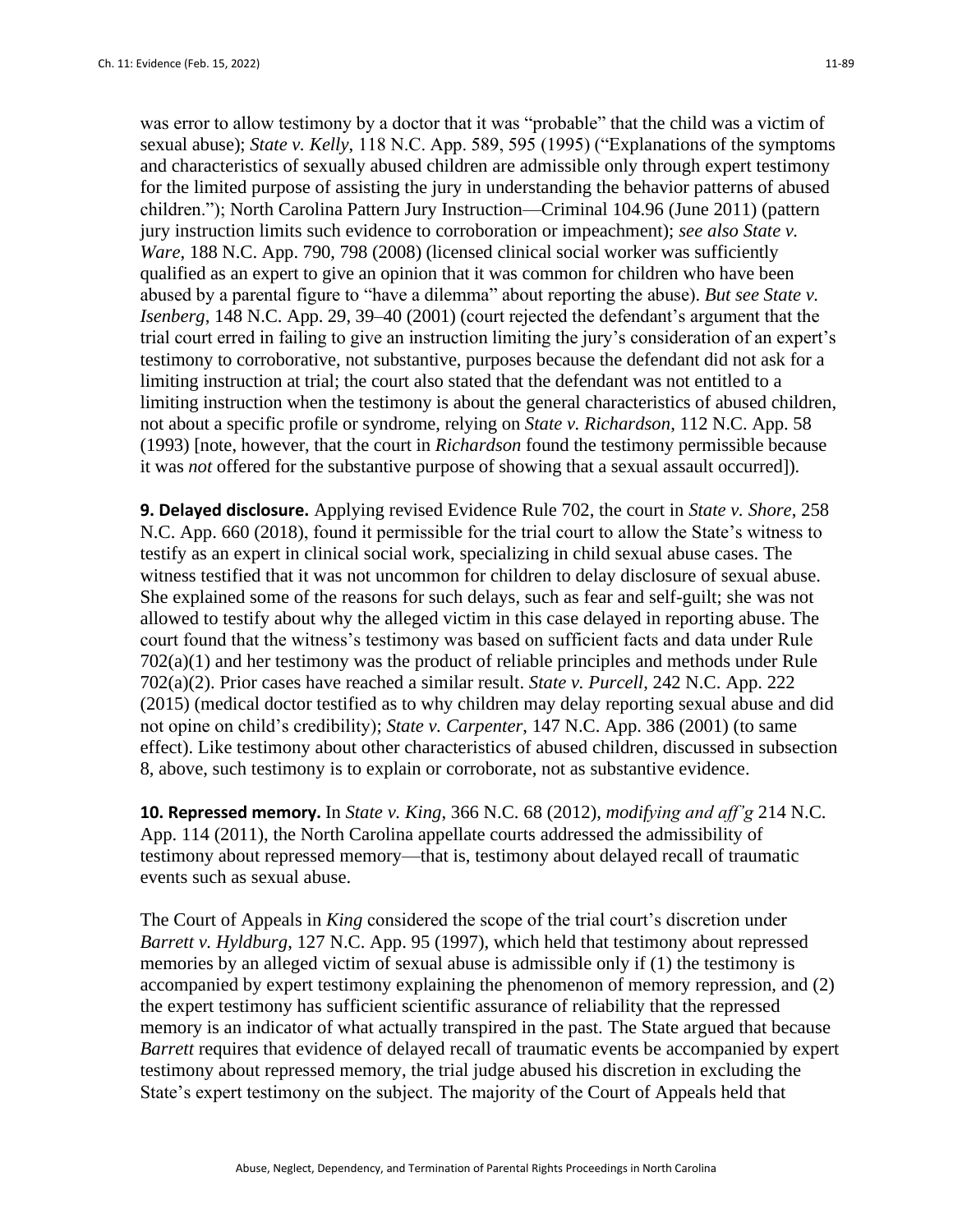*Barrett* did not obviate the gatekeeping function of trial judges to assess the reliability of expert testimony or remove their discretion to weigh the admissibility of evidence under N.C. Rule of Evidence 403. The majority upheld the trial court's determination that even if the State's expert testimony about repressed memory technically satisfied the requirements for admission of expert testimony [under the then-applicable *Howerton* test], the testimony was inadmissible under Evidence Rule 403 because its probative value was substantially outweighed by the danger of unfair prejudice, confusion of the issues, and misleading the jury.

The Supreme Court in *King* affirmed the Court of Appeals' ruling that the trial court did not abuse its discretion by excluding the State's expert testimony on repressed memory under Evidence Rule 403. The court stated further: "We promulgate here no general rule regarding the admissibility or reliability of repressed memory evidence under either Rule 403 or Rule 702." 366 N.C. at 77. The Supreme Court disavowed the part of the Court of Appeals' opinion that concluded, in reliance on *Barrett v. Hyldburg*, 127 N.C. App. 95 (1997), that all testimony based on recovered memory must be excluded unless it is accompanied by expert testimony. The Supreme Court agreed with the holding in *Barrett* that a lay witness may not express the opinion that he or she has experienced repressed memory. The court stated, however, that *Barrett* "went too far" when it added that even if the witness in that case had avoided use of the term "repressed memory" and simply testified that she suddenly remembered traumatic incidents from her childhood, such testimony had to be accompanied by expert testimony. 366 N.C. at 78. The Supreme Court concluded that a lay witness may not testify that memories were repressed or recovered but may testify, in essence, that for some time period he or she did not recall, had no memory of, or had forgotten the incident. The court added that a defendant facing a witness who claims to have recently remembered long-ago events could seek to present an expert to address or refute the witness's purported sudden recall, thereby requiring the trial court to determine the admissibility of the witness's testimony.

**11. Suggestibility of children.** In *State v. Walston,* 244 N.C. App. 299 (2015), *rev'd on other grounds*, 369 N.C. 547 (2017), the North Carolina Court of Appeals and North Carolina Supreme Court considered the admissibility of expert testimony offered by the defendant about the suggestibility of children, including the alteration or creation of memories through questioning, gestures, or other suggestive acts. The opinions recognize that such testimony is permissible if, as with other expert testimony, the trial court determines that the testimony meets the criteria for admissibility under amended Evidence Rule 702. The Court of Appeals in *Walston* cautioned that an expert testifying about suggestibility may not express an opinion about the credibility of the particular child in the case. *See also State v. Carter*, 216 N.C. App. 453, 459 (2011) (upholding exclusion of testimony by social worker on respondent's behalf that victim was "overly dramatic," "manipulative," and exhibited "attention seeking behavior," which court found was inadmissible commentary on child's credibility, was not about the profiles of abused children, and was not a subject on which the witness was qualified to render an opinion), *rev'd on other grounds*, 366 N.C. 496 (2013); *cf. State v. Peralta,* 268 N.C. App. 260 (2019) (upholding exclusion of testimony that mother talked about sexual acts in front of child; court finds that testimony was too speculative to show that mother's comments were the origin of child's ability to graphically describe sex acts against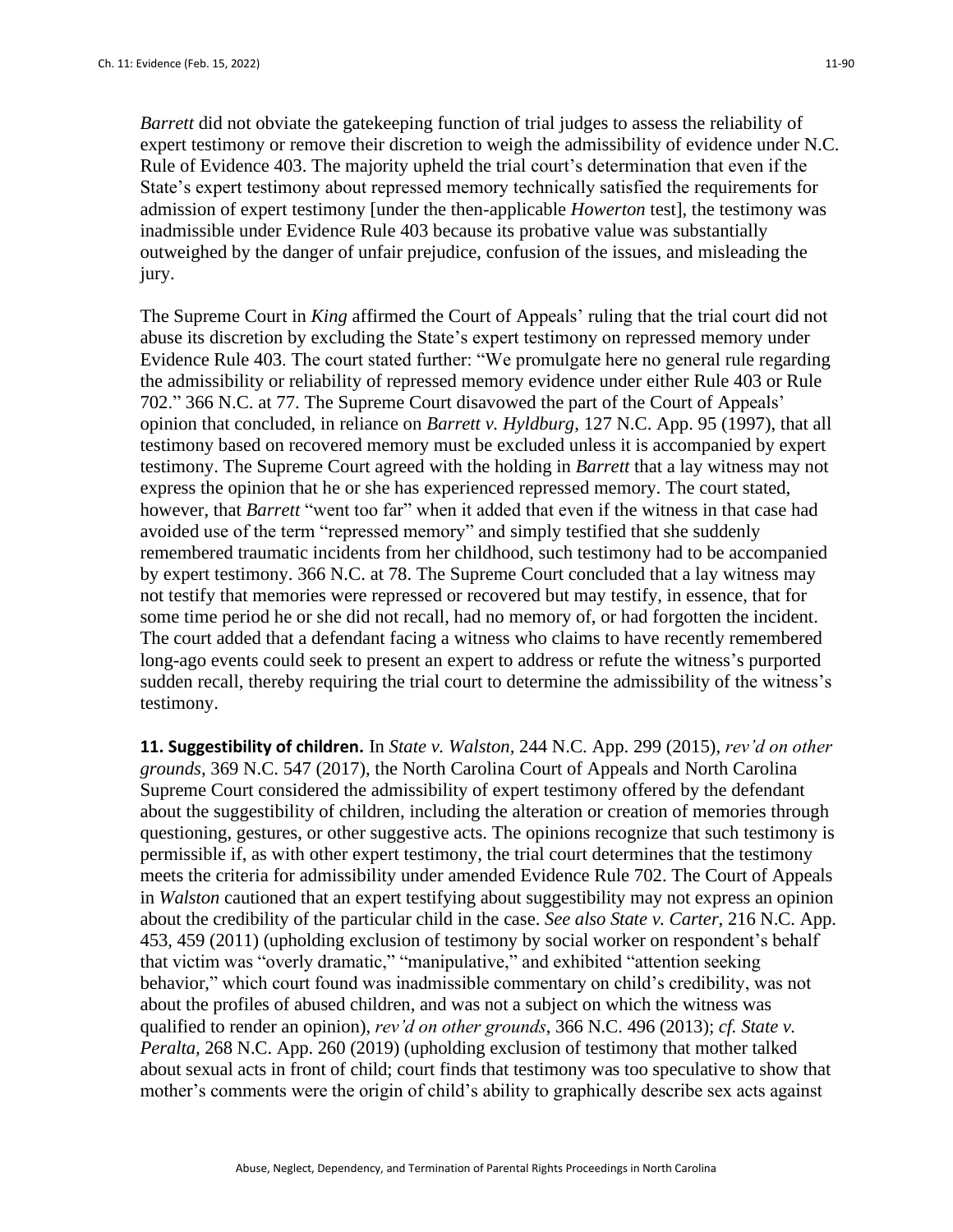her); *State v. Steen*, 264 N.C. App. 566 (2019) (finding that trial judge's exclusion of defense expert testimony about "induced confabulation," if error, was not reversible error; judge allowed expert to define the condition, explain how it could affect memories of a person with amnesia after a traumatic injury, and testify that witness in this case was at risk of condition based on her injuries, but judge prohibited expert from testifying as to relationship between questions asked by officers and potential for confabulation regarding identification of defendant as attacker), *rev'd in part on other grounds*, 376 N.C. 469 (2020).

**12. Examination of child by respondent's expert.** In *Walston*, in 11., above, the Supreme Court held that the Court of Appeals was correct in holding that the respondent's expert was not required to examine or interview the children as a condition of giving expert testimony. The Supreme Court stated, "Such a requirement would create a troubling predicament given that defendants do not have the ability to compel the State's witnesses to be evaluated by defense experts." 369 N.C. at 553. The opinions recognized that prior cases did not establish a per se requirement of an examination but rather held that the trial court did not abuse its discretion in excluding the proffered testimony on the facts of the case. *See State v. Robertson*, 115 N.C. App. 249, 260–61 (1994). The Supreme Court determined that the trial court did not abuse its discretion in excluding the proffered testimony on the facts of this case on the grounds that it did not meet the requirements for expert testimony under Rule 702 as well as the balancing test under Rule 403 (probative value of testimony weighed against danger of unfair prejudice, confusion of issues, or misleading of jury). *See also In re J.L.*, 264 N.C. App. 408 (2019) (permissible for trial judge at permanency planning hearing to allow non-party foster parent to call expert witness to testify about attachment relationship and impact of removing child from foster home without having examined child); *In re K.G.W.*, 250 N.C. App. 62 (2016) (recognizing that expert witness need not personally examine person before being permitted to testify as expert about person's condition, but holding that trial court did not abuse discretion in finding that respondent's expert testimony would not be helpful where expert had not worked with juvenile and had no experience in juvenile cases).

## **E. Expert Testimony about Parents**

**1. Generally.** The following cases involve expert testimony about parents. All were decided before the adoption of revised Evidence Rule 702.

*State v. Faulkner*, 180 N.C. App. 499, 507–09 (2006) (permissible for a developmental and forensic pediatrician to testify, in rebuttal of the defense claim that child abuse is over diagnosed, about the profile of normal caretaker behavior as one of the indicators of whether a child's injuries are accidental or inflicted).

*Tate v. Hayes*, 127 N.C. App. 208 (1997) (substance abuse counselor was properly allowed to testify that the mother had a substance abuse problem in reliance on the "Sassy" [*sic*] test, which is accepted by the State of North Carolina for substance abuse assessments and is of a type reasonably relied on by experts in that field).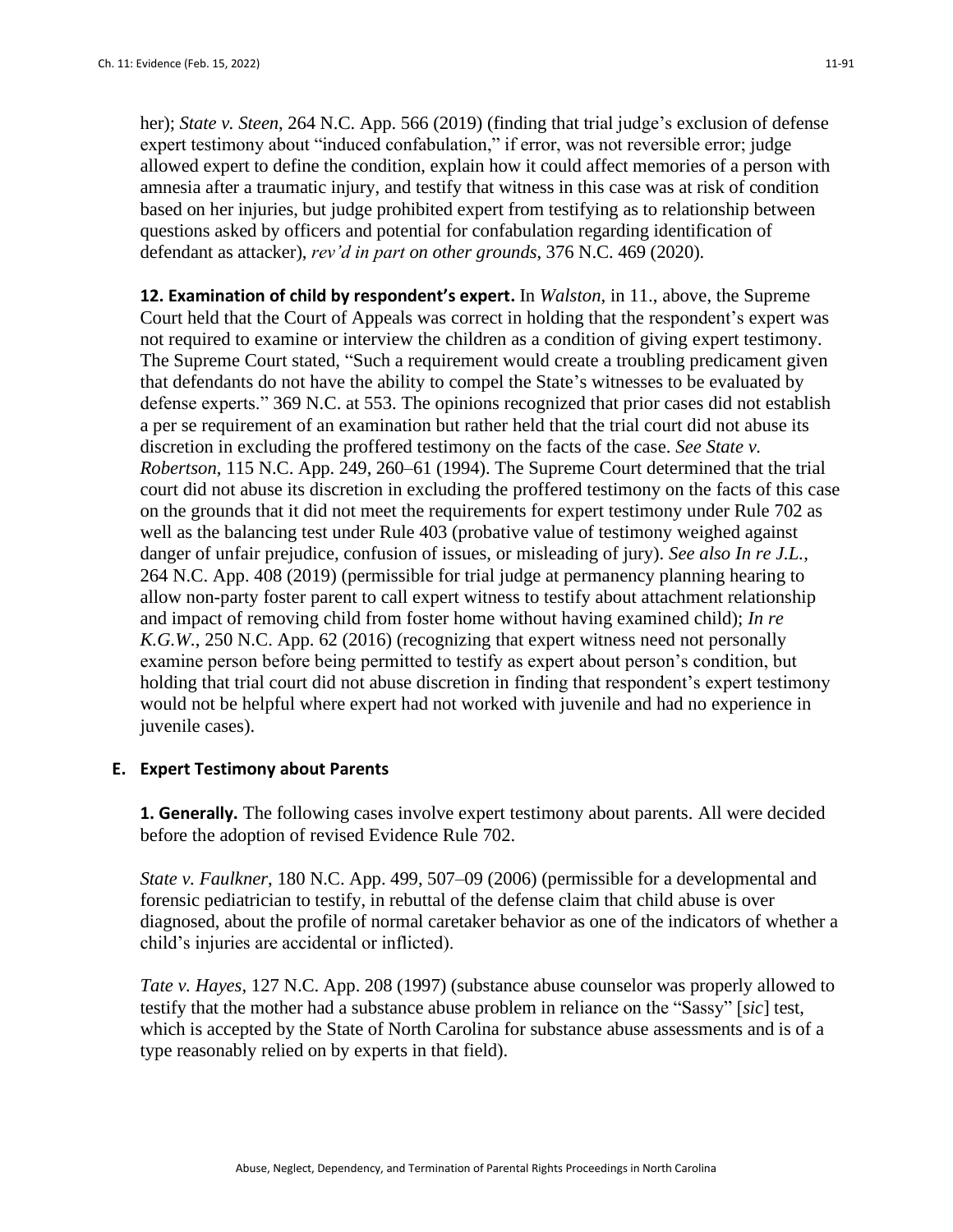*In re Carr*, 116 N.C. App. 403, 408 (1994) (trial court did not err in refusing to allow an expert witness to testify about the mother's mental health and parenting capacity where the witness was an expert in clinical social work specifically dealing with adolescents and there was no evidence she was an expert in mental health issues).

*In re Chasse*, 116 N.C. App. 52, 59–60 (1994) (trial court erred in refusing to allow a psychologist to testify about the treatment of adult sexual offenders because of his lack of clinical experience with adults; "[h]is acknowledged expertise in the field of adolescent sex offenders and his study of the 'entire psychological literature, which included the review articles on treatment of adult sexual offenders,' made him better qualified than the trial court to render an opinion on the length and efficacy of adult sexual offender therapy . . . .").

*In re Byrd*, 72 N.C. App. 277, 280–81 (1985) (in a termination of parental rights proceeding, it was not error to admit expert testimony of witnesses tendered as experts in juvenile protective services, infant development, and permanency planning; although the witnesses should have refrained from giving an opinion about whether parental rights should be terminated [a legal conclusion and therefore an improper subject of expert testimony, as discussed in section 11.10.D.2, above], the substance of the testimony was that the child was in need of a permanent placement and a stable home environment).

*In re Pierce*, 67 N.C. App. 257, 260 (1984) (trial court did not err in permitting a social worker to give an opinion as to the parents' capacity to provide a stable home environment; although the proponent did not tender the social worker as an expert and the better practice is for the proponent to do so, the record was clear that the trial court treated the witness as an expert).

*In re Peirce*, 53 N.C. App. 373, 384–85 (1981) (trial court did not err in finding that a social worker was sufficiently qualified to give an expert opinion about whether the parents' actions were indicative of good parenting skills; although the proponent did not tender the social worker as an expert and the better practice is for the proponent to do so, the record was clear that the trial court treated the witness as an expert).

**2. Polygraph evidence.** The North Carolina Supreme Court has held that polygraph evidence is inherently unreliable and therefore inadmissible at trial. *State v. Grier*, 307 N.C. 628 (1983) (also expressing concern that jury would be unduly persuaded by polygraph evidence); 1 BRANDIS & BROUN § 113, at 416–18; *see also State v. Spencer*, 119 N.C. App. 662 (1995) (penile plethysmograph results were not sufficiently reliable to provide basis for expert opinion that defendant was not sexually aroused by children, thereby making it less likely that he committed the acts charged).

# **11.11 Evidentiary Privileges**

Several statutes address the applicability of evidence privileges in juvenile proceedings. The statutes are not entirely consistent, but taken together they override most evidentiary privileges. The few privileges not overridden appear to apply to disposition as well as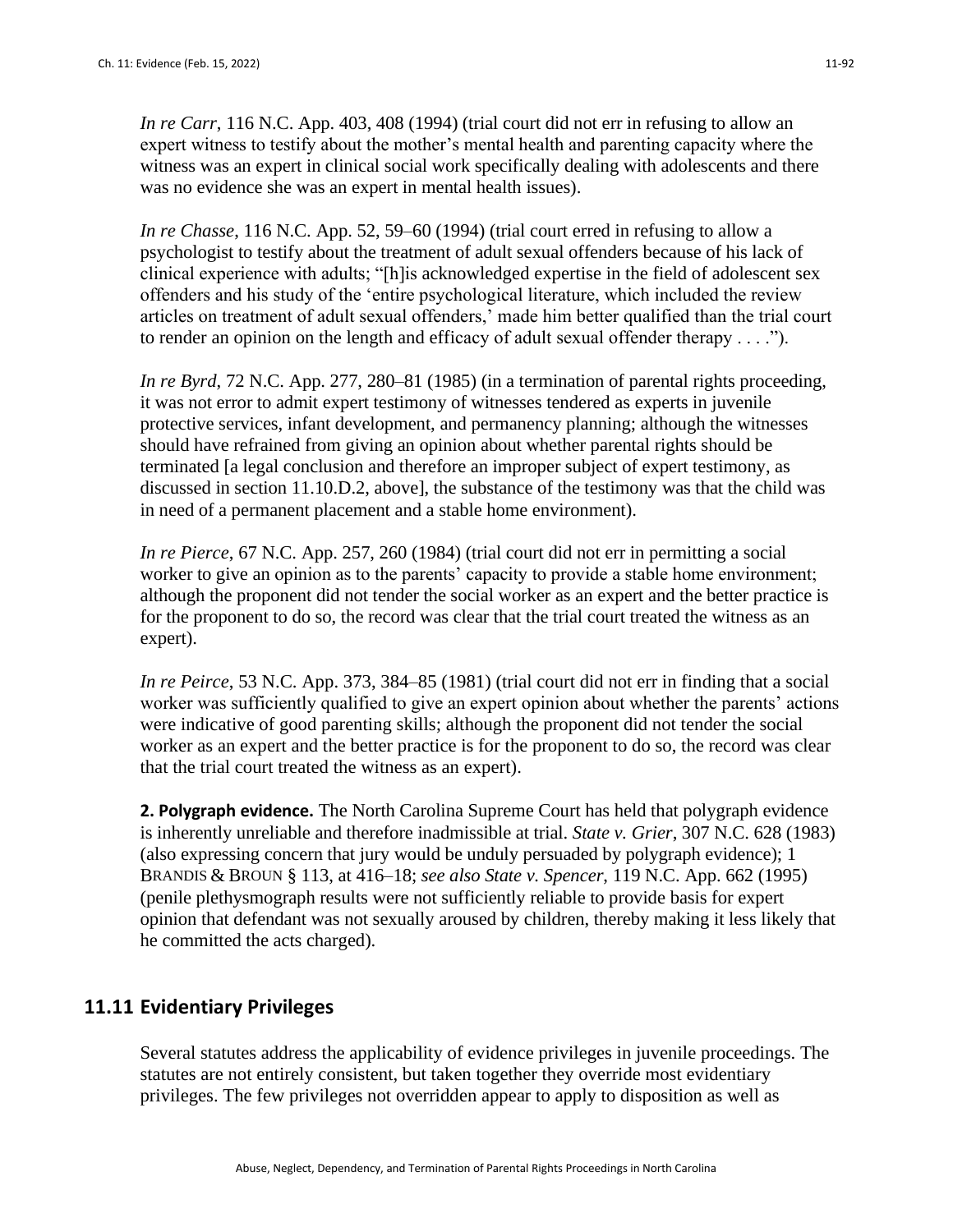adjudication proceedings. *See generally* MOSTELLER § 8-2, at 8-3 (general rule is that privileges apply in any proceeding in which testimony can be compelled unless there is an exception overriding the privilege).

#### **A. In Abuse, Neglect, and Dependency Proceedings**

**1. Effect of broad negation of privileges in G.S. 7B-310.** G.S. 7B-310 is the broadest of the statutes on evidentiary privileges in juvenile cases, providing that no evidentiary privilege other than the attorney-client privilege is ground "for excluding evidence of abuse, neglect, or dependency in any judicial proceeding (civil, criminal, or juvenile) in which a juvenile's abuse, neglect, or dependency is in issue nor in any judicial proceeding resulting from a report submitted under this Article." Because of its reference to abuse, neglect, and dependency, this statute applies at least to all hearings in abuse, neglect, and dependency cases.

**2. Effect of specific negation of privileges in G.S. Chapter 8.** Various communications are protected from compelled disclosure in court proceedings by G.S. Chapter 8, Article 7 (Competency of Witnesses). Several but not all of those statutes provide that a particular protection created by that Chapter is not a ground for excluding evidence of abuse or neglect in judicial proceedings. Thus, G.S. 8-53.1 states that the protection for physician-patient and nurse-patient communications is not a ground for excluding evidence of abuse or neglect of a child under age 16. Similar, although not identical language, appears in G.S. 8-53.3 (psychologists), G.S. 8-53.10 (peer support group counselors), and G.S. 8-57.1 (spouses). *See State v. Godbey*, 250 N.C. App. 424 (2016) (by operation of G.S. 8-57.1, marital privilege did not apply in criminal prosecution for indecent liberties with child); *State v. Knight*, 93 N.C. App. 460, 466–67 (1989) (by operation of G.S. 8-53.3, the psychiatrist-client privilege did not apply in a criminal prosecution for a sexual offense against a child); *see also* G.S. 8- 57.2 (negating spousal privilege for paternity determinations).

No such language accompanies other privileges in G.S. Chapter 8. *See, e.g.,* G.S. 8-53.4 (school counselors), 8-53.5 (marital and family therapists), 8-53.7 (private social workers). The absence of limiting language in those statutes is likely of no consequence in abuse, neglect, and dependency proceedings (except possibly for communications between clergy and communicants, discussed next) because G.S. 7B-310 is so broad that it likely overrides the incomplete treatment in G.S. Chapter 8. *See generally State v. Byler*, 167 N.C. App. 109 (2004) (unpublished) (reading G.S. 7B-310 and G.S. 8-53.1 together).

**3. Attorney-client and clergy-communicant protections.** G.S. 7B-310 explicitly protects information subject to the attorney-client privilege. The privilege may be asserted as grounds for excluding evidence—including evidence of abuse, neglect, or dependency—in any court action. In its technical sense, the attorney-client privilege protects only communications between attorney and client, but the statute likely protects information gained in the course of the attorney-client relationship and subject to attorney work product and confidentiality obligations. *See* N.C. REVISED RULES OF PROF'L CONDUCT R. 1.6 & comment (providing that a lawyer shall not reveal information acquired during the professional relationship with a client). A narrower reading could infringe on the respondent's constitutional and statutory right to counsel.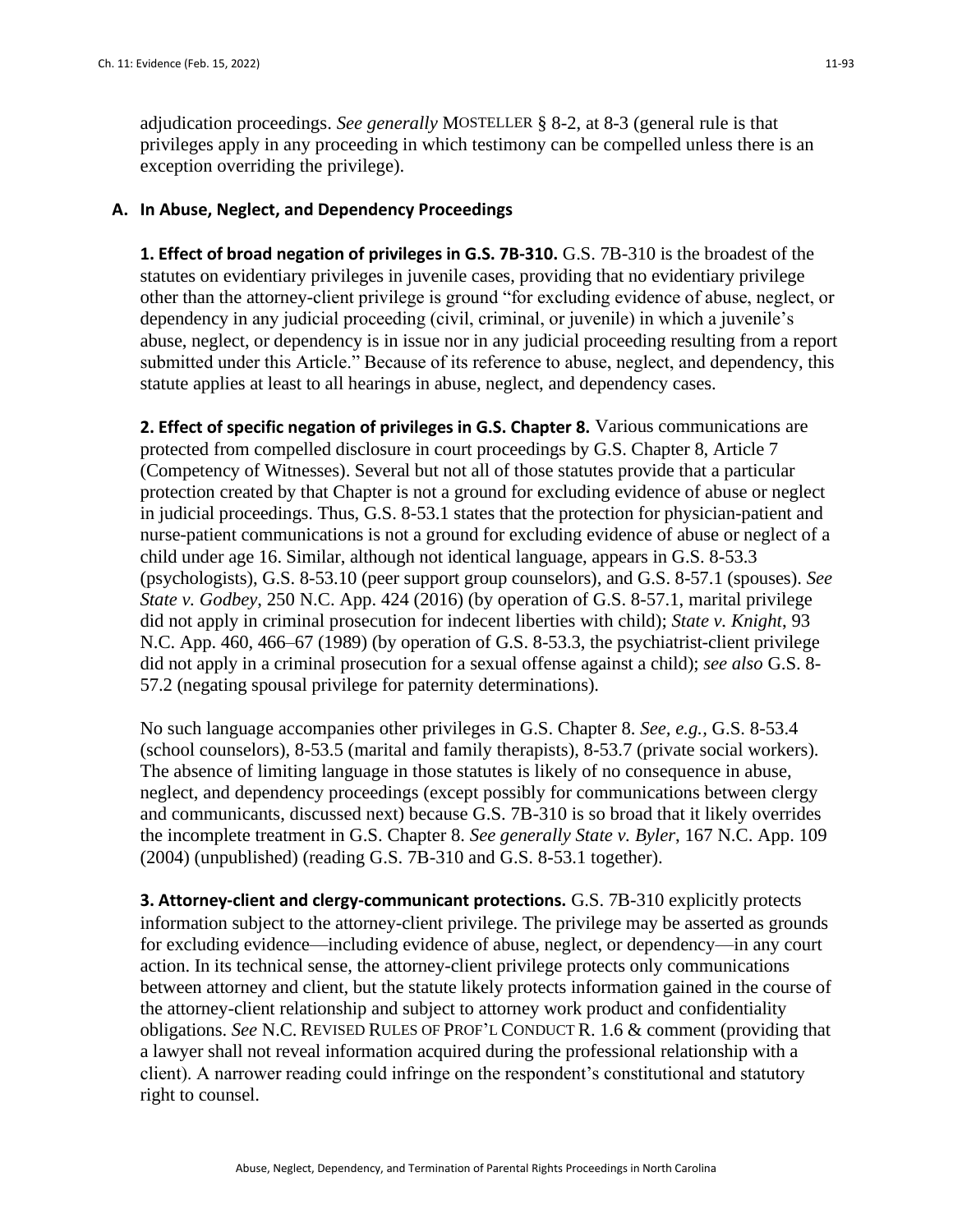**Note:** For purposes of the duty to report suspected child abuse, neglect, or dependency, G.S. 7B-310 does not protect all information that is subject to the attorney-client privilege. The exemption states that it applies only to knowledge or suspicion the attorney gains from the client during representation in the abuse, neglect, or dependency case. *See* [N.C. State Bar](http://www.ncbar.com/ethics/)  [Ethics Opinion,](http://www.ncbar.com/ethics/) RPC 175 (1995) (ruling that a lawyer ethically may exercise discretion as to whether to reveal confidential information pursuant to the child abuse, neglect, and dependency reporting law). The right to counsel guaranteed by the U.S. and N.C. Constitutions may require a broader attorney exception, however. See Chapter 5.1.A.2.

G.S. 8-53.2 recognizes a privilege for clergy-communicant communications and does not indicate any circumstances negating the privilege. G.S. 7B-310, however, does not exempt clergy-communicant communications from the broad override of privileges in that statute. Nevertheless, the protections for religion in the First Amendment of the U.S. Constitution and Art. I, Sec. 13 of the North Carolina Constitution may protect such communications. *Cf. In re Huff*, 140 N.C. App. 288, 294–99 (2000) (discussing the applicability of these limits on the questioning of parents about religious practices); *see also* JANET MASON, R[EPORTING](http://www.sog.unc.edu/node/31116) CHILD ABUSE AND N[EGLECT IN](http://www.sog.unc.edu/node/31116) NORTH CAROLINA at 61–62 (UNC School of Government, 3d ed. 2013) (discussing application of reporting requirement to confidential communications with clergy).

**4. Protections against disclosure of confidential information.** G.S. 7B-310 overrides "privileges" only. In its technical sense, a privilege protects a witness from being compelled to testify in court proceedings or bars a witness from testifying without another person's consent. Many other provisions of law, while not establishing a "privilege" not to testify, make information confidential, such as provisions on mental health and substance abuse records, school records, and the like. *See* 1 BRANDIS & BROUN § 125, at 462 ("There are many statutes that while perhaps short of creating a privilege in the technical sense, provide, to varying extent, for confidentiality of specified records, reports or information."). G.S. 7B-310 probably should be interpreted as providing that confidentiality provisions are likewise not grounds for excluding evidence of abuse, neglect, and dependency.

Confidentiality laws still may pose barriers to admissibility in the sense that, to obtain protected information, a party must comply with the particular statute or other law governing production and disclosure of the information. GALs and DSSs have broad access to confidential information, but some information may have special state and federal law protections allowing disclosure only if certain conditions are met. See Chapter 14.1 (discussing access to confidential information); *see also In re J.S.L.*, 177 N.C. App. 151, 156–57 (2006) (admission of mental health records was proper where the respondent failed to request an in camera review of the records when the records were ordered disclosed and lodged only a general objection when the records were offered in evidence). Once obtained, the records still must satisfy the applicable evidence rules, such as authenticity and hearsay requirements, to be admissible. See, e.g*.,* section 11.6.F, above (discussing the admissibility of business records).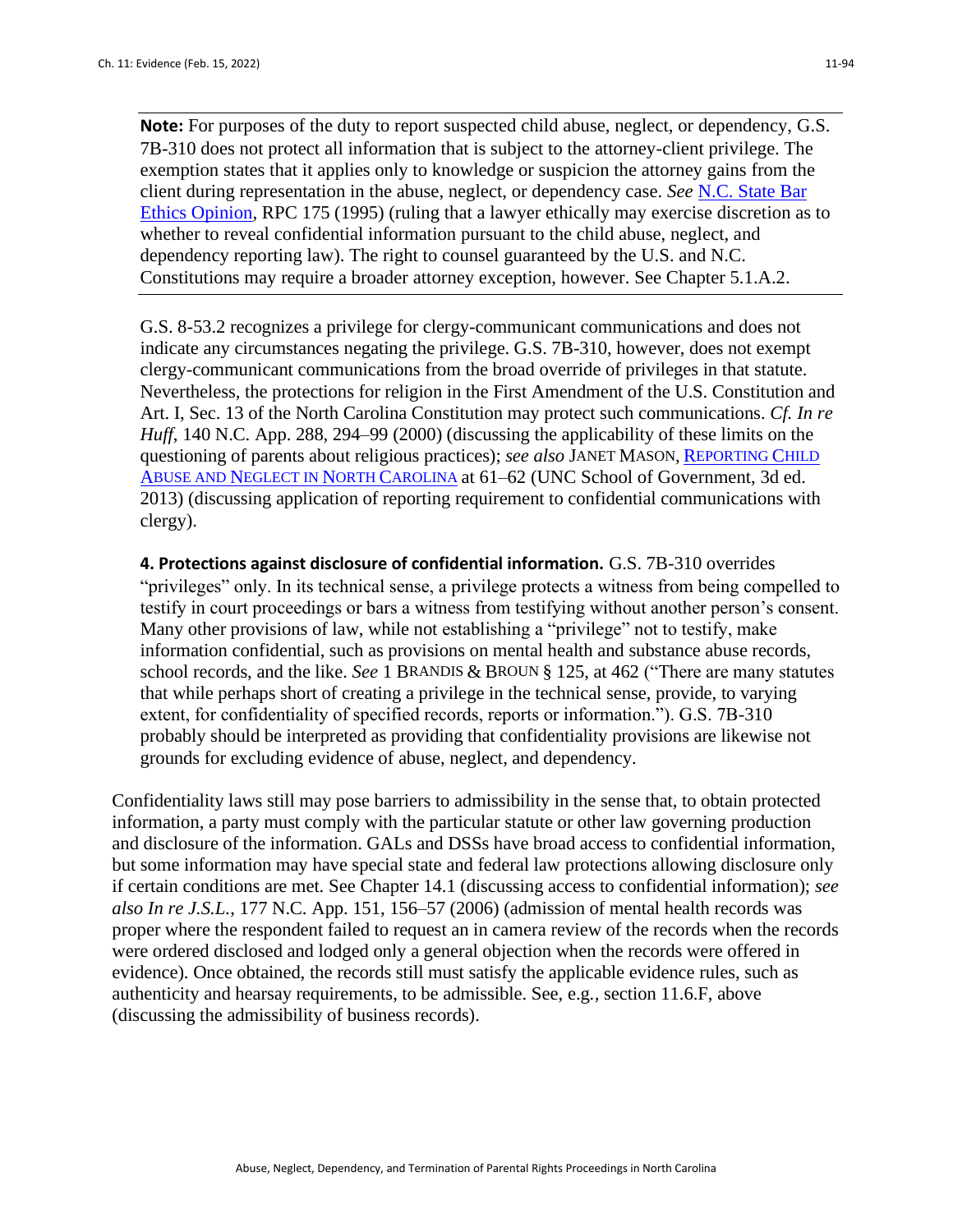## **B. In Termination of Parental Rights Proceedings**

G.S. 7B-1109(f) addresses termination of parental rights proceedings, providing that "[n]o husband-wife or physician-patient privilege shall be grounds for excluding any evidence regarding the existence or nonexistence of any circumstance authorizing the termination of parental rights." The impact of this language, which is narrower than in G.S. 7B-310 (discussed in section 11.11.A, above), appears to be as follows:

- By its terms, G.S. 7B-1109(f) disallows the husband-wife and physician-patient privilege as grounds for excluding evidence in termination of parental rights proceedings.
- The provisions in G.S. Chapter 8 that override specific privileges, in addition to the two privileges specified in G.S. 7B-1109(f), apply to termination of parental rights proceedings as well. *See* G.S. 8-53.1 (nurses), 8-53.3 (psychologists), 8-53.10 (peer support group counselors).
- G.S. 7B-310 may preclude the assertion of other privileges in termination of parental rights proceedings when asserted to exclude evidence of abuse, neglect, or dependency. A counter-argument can be made that G.S. 7B-1109(f), which applies specifically to termination of parental rights proceedings, supersedes the more general G.S. 7B-310.

## **11.12 Right against Self-Incrimination**

## **A. Right Not to Answer Incriminating Questions**

Under the Fifth Amendment of the U.S. Constitution and Art. I, Sec. 23 of the North Carolina Constitution, a person has the right not to "incriminate" himself or herself—that is, not to give testimony that might make the person subject to criminal prosecution under state or federal law. *See* 1 BRANDIS & BROUN § 126, at 463. The Fifth Amendment privilege is the same in civil and criminal cases in the sense that a witness called to testify in either type of case, including in juvenile proceedings, has the right to refuse to answer questions that might incriminate him or her in future criminal proceedings. *See In re L.C.,* 253 N.C. App. 67 (2017) (so holding in abuse and neglect proceeding). A court may not override the assertion of the privilege and compel a witness to testify unless the court finds no possibility that answering might tend to incriminate the witness. *See* 1 BRANDIS & BROUN § 126, at 480. This right is not inconsistent with the statutes discussed in section 11.11, above, which negate most evidentiary privileges but do not appear to apply to constitutional rights. *See also* G.S. 7B-802 (providing that in an adjudicatory hearing, the court must protect the rights of the juvenile and the juvenile's parent to assure due process of law). To the extent inconsistent, those statutes must yield to constitutional protections. *See generally In re Davis*, 116 N.C. App. 409, 412–13 (1994) (recognizing the right of the respondent in a termination of parental rights case to refuse to answer questions that might subject her to criminal responsibility).

The judge may, but is not required to, advise a witness of his or her right not to answer incriminating questions. *See State v. Poindexter*, 69 N.C. App. 691, 694 (1984) (finding no requirement that the court advise a pro se defendant of the defendant's Fifth Amendment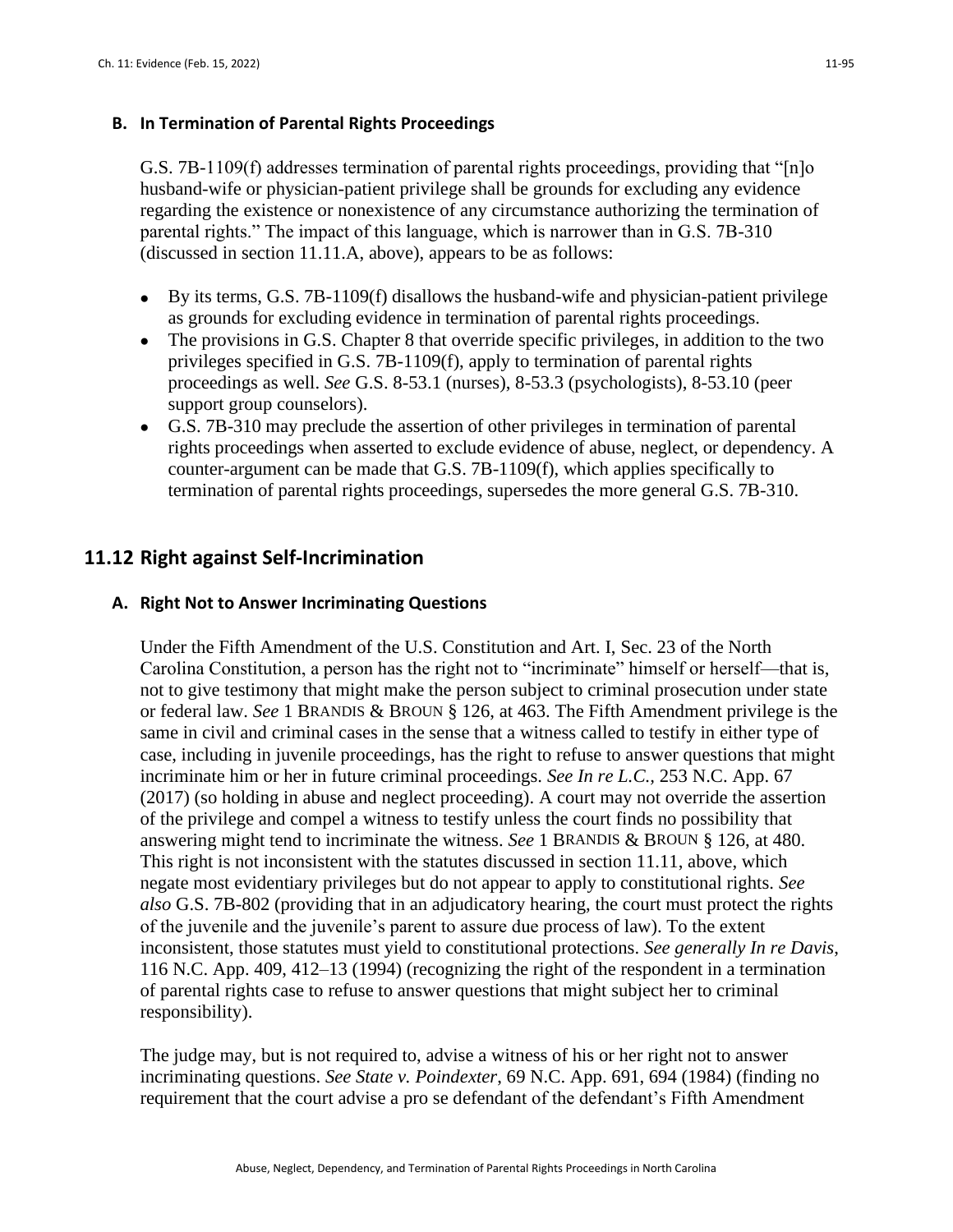right); *State v. Lashley*, 21 N.C. App. 83, 84–85 (1974) (same); 1 MCCORMICK § 131, at 840–41 (generally, a witness has no right to a warning, but the judge is not barred from alerting the witness to the right against self-incrimination). The Court of Appeals has found that this rule has been altered by statute for juvenile delinquency proceedings. *See In re J.R.V.*, 212 N.C. App. 205 (2011) (holding that G.S. 7B-2405 requires the judge to advise a juvenile alleged to be delinquent of his or her privilege against self-incrimination before permitting the juvenile to testify).

For a further discussion of Fifth Amendment principles, see Robert L. Farb, *[Fifth Amendment](http://benchbook.sog.unc.edu/criminal/5th-amend-privilege-immunity)  [Privilege and Grant of Immunity](http://benchbook.sog.unc.edu/criminal/5th-amend-privilege-immunity)*, NORTH CAROLINA SUPERIOR COURT JUDGES' BENCHBOOK (UNC School of Government, May 2014).

#### **B. No Right Not to Take Stand**

The Fifth Amendment protection differs in criminal and civil proceedings in that a criminal defendant has the right to refuse to take the stand and may not be called as a witness by the State, the court, or another party. *See Jones v. State*, 586 A.2d 55 (Md. Ct. Spec. App. 1991) (co-defendant may not call another defendant as a witness at their joint trial). In contrast, in a civil proceeding such as a juvenile proceeding, a respondent does not have the right to refuse to take the stand, and one party may call another party to testify. *See* 1 BRANDIS & BROUN § 126, at 478–79; *see also In re Davis*, 116 N.C. App. at 412–13 (DSS was free to call the respondent mother as a witness, without a subpoena, where the mother was present at the termination of parental rights proceeding).

In *In re L.C.*, 253 N.C. App. 67 (2017), the court distinguished between a witness who voluntarily takes the stand and a witness who is compelled to take the stand. When a witness voluntarily takes the stand, the Fifth Amendment does not provide a shield to questions about matters that the witness puts in issue. When a witness is compelled to take the stand, as in this case in which DSS called the respondent parent as a witness, the witness's right to assert the Fifth Amendment is preserved until asked a question that would be incriminating. Therefore, a compelled witness who answers some questions about the matter in question does not waive the right to refuse to answer later questions that call for incriminating information. The court in *L.C.* distinguished *Herndon v. Herndon*, 368 N.C. 826 (2016), a case in which the defendant voluntarily took the stand. In *Herndon*, the Supreme Court found that the defendant was a voluntary witness and the Fifth Amendment was not available in response to questions within the scope of matters that the defendant put in dispute on direct examination.

**Note:** Although *L.C.* treats a party called by the opposing party as a compelled witness—and holds that the witness may wait until an incriminating question is asked before asserting the Fifth Amendment privilege—the safer course is for the witness to assert the privilege as soon as he or she is asked about any aspect of the matter in question. Such a course may avoid disputes about whether the witness failed to timely assert the privilege and waived the Fifth Amendment privilege. *See generally Minnesota v. Murphy,* 465 U.S. 420 (1984). An early assertion of the privilege also may protect against disclosure of information that could be used in a later prosecution.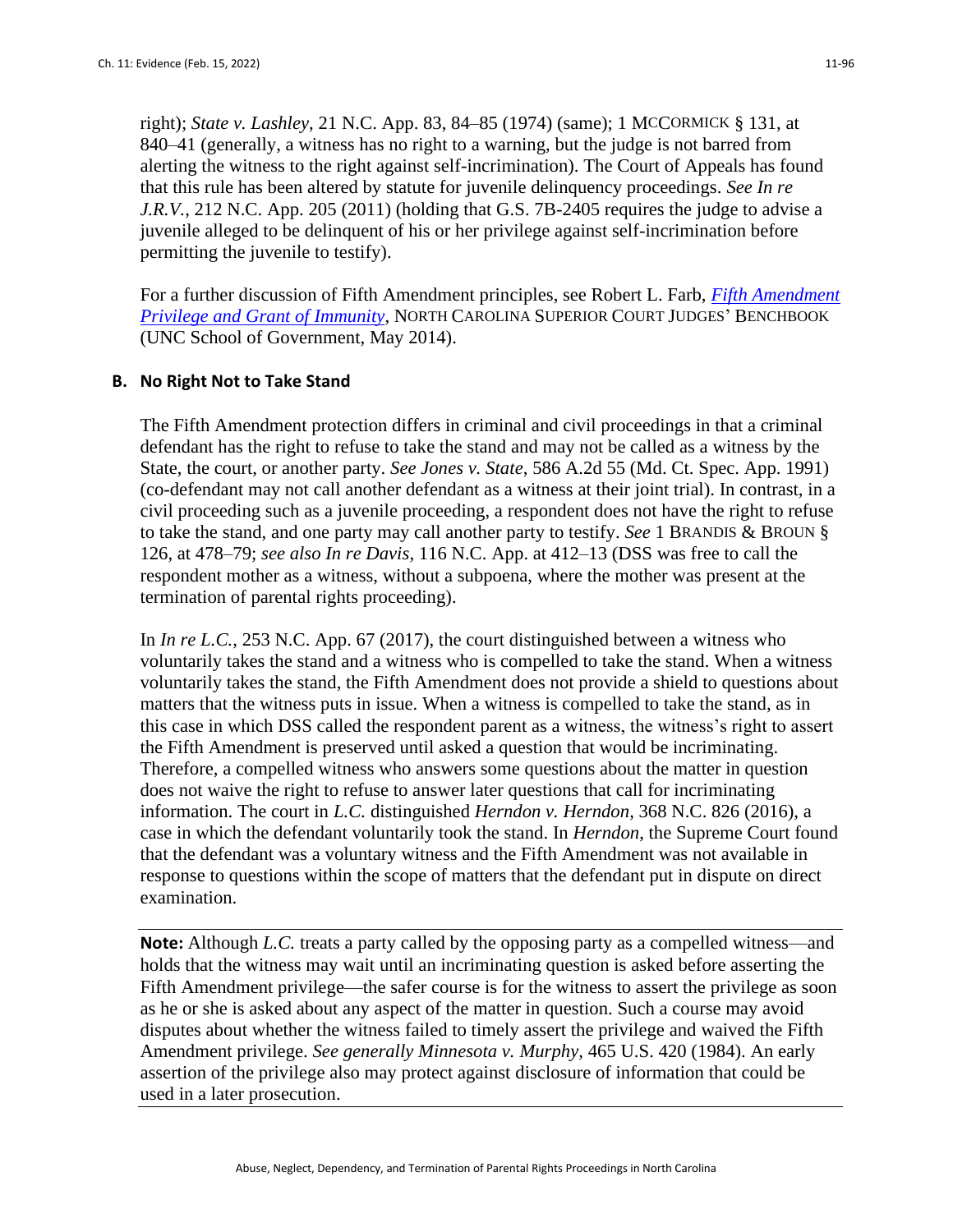#### **C. Drawing Adverse Inference from Refusal to Answer**

In a civil proceeding, the Fifth Amendment does not forbid the drawing of an adverse inference against a party who refuses to answer in reliance on the privilege. *See In re Estate of Trogdon*, 330 N.C. 143, 151–52 (1991) (finder of fact in a civil case may use a witness's invocation of the Fifth Amendment privilege against self-incrimination to infer that truthful testimony would have been unfavorable to the witness); *accord McKillop v. Onslow County*, 139 N.C. App. 53, 63–64 (2000); *see also In re B.W*., 190 N.C. App. 328, 338–39 (2008) (permitting the trial court to rely on, among other things, the mother's silence at the disposition hearing in support of its decision to cease reunification efforts). (The court's general statement in *In re B.W*. that the Fifth Amendment does not apply is correct in the limited sense that a court may draw an adverse inference from silence.)

A refusal to answer, and an adverse inference from the refusal, apparently may not be the sole basis for an adverse action against the party refusing to answer. There must be some other evidence to support the adverse action. *See Baxter v. Palmigiano*, 425 U.S. 308, 318 (1976) (suggesting this result in finding that an inmate's refusal to answer questions was not treated as a final admission of guilt of a disciplinary infraction). *But see* 1 MCCORMICK § 136, at 862–63 (discussing later U.S. Supreme Court cases that may cast doubt on whether the automatic imposition of an adverse action for a refusal to answer is necessarily improper).

## **11.13 Evidence Procedures**

This section briefly reviews the procedures for offering and objecting to evidence. For the most part, the procedures are not unique to juvenile cases. Counsel should consult local rules in their district to determine whether additional or different requirements apply. For local rules, see [Local Rules and Forms](https://www.nccourts.gov/documents/local-rules-and-forms) on the North Carolina Court System webpage.

#### **A. Production of Witnesses and Documents**

The parties have the right to subpoena witnesses and documents to juvenile hearings in accordance with Rule 45 of the North Carolina Rules of Civil Procedure. A party or other person or organization receiving a subpoena has the right to object to or move to quash a subpoena as provided in that rule. For a brief discussion of motions to quash a subpoena to testify for a child witness, see section 11.2.A.5, above. For a further discussion of subpoena procedure, see John Rubin & Aimee Wall, *[Responding to Subpoenas for Health Department](https://www.sog.unc.edu/sites/www.sog.unc.edu/files/reports/hlb82.pdf)  [Records](https://www.sog.unc.edu/sites/www.sog.unc.edu/files/reports/hlb82.pdf)*, HEALTH LAW BULLETIN No. 82 (UNC School of Government, Sept. 2005) (bulletin addresses subpoenas for health department records but describes procedures generally applicable to subpoenas for documents, including subpoenas for confidential information).

The parties may have the right to obtain records without a subpoena. See Chapter 14.1 (discussing access to documents and other information). But, without a witness or other evidence establishing a foundation for the record, the party offering the record may not be able to establish its admissibility.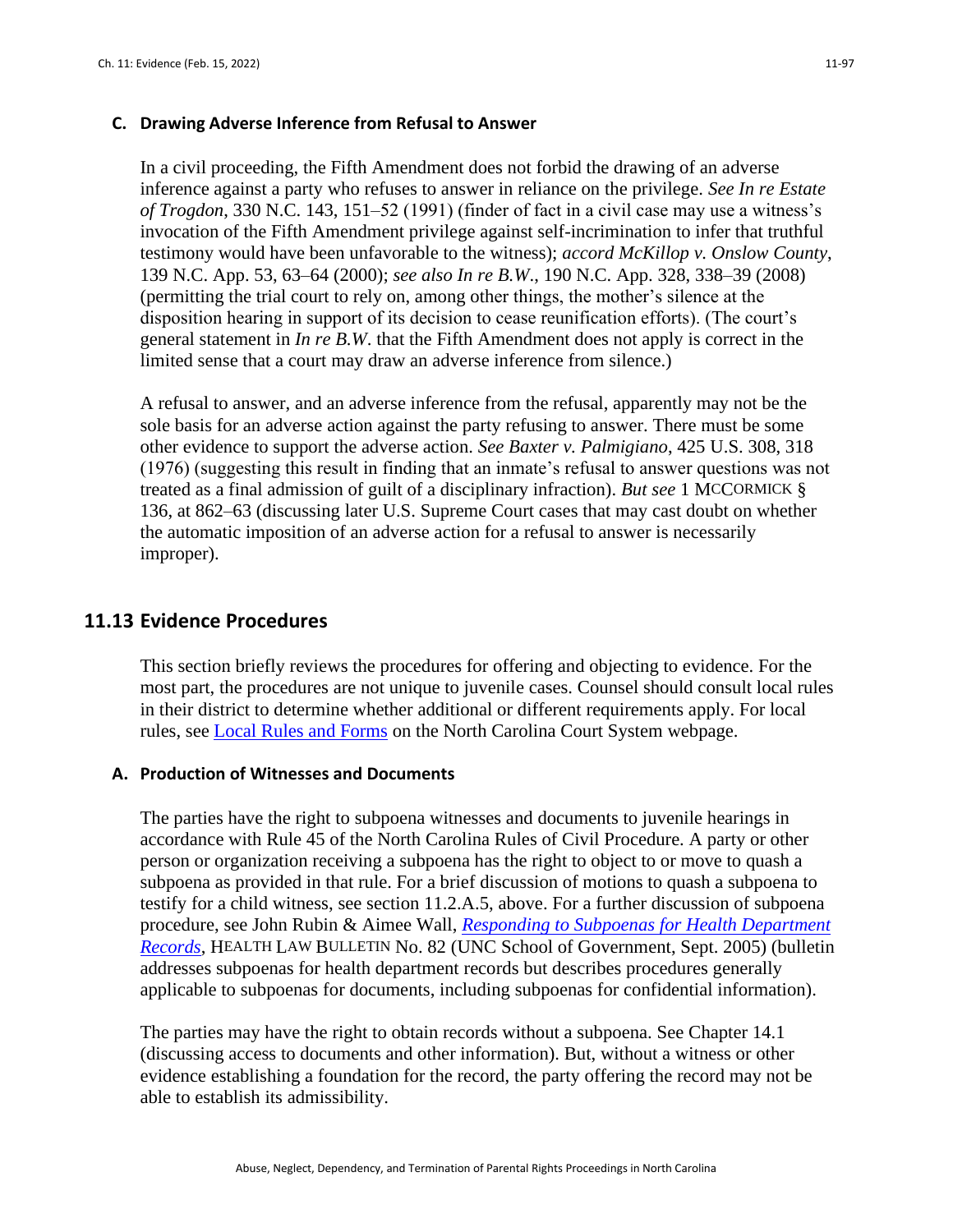#### **B. Pretrial Motions in Limine, Objections, and Other Notices**

A party may, but generally is not required to, make a motion in limine to obtain a preliminary ruling on the admissibility of evidence. If a party makes a motion in limine to exclude evidence and the court denies the motion, the party who made the motion still must object when the evidence is offered at trial to preserve the issue for appeal. In 2003, the General Assembly amended Evidence Rule 103 to do away with the requirement that a party object at trial if the court had already denied a motion in limine. The appellate courts found this revision invalid on the ground that it conflicts with North Carolina Appellate Rule 10(b)(1), which has been consistently interpreted as providing that an evidentiary ruling on a pretrial motion is not sufficient to preserve the issue for appeal and that the objection must be renewed at trial. *See State v. Oglesby*, 361 N.C. 550, 553–55 (2007). Likewise, if the court grants a motion in limine to exclude evidence, the party still must offer the evidence at trial and, if the court excludes the evidence, make an offer of proof to preserve the issue for appeal unless the record otherwise shows what the substance of the excluded evidence would have been. *See In re A.H.*, 250 N.C. App. 546 (2016).

A party may request a voir dire hearing to determine whether a witness's testimony is admissible—for example, whether a witness is qualified as an expert, see section 11.10, above, or a witness is competent to testify. See section 11.2, above. A voir dire hearing may be conducted before or during trial.

Some local rules provide that objections are waived if not raised before the hearing. For a brief discussion of these rules, see section 11.1.A.4, above.

A party who intends to offer hearsay under the residual hearsay exception must give notice as required by that exception. See section 11.6.H.3, above.

## **C. Pre-Adjudication Conference**

Local rules for pre-adjudication conferences may require the parties to exchange witness lists and exhibits that they intend to offer at the adjudication hearing. Counsel should consult their local rules to determine the effect of failing to produce an exhibit as required at the preadjudication conference. *See also* G.S. 7B-800.1 (requiring pre-adjudication hearings in abuse, neglect, and dependency proceedings); G.S. 7B-1108.1 (requiring pretrial hearings in termination of parental rights cases). For a discussion of pre-adjudication conferences, see Chapter 5.7.

#### **D. Objections at Trial**

The North Carolina appellate courts have strict waiver rules requiring that a party timely and specifically object to the admission of evidence to preserve the issue for review on appeal. *See, e.g., In re E.M.*, 249 N.C. App. 44 (2016) (respondent failed to preserve issue for appeal by failing to object to evidence). *But see* Timely Objection, below (discussing impact of failure to object when evidence not formally offered is considered by judge).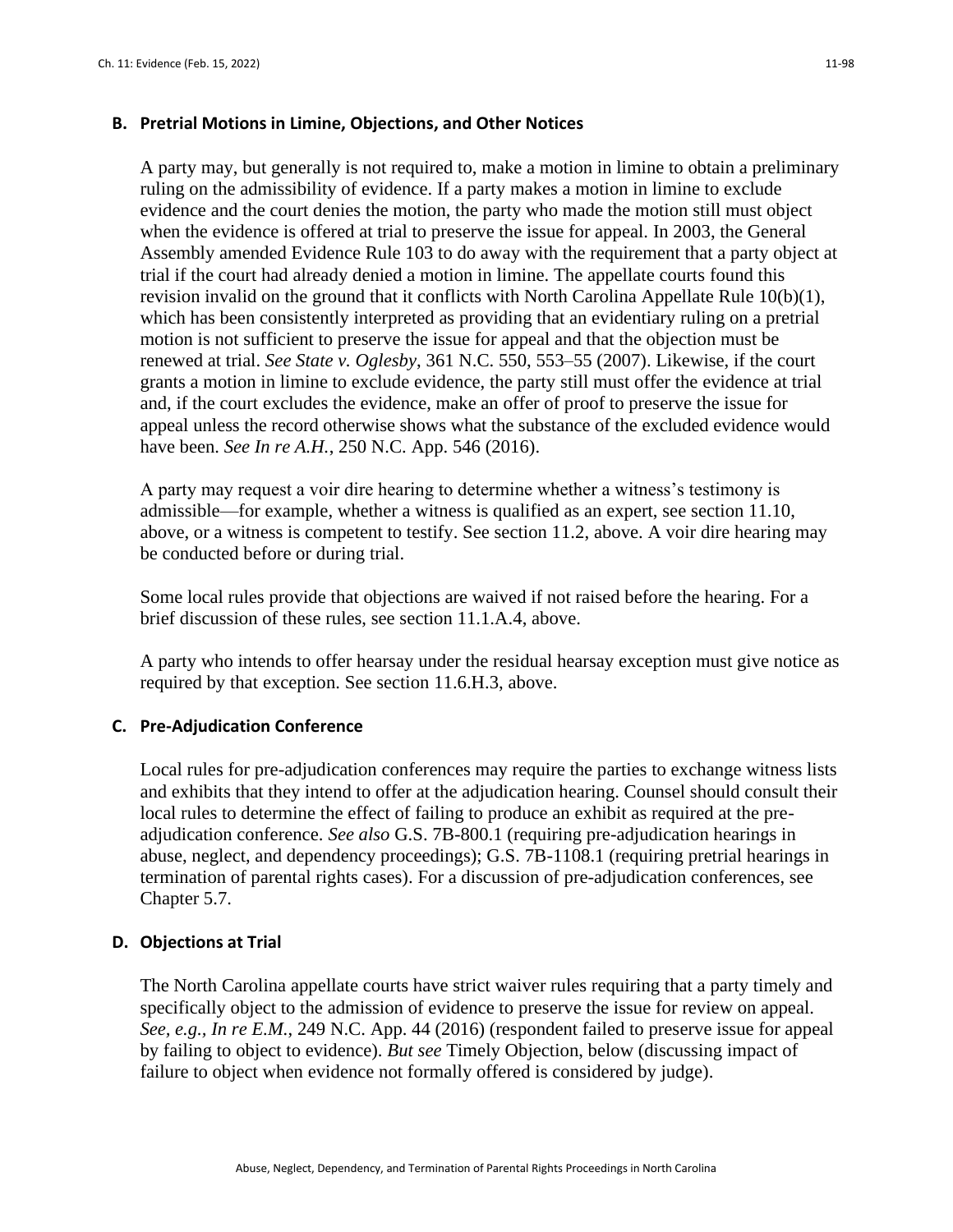The same principles apply to testamentary and documentary evidence. *See In re J.C.L.*, 374 N.C. 772 (2020) (ruling that the social worker's testimony regarding a lack of utilities in the family home was not objected to at trial, and thus the testimony was competent evidence and findings of fact based on the testimony were binding on appeal); *see also In re P.T.W.*, 250 N.C. App. 589 (2016) (holding that a DSS report—the admission of which was not objected to at trial—was competent evidence).

The North Carolina appellate courts have declined to extend to juvenile cases the plain error doctrine, which allows review of errors to which a party did not object at trial if injustice would otherwise result. *See, e.g., In re B.D*., 174 N.C. App. 234, 245 (2005) (declining to adopt the plain error doctrine in termination of parental rights proceedings); *In re Gleisner*, 141 N.C. App. 475, 479 (2000) (to same effect for neglect proceeding). The failure to make appropriate objections, however, may amount to ineffective assistance of counsel. *In re S.C.R*., 198 N.C. App. 525, 531 (2009).

Even if a proper objection is made, it is presumed that the trial court did not rely on incompetent evidence unless it affirmatively appears to the contrary. *See, e.g., In re A.L.T.*, 241 N.C. App. 443 (2015) (the trial court was presumed to have disregarded hearsay evidence because it made no findings pertaining to the evidence in support of its adjudication order). However, "'this presumption is weakened when, over objection, the judge admits clearly incompetent evidence.'" 1 BRANDIS & BROUN § 5, at 14–15 (quoting *State v. Davis*, 290 N.C. 511, 542 (1976)).

In brief, to preserve an evidentiary issue fully for review on appeal, a party must do the following.

**1. Timely objection.** Evidence Rule 103(a) provides that the party opposing the introduction of evidence must make a timely objection to the evidence in question. Generally, to be timely, the objection must be made when the evidence is first offered and must be repeated thereafter each time the evidence is offered. *See In re Morales*, 159 N.C. App. 429 (2003) (parents waived their objection to the admission of a social worker's opinion that the daughter was sexually abused where a physician later gave the same opinion without objection). The party making the objection also must obtain a ruling from the court on the objection. N.C. R. APP. P. 10(a).

A party is not required to repeat an objection if the court allows a standing, or line, objection to a particular line of questions. *See* N.C. R. CIV. P. 46. To ensure that a line objection is preserved, the party should ask the trial court's permission for a standing or line objection to the particular evidence. If a question within a line of questioning is objectionable on additional grounds, the party must object to that question on the additional ground.

A party is not required to object to each question if the initial ground for objection is that the witness is incompetent or otherwise disqualified from testifying. *Id.*

Other cases have explored what happens when potential evidence, such as a court report, is distributed to the parties and the court in an abuse, neglect, and dependency case, but the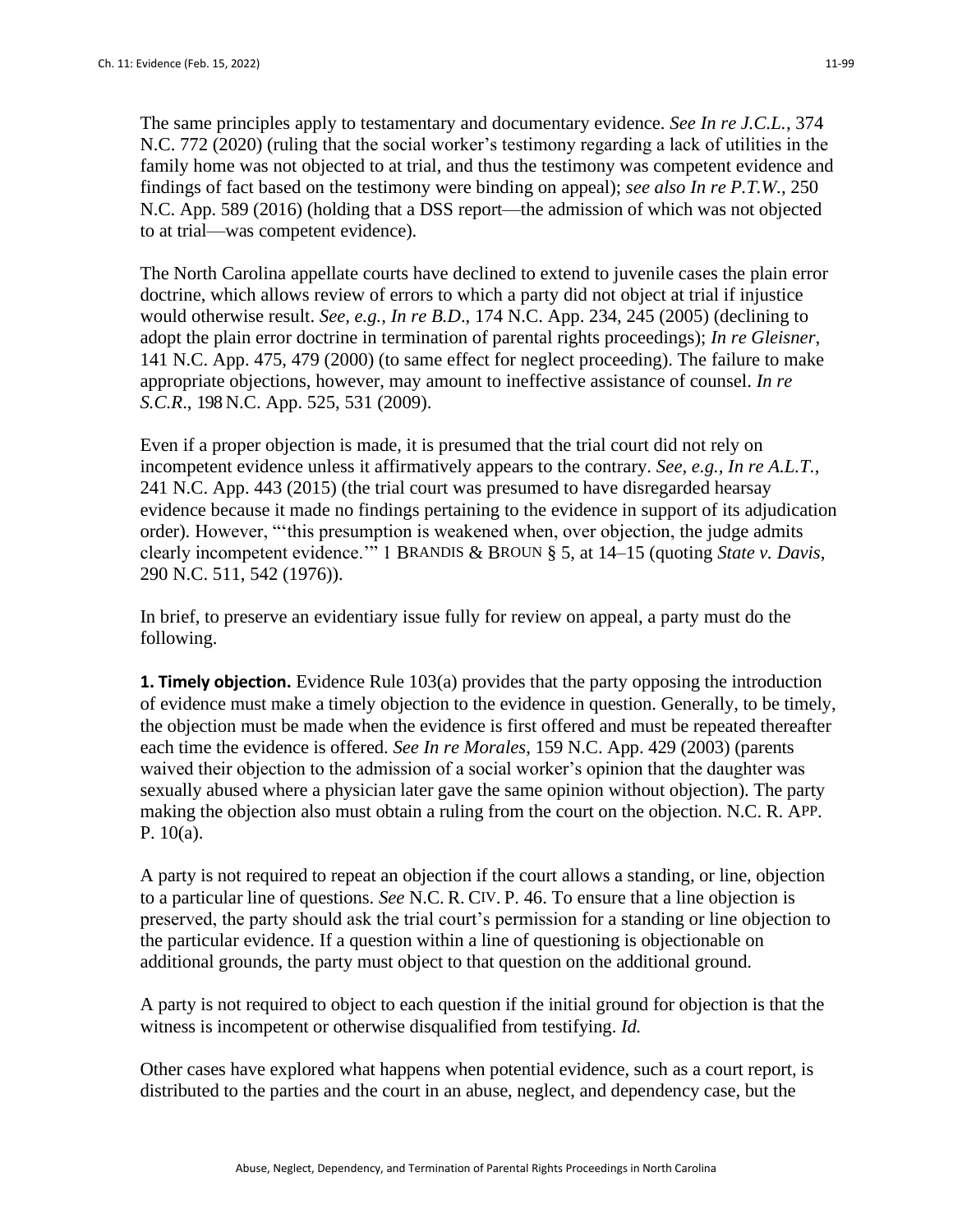report (i) is never formally offered or admitted into evidence, (ii) is not objected to at trial, but (iii) is relied on by the court in its order. The Court of Appeals has found that the opposing party must object to preserve the issue for appeal. *In re J.H.*, 244 N.C. App. 255 (2015) (holding that in a dispositional hearing, reports can be considered by a trial court without being formally tendered and that to preserve the issue for appellate review, a party must object to the trial court's consideration of a report at trial); *see also In re E.M.*, 249 N.C. App. 44 (2016) (holding that in a dispositional hearing, where distributed court reports were referred to several times but never formally offered into evidence, a party who does not object to the report being considered or admitted at trial has failed to preserve the issue for appeal).

The North Carolina Supreme Court has since addressed a similar situation and appears to take a contrary view. In *In re S.M.*, 375 N.C. 673 (2020), a GAL report was distributed to the parties and to the trial court but was never admitted into evidence. On appeal, the Court set aside a finding of fact that relied on the report, holding that the finding was unsupported by competent evidence, given the lack of indication in the record that the report was admitted into evidence. *Id.* at 690–91. As in *J.H.* and *E.M.*, above, the record reflected that the report was distributed to the parties and to the trial court, and the Court's opinion gives no indication that any party objected to the trial court relying on the report. Unlike in *J.H.* and *E.M.*, however, the state Supreme Court in *S.M.* held that a trial court cannot rely on evidence that was never admitted—even here, where presumably no party objected to the particular evidence, as the report was never offered or admitted, and the Court's opinion makes no reference in its discussion to any such objection. Although the state Supreme Court did not mention *J.H.* or *E.M.*, its decision in *S.M.* runs contrary to those decisions and may effectively overrule them.

**Note:** For a more detailed discussion of issue preservation and a court's reliance on evidence that is distributed without being formally admitted, see Timothy Heinle, *[What the N.C.](https://civil.sog.unc.edu/what-the-n-c-supreme-courts-ruling-in-in-re-s-m-may-mean-for-court-reports-in-abuse-neglect-and-dependency-cases/)  [Supreme Court's Ruling in In re S.M. may mean for Court Reports in Abuse, Neglect, and](https://civil.sog.unc.edu/what-the-n-c-supreme-courts-ruling-in-in-re-s-m-may-mean-for-court-reports-in-abuse-neglect-and-dependency-cases/)  [Dependency Cases](https://civil.sog.unc.edu/what-the-n-c-supreme-courts-ruling-in-in-re-s-m-may-mean-for-court-reports-in-abuse-neglect-and-dependency-cases/)*, UNC SCH. OF GOV'T: ON THE CIVIL SIDE BLOG (Mar. 10, 2021).

**2. Grounds for objection.** The opposing party must state all grounds for an objection made at trial, including any constitutional grounds. *See In re K.D.*, 178 N.C. App. 322, 326 (2006) ("A party may not assert at trial one basis for objection to the admission of evidence, but then rely upon a different basis on appeal."); N.C. R. APP. P.  $10(a)(1)$  ("[A] party must have presented to the trial court a timely request, objection, or motion, stating the specific grounds for the ruling the party desired the court to make if the specific grounds were not apparent from the context."); *see also In re I.E.M.*, 379 N.C. 221, ¶¶ 15-16 (2021) (holding that a respondent's general objection that a lengthy timeline accepted into evidence at trial was "replete with hearsay statements" is insufficient to show error where the respondent failed to specify any hearsay evidence erroneously relied on by the trial court when making findings).

**3. Evidence for limited purpose.** The party offering evidence is not required to specify the purpose for which it is offered unless the evidence is challenged. *See State v. McGraw*, 137 N.C. App. 726, 730 (2000) (explaining that the better practice is for the offering party to specify the purpose, but it is not required). It is therefore incumbent on the opposing party to raise the issue and, if the evidence should be considered for a limited purpose only, request